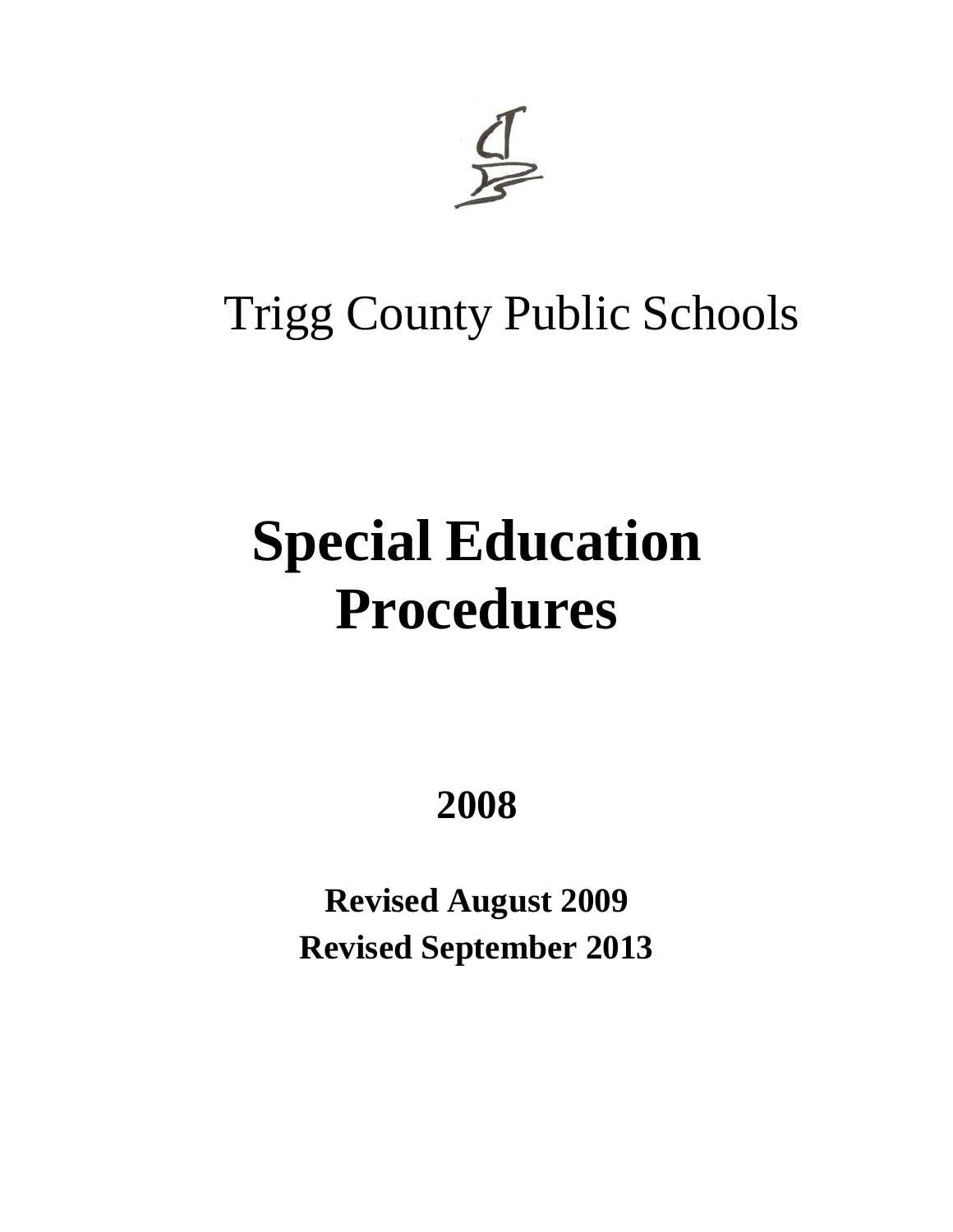### **TABLE OF CONTENTS** KENTUCKY PUBLIC SCHOOL DISTRICT PROCEDURES **KSBA MODEL**

|  | <b>Section 3: Proper Functioning of Hearing Aids and External Components of</b> |  |
|--|---------------------------------------------------------------------------------|--|
|  |                                                                                 |  |
|  |                                                                                 |  |
|  |                                                                                 |  |
|  |                                                                                 |  |
|  |                                                                                 |  |
|  |                                                                                 |  |
|  |                                                                                 |  |
|  |                                                                                 |  |
|  |                                                                                 |  |
|  |                                                                                 |  |
|  |                                                                                 |  |
|  |                                                                                 |  |
|  |                                                                                 |  |
|  |                                                                                 |  |
|  |                                                                                 |  |
|  | <b>Section 2: Additional Procedures for Evaluating Children with Specific</b>   |  |
|  |                                                                                 |  |
|  |                                                                                 |  |
|  |                                                                                 |  |
|  |                                                                                 |  |
|  |                                                                                 |  |
|  |                                                                                 |  |
|  |                                                                                 |  |
|  |                                                                                 |  |
|  | Section 7: Private School Placements by the TRIGG COUNTY SCHOOL SYSTEM 62       |  |
|  |                                                                                 |  |
|  | <b>CHAPTER VI -- PROCEDURAL SAFEGUEARDS AND</b>                                 |  |
|  |                                                                                 |  |
|  |                                                                                 |  |
|  |                                                                                 |  |
|  |                                                                                 |  |
|  |                                                                                 |  |
|  |                                                                                 |  |
|  |                                                                                 |  |
|  |                                                                                 |  |
|  |                                                                                 |  |
|  |                                                                                 |  |
|  |                                                                                 |  |
|  |                                                                                 |  |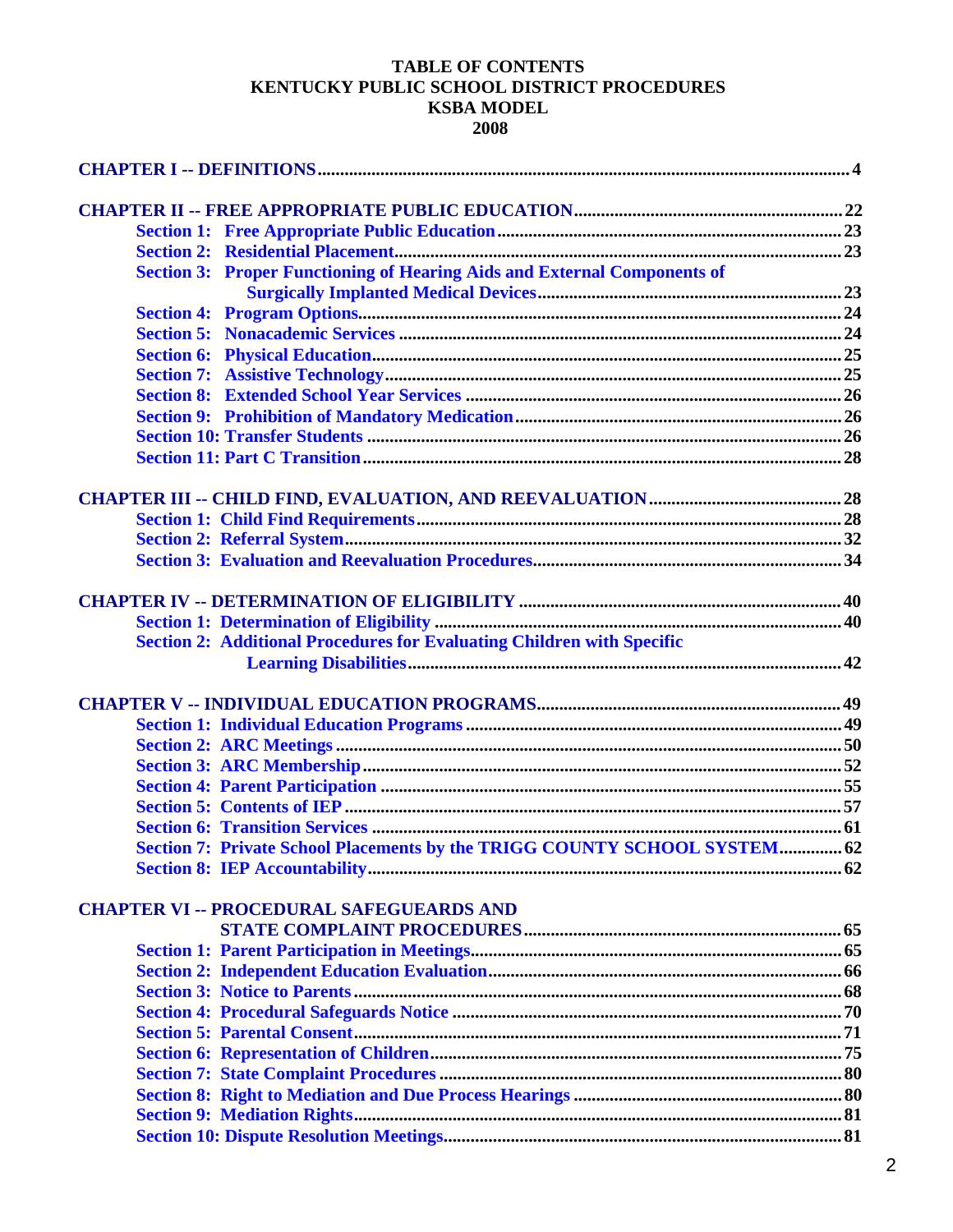| <b>Section 14: Manifestation Determination and Interim Alternative</b>                 |  |
|----------------------------------------------------------------------------------------|--|
|                                                                                        |  |
| Section 15: Appeals from Placement Decisions and Expedited Due Process Hearings 86     |  |
| <b>Section 16: Protections for Children not Determined Eligible for</b>                |  |
|                                                                                        |  |
|                                                                                        |  |
|                                                                                        |  |
|                                                                                        |  |
|                                                                                        |  |
|                                                                                        |  |
|                                                                                        |  |
|                                                                                        |  |
|                                                                                        |  |
|                                                                                        |  |
|                                                                                        |  |
|                                                                                        |  |
|                                                                                        |  |
|                                                                                        |  |
|                                                                                        |  |
|                                                                                        |  |
|                                                                                        |  |
| <b>CHAPTER IX -- CHILDREN WITH DISABILITIES ENROLLED</b>                               |  |
|                                                                                        |  |
| Section 1: Children with Disabilities Enrolled in Private School by Their Parents When |  |
| <b>Section 2: Child Find for Children with Disabilities Enrolled by Their</b>          |  |
|                                                                                        |  |
|                                                                                        |  |
|                                                                                        |  |
|                                                                                        |  |
|                                                                                        |  |
|                                                                                        |  |
|                                                                                        |  |
|                                                                                        |  |
|                                                                                        |  |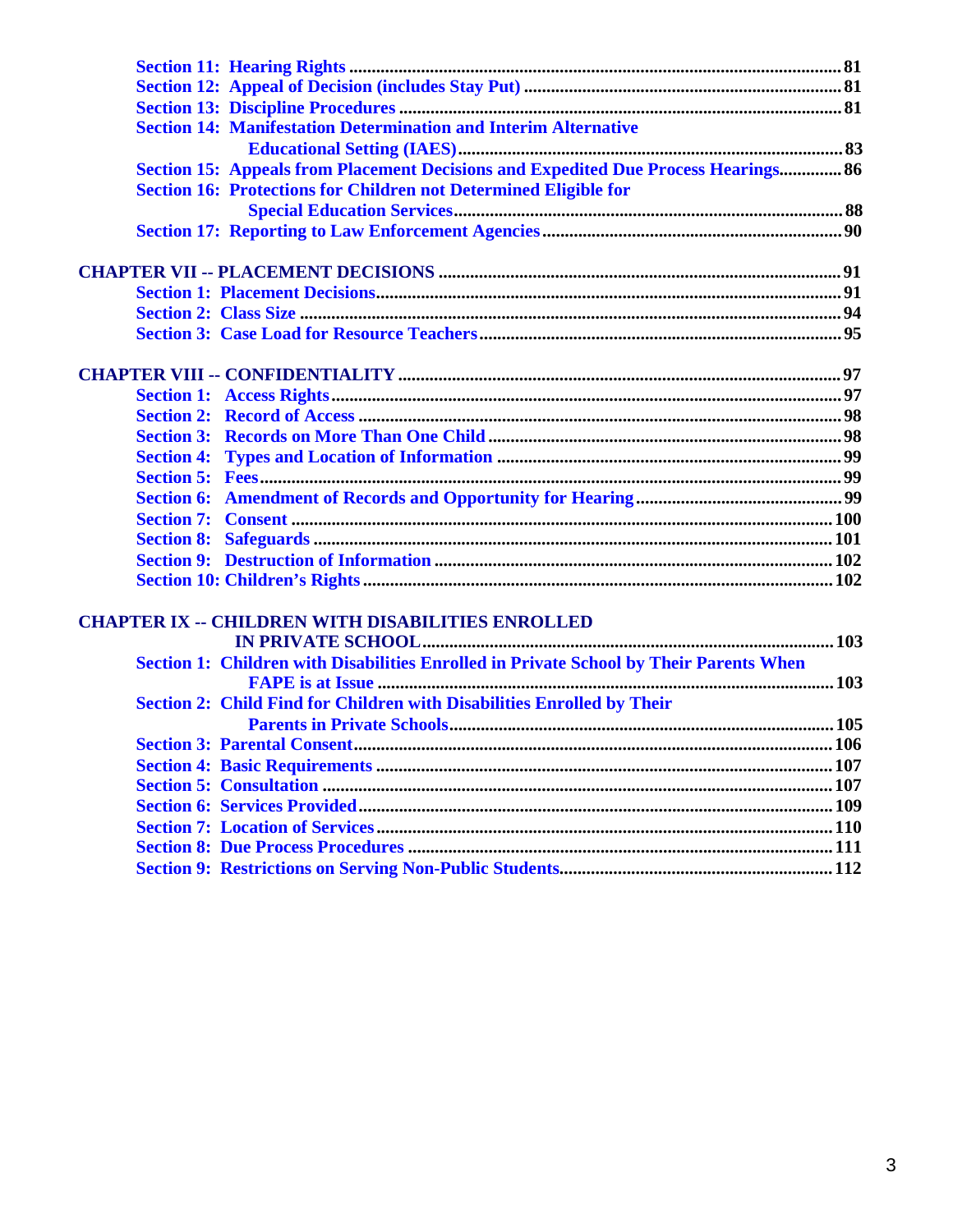#### **Chapter I --Definitions.**

**Section 1. Definitions**. (1) **"Admissions and Release Committee (ARC)"** means a group of individuals described in 707 KAR 1:320 Section 3 that is responsible for developing, reviewing, or revising an Individual Education Program (IEP) for a child with a disability.

(2) "**Adverse effect**" means that the progress of the child is impeded by the disability to the extent that the educational performance is significantly and consistently below the level of similar age peers.

(3) "**Assistive technology device**" means any item, piece of equipment, or product system, whether acquired commercially, off the shelf, modified, or customized, that is used to increase, maintain, or improve the functional capabilities of a child with a disability. The term does not include a medical device that is surgically implanted, or the replacement of such device.

(4**)"Assistive technology service**" means any service that directly assists a child with a disability in the selection, acquisition, or use of an Assistive technology device. This term shall include:

(a) The evaluation of the needs of a child with a disability, including a functional evaluation of the child in the child's customary environment;

(b) Purchasing, leasing, or otherwise providing for the acquisition of Assistive technology devices by children with disabilities;

(c) Selecting, designing, fitting, customizing, adapting, applying, maintaining, repairing, or replacing Assistive technology devices;

(d) Coordinating and using other therapies, interventions, or services with Assistive technology devices, like those associated with existing education and rehabilitation plans and programs;

(e) Training or technical assistance for a child with a disability or, if appropriate, that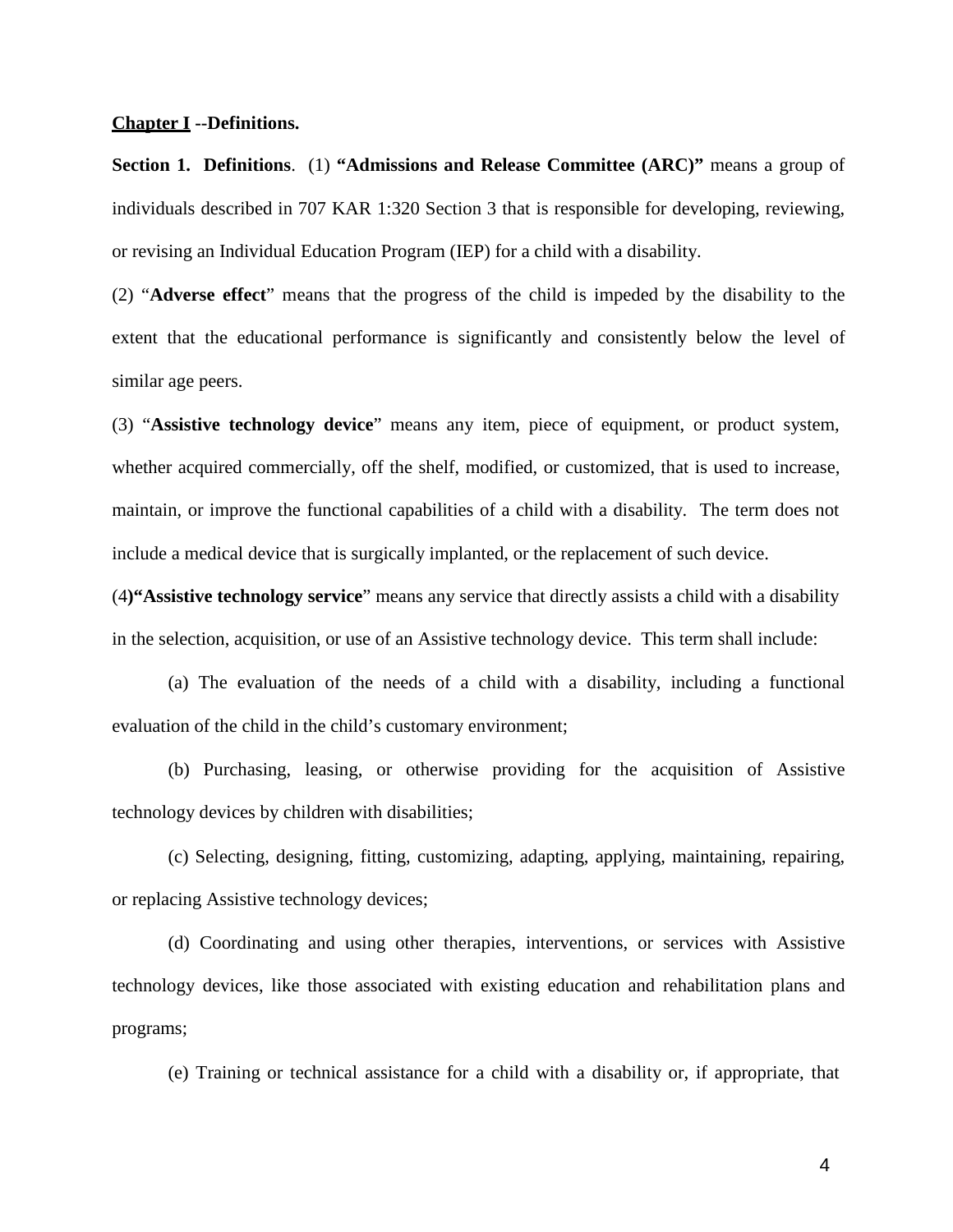child's family; and

(f) Training or technical assistance for professionals (including individuals providing education or rehabilitation services), employers, or other individuals who provide services to, employ, or are otherwise substantially involved in the major life functions of the child.

(5) **"Autism**" means a developmental disability significantly affecting verbal and nonverbal communication and social interaction, generally evident before age three (3) that adversely affects a child's educational performance. Other characteristics often associated with autism are engagement in repetitive activities and stereotyped movements, resistance to environmental change or change in daily routines, and unusual responses to sensory experiences. The term shall not apply if a child's educational performance is adversely affected primarily because the child has an emotional-behavior disability.

(6) "**Business day**" means Monday through Friday except for federal and state holidays, unless a holiday is specifically included in the designation of business day as in 707 KAR 1:370, Section 1.

(7) "**Case load for special classes**" means the number of children with disabilities assigned to a teacher of exceptional children for the purpose of providing individualized specially designed instruction and related services in a special class setting.

(8) **"Change of placement because of disciplinary removals**" means a change of placement occurs if:

(a) The removal is for more than ten (10) consecutive schools days; or

(b) The child has been subjected to a series of removals that constitute a pattern (which is determined on a case-by-case basis) because:

(i) The series of removals total more than ten (10) school days in a school year;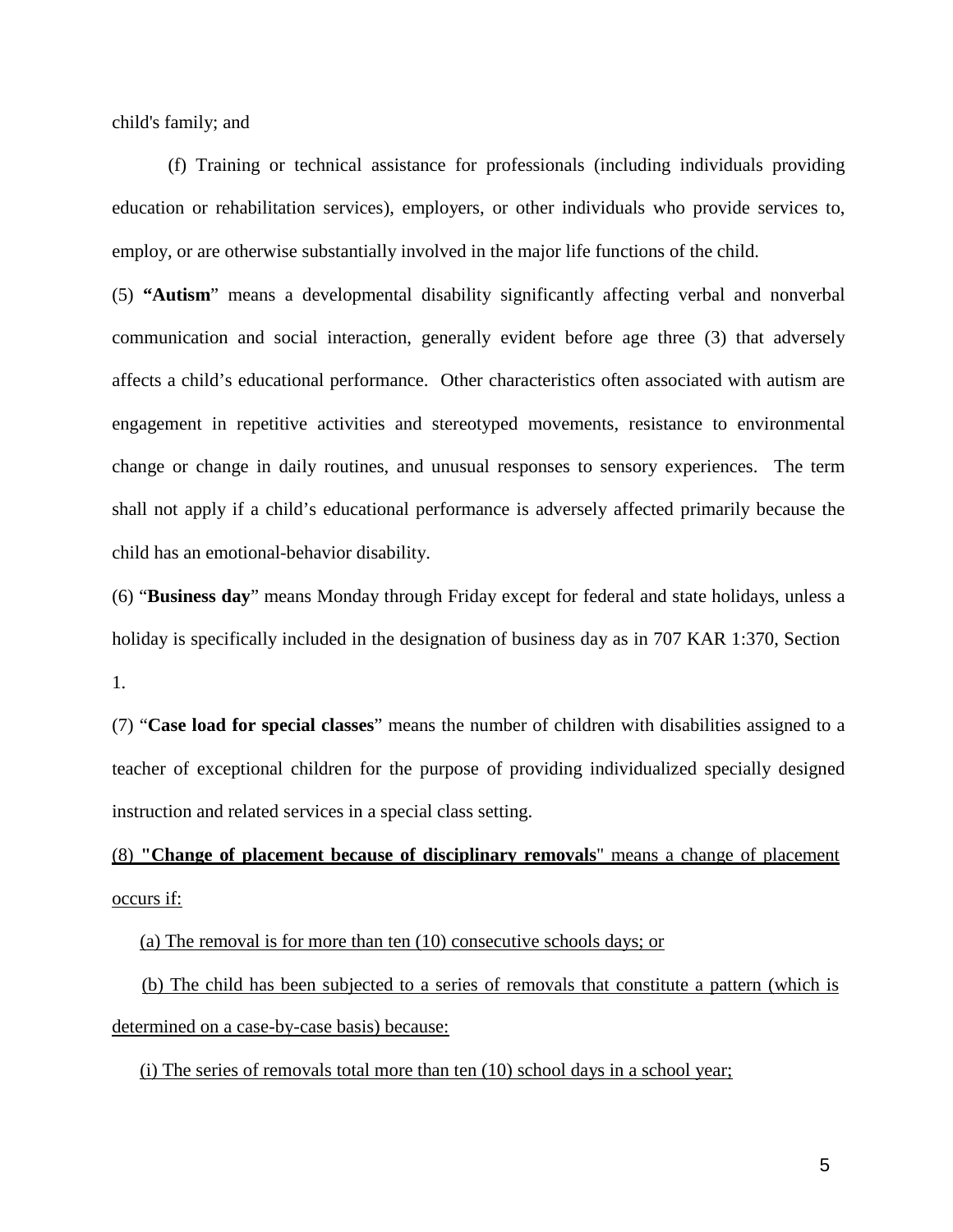(ii) The child's behavior is substantially similar to the child's behavior in previous incidents that resulted in the series of removals; and

(iii) Of additional factors including the length of each removal, the total amount of time the child has been removed, and the proximity of the removals to one (1) another

(9) "**Child with a disability**" means a child evaluated in accordance with 707 KAR 1:300, as meeting the criteria listed in this section for autism, deaf-blindness, developmental delay, emotional-behavior disability, hearing impairment, mental disability, multiple disabilities, orthopedic impairment, other health impairment, specific learning disability, speech or language impairment, traumatic brain injury, or visual impairment which has an adverse effect on the child's educational performance and who, as a result, needs special education and related services.

(10) **"Class size for resource classes**" means the number of children with disabilities assigned to a teacher of exceptional children per period, block, or the specified length of time set by the individual school.

(11) "**Collaboration**" means, for purposes of determining class size in 707 KAR 1:350, Section 2, a teacher of exceptional children works with children with disabilities in the regular classroom to provide specially designed instruction and related services.

(12) "**Complaint**" means a written allegation that a local education agency (LEA) has violated a requirement of the Individuals with Disabilities Education Act (IDEA) or an implementing administrative regulation, and the facts on which the statement is based.

(13) **"Compliance**" means the obligations of state or federal requirements are met.

(14) **"Compliance monitoring report**" means a written description of the findings of an investigation, like on-site monitoring, citing each requirement found in non-compliance.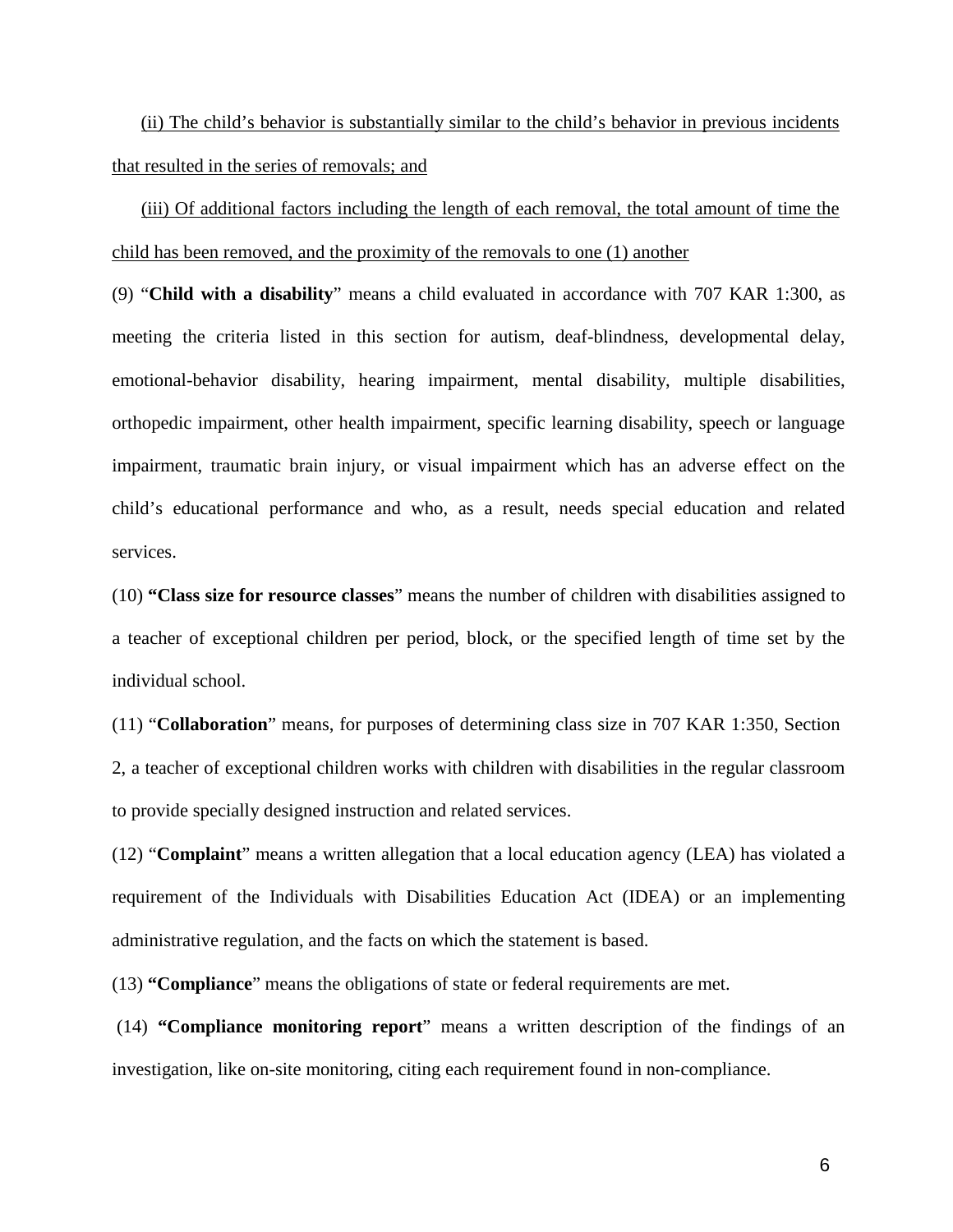(15) **"Consent**" means:

(a) A parent has been fully informed of all information relevant to the activity for which consent is sought, in his native language, or other mode of communication

(b) A parent understands and agrees in writing to the carrying out of the activity for which his consent is sought, and the consent describes the activity and lists the records, if any, that will be released and to whom;

(c) A parent understands that the granting of consent is voluntary on the part of the parent and may be revoked at any time; and

(d) If a parent revokes consent, that revocation is not retroactive (i.e., it does not negate an action that occurred after the consent was given and before the consent was revoked).

(16) **"Controlled substance**" means a drug or other substance identified under schedule I, II, III, IV, or V in section 202(c) of the Controlled Substances Act (21 U.S.C. 812(c)).

(17) **Core academic subjects**" means English, reading or language arts, mathematics, science, foreign language, civics and government, economics, arts, history, and geography.

(18) **"Corrective action plan (CAP)"** means a written improvement plan describing activities and timelines, with persons responsible for implementation, developed to correct identified areas of non-compliance, including directives from the KDE, specifying actions to be taken to fulfill a legal obligation.

(19) **Course of study**" means a multiyear description of coursework from the student's current school year to the anticipated exit year designed to achieve the student's desired post-school goals.

(20) **"Day**" means calendar day unless otherwise indicated as business day or school day.

(21) **"Deaf-Blindness"** means concomitant hearing and visual impairments that have an adverse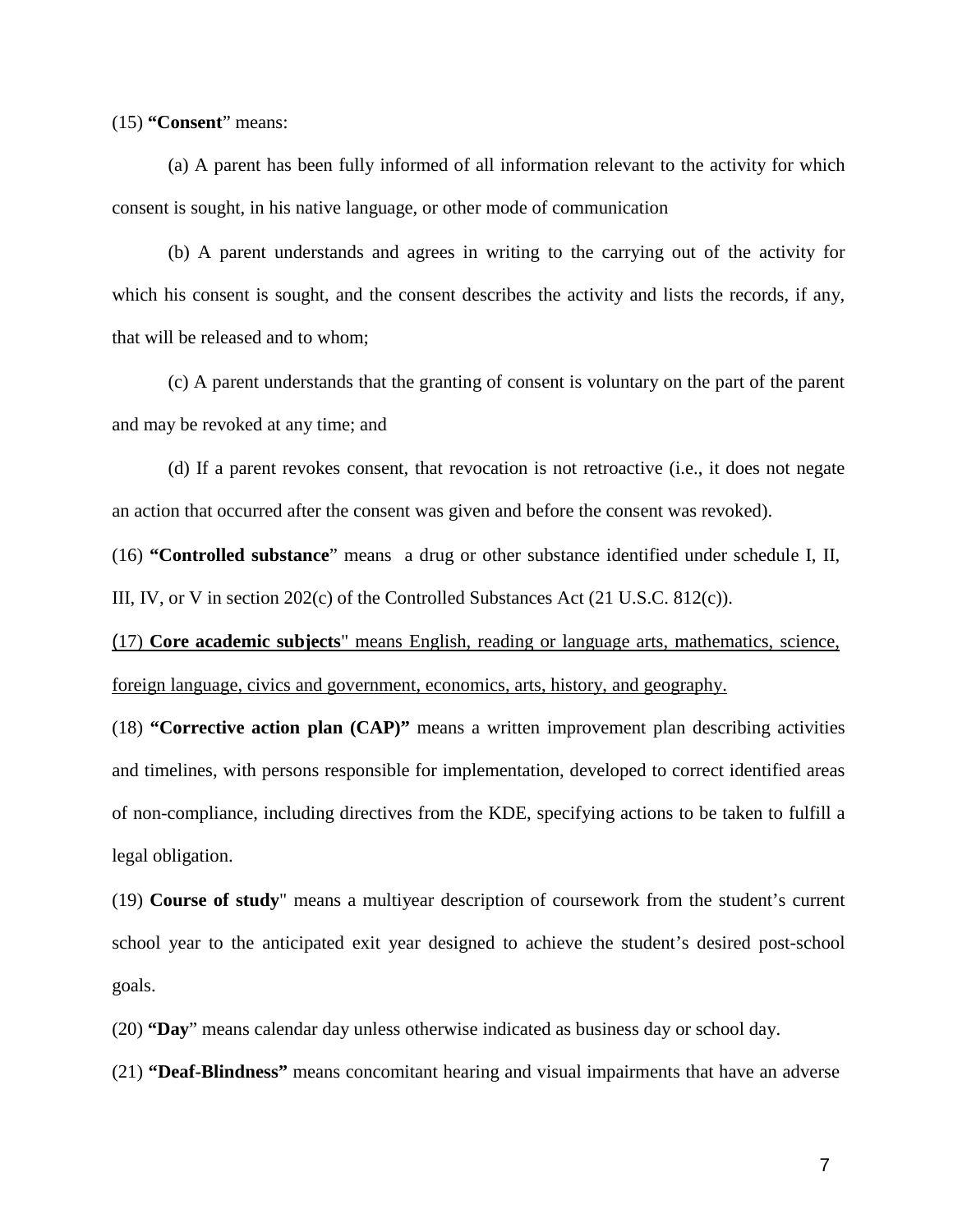effect on the child's education performance, the combination of which causes severe communication and other developmental and educational needs that cannot be accommodated in special education programs solely for children with deafness or children with blindness, unless supplementary assistance is provided to address educational needs resulting from the two (2) disabilities.

(22) **"Developmental delay (DD)"** means that a child within the ages of three (3) through eight (8) has not acquired skills, or achieved commensurate with recognized performance expectations for his age in one (1) or more of the following developmental areas: cognition, communication, motor development, social-emotional development, or self-help-adaptive behavior. Developmental delay includes a child who demonstrates a measurable, verifiable discrepancy between expected performance for the child's chronological age and current level of performance. The discrepancy shall be documented by:

(a) Scores of two (2) standard deviations or more below the mean in one (1) of the areas listed above as obtained using norm-referenced instruments and procedures;

(b) Scores of one and one-half (1½) standard deviations below the mean in two (2) or more of the areas listed above using norm-referenced instruments and procedures; or

(c) The professional judgment of the ARC that there is a significant atypical quality or pattern of development. Professional judgment shall be used only where normed scores are inconclusive and the ARC documents in a written report the reasons for concluding that a child has a developmental delay.

(23) **"Education Records"** means records as defined in the Family Educational Rights and Privacy Act of 1974, 20 U.S.C. Section 1232(g).

(24) **"Emotional-behavioral disability (EBD)"** means that a child, when provided with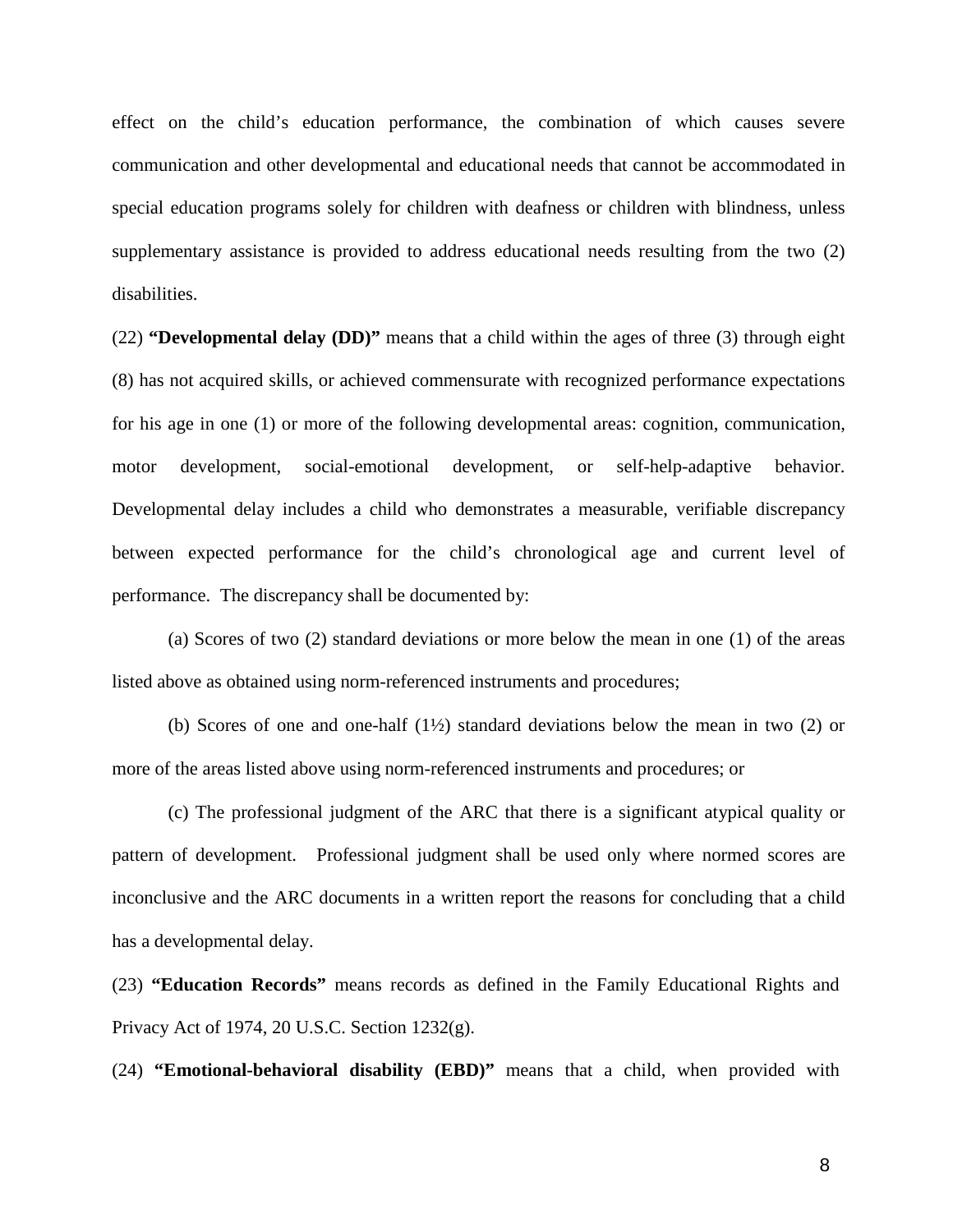interventions to meet instructional and social-emotional needs, continues to exhibit one (1) or more of the following, when compared to the child's peer and cultural reference groups, across settings, over a long period of time and to a marked degree:

(a) Severe deficits in social competence or appropriate behavior, which cause an inability to build or maintain satisfactory interpersonal relationships with adults or peers;

(b) Severe deficits in academic performance which are not commensurate with the student's ability level and are not solely a result of intellectual, sensory, or other health factors but are related to the child's social-emotional problem;

(c) A general pervasive mood of unhappiness or depression; or

(d) A tendency to develop physical symptoms or fears associated with personal or school problems.

This term does not apply to children who display isolated (not necessarily one (1)) inappropriate behaviors that are the result of willful, intentional, or wanton actions unless it is determined through the evaluations process that the child does have an emotional-behavioral disability.

(25) **"Enforcement"** means KDE takes steps to ensure federal and state special education requirements are implemented.

(26) **"Extended school year services"** means specially designed instruction and related services that are provided to a child with a disability beyond the normal school year in accordance with the child's IEP at no cost to the parents.

(27) **"Free appropriate public education (FAPE)"** means special education and related services that:

(a) Are provided at public expense, under public supervision and direction, and without charge;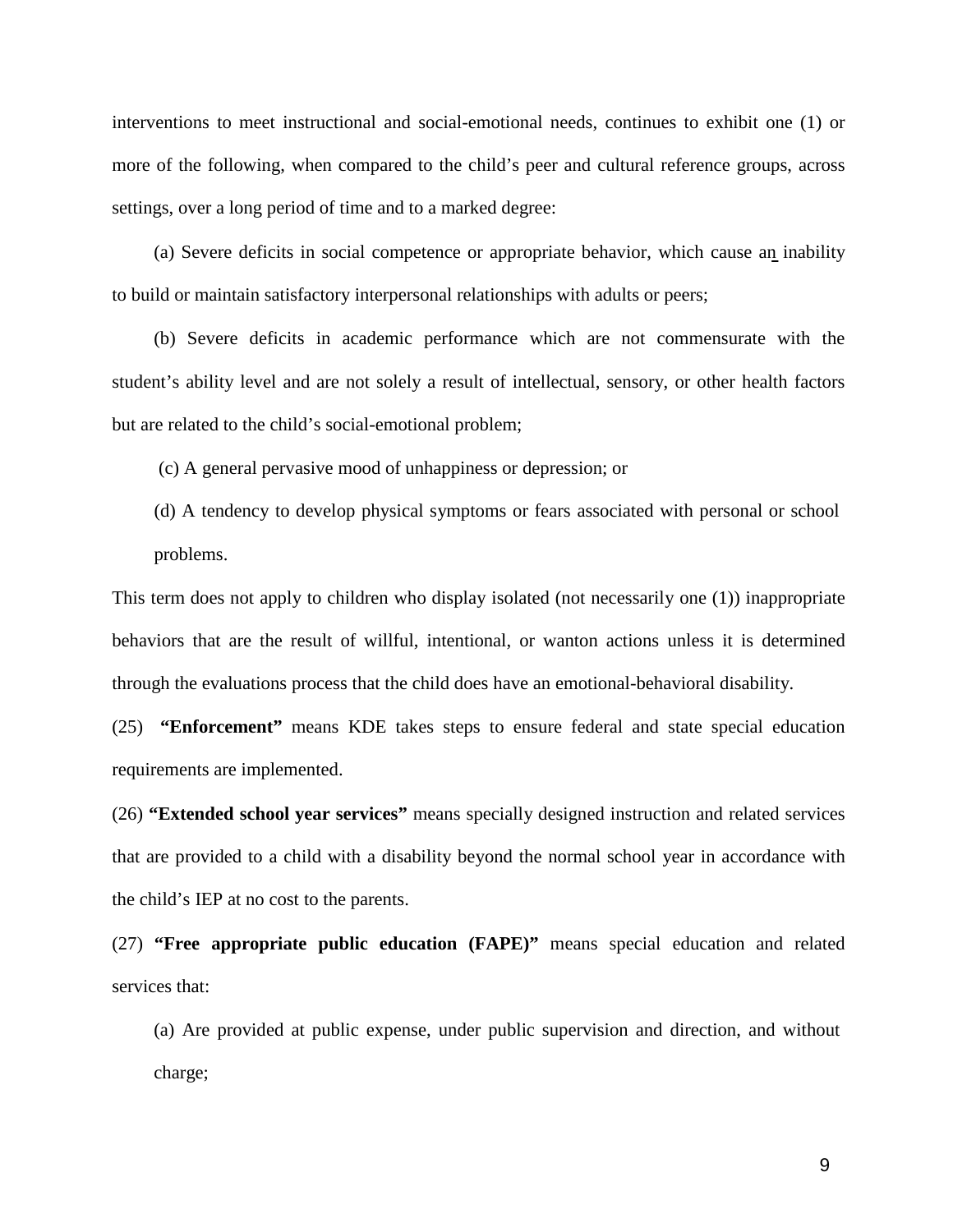(b) Meet the standards of KDE included in 707 KAR Chapter 1 and the Program of Studies, 704 KAR 3:303, as appropriate;

(c) Include preschool, elementary school, or secondary school education in the state; and

(d) Are provided in conformity with an individual education program (IEP) that meets the requirements of 707 KAR 1:320.

(28) **"Functional"** means activities and skills that are not considered academic or related to a child's academic achievement as measured on statewide assessments pursuant to 703 KAR Chapter 5.

(29) **"Hearing impairment",** sometimes referred to as "deaf" or "hard of hearing", means a hearing loss that:

(a) May be mild to profound, unilateral or bilateral, permanent or fluctuating, and is determined by:

1. An average pure-tone hearing loss in the speech range (500Hz, 1000Hz, and 2000Hz) of at least 25dB in the better ear;

2. An average pure-tone hearing loss in the high-frequency range (2000Hz, 4000Hz, and 6000Hz) of at least 45dB in the better ear; or

3. An average pure-tone unilateral hearing loss in the speech range (500Hz, 1000Hz, and 2000Hz) of at least 60dB in the impaired ear;

(b) Results in difficulty identifying linguistic information through hearing; and

(c) Has an adverse effect on the child's educational performance.

(30) **"High school diploma"** means the student has completed the required course of study with the minimum number of credit hours as required by 704 KAR 3:305 and any applicable local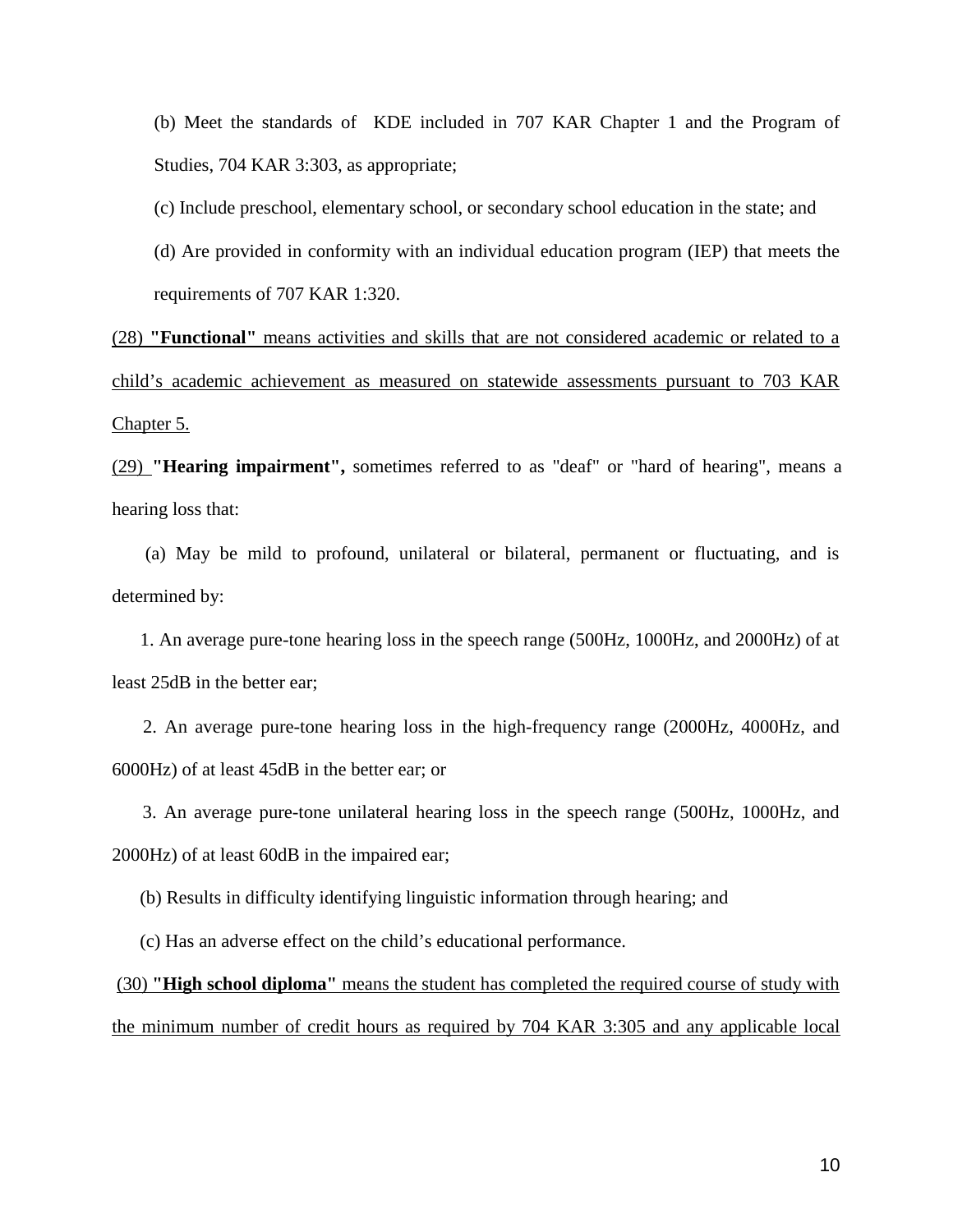district requirements. "High school diploma" does not mean a certificate of completion or a GED.

(31) "**Homeless Children"**- The term `homeless children' has the meaning given the term homeless children and youths in section 725 of the McKinney-Vento Homeless Assistance Act (42 U.S.C. 11434a).

(32) **"Home school"** means for purposes of 707 KAR Chapter 1, only, a private school primarily conducted in one's residence.

(33) **"IDEA"** means the Individuals with Disabilities Education Act, 20 U.S.C. Section 1400 through 1450, as amended.

(34**) "Independent education evaluation"** means an evaluation conducted by a qualified examiner who is not employed by the TRIGG COUNTY SCHOOL SYSTEM responsible for the education of the child in question.

(35) **"Individual education program (IEP)"** means a written statement for a child

with a disability that is developed, reviewed and revised in accordance with 707 KAR 1:320.

(36) **"Interpreting services"** means, with respect to children who are deaf or hard of hearing, oral transliteration services, cued language transliteration services, sign language transliteration and interpreting services, and transcription services such as communication access real-time translation (CART) C-Print and TypeWell and special interpreting services for children who are deaf-blind.

(37) **"Local educational agency (LEA)"** means the Kentucky Public School District (TRIGG COUNTY SCHOOL SYSTEM), a public local board of education or other legally constituted public authority that has either administrative control or direction of public elementary or secondary schools in a school district or other political subdivision of the Commonwealth. LEA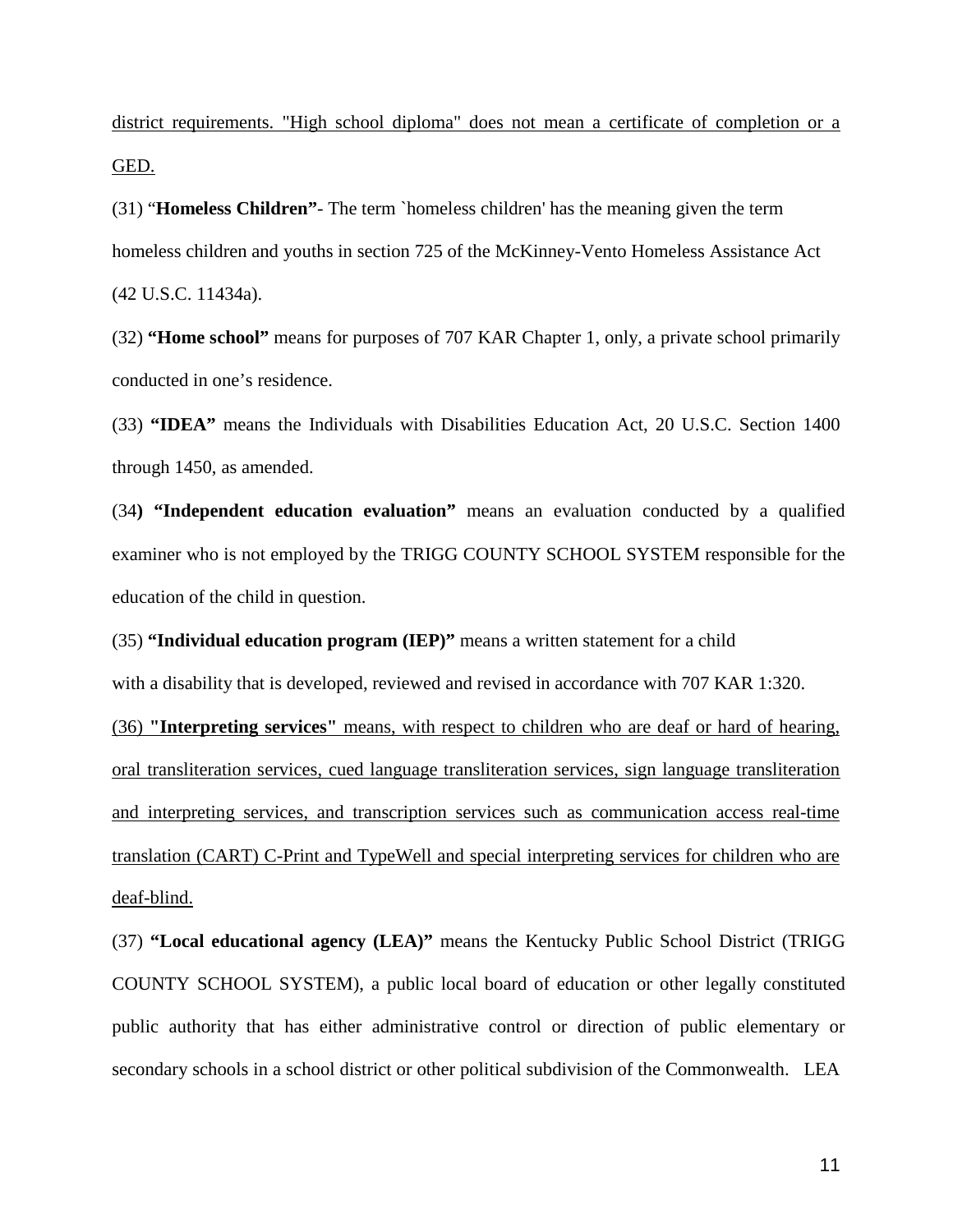also means any other public institution or agency, including the Kentucky School for the Blind (KSB) and the Kentucky School for the Deaf (KSD), that is charged by state statute with the responsibility of providing educational services to children with disabilities.

(38) **"Mental disability"** means that a child has one (1) of the following:

(a) A mild mental disability (MMD) in which:

1. Cognitive functioning is at least two (2) but no more than three (3) standard deviations below the mean;

2. Adaptive behavior deficit is at least two (2) standard deviations below the mean;

3. A severe deficit exists in overall academic performance including acquisition, retention, and application of knowledge; and

4. Manifestation is typically during the developmental period; or

(b) A functional mental disability (FMD) in which:

1. Cognitive functioning is at least three (3) or more standard deviations below the mean;

2. Adaptive behavior deficits are at least three (3) or more standard deviations below the mean;

3. A severe deficit exists in overall academic performance including acquisition, retention, and application of knowledge; and

4. Manifestation is typically during the developmental period.

(39) "Monitoring" means gathering and reviewing information to determine if a project or program meets state and IDEA requirements including the implementation of corrective action plans.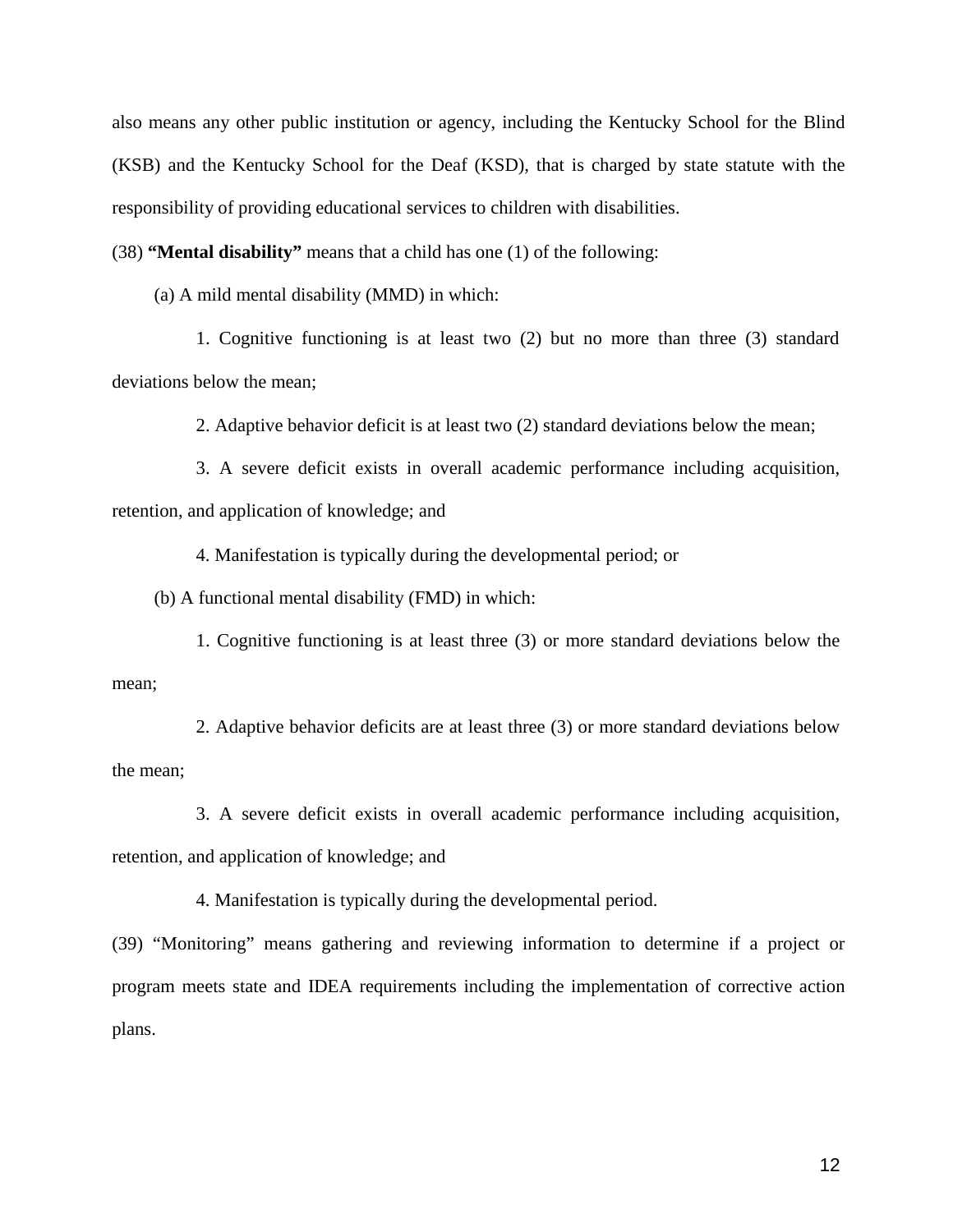(40**) "Multiple disabilities (MD)"** means concomitant impairments that have an adverse effect on the child's educational performance, the combination of which causes severe educational needs that cannot be accommodated in special education programs solely for one (1) of the impairments. Examples of MD include mental disability-blindness, and mental disabilityorthopedic impairment. Multiple disabilities does not mean deaf-blindness, nor does it mean a speech or language impairment in combination with another category of disability.

(41) **"Native language"** means, if used in reference to an individual of limited English proficiency, the following:

(a) The language normally used by that individual, or, in the case of a child, the language normally used by the parents of the child;

(b) In all direct contact with a child (including evaluation of the child), the language normally used by the child in the home or learning environment; or

(c) For an individual with deafness or blindness, or for an individual with no written language, the mode of communication that is normally used by the individual, such as sign language, Braille, or oral communication.

(42) **"Orthopedic impairment (OI)"** means a severe orthopedic impairment that adversely affects a child's educational performance. The term includes:

(a) An impairment caused by a congenital anomaly such as clubfoot or absence of some member,

(b) An impairment caused by disease, such as poliomyelitis, or bone tuberculosis, and

(c) An impairment from other cause, such as cerebral palsy, amputations, and fractures or burns that causes contractures.

(43) **"Other health impairment (OHI)"** means having limited strength, vitality, or alertness,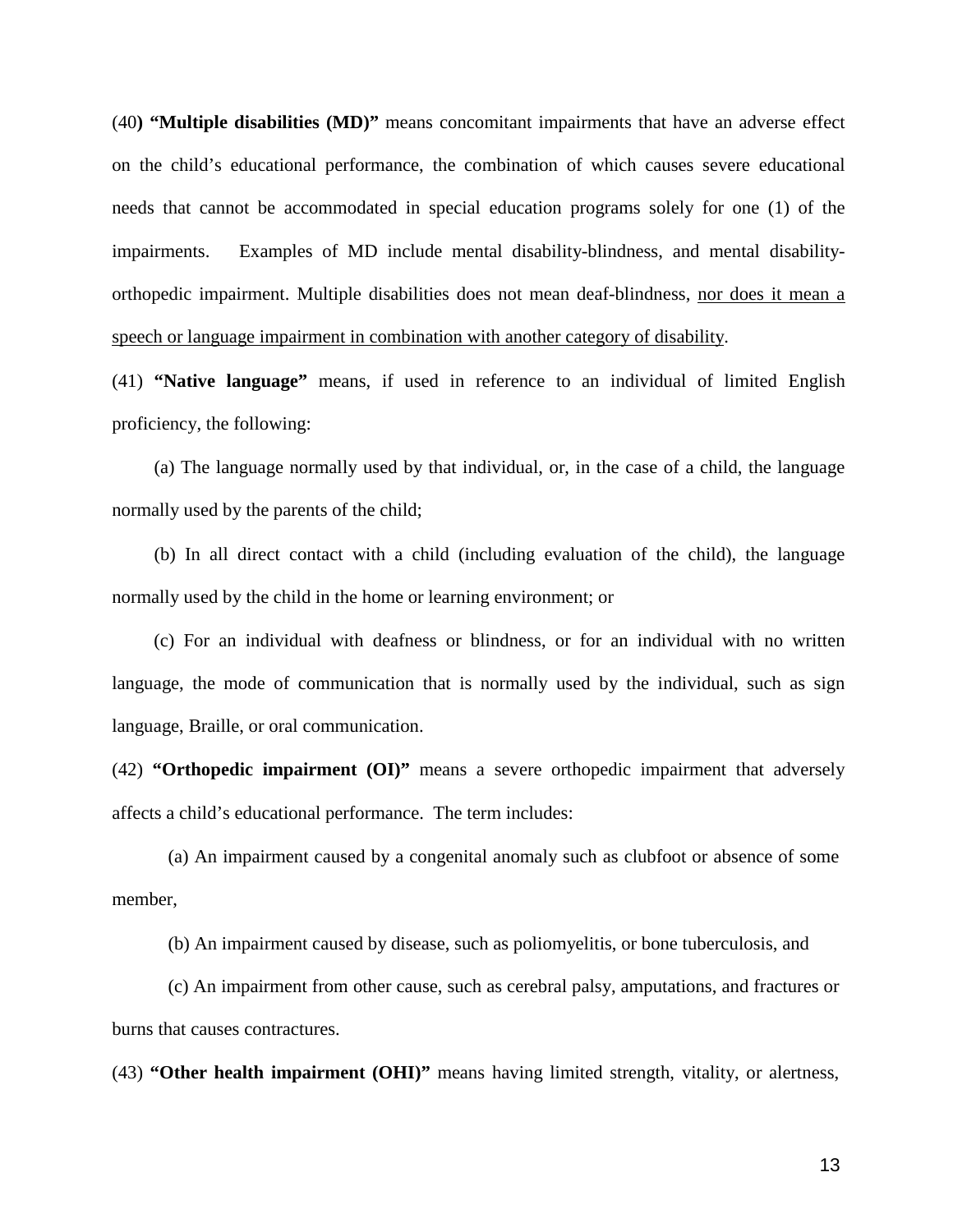including a heightened alertness to environmental stimuli, that results in limited alertness with respect to the educational environment, that:

(a) Is due to a chronic or acute health problem, such as acquired immune deficiency syndrome, asthma, attention deficit disorder, attention deficit hyperactivity disorder, diabetes, epilepsy, a heart condition, hemophilia, lead poisoning, leukemia, nephritis, rheumatic fever, sickle cell anemia, tuberculosis or Tourette Syndrome; and

(b) Adversely affects a child's educational performance.

#### (44) **"Parent"** means:

(a) A biological or adoptive parent of a child;

(b) A guardian generally authorized to act as the child's parent, or authorized to make educational decisions for the child, but not the State if the child is a ward of the State;

(c) An individual acting in the place of a biological or adoptive parent such as a grandparent, stepparent, or other relative with whom the child lives, or an individual who is legally responsible for the child's welfare;

(d) A foster parent if the biological or adoptive parents' authority to make educational decisions on the child's behalf has been extinguished and the foster parent has an ongoing, longterm parental relationship with the child, is willing to make the educational decisions required of parents under 707 KAR Chapter 1, and has no interest that would conflict with the interests of the child;

(e) A foster parent if the biological or adoptive parents grant authority in writing for the foster parent to make educational decisions on the child's behalf, and the foster parent is willing to make educational decisions required of parents under 707 KAR Chapter 1, and has no interest that would conflict with the interests of the child; or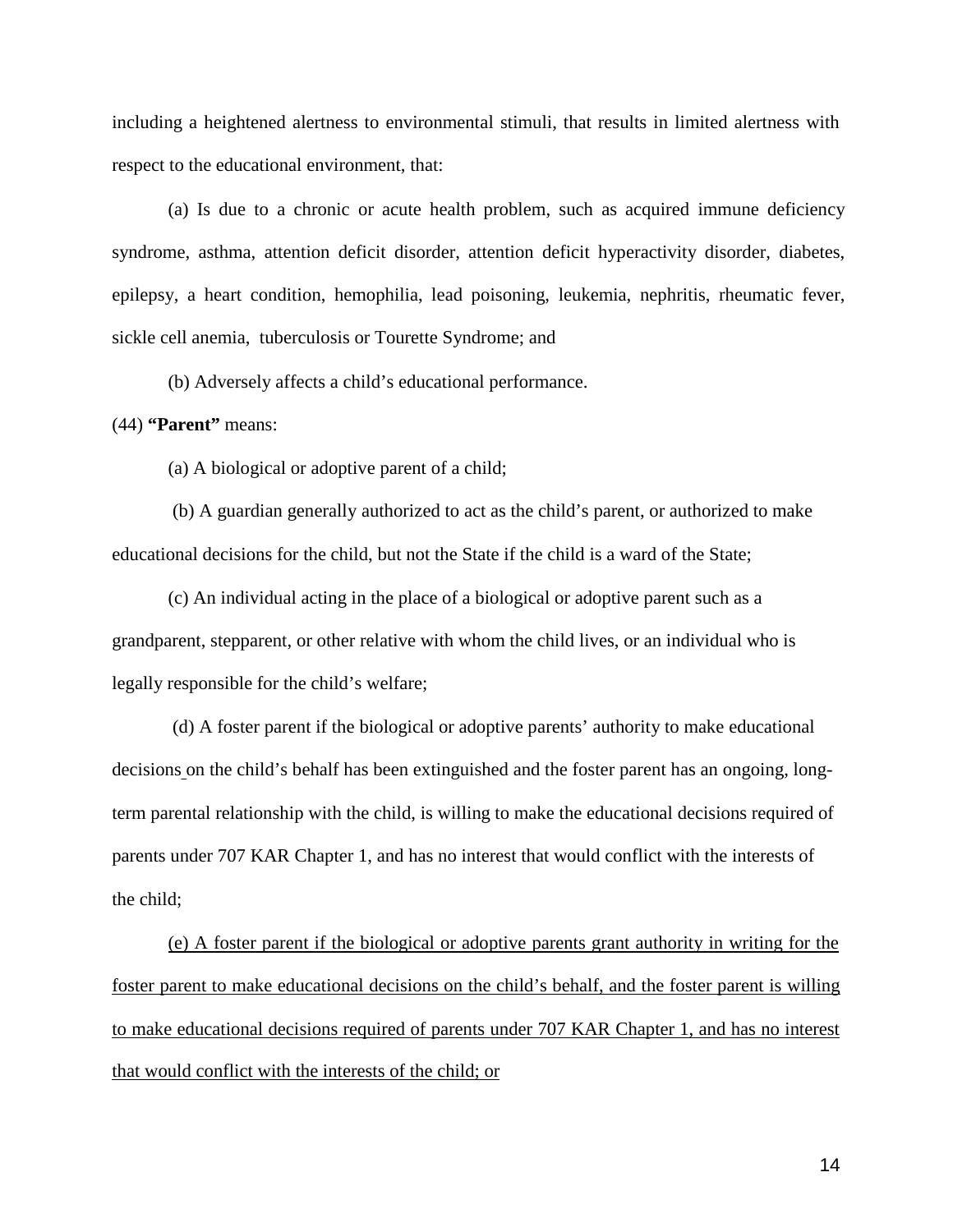(f) A surrogate parent who has been appointed in accordance with 707 KAR 1:340, Section 6 and the Individuals with Disabilities Education Act.

Except when directed otherwise by a court order, the biological or adoptive parent, when attempting to act as the parent must be presumed to be the parent unless the biological or adoptive parent does not have legal authority to make educational decisions for the child.

If a judicial decree or order identifies a specific person or persons listed under (a) through (d) to act as the ''parent'' of a child or to make educational decisions on behalf of a child, then such person or persons shall be determined to be the ''parent'' for purposes of this section. See the Representation of Children section of the Procedural Safeguards and State Complaint Procedures Chapter for direction on surrogate parents appointed by a judge.

(45) **"Participating agency"** means a state or local agency other than the TRIGG COUNTY SCHOOL SYSTEM that is financially and legally responsible for providing transition services to a child with a disability.

(46) **"Personally identifiable information"** means information that includes the name of the child, the child's parents, or other family member, the address of the child, a personal identifier, including the child's Social Security Number, or a list of personal characteristics or other information that would make it possible to identify the child with reasonable certainty.

(47**)"Postsecondary goals"** means those goals that a student hopes to achieve after leaving high school.

(48) **"Private school children with disabilities"** means children with disabilities enrolled by their parents in private schools that meet the definition of elementary or secondary school in the IDEA regulations at 34 CFR 300.13 and 34 CFR 300.36 and not children with disabilities enrolled in private schools upon referral by the TRIGG COUNTY SCHOOL SYSTEM.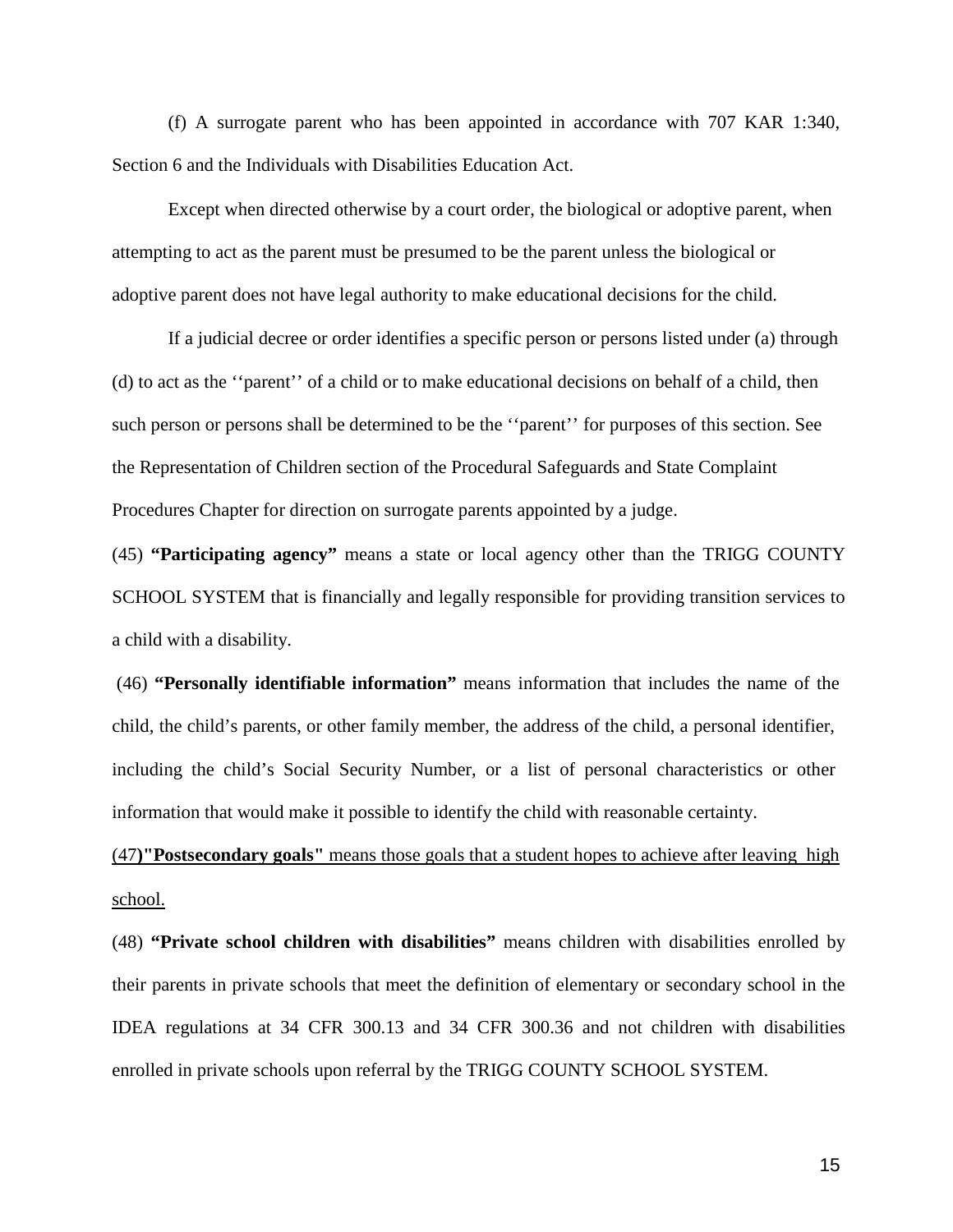(49) **"Public expense"** means that the TRIGG COUNTY SCHOOL SYSTEM either pays for the full cost of the services to meet the requirements of 707 KAR Chapter 1 or ensures that the services are otherwise provided at no cost to the parent. Nothing in the administrative regulations relieves an insurer or similar third party from an otherwise valid obligation to provide or to pay for services provided to a child with a disability.

(50) **"Qualified personnel"** means personnel who meet the statutory or regulatory qualifications for each respective profession currently applicable in this state.

(51) **"Reasonable efforts to obtain voluntary compliance"** means active and ongoing efforts by the KDE through technical assistance and negotiation to arrive at an acceptable corrective action plan and follow through on an agreed upon corrective action plan.

(52) (a) **"Related services"** means transportation and such developmental, corrective, and supportive services as are required to assist a child with a disability to benefit from special education. It includes speech-language pathology and audiology services, psychological services, physical and occupational therapy, recreation including therapeutic recreation,, early identification and assessment of disabilities in children, counseling services including rehabilitation counseling, orientation and mobility services, and medical services for diagnostic or evaluation purposes.

(b) Related services also means interpreting services, school nurse and school health services, social work services in school, and parent counseling and training.

(c) Exception: Services that apply to children with surgically implanted devices, including cochlear implants. (1) Related services do not include a medical device that is surgically implanted, the optimization of that device's functioning (such as mapping), maintenance of that device, or the replacement of that device.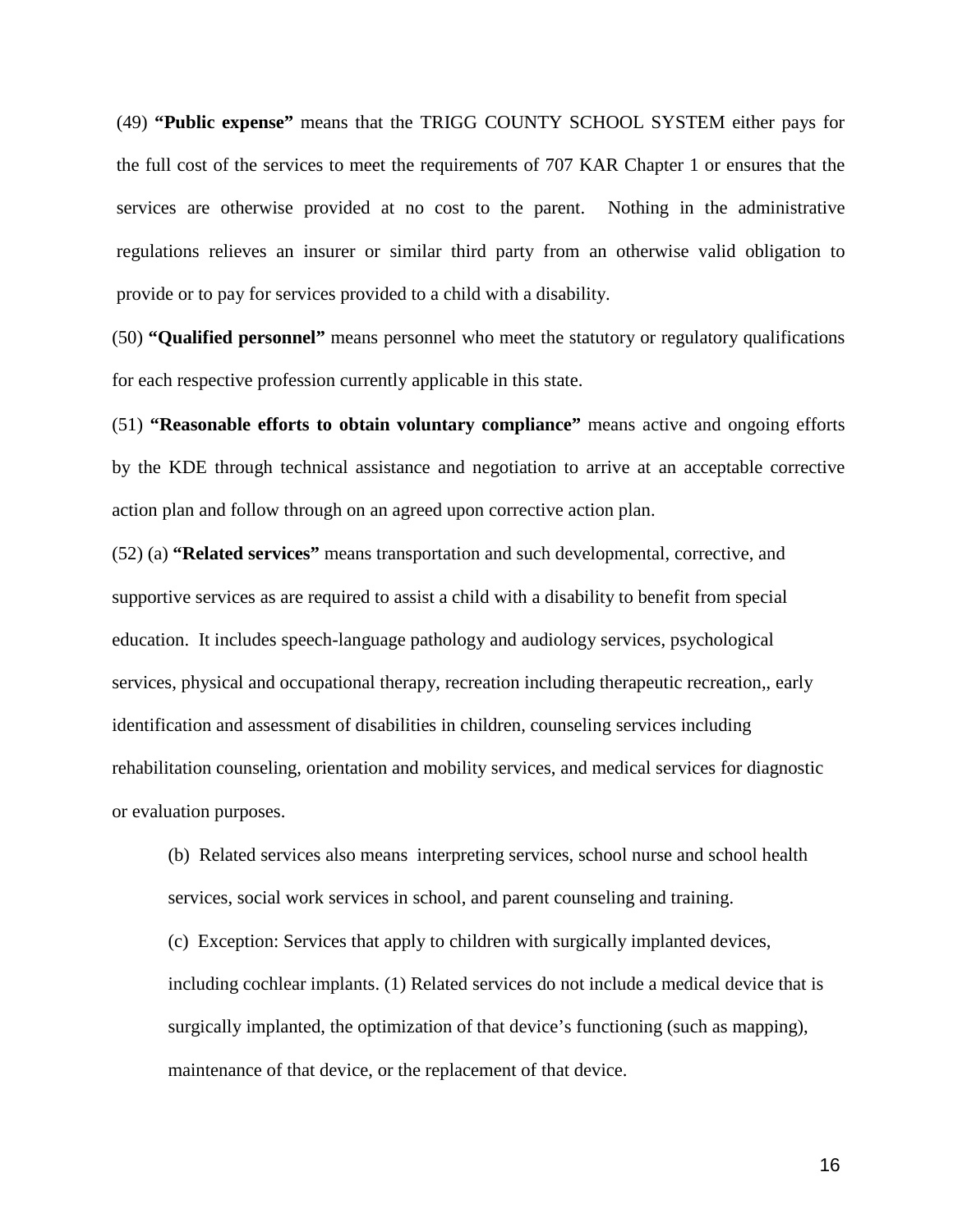(d) The definition of "related services" does not:

i. Limit the responsibility of the TRIGG COUNTY SCHOOL SYSTEM to appropriately monitor and maintain medical devices that are needed to maintain the health and safety of the child, including breathing, nutrition, or operation of other bodily functions, while the child is transported to and from school or is at school;

ii. Prevent the routine checking of an external component of a surgically implanted device to make sure it is functioning properly; or

iii. Limit **t**he right of a child with a surgically-implanted device to receive related services that are determined by the ARC to be necessary for the child to receive FAPE.

**(**53**) "Sanctions"** means actions, such as technical assistance, consultation, or training that are taken by the KDE in response to a LEA's failure to comply with the required standards in state and federal laws and administrative regulations.

(54**) "School day"** means any day, including a partial day, that children are in attendance at school for instructional purposes. School day means the same thing for all children in school, including children with or without disabilities.

**(55) "Serious bodily injury"** means bodily injury as defined in 18 U.S.C. Section 1365(h)(3). (56) **"Services plan"** means a written statement that describes the special education or related services that the LEA will provide to a parentally-placed child with a disability enrolled in a private school who has been designated to receive services, including the location of the services and any transportation necessary that is developed in accordance with 707 KAR 1:370.

(57) **"Special education"** means specially designed instruction, at no cost to the parents, to meet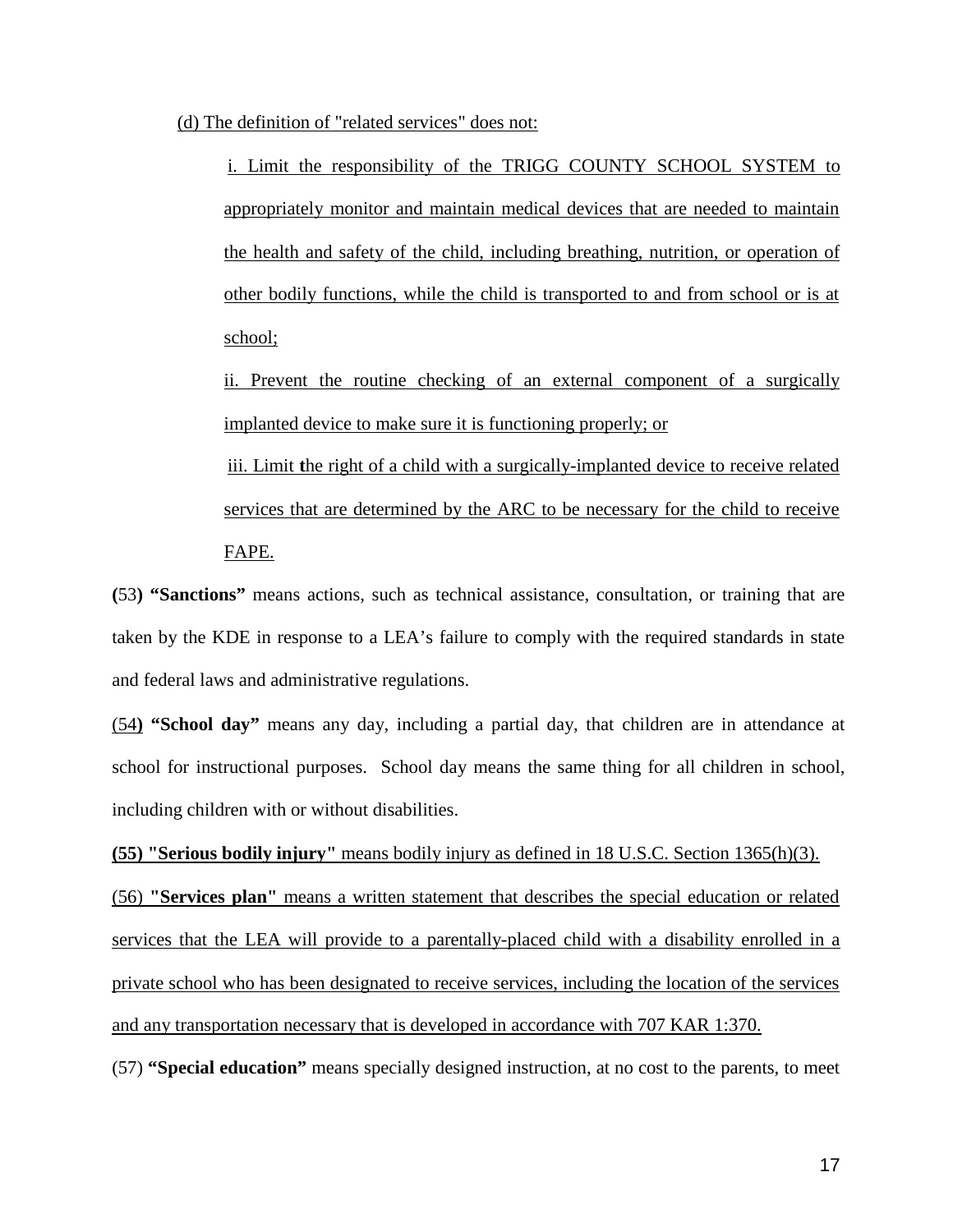the unique needs of the child with a disability, including instruction in the classroom, in the home, in hospitals and institutions, and in other settings, and including physical education. Special education means speech-language pathology services, (if the service is considered special education rather than a related service), travel training, and vocational education.

(58) **"Special education mentor"** means individuals with exceptional expertise, experience, and certification in special education administration or teaching granted the authority described in KRS 157.197.

(59) **"Specially-designed instruction"** means adapting as appropriate the content, methodology, or delivery of instruction to address the unique needs of the child with a disability and to ensure access of the child to the general education curriculum included in the Program of Studies, 704 KAR 3:303.

(60) **"Specific learning disability (LD)"** means a disorder that adversely affects the ability to acquire, comprehend, or apply reading, mathematical, writing, reasoning, listening, or speaking skills to the extent that specially designed instruction is required to benefit from education. The specific learning disability (LD) may include dyslexia, dyscalculia, dysgraphia, developmental aphasia, and perceptual/motor disabilities. The term does not include deficits that are the result of other primary determinant or disabling factors such as vision, hearing, motor impairment, mental disability, emotional-behavioral disability, environmental or economic disadvantaged, cultural factors, limited English proficiency, or lack of relevant research-based instruction in the deficit area.

(61) **"Speech or language impairment"** means a communication disorder, including stuttering, impaired articulation, a language impairment, a voice impairment, delayed acquisition of language, or an absence of language, that adversely affects a child's educational performance.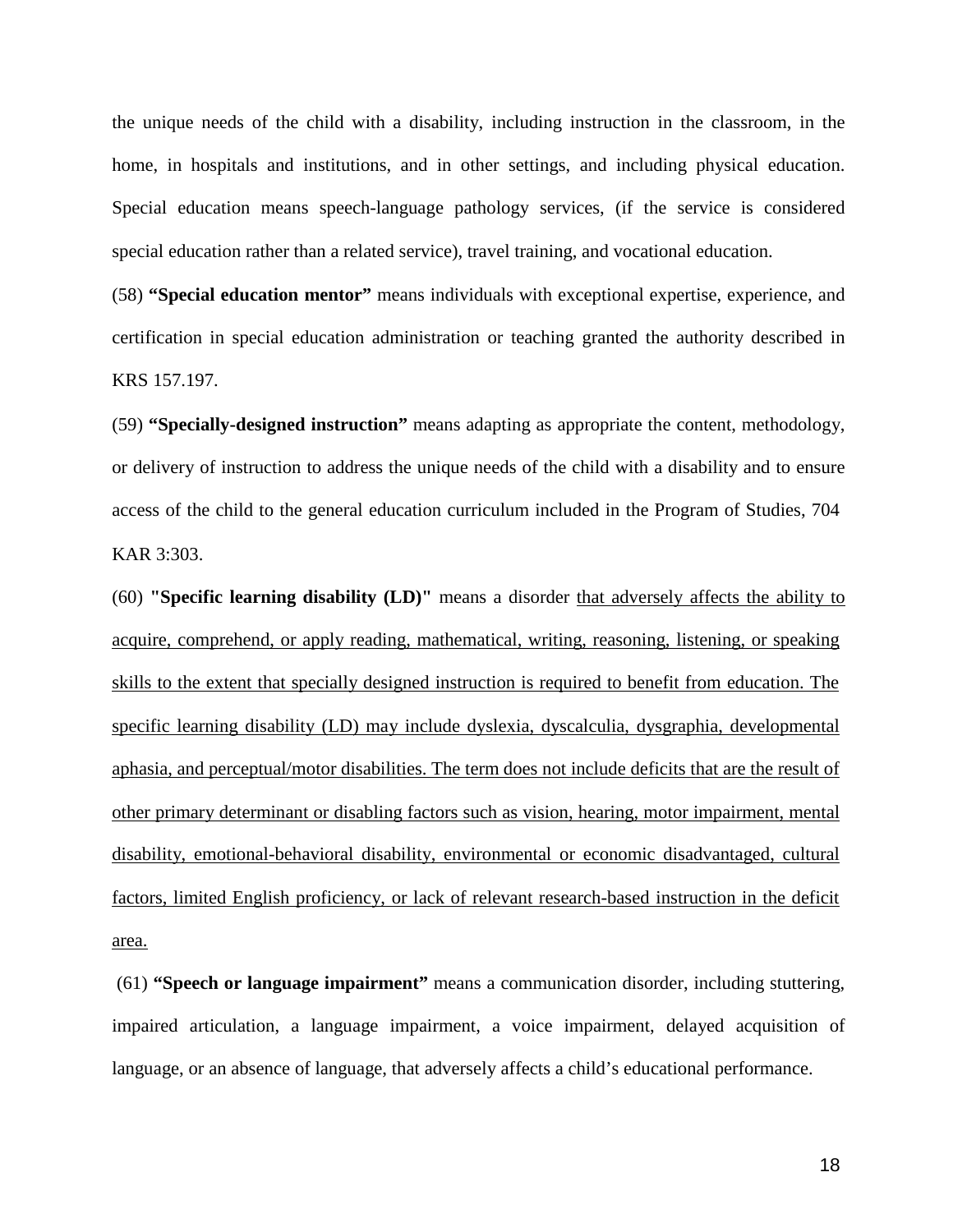(62) **"Supplementary aids and services"** means aids, services, and other supports that are provided in regular education classes or other education-related settings to enable a child with a disability to be educated with non-disabled children to the maximum extent appropriate in accordance with 707 KAR 1:350.

(63) **"Transition Services"** means a coordinated set of activities for a child with a disability that:

(a) Is designed to be within a results-oriented process that is focused on improving the academic and functional achievement of the child with a disability to facilitate the child's movement from school to post-school activities, including postsecondary education, vocational training, integrated employment (including supported employment), continuing and adult education, adult services, independent living, or community participation;

(b) Is based on the individual student's needs, taking into account the child's strengths, preferences and interests; and

(c) Includes:

1. Instruction;

2. Related services; and

3. Community experiences;

4. The development of employment and other post-school adult living objectives; and

5. When appropriate, acquisition of daily living skills and functional vocational evaluation.

(64) **"Traumatic brain injury (TBI)"** means an acquired injury to the brain caused by an external physical force, resulting in total or partial functional disability or psychosocial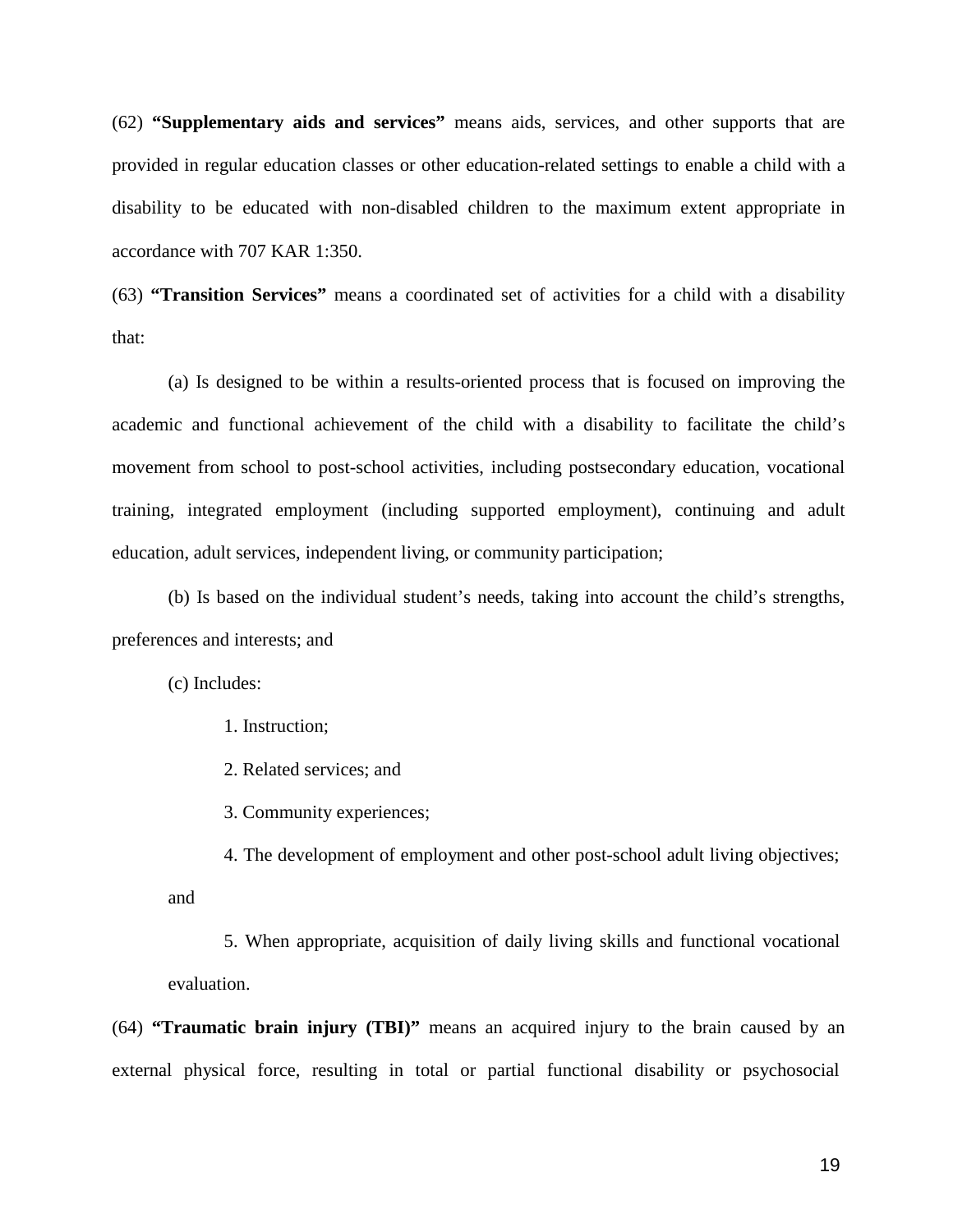impairment, or both, that adversely affects a child's educational performance. Traumatic brain injury does not mean brain injuries that are congenital or degenerative, or brain injuries induced by birth trauma. Traumatic brain injury means open or closed head injuries resulting in impairments in one (1) or more areas, including:

- (a) Cognition;
- (b) Language;
- (c) Memory;
- (d) Attention;
- (e) Reasoning;
- (f) Abstract thinking;
- (g) Judgment;
- (h) Problem-solving;
- (i) Sensory, perceptual, and motor abilities;
- (j) Psychosocial behavior;
- (k) Physical functions;
- (l) Information processing; and
- (m) Speech.

(65**) "Travel training"** means instruction to children with significant cognitive disabilities and any other children with disabilities, as appropriate, to enable them to develop an awareness of the environment in which they live and to learn the skills necessary to move effectively and safely from place to place within that environment, such as school, home, work and community.

**(66)** "Visual impairment" or "VI" means a vision loss, even with correction that: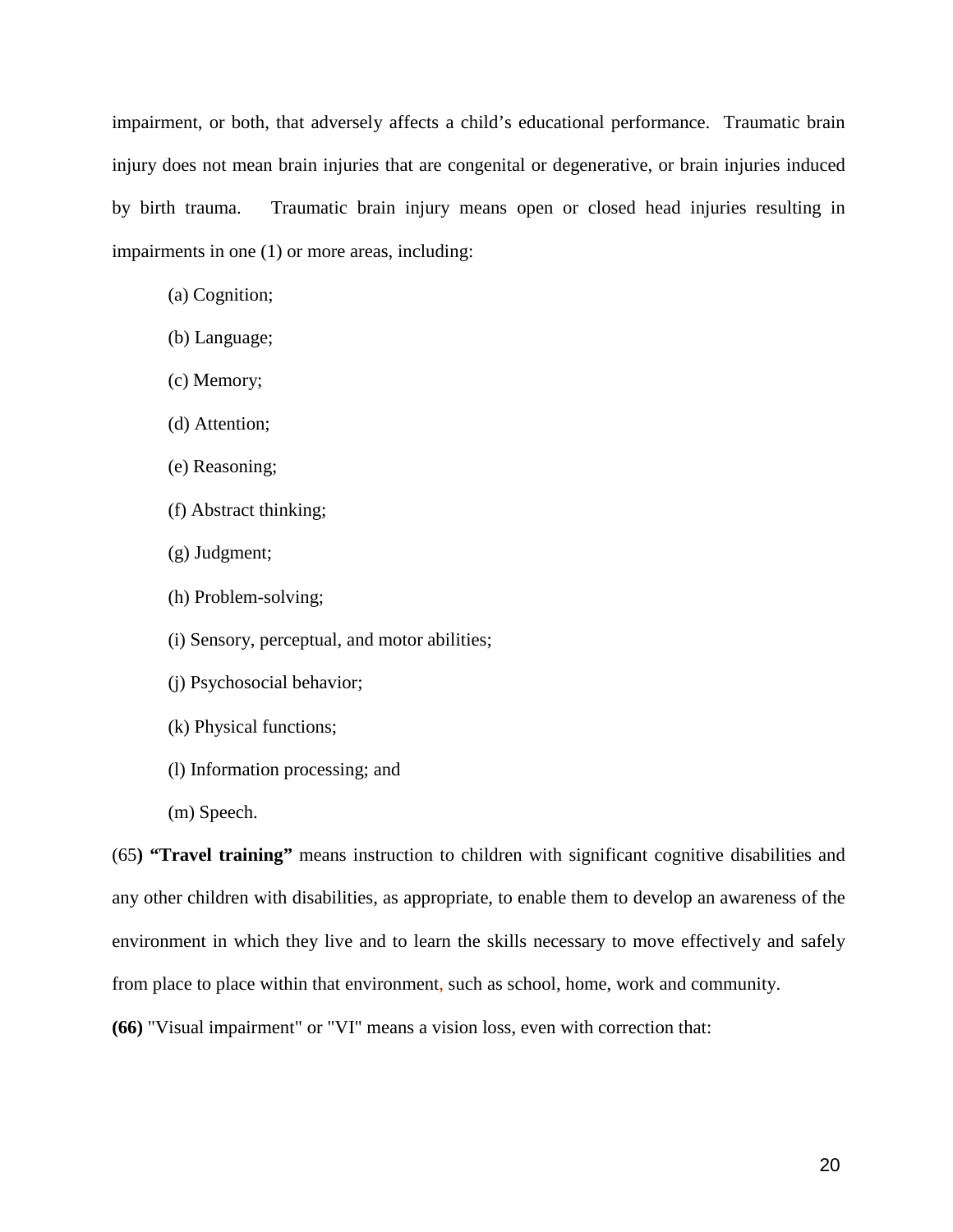(a) Requires specialized materials, instruction in orientation and mobility, Braille, visual efficiency, or tactile exploration;

(b) Has an adverse effect on the child's educational performance; and

(c) Meets the following:

1. The child has visual acuity with prescribed lenses that is 20/70 or worse in the better eye; or

2. The child has visual acuity that is better than 20/70 and the child has one (1) of the following conditions:

a. A medically-diagnosed progressive loss of vision;

b. A visual field of twenty (20) degrees or worse;

c. A medically-diagnosed condition of cortical blindness; or

d. A functional vision loss.

(67**)"Ward of the state**" means a child who has been committed to the Cabinet for Families and Children or the Department of Juvenile Justice through a legal process, whether the commitment is voluntary or non-voluntary and the biological or adoptive parental rights have been terminated. (68**)"Weapon"** means dangerous weapon as defined in 18 U.S.C. 930 (g) (2).

(69**)"Withholding"** means no further payment of specified funds are made to an approved recipient.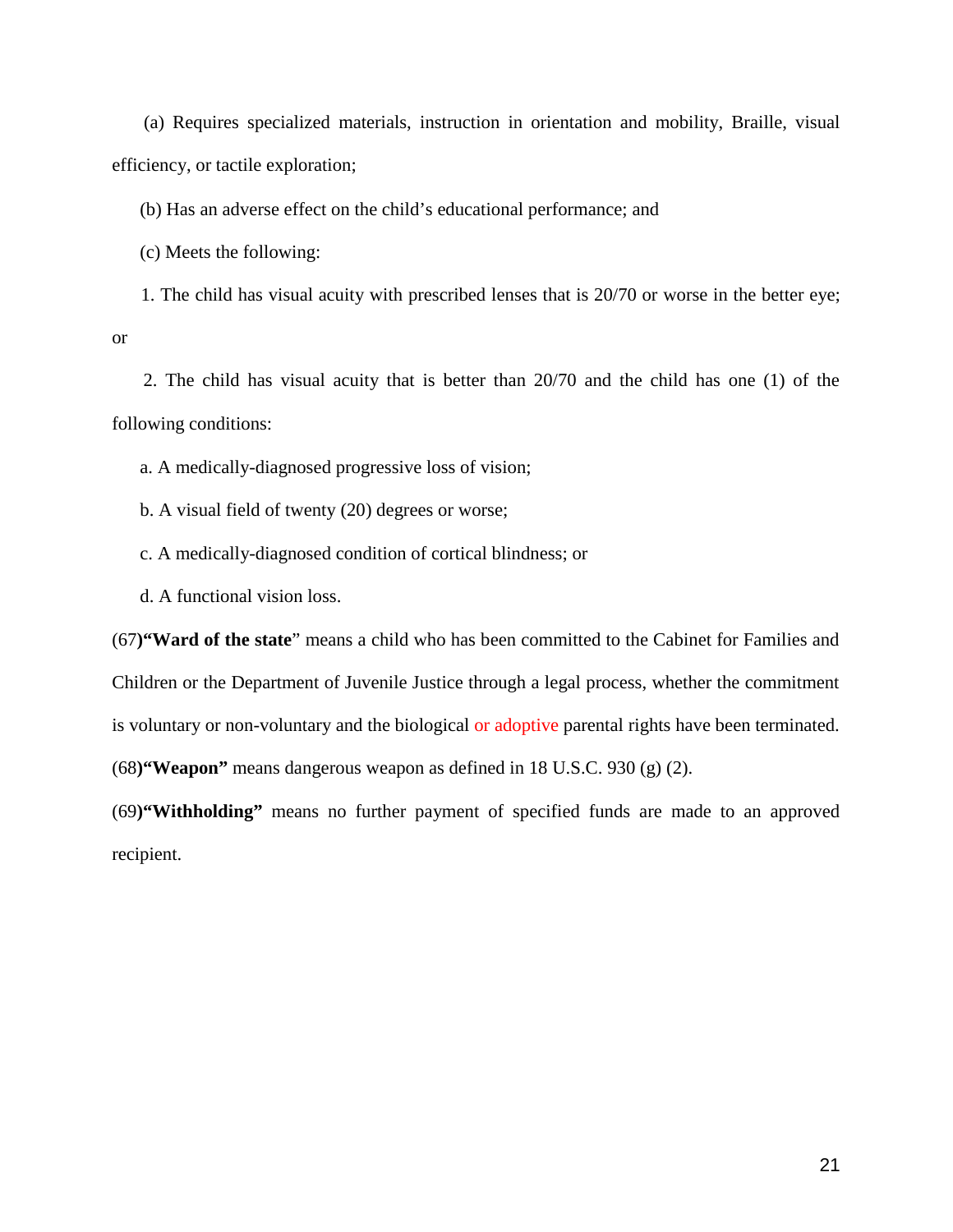#### **Chapter II -- Free Appropriate Public Education.**

**Section 1. Free Appropriate Public Education**. (1) The TRIGG COUNTY SCHOOL SYSTEM shall make a free appropriate public education (FAPE) available to all children with disabilities aged three (3) to twenty-one (21) residing within its district's boundaries who have not received a high school diploma ,including children with disabilities who have been suspended or expelled for more than ten (10) school days in a school year. FAPE shall be provided to each child with a disability even though the child has not failed or been retained in a course and is advancing from grade to grade based on the child's unique needs and not on the child's disability. The TRIGG COUNTY SCHOOL SYSTEM is not required to provide FAPE to a student eighteen (18) years old or older, who is placed in an adult correctional facility if, in the educational placement prior to placement in the correctional facility, the student was not identified as a child with a disability and did not have an IEP.

(2) The TRIGG COUNTY SCHOOL SYSTEM provides and uses local, state, federal, and other fiscal resources as needed to provide the specially designed instruction and related services needed by children with disabilities. The resources may include interagency agreements and use of third party payments including insurances and Medicaid.

(3) The TRIGG COUNTY SCHOOL SYSTEM shall obtain written informed parental consent to access public benefits or insurance. The consent form shall comply with FERPA.

(4) The TRIGG COUNTY SCHOOL SYSTEM shall notify parents that the parents' refusal to allow access to their public benefits or insurance does not relieve the TRIGG COUNTY SCHOOL SYSTEM of its responsibility to ensure that all required services are provided at no cost to the parents.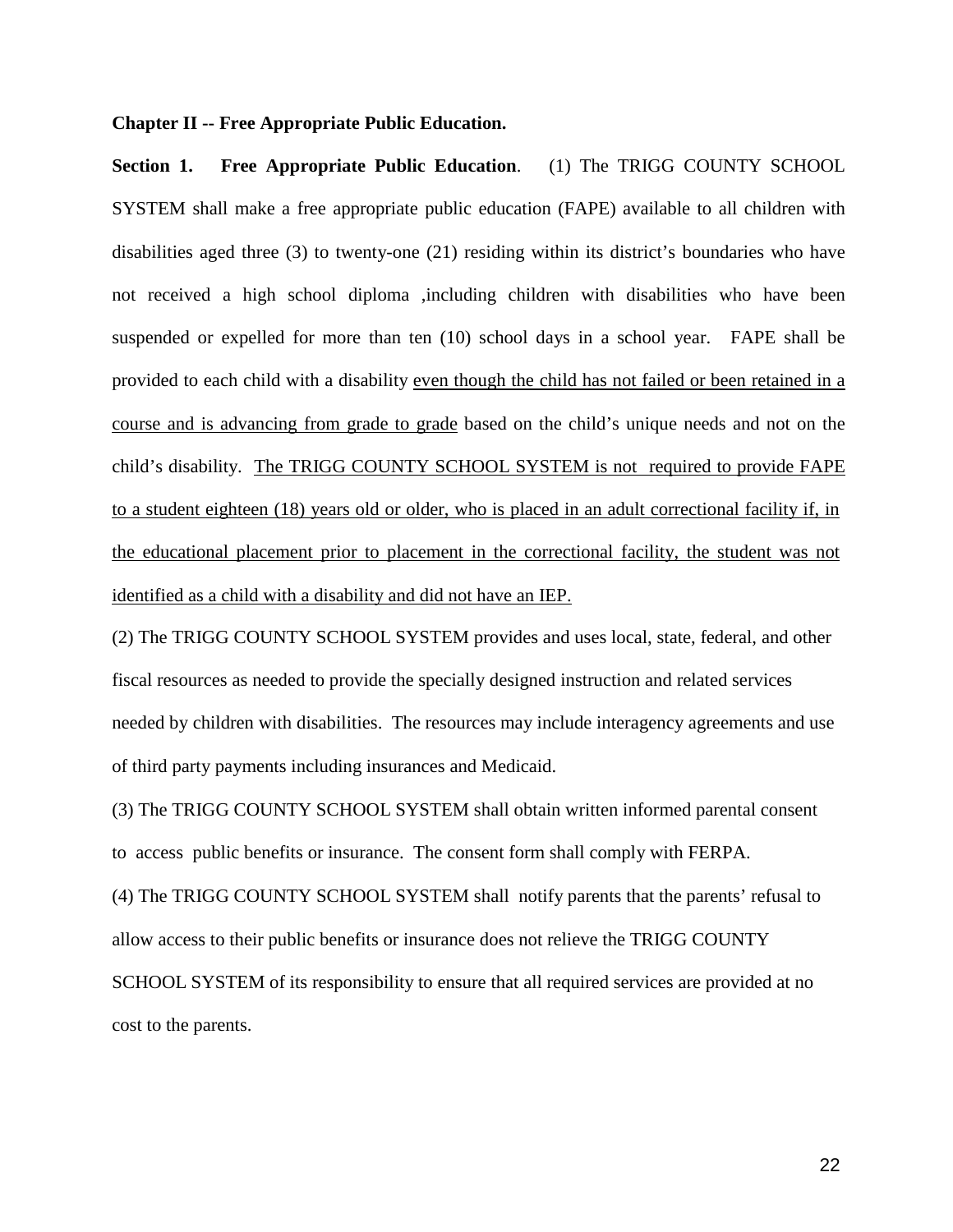(5) The TRIGG COUNTY SCHOOL SYSTEM shall be responsible for ensuring the rights and protections under 707

KAR Chapter 1 are given to children with disabilities referred to or placed in private schools and facilities by that TRIGG COUNTY SCHOOL SYSTEM as determined by the ARC. The State educational agency shall determine whether such schools and facilities meet standards that apply to State educational agencies and local educational agencies and that children so served have all the rights the children would have if served by such agencies.

(6) State agencies charged with the responsibility of providing educational services to children with disabilities within their care shall provide those services in accordance with 707 KAR Chapter 1.

(7) If payment for services under 707 KAR Chapter 1 is to be provided by an agency other than the LEA, the LEA shall ensure the services are provided without delay even if there is a delay in the payment for those services.

**Section 2. Residential Placement.** If it is determined necessary by an ARC to place a child with a disability for educational purposes in a private residential educational program, the program, including non-medical care and room and board, shall be provided by the LEA which convened the ARC. An LEA may fulfill its responsibility under this section by providing the services directly or by contracting for those services.

**Section 3. Proper Functioning of Hearing Aids and External Components of Surgicall***y*  **Implanted Medical Devices***.* (a) The TRIGG COUNTY SCHOOL SYSTEM shall ensure the hearing aids worn in school by children with hearing impairments, including deafness, are functioning properly.

(b) The TRIGG COUNTY SCHOOL SYSTEM shall ensure the external components of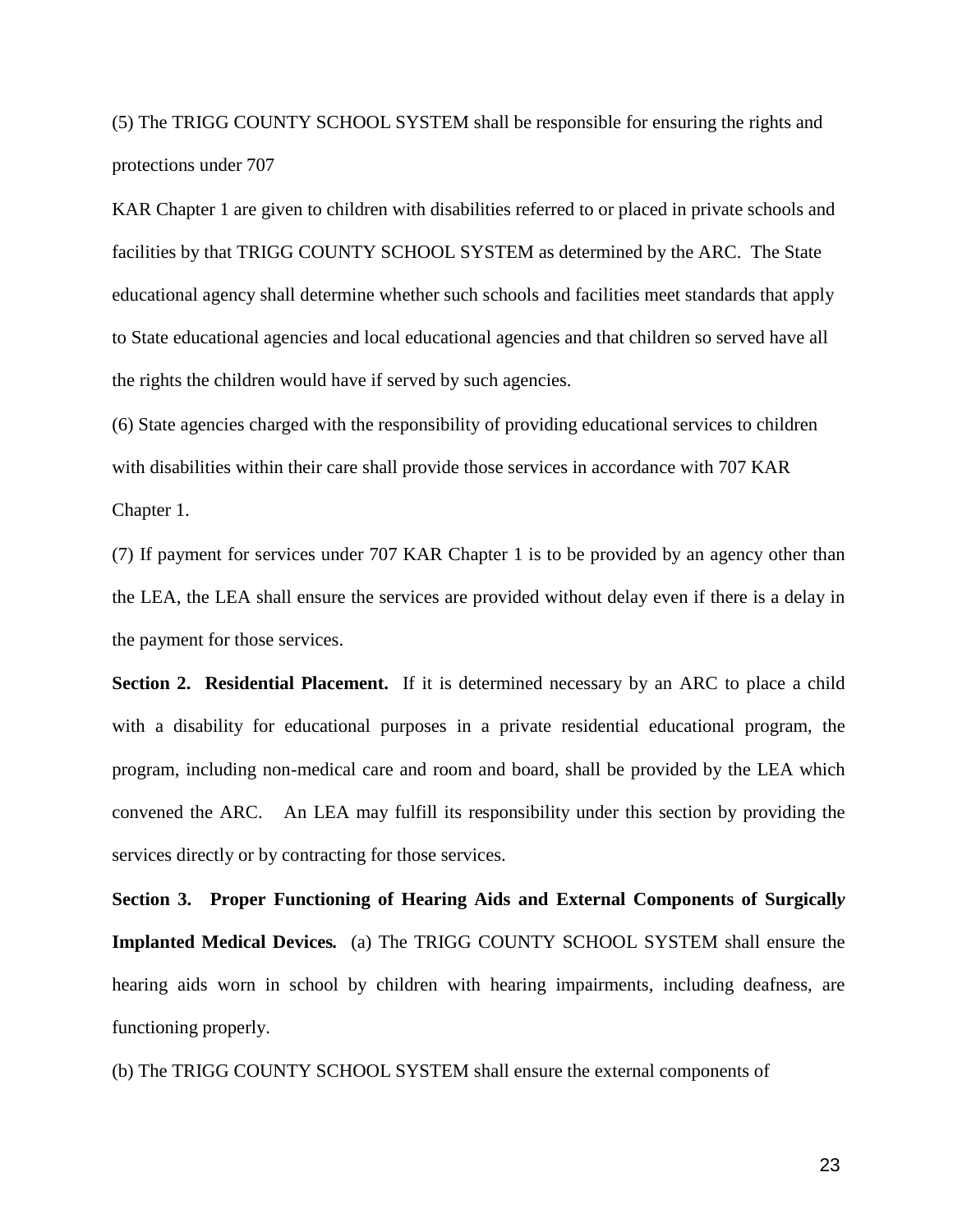surgically implanted medical devices of children with disabilities are functioning properly. For a child with a surgically implanted medical device who is receiving special education and related services under this part, the TRIGG COUNTY SCHOOL SYSTEM is not responsible for the post-surgical maintenance, programming, or replacement of the medical device that has been surgically implanted (or of an external component of the surgically implanted medical device).

**Section 4. Program Options.** The TRIGG COUNTY SCHOOL SYSTEM shall ensure that all children with disabilities have available to them the variety of educational programs, services and curriculum as described in the Kentucky Program of Studies, 704 KAR 3:303, that is available to children without disabilities, including art, music, industrial arts, consumer and family science education, career and technical education and other educational services. All children, including children with disabilities, must be otherwise eligible for participation and thus meet established criteria for the specific programs, services and curriculum.

**Section 5. Nonacademic Services.** The TRIGG COUNTY SCHOOL SYSTEM shall take steps, including the provision of supplementary aids and services as determined appropriate and necessary by the child's ARC, to provide all children with disabilities the nonacademic and extracurricular services and activities, that give children with disabilities an equal opportunity for participation in those services and activities. These services and activities may include:

- (1) Counseling services;
- (2) Athletics;
- (3) Transportation;
- (4) Health services;
- (5) Recreational activities;
- (6) Special interest groups or clubs sponsored by the TRIGG COUNTY SCHOOL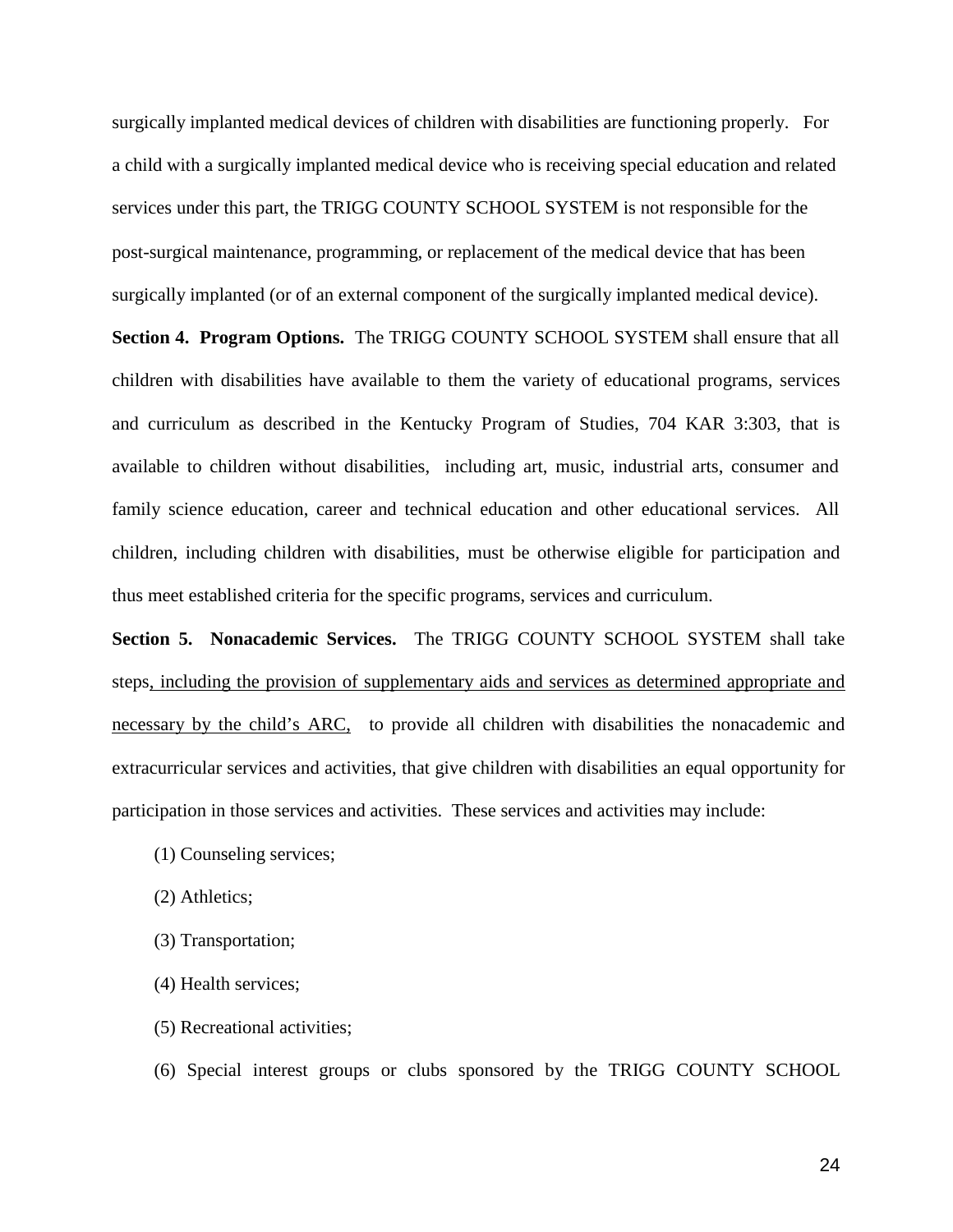SYSTEM;

(7) Referrals to agencies that provide assistance to individuals with disabilities, and

(8) Employment of students, including both employment by the TRIGG COUNTY SCHOOL SYSTEM and assistance in making outside employment available.

**Section 6. Physical Education**. (1) Unless the provisions of subsection (2) of this section apply, the TRIGG COUNTY SCHOOL SYSTEM shall make available to every child with a disability:

(a) Physical education services, specially designed if prescribed in the child's IEP ; or

(b) The opportunity to participate in the regular physical education program available to children without disabilities.

(2) The TRIGG COUNTY SCHOOL SYSTEM is not required to make available physical education services to a child with a disability if:

(a) The child is enrolled full time in a separate facility in which case the agency responsible for the education of the child in that facility shall ensure the child receives appropriate physical education; or

(b) The TRIGG COUNTY SCHOOL SYSTEM enrolls children without disabilities and does not provide physical education to children without disabilities in the same grades.

**Section 7. Assistive Technology.** (1) The TRIGG COUNTY SCHOOL SYSTEM shall ensure that Assistive technology devices or Assistive technology services, or both, as defined in 707 KAR 1:280 (3) or (4) are made available to a child with a disability if required as part of the child's special education, related services, or supplemental aids and services.

(2) On a case by case basis, the use of school-purchased Assistive technology devices in a child's home or in other settings is required if the ARC determines the child needs access to those devices in order to receive FAPE. The ARC determines the need for the use of the Assistive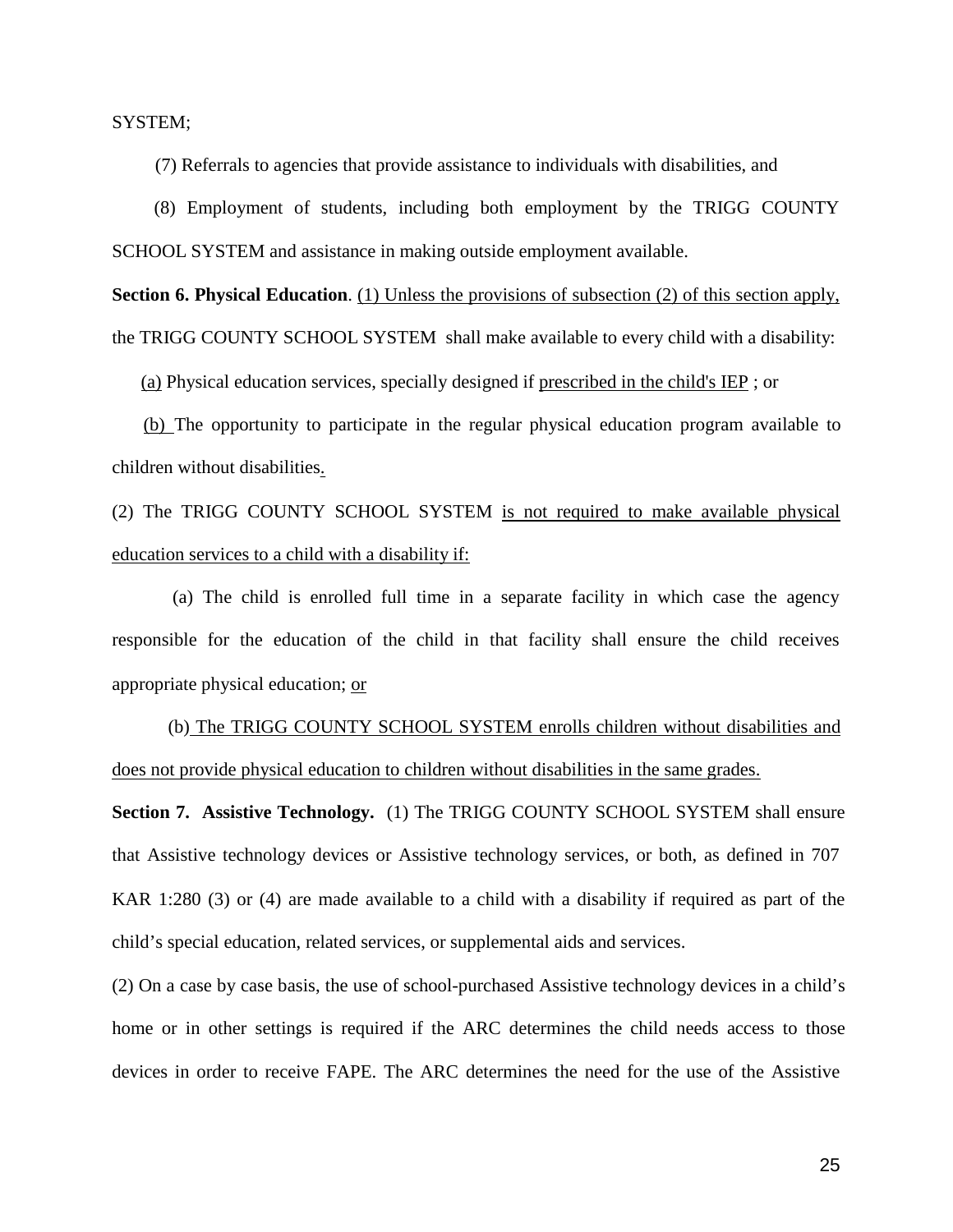technology in non-school settings and specifies any such need in the IEP.

**Section 8. Extended School Year Services.** The TRIGG COUNTY SCHOOL SYSTEM shall ensure that extended school year services are available to each child with a disability, as necessary, to provide FAPE. The determination of the need for extended year services shall be made on an individual basis by the ARC and documented on the district form. In making this determination, the TRIGG COUNTY SCHOOL SYSTEM shall not:

(1) Limit the provision of extended year services to a particular category(s) of disability;

or

(2) Unilaterally limit the type, amount, or duration of those services.

**Section 9. Prohibition of Mandatory Medication**. TRIGG COUNTY SCHOOL SYSTEM personnel shall not require a child to obtain a prescription for a substance covered by schedules I, II, III, IV, or V in section  $202(c)$  of the Controlled Substance Act  $(21 \text{ U.S.C. } 812(c))$ , as a condition of attendance in school, receiving an evaluation under 707 KAR 1:300, or receiving services under 707 KAR Chapter 1. However, school personnel may consult or share classroombased observations with parents or guardians regarding their child's academic, functional, or behavioral performance or regarding the need for evaluation to determine eligibility for special education services.

#### **Section 10. Transfer Students.**

(1) Transfer Within the Same State -- If a child with a disability transfers into the TRIGG COUNTY SCHOOL SYSTEM within the same school/academic year, and had an IEP in effect in Kentucky, the TRIGG COUNTY SCHOOL SYSTEM shall provide such child with a free appropriate public education, including services comparable to those described in the previous IEP. These services shall be provided in consultation with the parents and until the TRIGG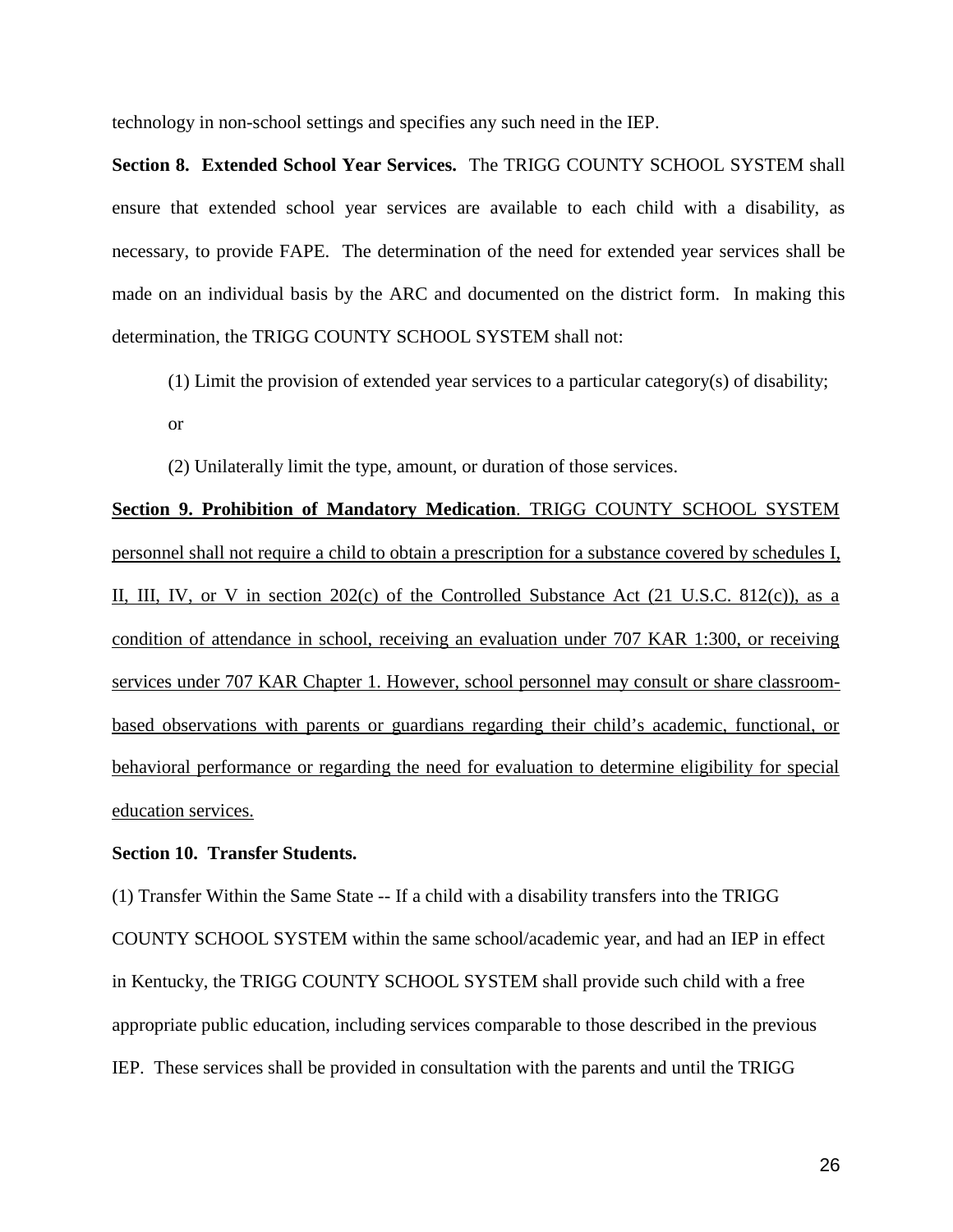COUNTY SCHOOL SYSTEM adopts the previous IEP or develops, adopts, and implements a new IEP that is consistent with Federal and State law.

(2) Transfer Outside State-- If a child with a disability transfers into the TRIGG COUNTY SCHOOL SYSTEM within the same school/academic year, and had an IEP in effect in another State, the TRIGG COUNTY SCHOOL SYSTEM shall provide such child with a free appropriate public education, including services comparable to those described in the previous IEP. These services shall be provided in consultation with the parents and until the TRIGG COUNTY SCHOOL SYSTEM conducts an evaluation, if determined to be necessary by the TRIGG COUNTY SCHOOL SYSTEM, and develops, adopts and implements a new IEP, if the child meets Kentucky eligibility criteria.

(3) Transmittal of Records-- To facilitate the transition for transfer students:

(a) Records Regarding Migratory Children with Disabilities. The TRIGG COUNTY SCHOOL SYSTEM shall cooperate with the efforts of the United States Department of Education under the No Child Left Behind Act to transfer health and education records on migratory children with disabilities who move to other states.

(b) The receiving LEA shall take reasonable steps to promptly obtain the child's records, including the IEP, supporting documents, and any other records, including discipline records, relating to the provision of special education and related services to the child, from the previous LEA, consistent with FERPA, i.e., pursuant to 34 CFR 99.31(a)(2): and 300;324; and

(c) the previous LEA shall take reasonable steps to promptly respond to such request from the receiving LEA.

(d)When the child transfers from one LEA to another, the transmission of any of the child's records shall include both the child's current individualized education program and any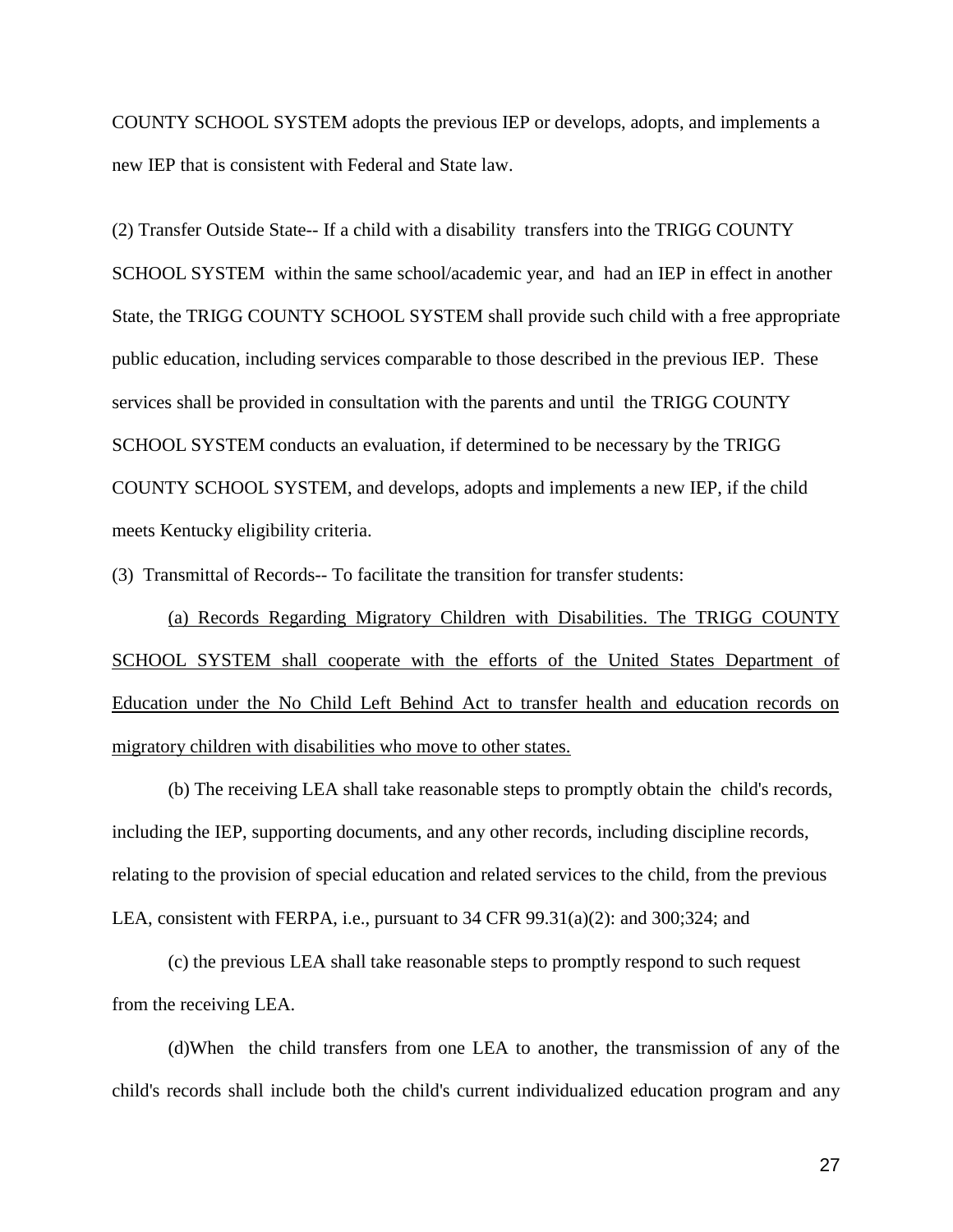statement of current or previous disciplinary action that has been taken against the child.

#### **Section 11— Part C Transition**

(a) The TRIGG COUNTY SCHOOL SYSTEM shall ensure that by the third birthday of a child transitioning from a Part C program, an IEP has been developed and is being implemented for the child consistent with subsection (b) of this section.

(b) If a child's third birthday occurs during the summer, the child's IEP Team

shall determine the date when services under the IEP will begin.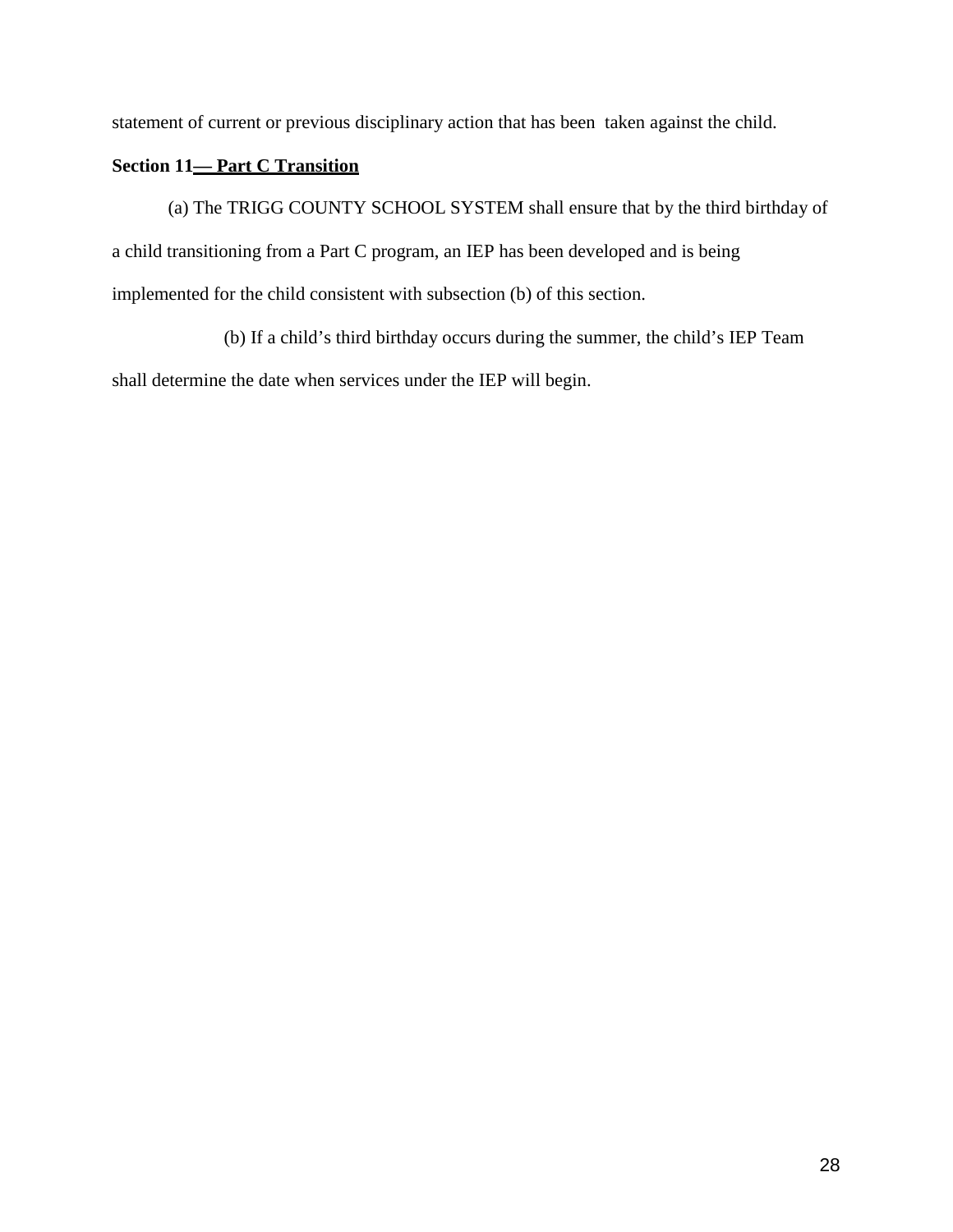#### **Chapter III -- Child Find , Evaluation, and Reevaluation.**

**Section 1. Child Find Requirements**. The TRIGG COUNTY SCHOOL SYSTEM shall have in effect policies and procedures that plan and implement a child find system to locate, identify, and evaluate each child:

(1) Whose age is three  $(3)$  to twenty one  $(21)$ ;

(2) Who resides in a home, facility, or residence within the TRIGG COUNTY SCHOOL SYSTEM's geographical boundaries, including children who are highly mobile, migrant children, homeless children as described in 704 KAR 7:090 and the IDEA, foster children, or children who are wards of the state or are in state custody, students who are advancing grade to grade resulting from passing a grade but who still may have a disability; and children with disabilities attending private schools (which includes home schools), located within the TRIGG COUNTY SCHOOL SYSTEM boundaries;

(3) Who is either in or out of school; and

(4) Who may need special education and related services;

(5) For preschool age children with disabilities participating in early intervention programs assisted under Part C who will participate under programs assisted under Part B, the TRIGG COUNTY SCHOOL SYSTEM must ensure a smooth and effective transition from the early intervention program to preschool.

(6) The TRIGG COUNTY SCHOOL SYSTEM shall participate in transition planning conferences for children with disabilities served by early intervention programs as described in the early intervention transition planning procedures.

(7)The TRIGG COUNTY SCHOOL SYSTEM has established a child find system with activities to locate, identify, and evaluate each child who may meet criteria one (1)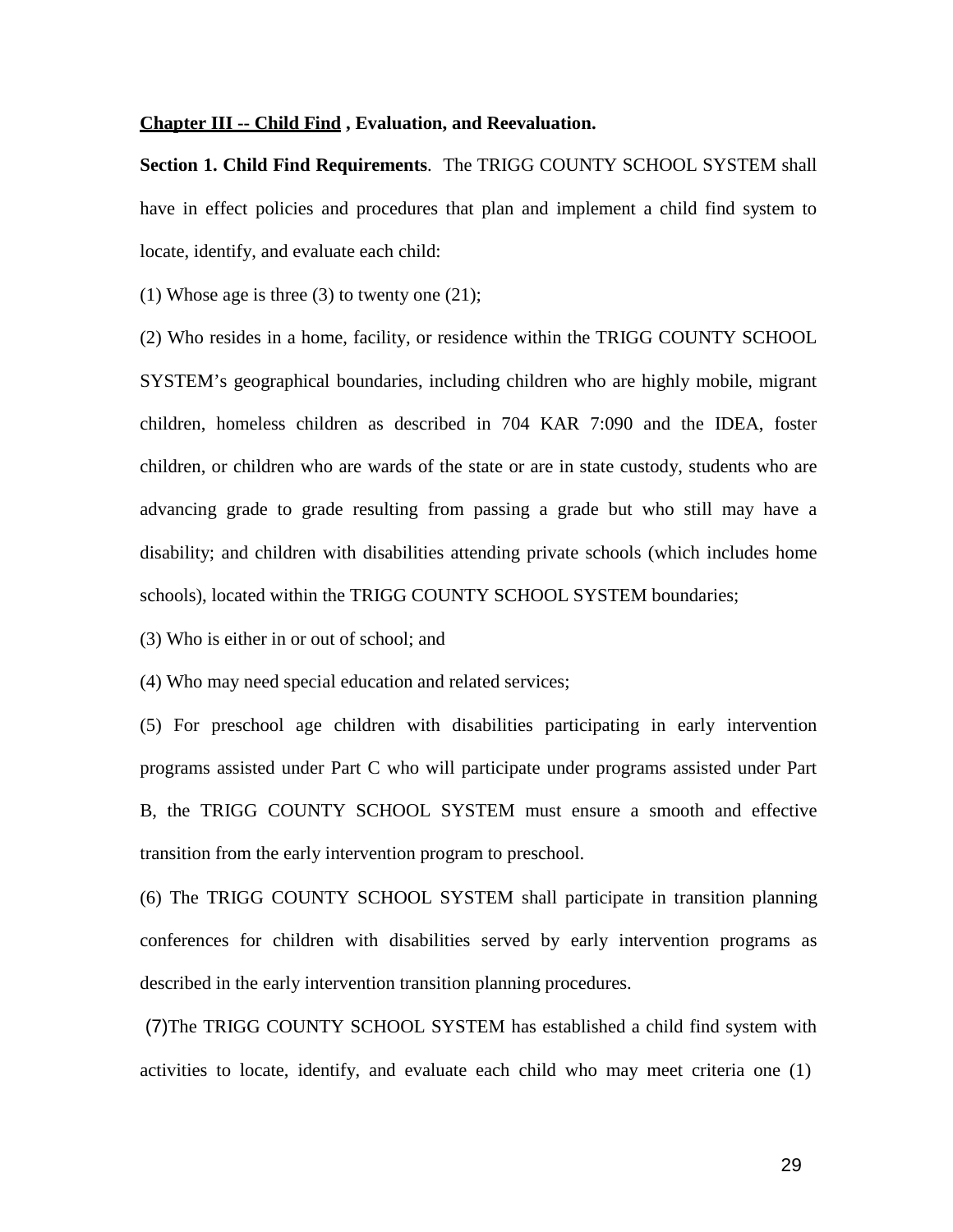through four (4) above. Additionally, the TRIGG COUNTY SCHOOL SYSTEM has community and parent involvement, informs personnel of due process and confidentiality procedures, and provides notice to the general public on an annual basis and before any major identification, location, or evaluation activity by publishing the notice in newspapers or other media with circulation adequate to notify parents within the TRIGG COUNTY SCHOOL SYSTEM geographical boundaries.

(8) Specifically, the TRIGG COUNTY SCHOOL SYSTEM does the following (Includes Public Notice):

(a) Prior to the beginning of the school year provides a public notice in the native language or other mode of communication of the various populations in the geographical boundaries of the TRIGG COUNTY SCHOOL SYSTEM to the extent feasible. Annually the Dose requests information about families residing in the TRIGG COUNTY SCHOOL SYSTEM boundaries who are non-English speaking from the Director of Pupil Personnel.

(b) This notice may be combined with the FERPA public notice. The notice includes:

> 1) A description of the children on whom the TRIGG COUNTY SCHOOL SYSTEM will maintain personally identifiable information;

> 2) The types of information the TRIGG COUNTY SCHOOL SYSTEM wants to obtain;

3) The methods the TRIGG COUNTY SCHOOL SYSTEM intends to use in gathering the information, including the sources from whom/ which information is gathered;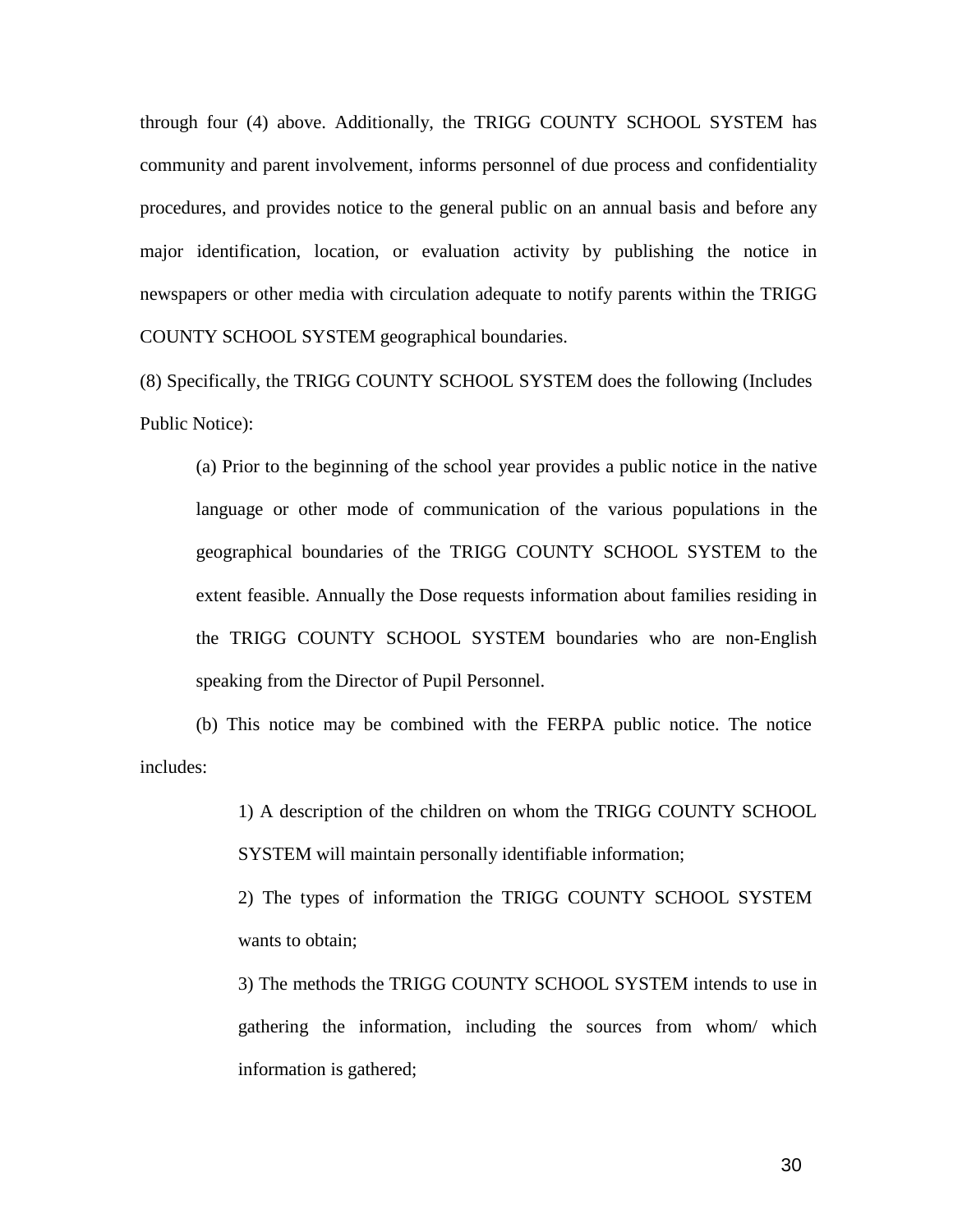4) How the TRIGG COUNTY SCHOOL SYSTEM will use the information it gathers;

5) A summary of the TRIGG COUNTY SCHOOL SYSTEM's policies and procedures for storage, disclosure to third parties, retention and destruction of personally identifiable information; and

6) A description of all of the rights of the parents and children regarding this information, including the rights under the Family Educational Rights and Privacy Act and its implementing regulations.

(c) Annually, TRIGG COUNTY SCHOOL SYSTEM staff, in collaboration with the DoSE, provide information for school personnel about the procedures for referral of children who may have disabilities and need specially designed instruction and related services

(d) Prior to the beginning of each school year, the DoSE consults with the representatives of private or parochial schools and agencies providing services to children (ages 3 to 21) for the purpose of:

1) Creating public awareness of the TRIGG COUNTY SCHOOL SYSTEM child find procedures;

2) Serving as a referral source to locate all children who may have an educational disability and need specially designed instruction and related services;

3) Informing and gathering input from these community providers regarding the needs of potentially identifiable or identified students with disabilities in their locations; and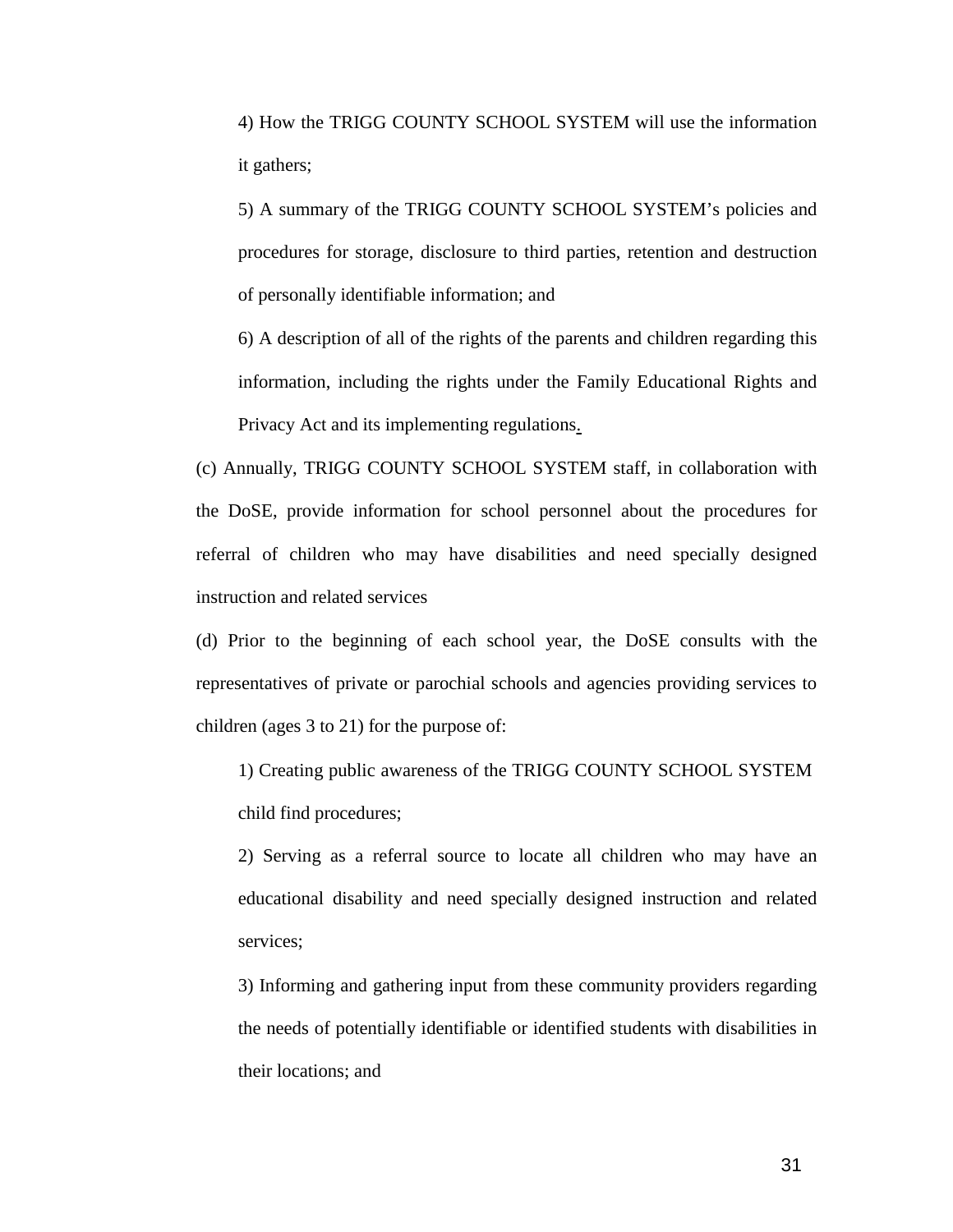4) Identifying transition needs for children with disabilities.

(e) Prior to the beginning of each school year, the DoSE conducts an awareness activity, including screening, with the general public to notify it of the need to find children with disabilities who need specially designed instruction and related services.

(f) The DoSE, or designee, receives intake information about potentially identifiable children with disabilities, reviews the information with the parents, and refers the children to appropriate agencies or TRIGG COUNTY SCHOOL SYSTEM staff.

**Section 2. Referral System**. (1) The TRIGG COUNTY SCHOOL SYSTEM shall have a referral system that explains how referrals from district or non-district sources will be accepted and acted upon in a timely manner.

2) The referral system shall be conducted in such a manner as to prevent inappropriate over identification or disproportionate representation by race and ethnicity of children in special education by ensuring that each child has been provided appropriate instruction and intervention services prior to referral.

(3) The TRIGG COUNTY SCHOOL SYSTEM shall ensure that:

i and services is collected and evaluated systematic assessment of student progress during instruction, the results of which were provided to the child's parents. (4) If the child has not made adequate progress after an appropriate period of time during which the conditions in subsection (3) of this section have been implemented, a referral for an evaluation to determine if the child needs special education and related services shall be considered.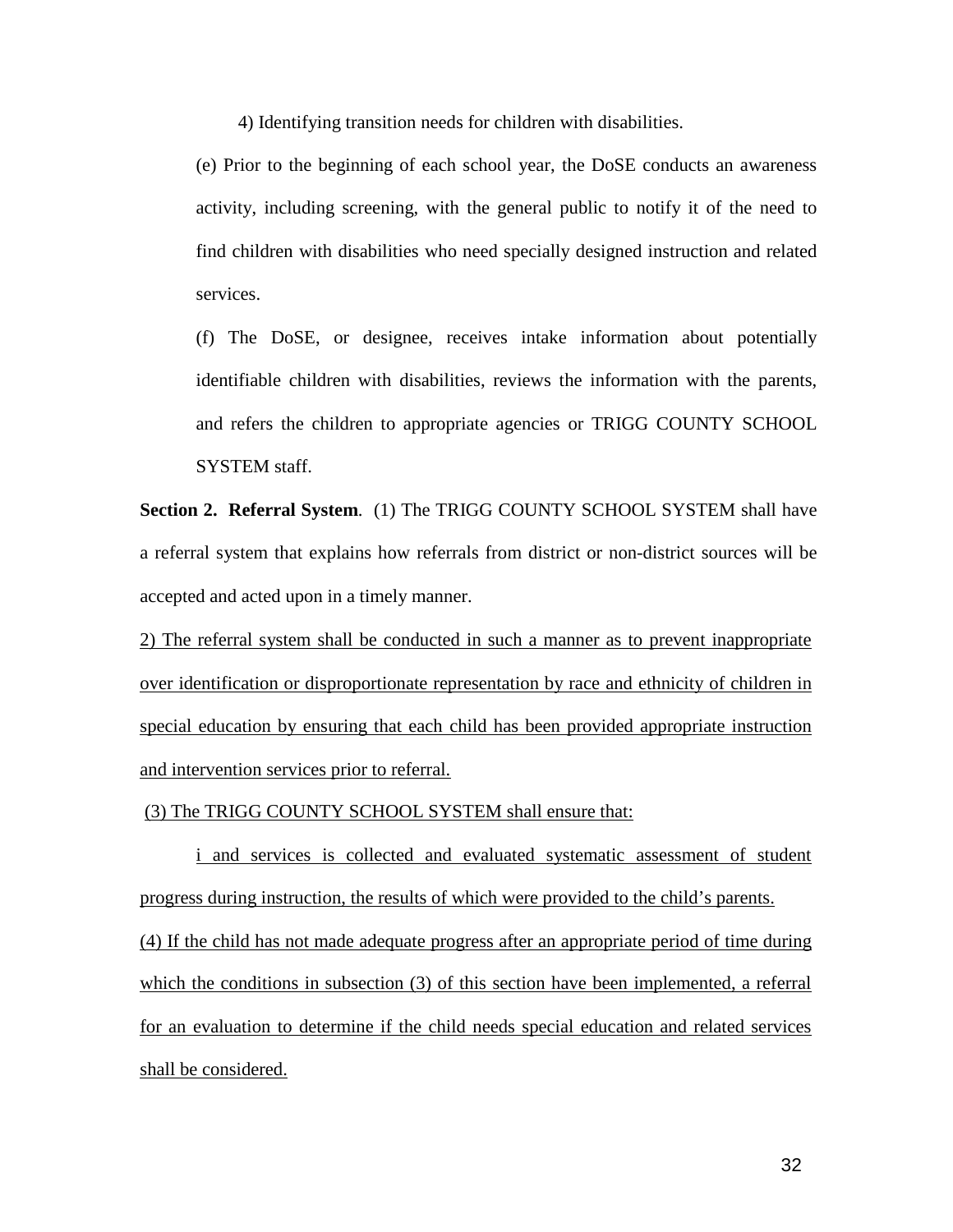(5) Each TRIGG COUNTY SCHOOL SYSTEM school principal or designee is responsible for receiving referrals from any source on resident children. The referrals are in writing, signed, and dated by the individual submitting the referral on the district form. The building principal, or designee, assists any individual with knowledge about a child in understanding and completing the referral process.

(6) Upon receipt of a completed referral, the appropriate TRIGG COUNTY SCHOOL SYSTEM Representative determines the members of an ARC and schedules an ARC meeting in a timely manner to discuss the referral information and determine the need for evaluation according to due process procedures, including providing proper notice to parents using the district form.

(7) The ARC meets to:

a) Review the referral information to validate the support for the possibility of a disability requiring specially designed instruction;

b) Determine the need for a full and individual evaluation.

i) If none is needed, the TRIGG COUNTY SCHOOL SYSTEM Representative provides notice of refused action to the parents.

ii) If needed, the ARC determines the areas for evaluation related to the suspected disability and referral problems and the appropriate types of evaluation personnel.

iii) Propose a schedule for the evaluation to be conducted and completed. If needed, this proposed schedule may be adjusted during another ARC meeting.

iv) Document the ARC decision on the district form.

c) The appropriate TRIGG COUNTY SCHOOL SYSTEM Representative obtains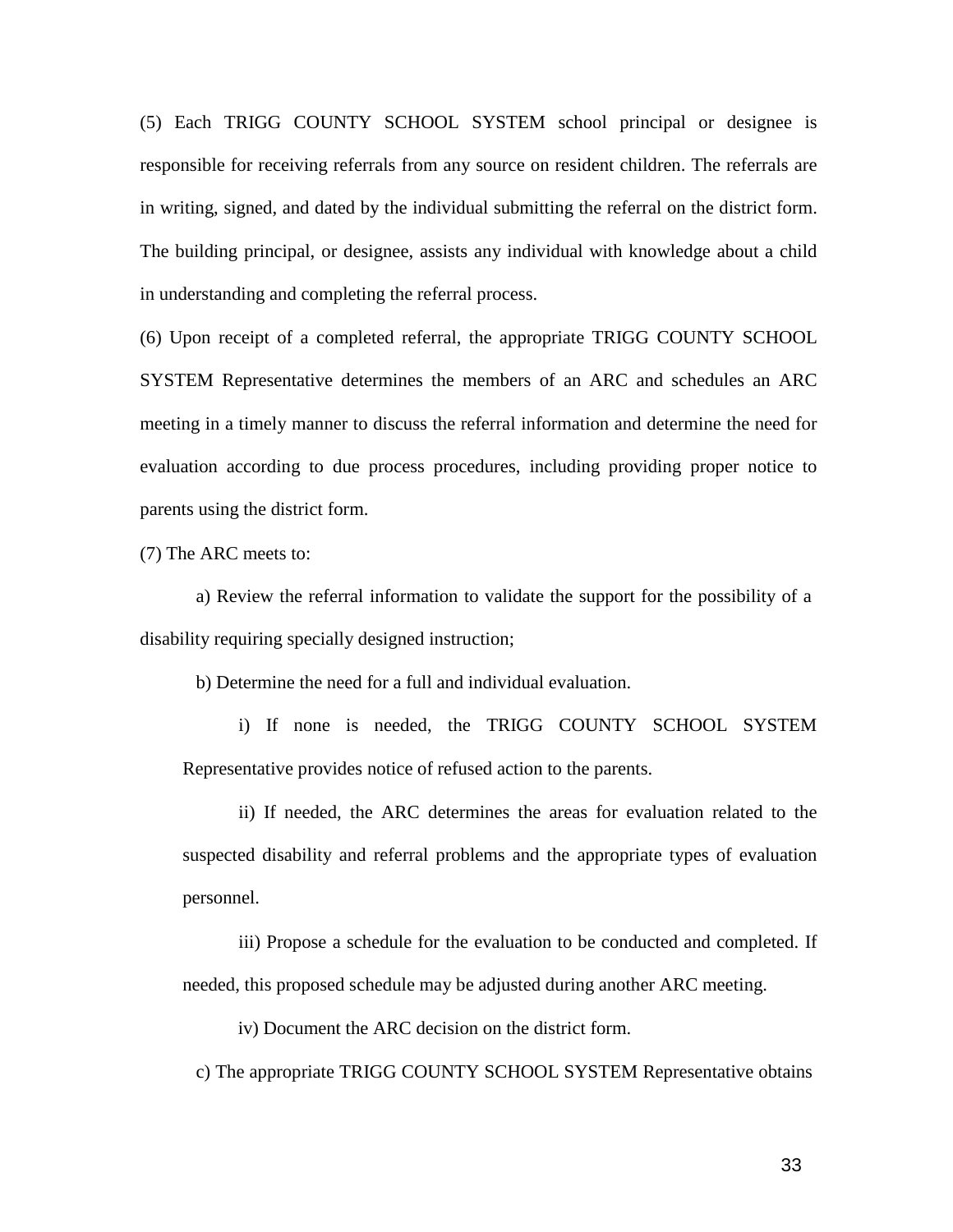written parental consent and arranges for the evaluation to be completed.

d) If parental consent is not given, the TRIGG COUNTY SCHOOL SYSTEM Representative contacts the DoSE and follows procedures defined in the Procedural Safeguards and State Complaint Procedures Chapter.

**Section 3. Evaluation and Reevaluation Procedures.** (1) The TRIGG COUNTY SCHOOL SYSTEM shall ensure that a full and individual evaluation is conducted for each child considered for specially designed instruction and related services prior to the provision of the services. The results of the evaluation shall be used by the ARC in meeting the requirements on developing an IEP as provided in 707 KAR 1:320.

(2) Tests and other evaluation materials used to assess a child shall be:

(a) Selected and administered so as not to be discriminatory on a racial or cultural basis;

(b) Provided and administered in the child's native language or other mode of communication most likely to yield accurate information on what the child knows and can do academically, developmentally, and functionally, unless it is clearly not feasible to do so

(c) Used for purposes for which the assessments or measures are valid and reliable.

(3) The screening of a student by a teacher or specialist to determine appropriate instructional strategies for curriculum implementation shall not be considered to be an evaluation for eligibility for special education and related services and shall not need parent consent.

(4) Materials and procedures used to assess a child with limited English proficiency shall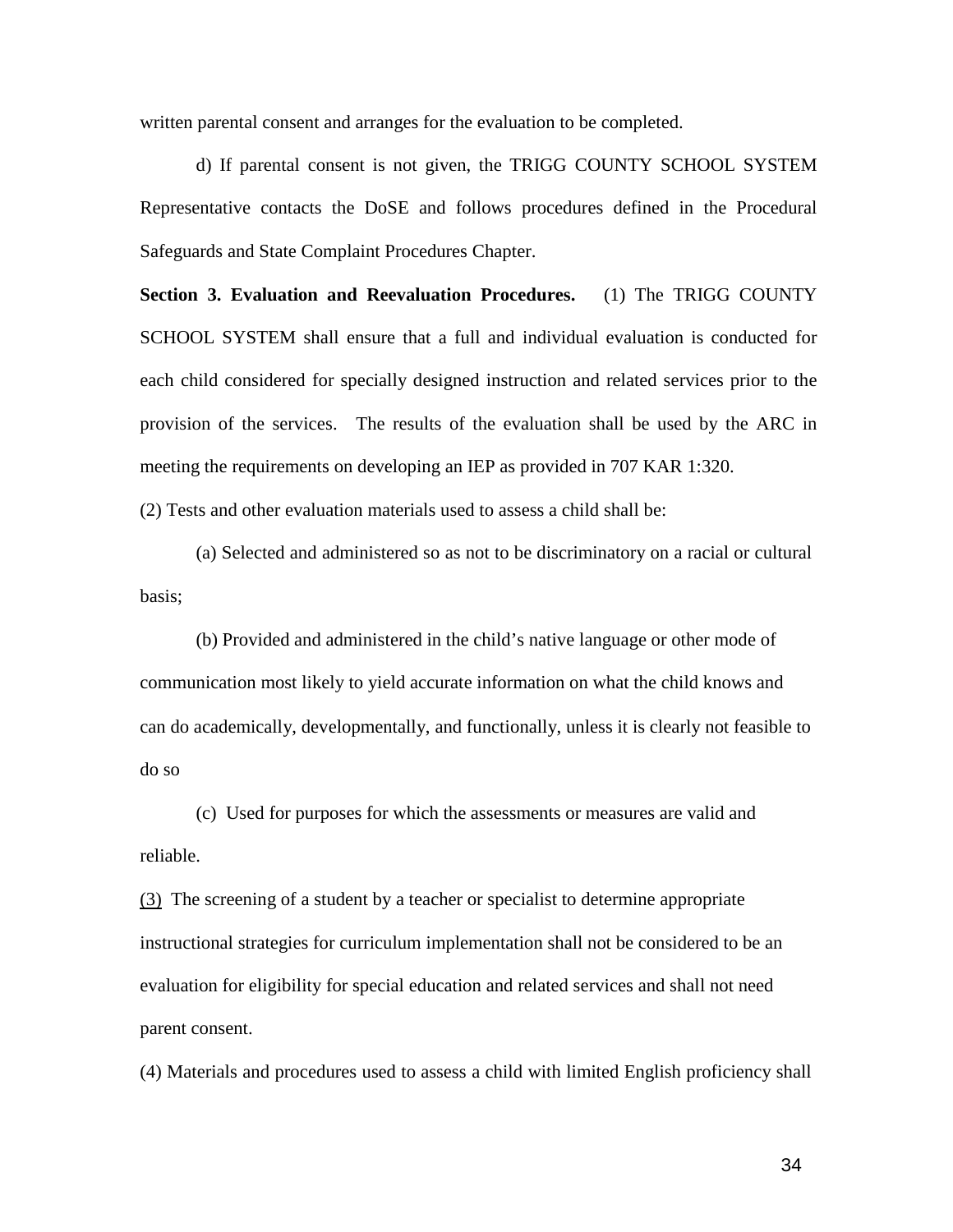be selected and administered to ensure that they measure the extent to which the child has a disability and needs specially designed instruction and related services, rather than measuring the child's English language skills.

(5) A variety of assessment tools and strategies shall be used to gather relevant functional, developmental and academic information about the child, including information provided by the parent, that may assist in determining (a) whether the child is a child with a disability and (b) the content of the child's IEP, including information related to enabling the child to be involved in and progress in the general education curriculum described in the Kentucky Program of Studies, 704 KAR 3:303,or for a preschool child, to participate in appropriate activities.

(6) A standardized test given to a child shall:

(a) Have been validated for the specific purpose for which it is used;

(b) Be administered by trained and knowledgeable personnel in accordance with any instructions provided by the producer of the test; and

(c) Be conducted under standard conditions, unless a description of the extent to which it varied from standard conditions is documented in the evaluation report.

(7) Tests and other evaluation materials shall include those tailored to assess specific areas of educational need and not merely those that are designed to provide a single general intelligence quotient.

(8) Tests shall be selected and administered so as best to ensure that if a test is administered to a child with impaired sensory, manual, or speaking skills, the test results accurately reflect the child's aptitude or achievement level or whatever other factors the test purports to measure, rather than reflecting the child's impaired sensory, manual, or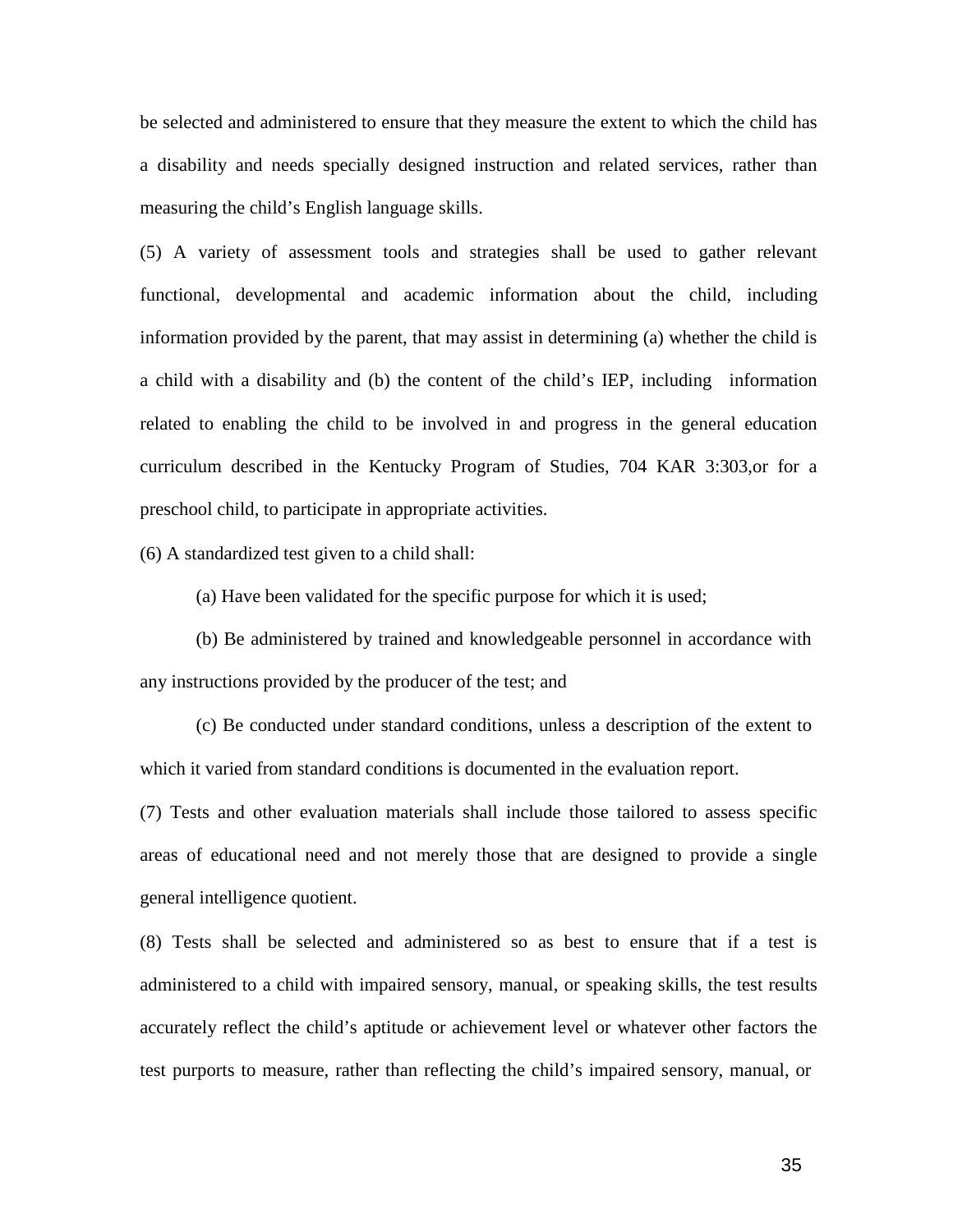speaking skills, unless those skills are the factors that the test purports to measure.

(9) A single measure, procedure, or assessment shall not be used as the sole criterion for determining whether a child is a child with a disability or for determining an appropriate educational program for the child.

(10) The child shall be assessed in all areas related to the suspected disability, including, if appropriate, health, vision, hearing, social and emotional status, general intelligence, academic performance, communicative status, and motor abilities as identified by the ARC on the district form.

(11) The evaluation shall be sufficiently comprehensive to identify all of the child's special education and related services needs, whether or not commonly linked to the disability category in which the child has been classified.

(12) Assessments tools used shall be technically sound instruments that may assess the relative contribution of cognitive and behavioral factors, in addition to physical or developmental factors.

(13) Assessment tools and strategies shall be used that provide relevant information that directly assists, and is used, in the determination of the educational needs of the child. As part of an initial evaluation, if appropriate, or as part of any reevaluation, the ARC and other qualified professionals, as appropriate, shall review existing evaluation data on the child including:

(a) Evaluations and information provided by the parents;

(b) Current classroom-based, local or state, assessments and classroom-based observations; and

(c) Observations by teachers and related services providers.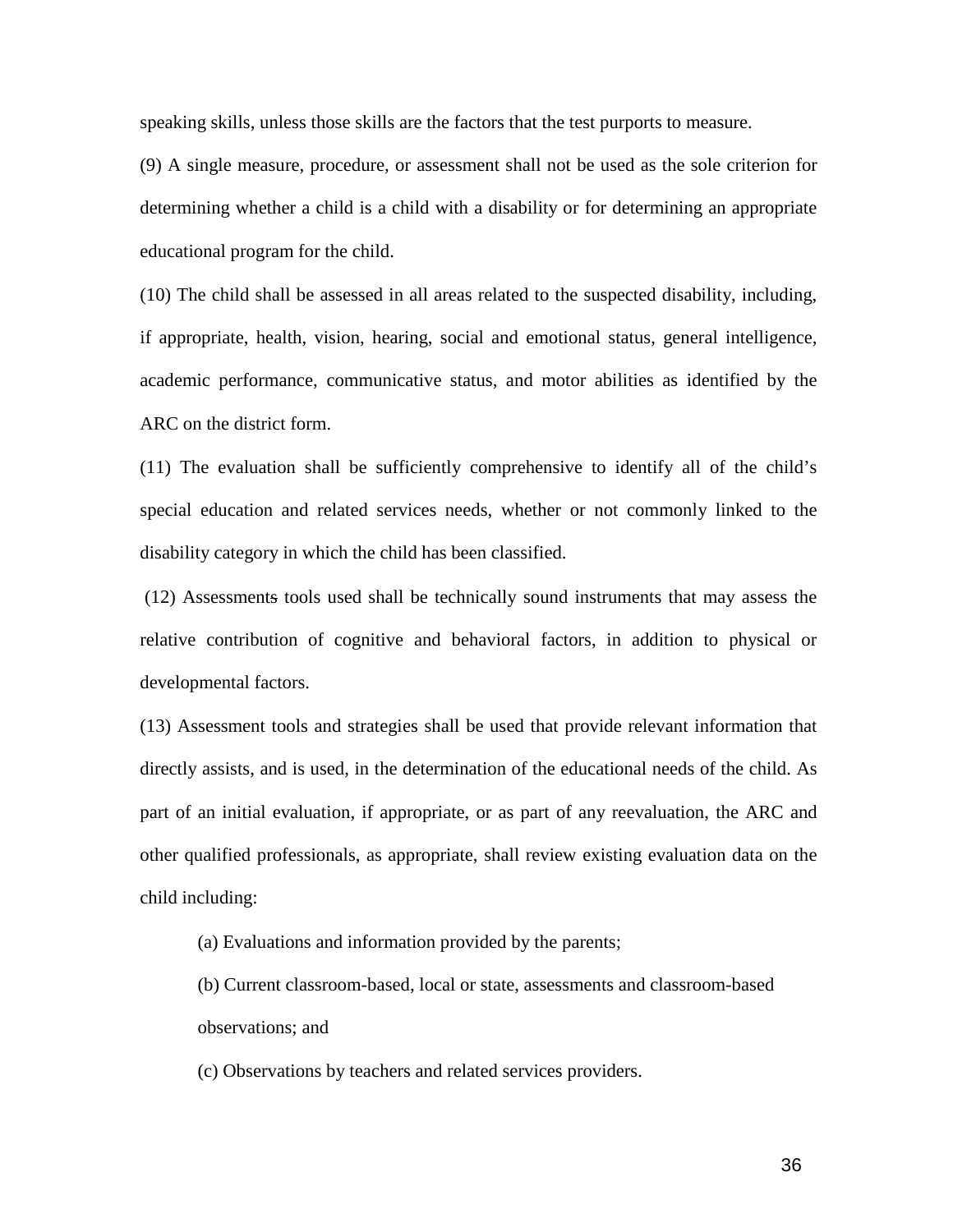(14) On the basis of the review, and input from the parents, the ARC shall identify what additional data, if any, are needed to determine:

(a) Whether the child has a particular category of disability and the educational needs of the child, or in the case of a reevaluation of the child, whether the child continues to have a disability, and the educational needs of the child;

(b) The present levels of academic achievement and related developmental needs of the child;

(c) Whether the child needs special education and related services, or in the case of a reevaluation, whether the child continues to need specially designed instruction and related services; and

(d) Whether any additions or modification to the special education and related services are needed to enable the child to meet the measurable goals set out in the IEP and to participate, as appropriate, in the general education curriculum.

(15) Assessments and evaluation of children with disabilities who transfer from one public agency to another public agency in the same school/academic year shall be coordinated with those children's prior and subsequent schools, as necessary and as expeditiously as possible, consistent with the exception to the 60 school day timeline set out in the Individual Education Program Chapter, Section 2, ARC Meetings, to ensure prompt completion of full evaluations.

(16) The TRIGG COUNTY SCHOOL SYSTEM shall administer tests and other evaluation materials as needed to produce the data identified by the ARC. If, for purposes of a reevaluation, the ARC determines no additional data is needed to determine whether the child continues to be eligible for services or to determine the child's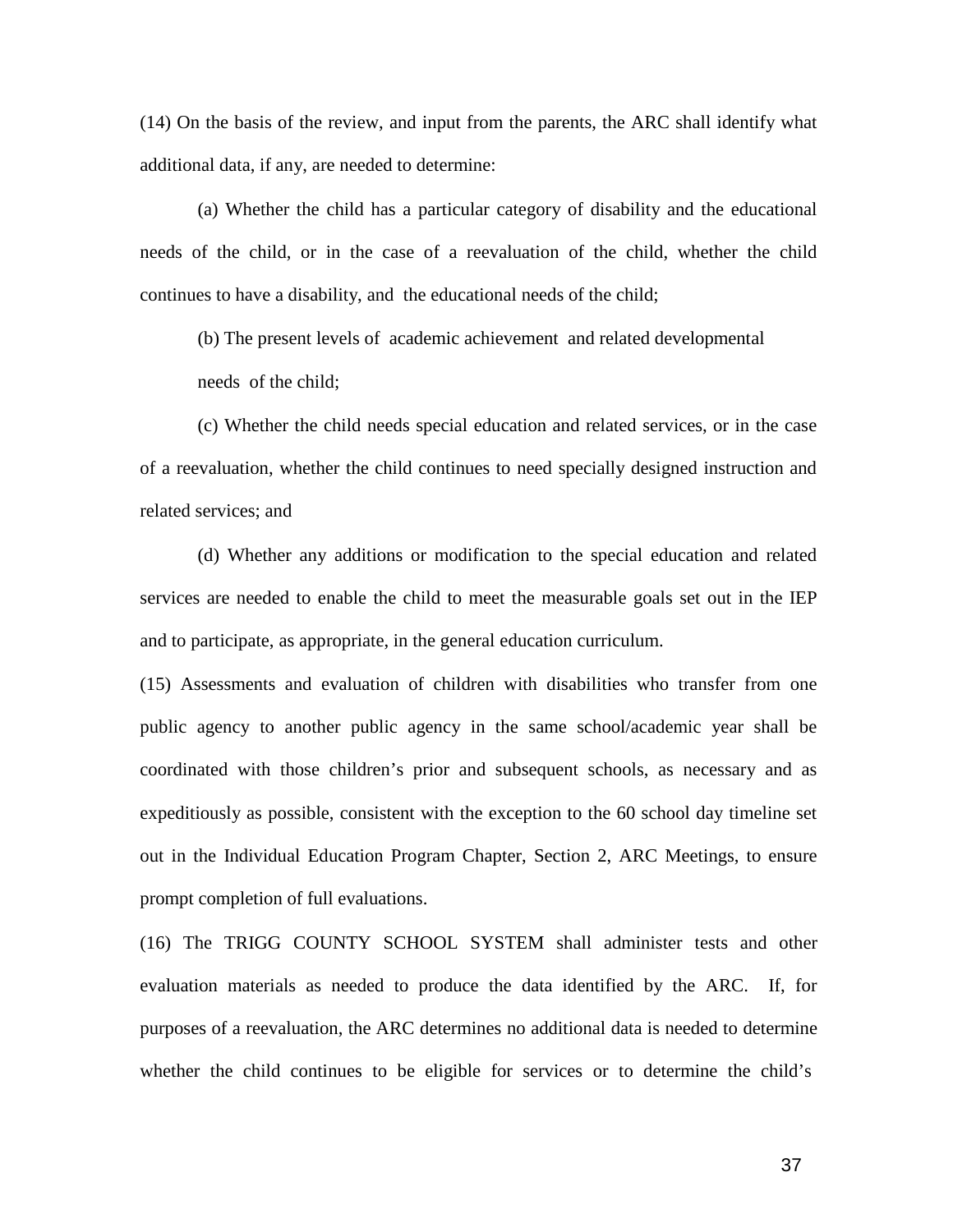educational needs, the designated TRIGG COUNTY SCHOOL SYSTEM Representative shall notify the child's parents:

(a) Of that determination and reasons for it; and

(b) Of the right of the parents to request a reevaluation/reassessment to determine whether, for purposes of services, the child continues to be a child with a disability or to determine the child's educational or related service needs.

(17) The TRIGG COUNTY SCHOOL SYSTEM is not required to conduct a reevaluation/reassessment if after review of the existing data, the ARC determines:

(a) No reevaluation/reassessment is necessary to determine whether the child continues to be eligible for services; and

(b) A reevaluation/reassessment is not warranted to determine the child's educational or related service needs, including improved academic achievement and functional performance; and

(c) The parents or teacher do not request a reevaluation/reassessment. The appropriate TRIGG COUNTY SCHOOL SYSTEM Representative obtains written parental consent before conducting any reassessment even if a parent requested the reassessment.

(18) The TRIGG COUNTY SCHOOL SYSTEM shall ensure a reevaluation, which may consist of the review described in subsection (14) of 707 KAR 1:300, is conducted at least every three (3) years, unless the parent and the TRIGG COUNTY SCHOOL SYSTEM agree that a reevaluation is unnecessary, to determine:

(a) The present levels of performance and educational needs of the child;

(b) Whether the child continues to need special education and related services;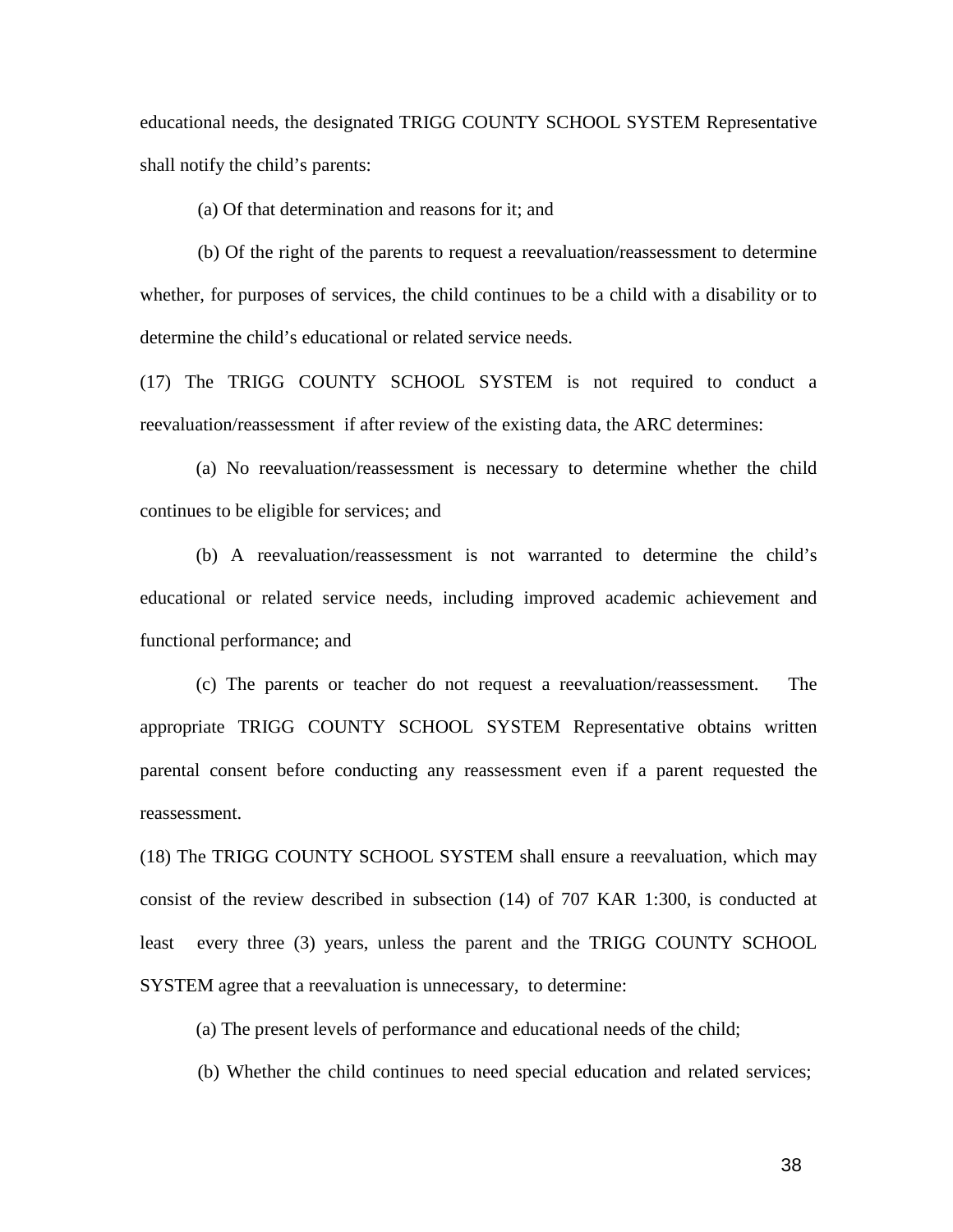and

(c) Whether any additions or modifications to the special education and related services are needed to enable the child to meet the measurable annual goals set out in the IEP and to participate, as appropriate, in the general education curriculum.

(19) A reevaluation shall not be conducted more frequently than once a year, unless the parent and the TRIGG COUNTY SCHOOL SYSTEM agree otherwise.

(20) The TRIGG COUNTY SCHOOL SYSTEM shall evaluate a child with a disability in accordance with 707 KAR 1:300 and this procedure before determining that the child is no longer a child with a disability. The TRIGG COUNTY SCHOOL SYSTEM shall not be required to conduct an evaluation as described in this section before the termination of a child's eligibility due to graduation from secondary school with a regular diploma or due to exceeding the age eligibility for a free, appropriate public education.

(21) To the extent possible, the TRIGG COUNTY SCHOOL SYSTEM shall encourage the consolidation of reevaluation meetings for the child and other ARC meetings for the child.

(22) For students who graduate or age out of the program, the TRIGG COUNTY SCHOOL SYSTEM shall provide the child with a summary of the child's academic achievement and functional performance, including recommendations on how to assist the child in meeting the child's postsecondary goals.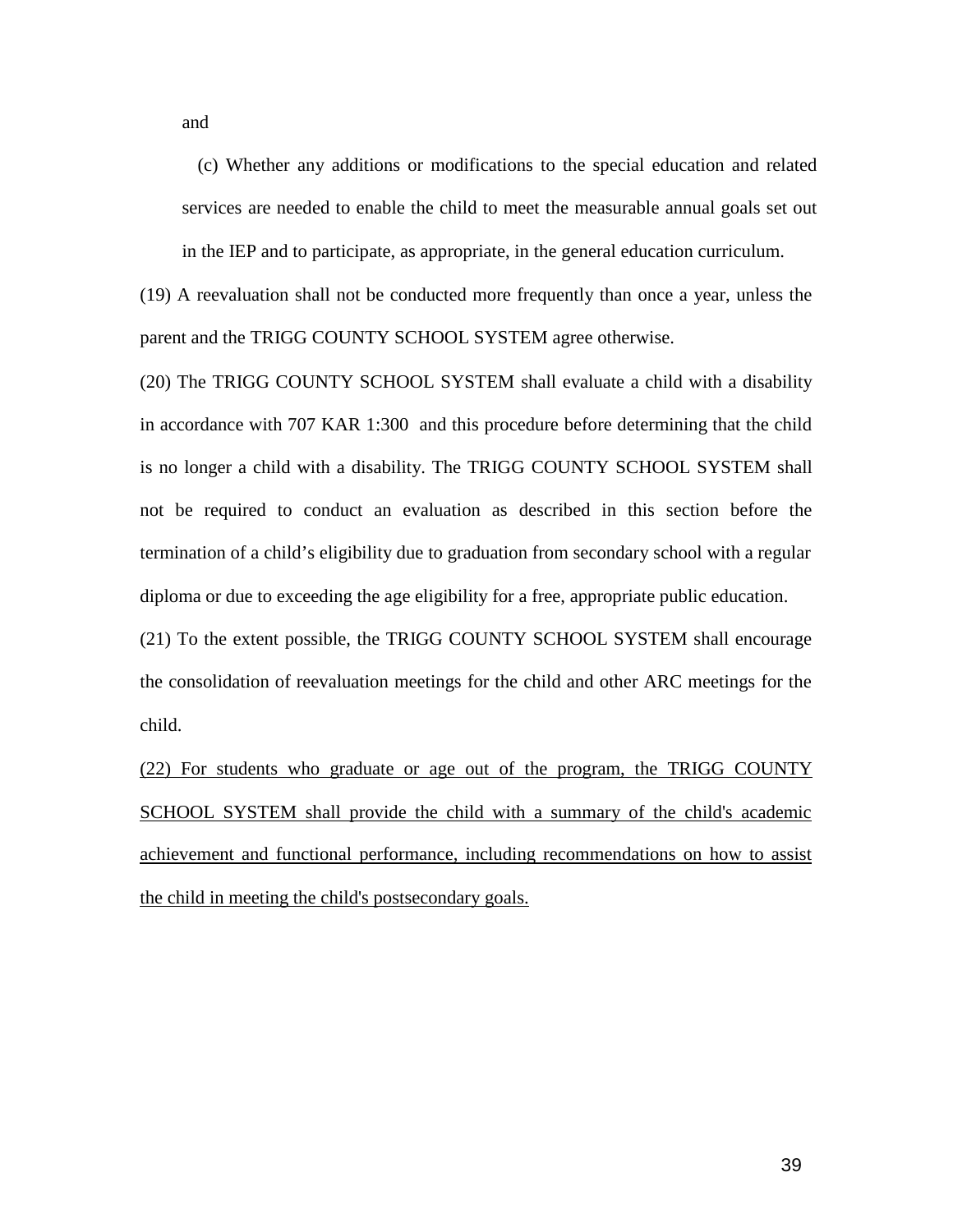#### **Chapter IV -- Determination of Eligibility.**

**Section 1. Determination of Eligibility.** (1) Upon analysis of intervention and assessment data, the ARC shall determine whether the child is a child with a disability as defined in 707 KAR 1:280(1)(9) to the extent that specially designed instruction is required in order for the child to benefit from education. The TRIGG COUNTY SCHOOL SYSTEM shall provide a copy of the evaluation report and the documentation of determination of eligibility to the parent.

(2) A child shall not be determined to be eligible if the determinant factor for that eligibility determination is:

(a) A lack of appropriate instruction in reading, including in the essential components of reading instruction (as defined in section 1208(3) of the ESEA, 20 U.S.C. 6301);

(b) A lack of appropriate instruction in math; or

(c) Limited English proficiency; and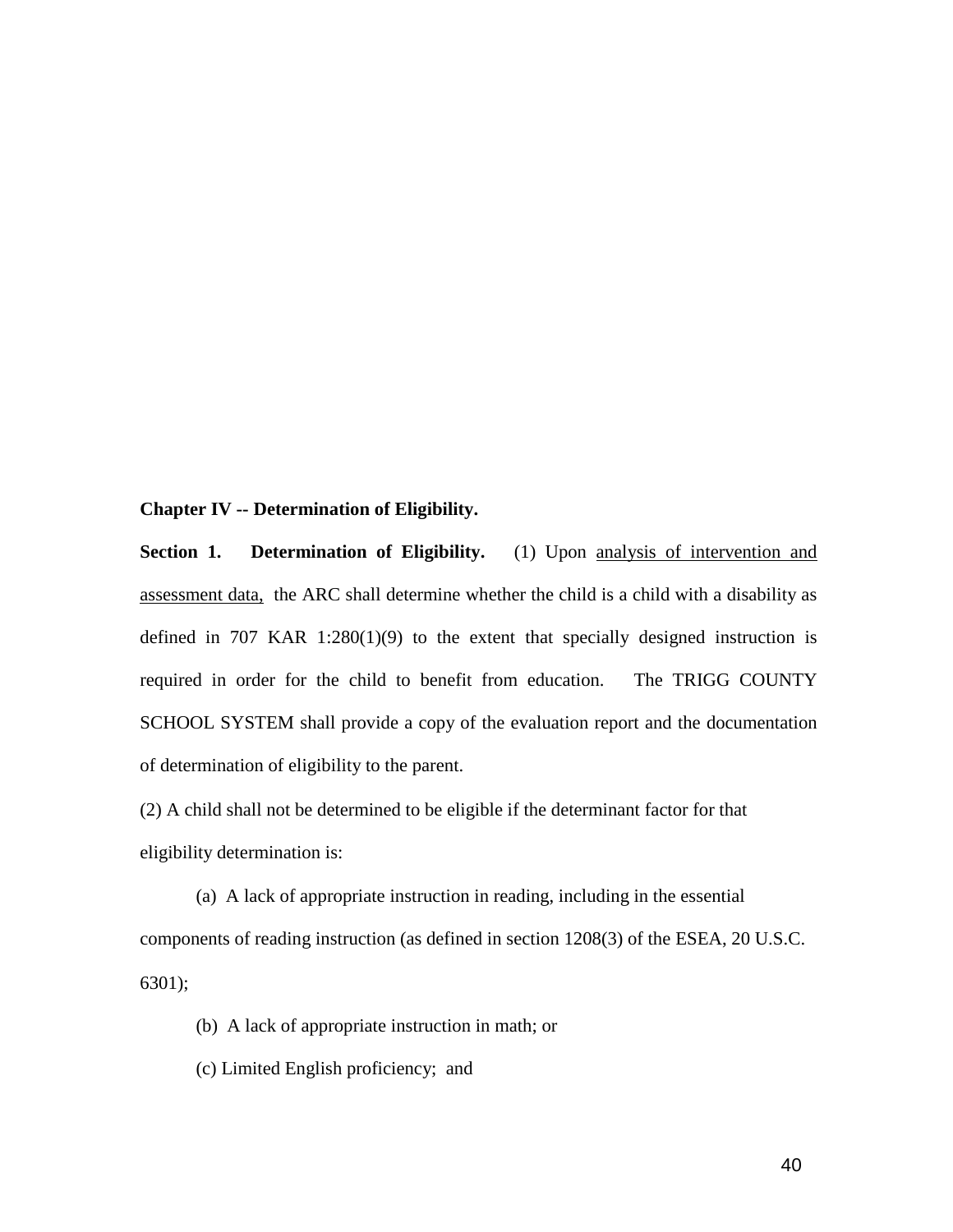(3) If the child does not otherwise meet eligibility criteria.

(4) In making eligibility determinations, the TRIGG COUNTY SCHOOL SYSTEM shall

draw upon information from a variety of sources, which may include:

- (a) Response to scientific, research-based interventions;
- (b) Vision, hearing, and communication screenings;

c) Parental input;

d) Aptitude and achievement tests;

(e) Teacher recommendations;

(f) Physical condition;

(g) Social or cultural background;

(h) Adaptive behavior; or

(i) Behavioral observations.

(5) The ARC shall ensure that information obtained from these sources, as appropriate for each student, is documented and carefully considered.

(6) In making a determination under the category of mental disability, the ARC may apply a standard error of measure, if appropriate.

(7) If a determination is made that a child has a disability and needs special education and related services, an IEP shall be developed for that child.

**Section 2. Additional Procedures for Evaluating Children with Specific Learning Disabilities.** (1) The determination of whether a child suspected of having a specific learning disability is a child with a disability and whether the specific learning disability adversely affects educational performance shall be considered by the child's ARC. The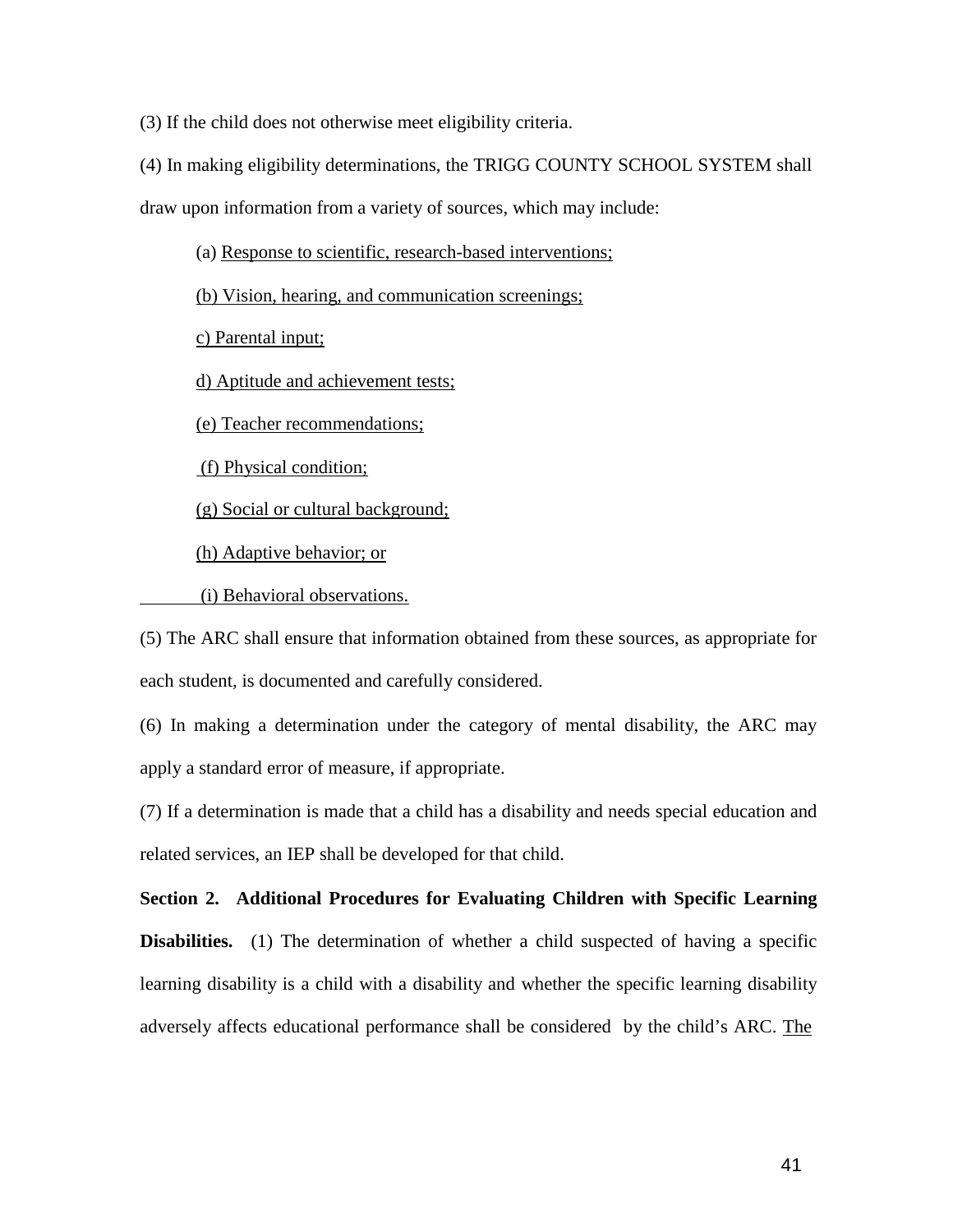ARC shall also include other professionals, relative to the area(s) of concern, such as a school psychologist, speech-language pathologist, or educational specialist.

(2) Any ARC convened to discuss a child with a suspected, or documented, specific learning disability shall be collectively qualified to:

(a) Conduct, as appropriate, individual diagnostic assessments in the areas of speech and language, academic achievement, intellectual development, or socialemotional development;

(b) Interpret assessment and intervention data and apply critical analysis to that data;

(c) Develop appropriate educational and transitional recommendations based on the assessment data; and

(d) Deliver and monitor specially designed instruction and services to meet the needs of a child with a specific learning disability.

(3) The ARC may determine a child has a specific learning disability if:

(a) The child is provided with learning experiences and instruction appropriate for the child's age or state-approved grade level standards aligned with the Kentucky Program of Studies, 704 KAR 3:303; and

(b) The child does not achieve adequately for the child's age or grade level standards aligned with the Kentucky Program of Studies, as indicated on multiple data sources, as appropriate, in one or more of the areas listed in this section**.**

( c ) The child exhibits a pattern of strengths and weaknesses in performance, achievement, or both relative to ability level or intellectual development, that is determined by the ARC to be relevant to the identification of a specific learning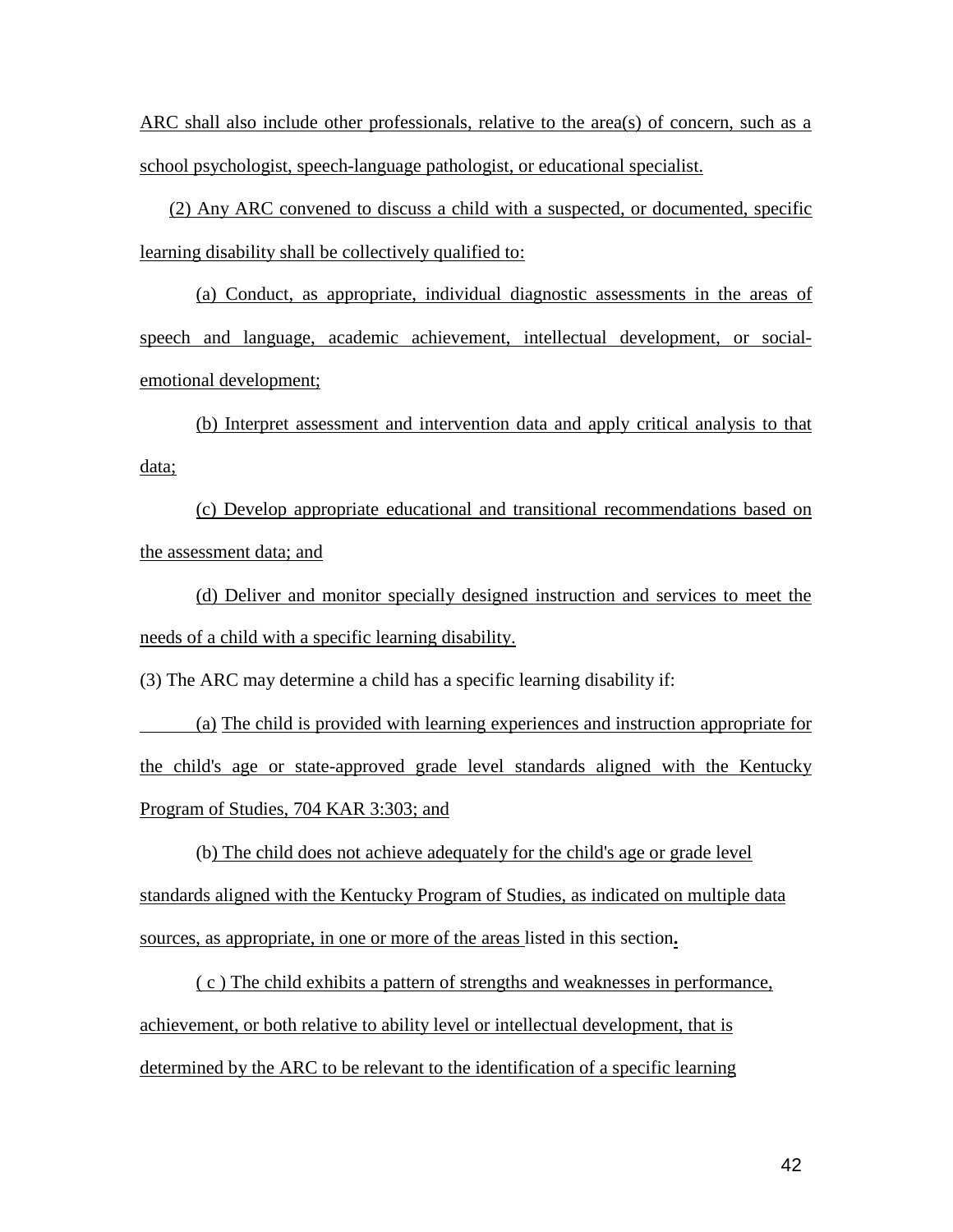disability, using appropriate assessments consistent with 707 KAR 1:300, Section 4.

The TCSD will implement the following procedures for determining student eligibility under the Specific Learning Disability classification of special education, in accordance with Kentucky Administrative Regulations (707 KAR 1:310 )

## **Phase 1:**

The student's progress in meeting grade level standards aligned with the Kentucky Program of Studies must be measured through a Student Intervention System that includes:

a) Provision of appropriate, relevant researched-based instruction/

- intervention in regular education settings, with the instruction provided by qualified personnel,
- b) Data-based documentation of repeated assessments of achievement or
- measures of behavior at reasonable intervals, reflecting systematic
- assessment of student progress during instruction.

c) Provision of the results of these assessments measures to parents, and

d) Documentation that the student has failed to achieve at a rate of learning to make sufficient progress to meet grade level standards in one or more of

these areas:

- 1. oral expression
- 2. listening comprehension
- 3. written expression
- 4. basic reading skills
- 5. reading fluency skills
- 6. reading comprehension
- 7. mathematics calculation or
- 8. Mathematics reasoning

The process includes scientific, research-based intervention, with data-based analysis of the child's response to those interventions. It includes the instructional strategies used and the student-centered data collected in response to the scientific, research-based intervention process, and evidence that the data was used to guide further intervention and instruction. Parents are informed throughout the process regarding the amount and nature of student performance data that is collected, the general education services that are provided, the strategies used for increasing the child's rate of learning, and the parent's right to request an evaluation.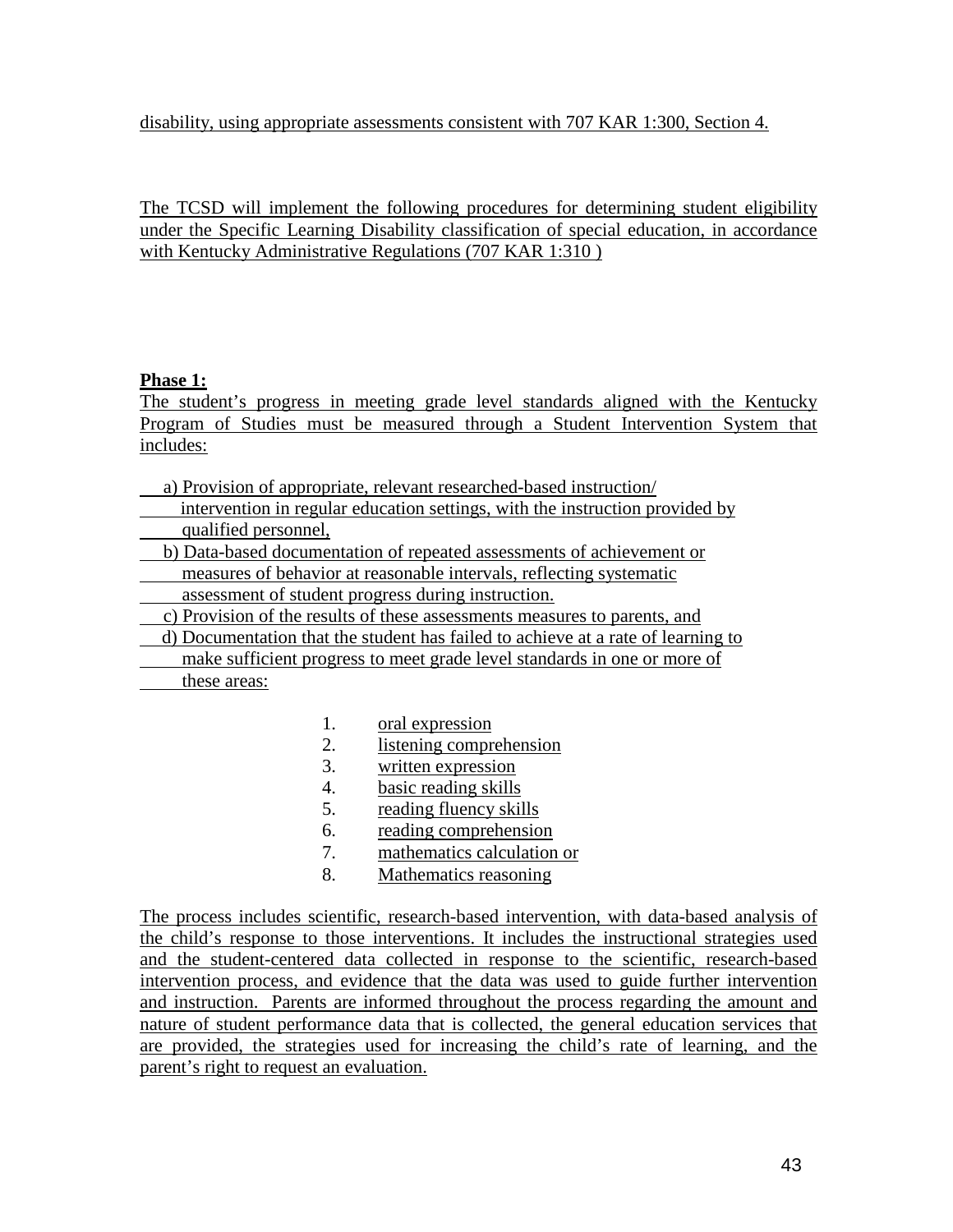# **Phase 2:**

A comprehensive, multidisciplinary team evaluation will be provided for the student. The Admissions and Release Committee (ARC) will determine which areas of evaluation will be conducted. Evaluation areas may include, but not be limited to the following:

- a) Cognition or intellectual development
- b) Academic achievement or performance through standardized
- achievement measures
- c) Behavior observations
- d) Speech /language development
- e) Social and developmental history, cultural, environmental and social
- factors
- f) Social-emotional development
- g) Adaptive behavior skills
- h) Physical development (OT and PT motor skills)
- i) Recreation/leisure skills
- j) Vocational skills

## **Phase 3:**

The student will be determined to demonstrate a pattern of strengths and weaknesses in performance, achievement, or both relative to ability level or intellectual development that is relevant to the identification of a specific learning disability if he/she meets the requirements under the method outlined below.

a) Cognitive ability level, as measured by a comprehensive standardized

intelligence test and does not reflect a mental disability

b) Academic functioning, as measured by at least one standardized individually

 administered measure of achievement, is found to be representative of a severe aptitude/achievement discrepancy using the Regression Estimated True Score method as specified by reference tables provided by the Kentucky Department of Education.

## **Phase 4:**

Document evaluation results, including SIS data in the Evaluation Summary.

## **Phase 5:**

ARC convenes to review evaluation results and supporting documentation and determine eligibility. The ARC must complete the Specific Learning Disability Eligibility Form to document the eligibility determination.

Following a reevaluation, if the discrepancy between academic performance and cognitive aptitude is no longer severe, the ARC, including qualified professionals, should then discuss the ability of the child to transition into the setting where the child would be if not disabled. The ARC, considering all evaluation data and utilizing a professional judgment standard, must determine whether or not the child continues to be a child who demonstrates the need for special education services. (See Chapter III, Child Find,

c) No exclusionary factors exist which may account for the presence of the identified deficits in achievement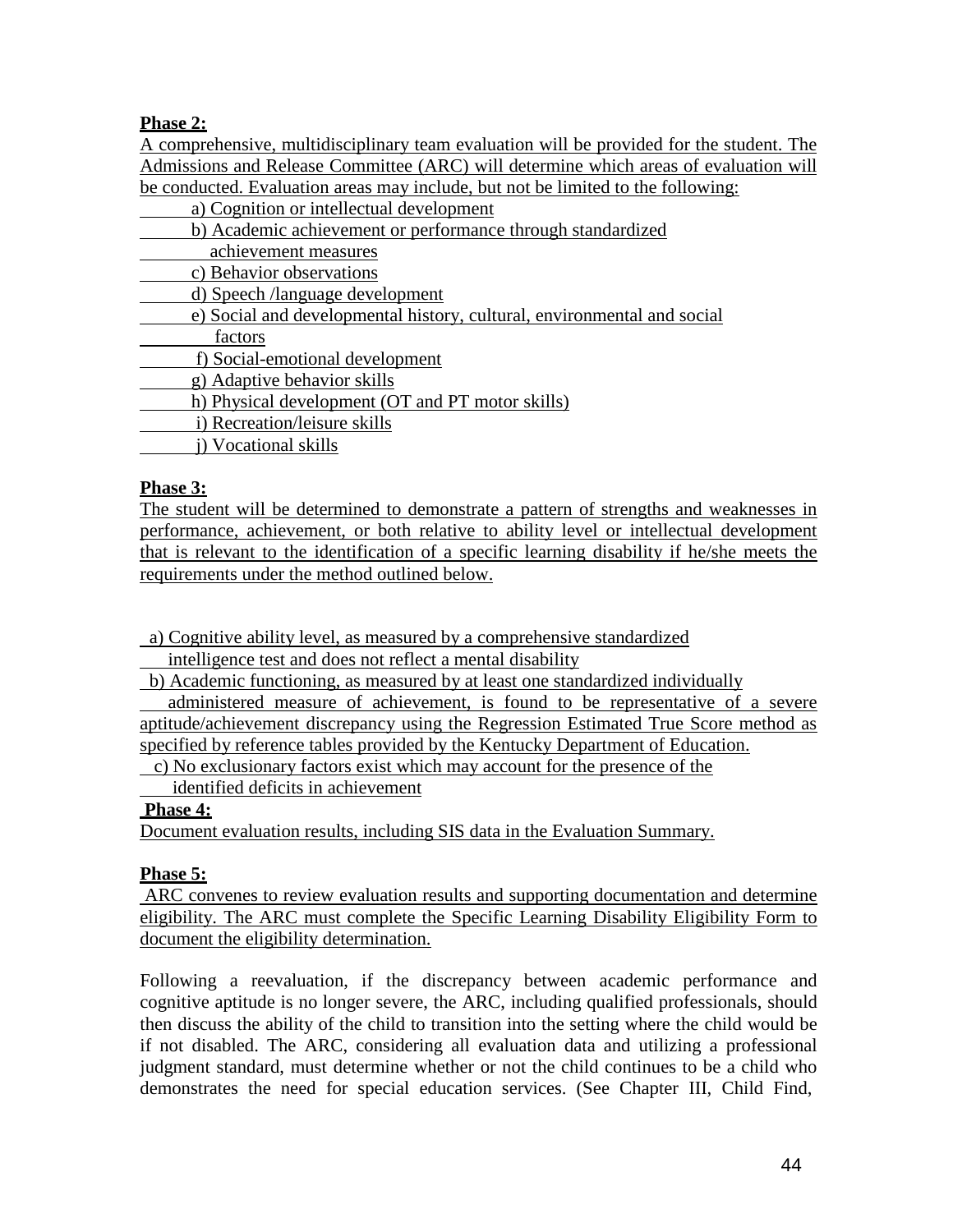Evaluation and Reevaluation, Section 3)

(4) Specific Learning Disability areas:

- : a. Oral expression;
	- b. Listening comprehension;
	- c. Written expression;
	- d. Basic reading skills;
	- e. Reading fluency skills
	- f. Reading comprehension;
	- g. Mathematics calculation; or
	- h. Mathematics reasoning

(5) The ARC shall not identify a child as having a specific learning disability if deficits

in achievement are primarily the result of:

- (a) A visual, hearing, or motor impairment;
- (b) Mental disability as defined in 707 KAR 1:280;
- (c) Emotional-behavioral disability;
- (d) Cultural factors;
- (e) Environmental or economic disadvantage; or
- (f) Limited English proficiency.

(6) At least one (1) team member other than the child's regular education teacher shall observe the child in the learning environment, including the regular classroom setting, to document academic performance and behavior in the area of difficulty. If the child is less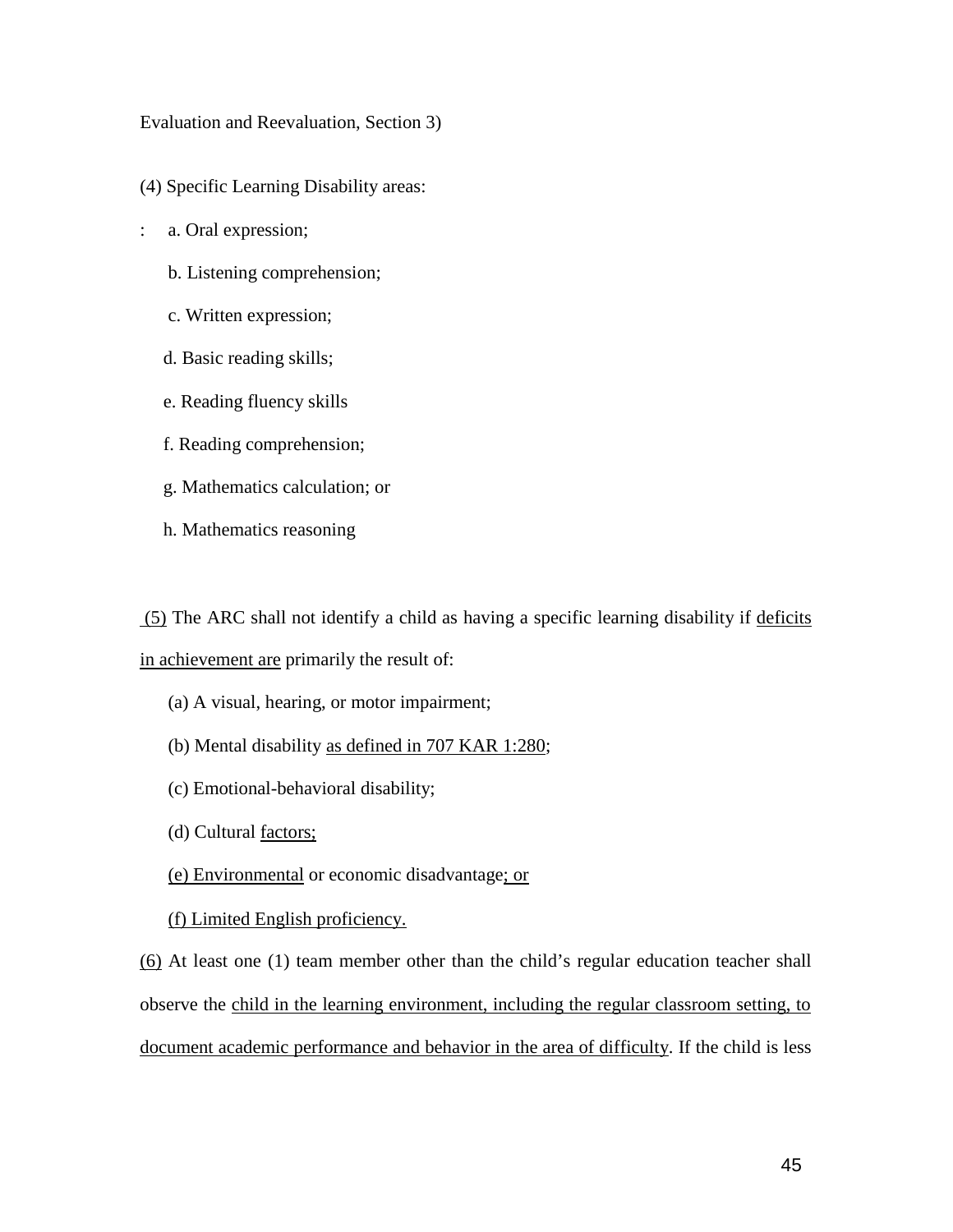than school age or is out of school, the observation shall take place in an environment appropriate for the child.

(7) For a child suspected of having a specific learning disability, the ARC must consider, as part of the evaluation, data that demonstrates that:

(a) Prior to, or as a part of the referral process, the child was provided appropriate instruction in regular education settings, including that the instruction was delivered by qualified personnel; and

(b) Data-based documentation of repeated assessments of achievement at reasonable intervals, reflecting formal assessment of student progress during instruction, which was provided to the child's parent.

(8) If the child has not made adequate progress after an appropriate period of time, during which the conditions in paragraphs (a) and (b) of this subsection have been implemented, a referral for an evaluation to determine if the child needs special education and related services shall be considered.

(9) An ARC shall develop documentation of a specific learning disability. This documentation shall contain a statement of:

- (a) Whether the child has a specific learning disability;
- (b) The basis for making that determination;
- (c) The relevant behavior noted during the observation;
- (d) The relationship of that behavior to the child's academic functioning;
- (e) The educationally relevant medical findings, if any;
- (f) Whether the child does not achieve commensurate with the child's age and ability;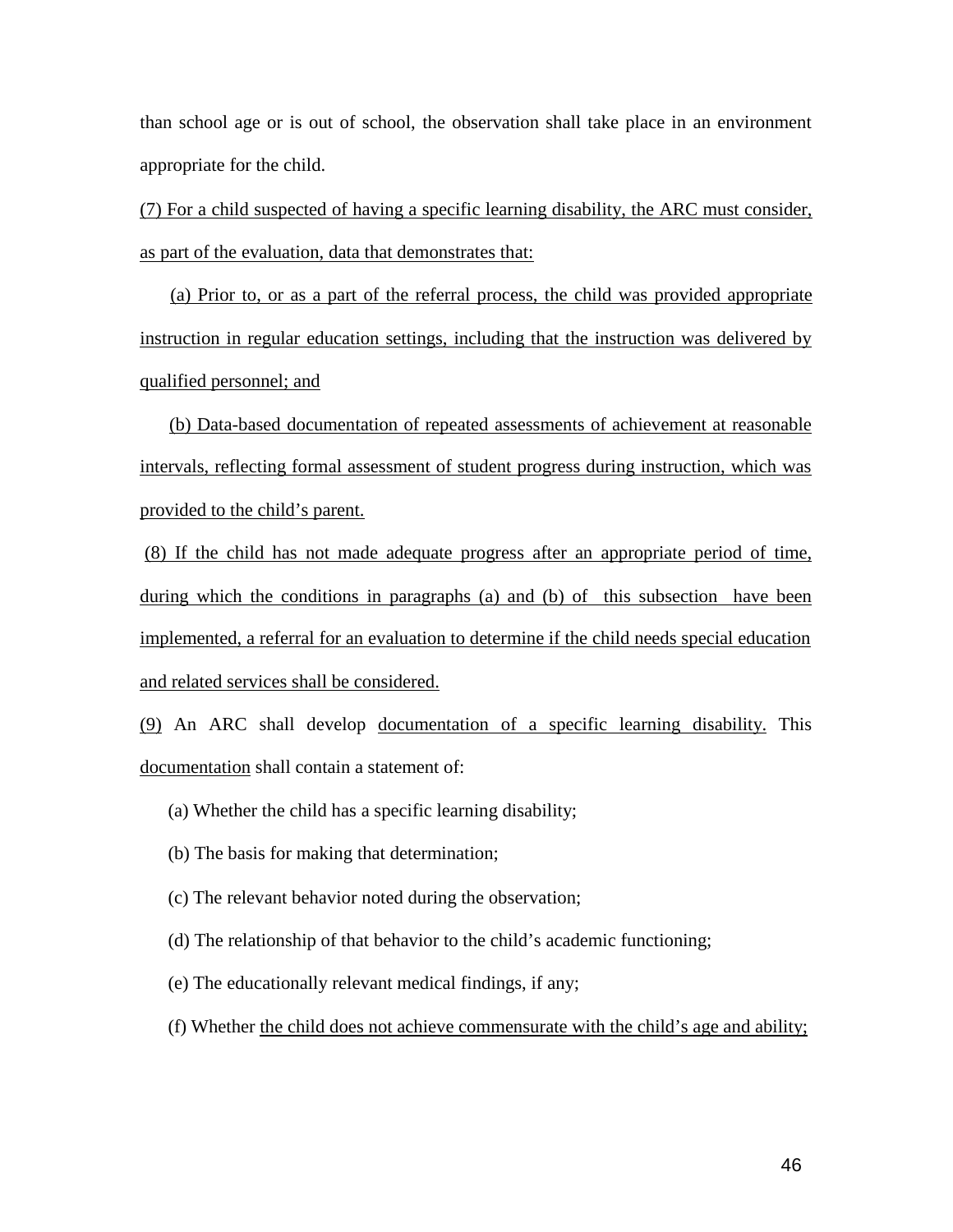(g) Whether there are patterns of strengths and weaknesses in performance or achievement or both relative to age, state-approved grade level standards, or intellectual development in one (1) or more of the areas listed in this subsection, that require special education and related services; and

(h) The determination of the ARC concerning the effects of a visual, hearing, or motor disability; mental retardation; emotional disturbance; environmental, cultural factors; economic disadvantage; or limited English proficiency on the child's achievement level; and

(10) This documentation shall include notification to the child's parents concerning the policies regarding:

(a) The amount and nature of student performance data that is collected and the general education services that are provided;

(b) Strategies for increasing the child's rate of learning; and

(c) The parents' right to request an evaluation.

(11) Each ARC member shall certify in writing whether the report reflects the member's conclusions. If it does not reflect the member's conclusions, the team member shall submit a separate statement presenting the member's conclusions, using a district form.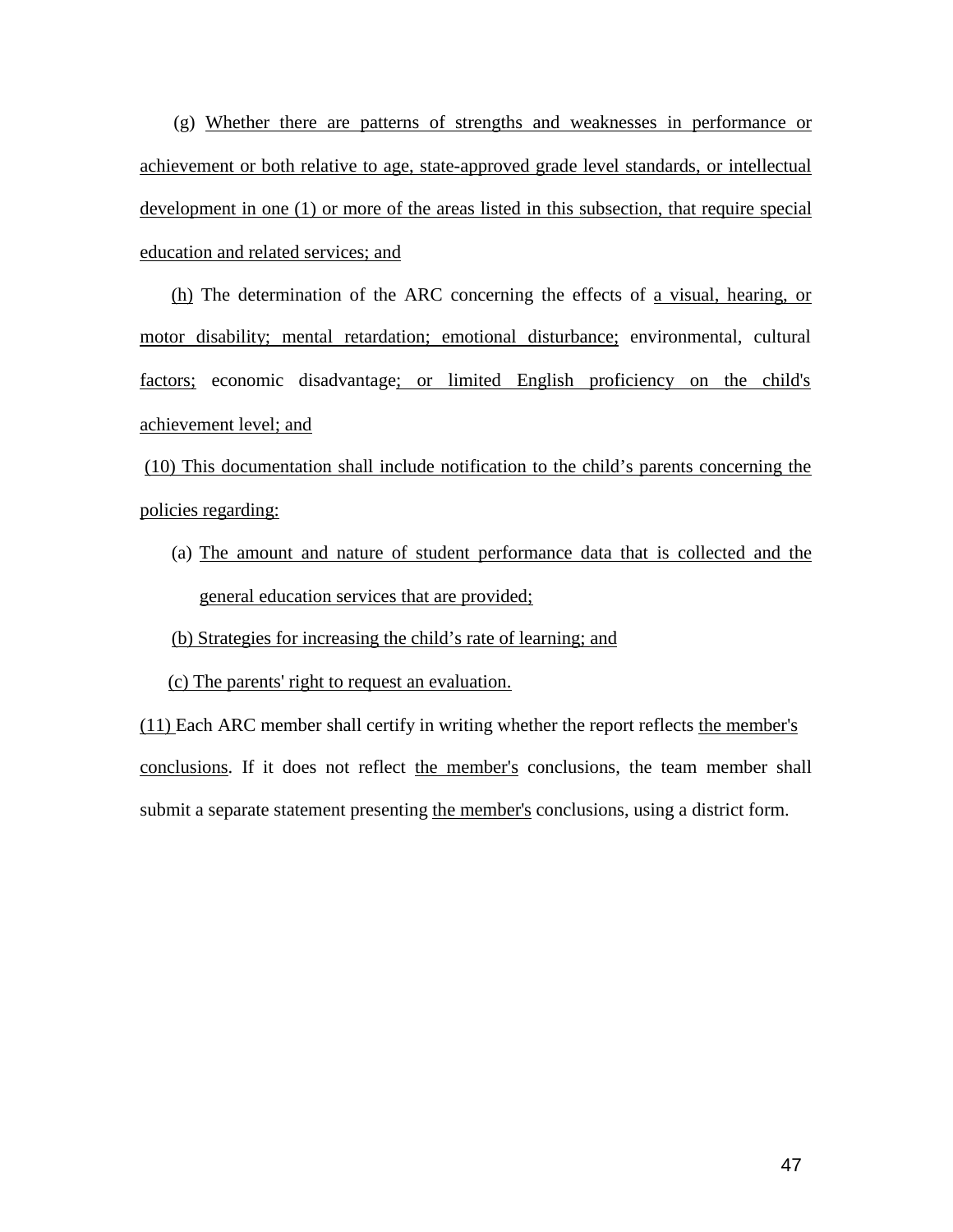#### Chapter V -- **Individual Education Program.**

**Section 1. Individual Education Programs**. (1) The TRIGG COUNTY SCHOOL SYSTEM shall ensure that an IEP is developed and implemented for each child with a disability served by the TRIGG COUNTY SCHOOL SYSTEM, and for each child with a disability placed in or referred to a private school or facility by the TRIGG COUNTY SCHOOL SYSTEM. The ARC shall develop the IEP for each child and document it on the district IEP form.

(2) Kentucky School for the Deaf and Kentucky School for the Blind, in conjunction with the TRIGG COUNTY SCHOOL SYSTEM, shall ensure that an IEP is developed, documented, and implemented for each child with a disability placed in these schools by an ARC. The TRIGG COUNTY SCHOOL SYSTEM DoSE will be responsible for inviting a representative of KSB or KSD to the ARC meeting and for all paperwork for the initial placement, including the IEP, notice of proposed and refused action, etc. If placement occurs, the TRIGG COUNTY SCHOOL SYSTEM will ensure that copies of special education records and cumulative records are made available to KSB or KSD personnel. After initial placement, KSB/KSD will be asked to be responsible for maintaining the records of the child and copies made available to TRIGG COUNTY SCHOOL SYSTEM's DoSE.

(3) The TRIGG COUNTY SCHOOL SYSTEM shall have an IEP in effect for each child with a disability within its jurisdiction at the beginning of each school year.

(4) The TRIGG COUNTY SCHOOL SYSTEM shall ensure the IEP:

(a) Is in effect before specially designed instruction and related services are provided to a child with a disability; and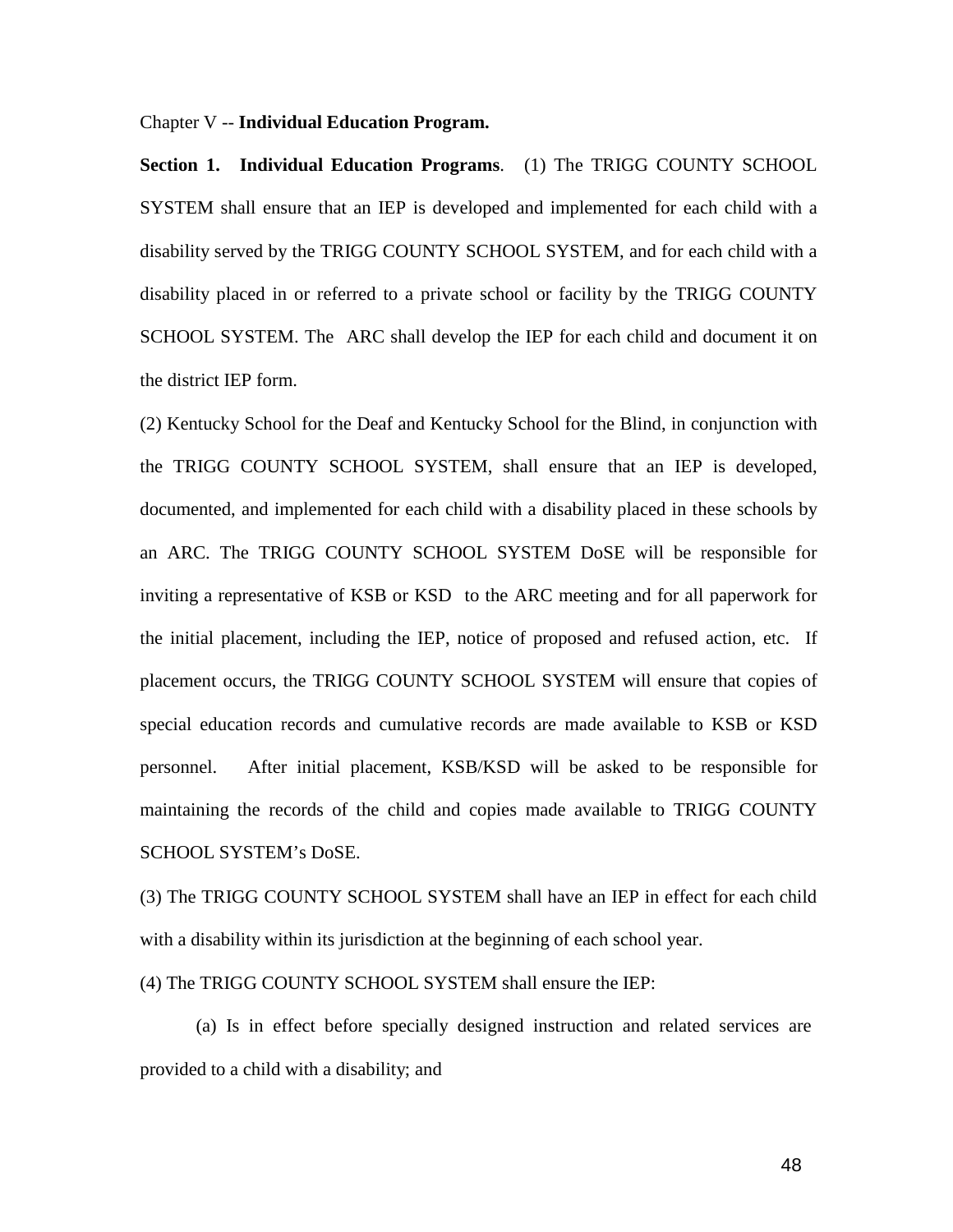(b) Is implemented as soon as possible following an ARC meeting.

(5) The TRIGG COUNTY SCHOOL SYSTEM (or state agency responsible for developing the child's IEP) shall ensure that there is no delay in implementing a child's IEP, including any case in which the payment source for providing or paying for the special education and related services to the child is being determined, unless the ARC recommends implementation at a different specified time.

(6) The TRIGG COUNTY SCHOOL SYSTEM shall ensure that:

(a) The child's IEP is accessible to each regular education teacher, special education teacher, related service provider, and other service providers who are responsible for its implementation;

(b) Prior to the implementation of the IEP, each implementer is informed of his specific responsibilities related to implementing the child's IEP; and

(c) The specific accommodations, modifications, and supports are provided for the child in accordance with the IEP.

(7) An IEP shall be in place for all eligible children aged three (3) through five (5).

**Section 2. ARC Meetings.** (1) The TRIGG COUNTY SCHOOL SYSTEM shall ensure that each child has an ARC which includes the membership in 707 KAR 1:320(3) and is initiated and conducted for the purpose of developing, reviewing, and revising the IEP.

(2) An ARC shall not have to be convened in order to make minor, nonprogrammatic, changes to an IEP, such as typographical errors, incorrect directory information about the student (such as, birth date, age, grade, address, or school), and other information required on the IEP that was agreed upon by the ARC but incorrectly recorded. If the TRIGG COUNTY SCHOOL SYSTEM makes any minor, nonprogrammatic changes, all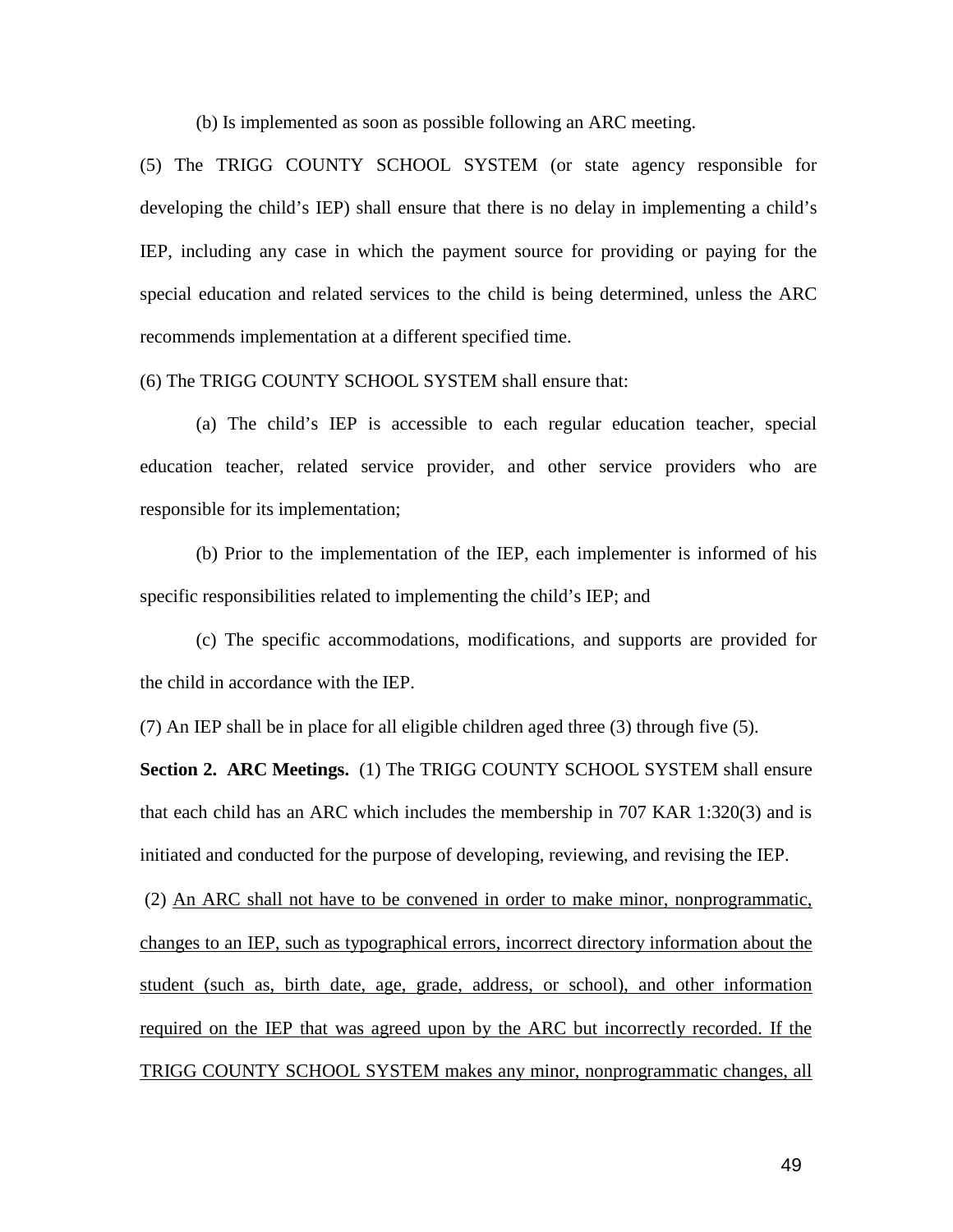members of the ARC shall be given a copy of the changes and an explanation as to why the changes were made within ten (10) school days of the changes being made. If any member of the ARC objects to the changes, an ARC meeting shall be convened within a reasonable period of time to discuss the changes.

(3) The TRIGG COUNTY SCHOOL SYSTEM shall ensure that within sixty (60) school days following the receipt of the parental consent for an initial evaluation of a child:

(a) The child is evaluated; and

(b) If the child is eligible, specially designed instruction and related services will be provided in accordance with the IEP.

(4) Exception -The sixty (60) school**-**day timeline shall not apply in the following situations:

(a) If the child moves to the TRIGG COUNTY SCHOOL SYSTEM after consent for the initial evaluation is given but before the evaluation can be completed, as long as the TRIGG COUNTY SCHOOL SYSTEM is making sufficient progress to complete the evaluation and the parent and the TRIGG COUNTY SCHOOL SYSTEM agree to a specific time when the evaluation shall be completed; or

(b) If the parent repeatedly fails or refuses to produce the child for evaluation.

(5) Within this sixty (60) school-day period, the TRIGG COUNTY SCHOOL SYSTEM shall ensure that the ARC meeting to develop an IEP for the child is conducted within thirty (30) days of the determination that the child is eligible.

(6) The appropriate TRIGG COUNTY SCHOOL SYSTEM Representative shall ensure that the ARC: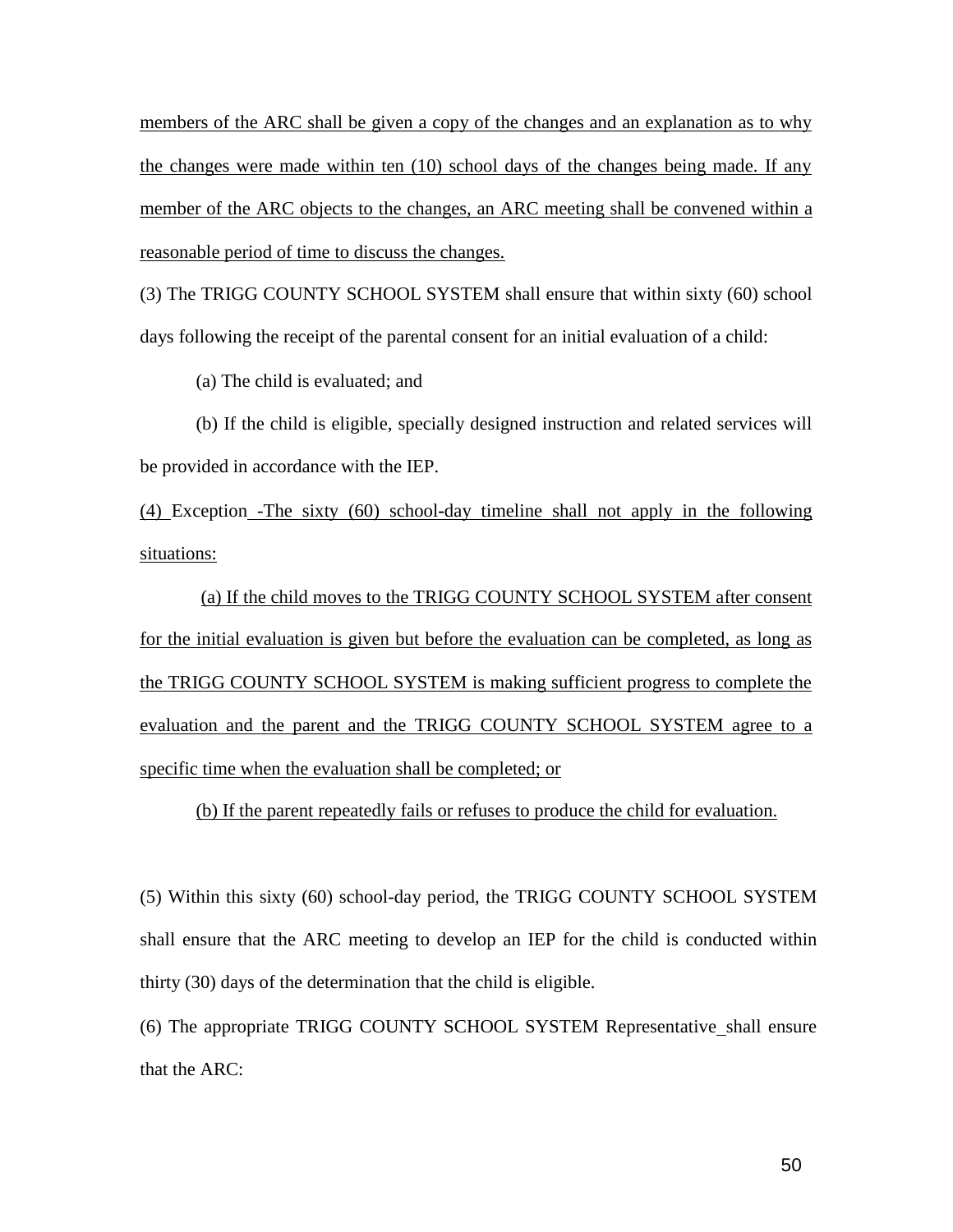(a) Reviews each child's IEP periodically, but not less frequently than annually, to

determine whether the annual goals for the child are being achieved; and

(b) Revises the IEP as appropriate to address:

1. Any lack of expected progress toward the annual goals;

2.Any lack of expected progress in the general education curriculum, if appropriate;

3. The results of any reevaluation;

4. Information about the child provided by, or to, the parents;

5. The child's anticipated needs; or

6. Other matters.

**Section 3. ARC Membership**. (1) The appropriate TRIGG COUNTY SCHOOL SYSTEM Representative shall ensure that the ARC for each child with a disability includes:

(a) The parents of the child;

(b) Not less than one (1) regular education teacher of such child (if the child is, or may be, participating in the regular education environment) to provide information about the general education curriculum for same aged peers. If the child is served by more than one regular education teacher, the TRIGG COUNTY SCHOOL SYSTEM Representative selects a regular education teacher or teachers qualified to teach a child of his/her age. The regular education teacher(s) selected shall be in attendance at the ARC meeting during development, review, and revision of the IEP, as appropriate.

(c) Not less than one (1) special education teacher of the child or a special education teacher who is knowledgeable about the child's suspected disability, or, where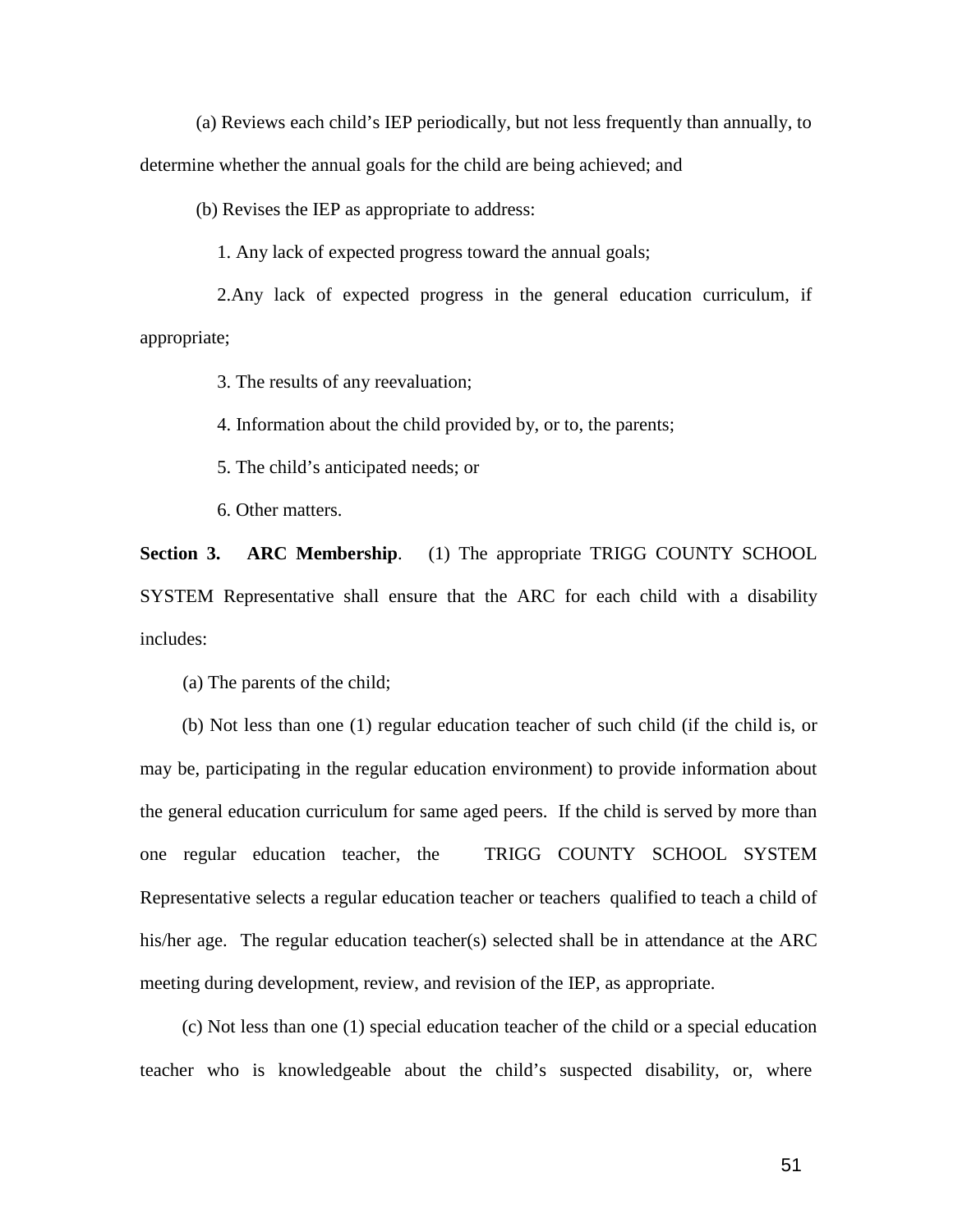appropriate, not less than one (1) special education provider of such child;

(d) A Representative of the TRIGG COUNTY SCHOOL SYSTEM who is qualified to provide, or supervise, the provision of, specially designed instruction to meet the unique needs of children with disabilities, and is knowledgeable about the general education curriculum and the availability of the resources of the TRIGG COUNTY SCHOOL SYSTEM. The Superintendent, in consultation with the DoSE, will recommend to the Board for approval a list of TRIGG COUNTY SCHOOL SYSTEM Representatives by job or position title. The Superintendent, or designee, may designate which specific staff member on that approved list will serve as the TRIGG COUNTY SCHOOL SYSTEM Representative for any ARC meeting;

(e) An individual who can interpret the instructional implications of evaluation results, who may be a member of the team described in (b) through (d) of this subsection;

(f) Individuals who have knowledge or special expertise regarding the child, at the discretion of the parent or the TRIGG COUNTY SCHOOL SYSTEM;

(g) Related services personnel, as appropriate; and

(h) The child, whenever appropriate.

2) A member of the ARC team listed above may be dismissed from attendance, in whole or in part, if the parents and the TRIGG COUNTY SCHOOL SYSTEM agree in writing prior to the ARC meeting that the attendance of that member is not necessary because the member's area of curriculum or related services is not being modified or discussed in the ARC meeting.

(3) A member of the ARC team listed above may be dismissed from attendance, in whole or in part, if the parents and the TRIGG COUNTY SCHOOL SYSTEM agree in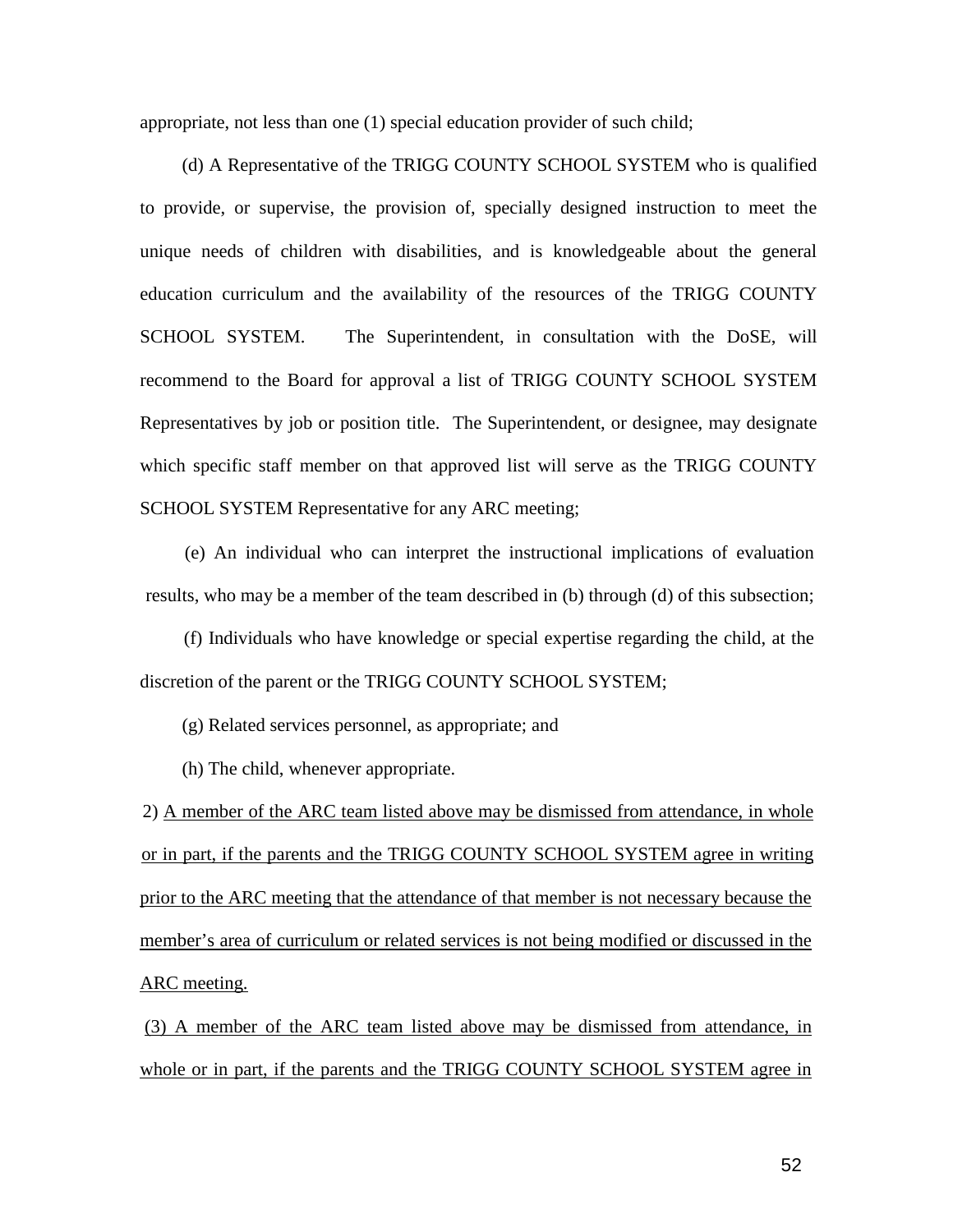writing prior to the ARC meeting to waive the attendance of that member even though the member's area of curriculum or related services will be discussed or modified if:

(a) The parent and the TRIGG COUNTY SCHOOL SYSTEM consent in writing to the excusal; and

(b) The member submits, in writing, to the parent and the ARC team, input into the development of the IEP prior to the meeting.

(4) If the purpose of the ARC is to discuss transition services for a child with a disability as described in Section 4(3) and (4) of 707 KAR 1:320, the child shall be invited to the ARC. If the child does not attend the ARC meeting, the TRIGG COUNTY SCHOOL SYSTEM shall take other steps to ensure the child's preferences and interests are considered. A public agency that is likely to be responsible for providing or paying for transition services shall also be invited, to the extent appropriate and with the consent of the parent or the child, if the child is an emancipated adult. If the representative of the other public agency does not attend, the TRIGG COUNTY SCHOOL SYSTEM shall take other steps to obtain participation of the other agency in the planning of any transition services.

(5) If the purpose of the ARC is to determine eligibility for a child suspected of having a specific learning disability, the ARC shall also include the personnel listed in 707 KAR 1:310, Section 2(1), in addition to the personnel listed in subsection (1) of this section. (6) If the purpose of the ARC meeting is to discuss transition from the early intervention program into the preschool program, the TRIGG COUNTY SCHOOL SYSTEM shall invite a representative of the early intervention program to the initial transition ARC if the parent requests it. At the ARC meeting, the child's previous Individualized Family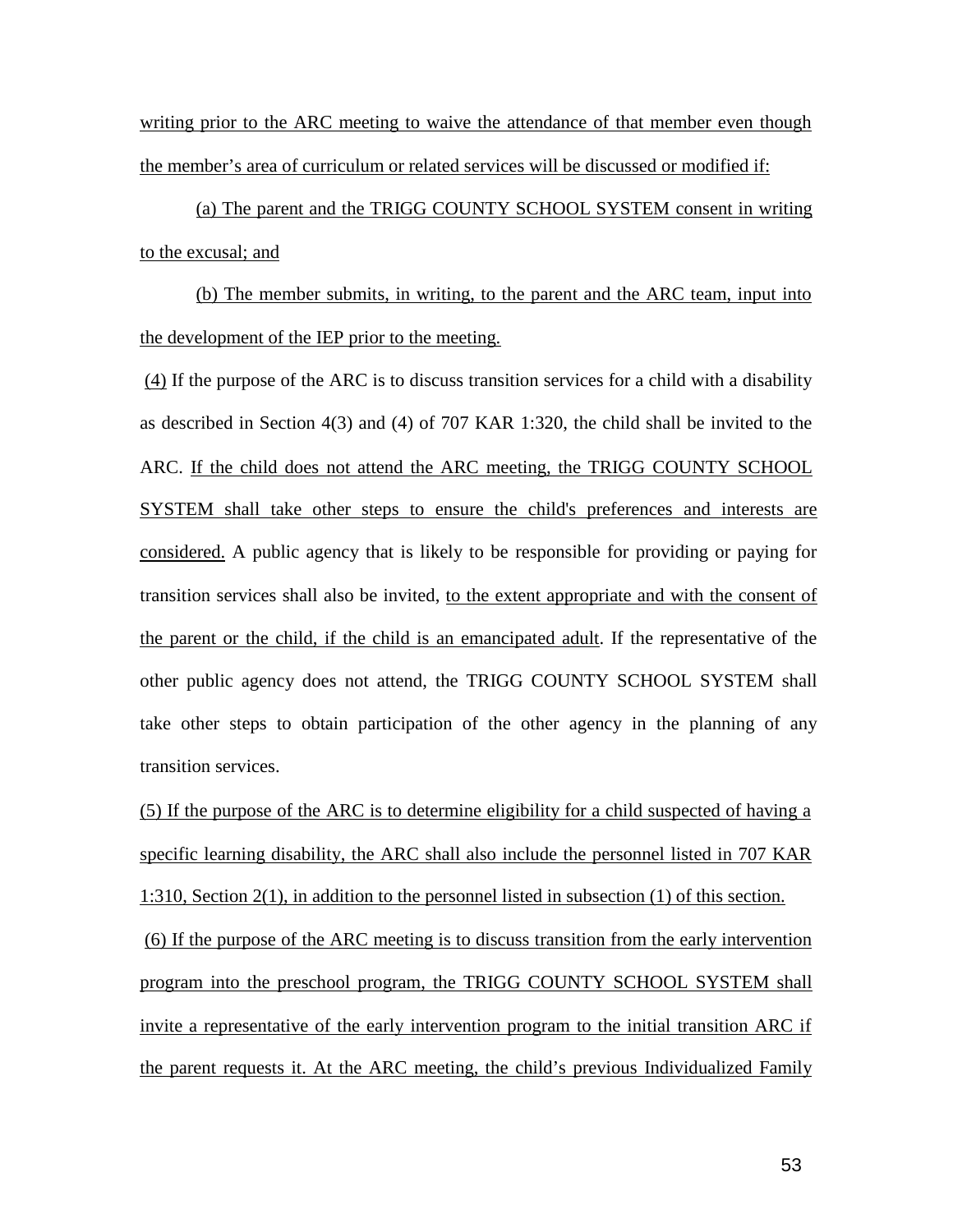Service Plan that was used by the early intervention program shall be considered when developing the new IEP for the child.

**Section 4. Parent Participation.** (1) The TRIGG COUNTY SCHOOL SYSTEM shall ensure that one or both of the parents of a child with a disability are present at each ARC meeting or are afforded the opportunity to participate. The meeting shall be scheduled at a mutually agreed on time and place.

(2) The appropriate TRIGG COUNTY SCHOOL SYSTEM Representative shall send an ARC meeting invitation to the parents which includes:

- (a) The purpose;
- (b) Time;
- (c) Location of the meeting;
- (d) Who will be in attendance by role/title;

(e) Notice that the parents may invite people with knowledge or special expertise of the child to the meeting; and

 (f) Notice that the TRIGG COUNTY SCHOOL SYSTEM will invite representatives from the early intervention program to the initial meeting, if the parent requests it.

(3) Except for meetings concerning a disciplinary change in placement or a safety issue, the TRIGG COUNTY SCHOOL SYSTEM shall provide written notice to the parents of a child with a disability at least seven (7) days before an ARC meeting The appropriate TRIGG COUNTY SCHOOL SYSTEM representative shall provide written notice to the parents of a child with a disability at least twenty-four (24) hours before an ARC meeting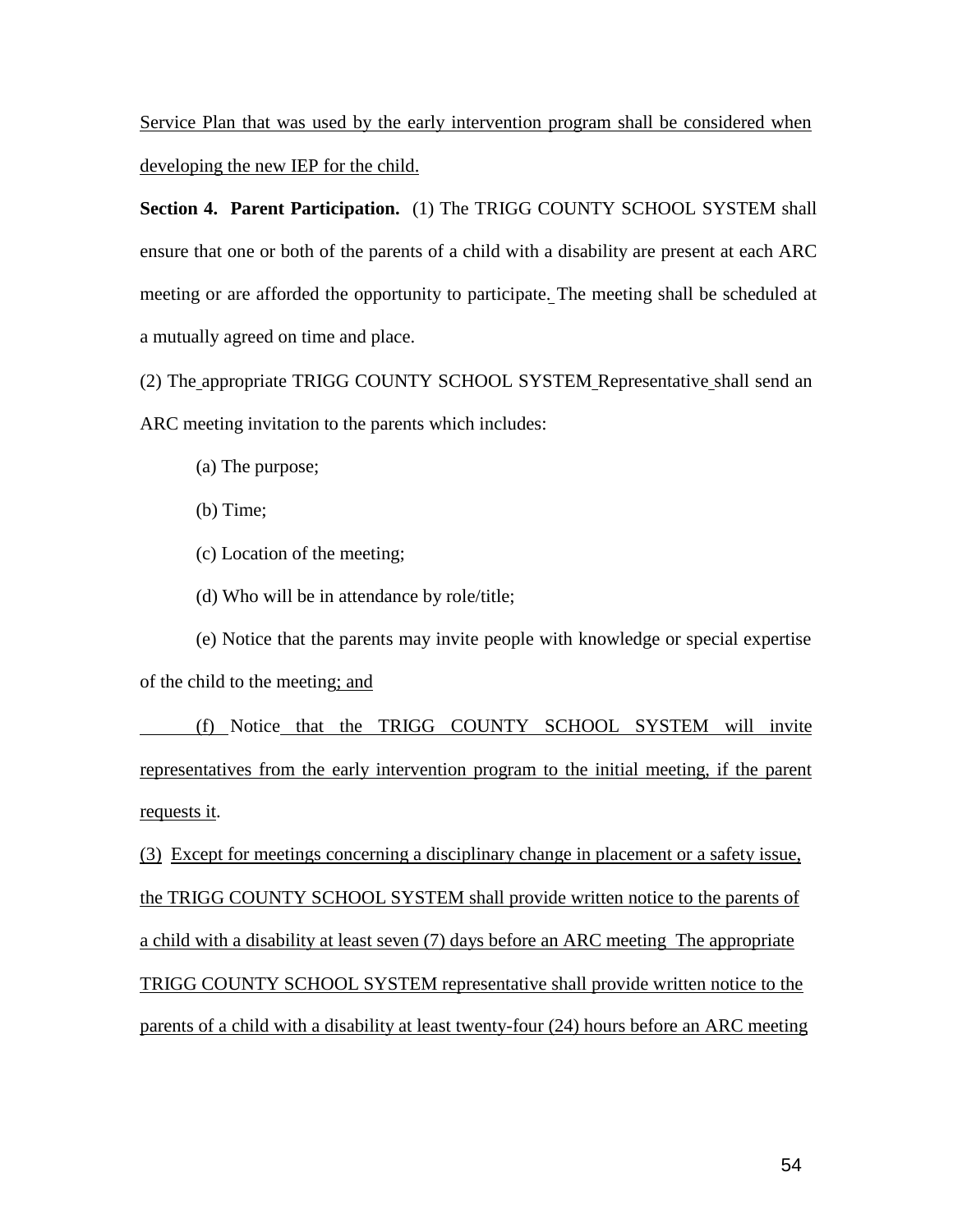concerning a safety issue or a change in placement due to a violation of a code of student conduct.

(4) If the child is in the eighth grade year, or has reached the age of fourteen (14) years, the invitation shall state that a purpose of the meeting will be the development of a statement for the need for transition services for the child and state that the child is invited. This subsection shall apply to a child younger than fourteen (14) years of age if determined to be appropriate by the ARC.

(5) For a child with a disability, beginning no later than the IEP that will be in effect when the child turns sixteen (16), the invitation shall state that a purpose of the meeting is the consideration of the postsecondary goals and needed transition services for the child, and shall include the identity of any other agency that is invited to send a representative. This subsection shall apply to a child younger than sixteen (16) years of age if determined to be appropriate by the ARC.

(6) The appropriate TRIGG COUNTY SCHOOL SYSTEM Representative shall ensure parent participation in the ARC meeting if the parent is unable to attend by using other methods, which may include, individual or conference, telephone calls or video conferencing.

(7) An ARC meeting may be conducted without a parent in attendance if the TRIGG COUNTY SCHOOL SYSTEM is unable to convince the parent that he should attend. The TRIGG COUNTY SCHOOL SYSTEM shall have a record (in the special education records of the child) of its attempts to arrange a mutually agreed on time and place, which may include:

(a) Detailed records of telephone calls made or attempted and the results of those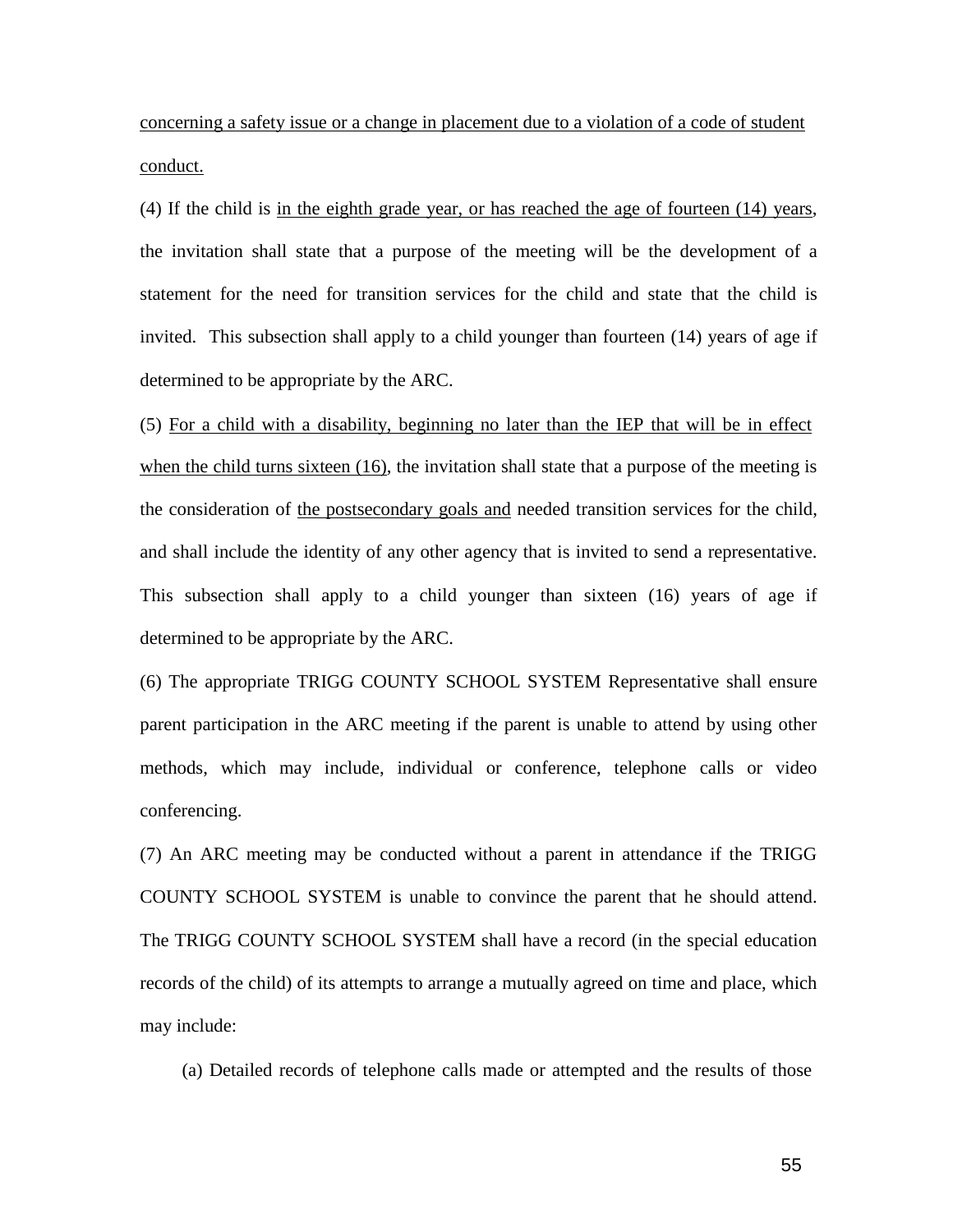calls;

(b) Copies of correspondence sent to the parents and any responses received; and

(c) Detailed records of visits to the parent's home or place of employment and the results of those visits.

(8) When using an interpreter or other action, as appropriate, the appropriate TRIGG COUNTY SCHOOL SYSTEM Representative shall take whatever action is necessary to ensure the parents understand the proceedings at the ARC meeting, including arranging for an interpreter for parents with deafness or whose native language is other than English.

(9) The TRIGG COUNTY SCHOOL SYSTEM Representative shall give the parent a copy of the child's IEP at no cost to the parent at the conclusion of the ARC meeting or mail a copy with the notice of proposed or refused action within two (2) school days after the meeting if the parents fail to attend.

**Section 5. Contents of IEP.** (1) An ARC shall consider in the development of an IEP:

(a) The strengths of the child and the concerns of the parents for enhancing the education of their child;

(b) The results of the initial or most recent evaluation of the child;

(c) As appropriate, the results of the child's performance on any general state or district- wide assessment programs; and

(d) The academic, developmental, and functional needs of the child.

(2) An ARC shall:

(a) In the case of a child whose behavior impedes his or her learning or that of others, consider, the use of positive behavioral interventions and supports, and other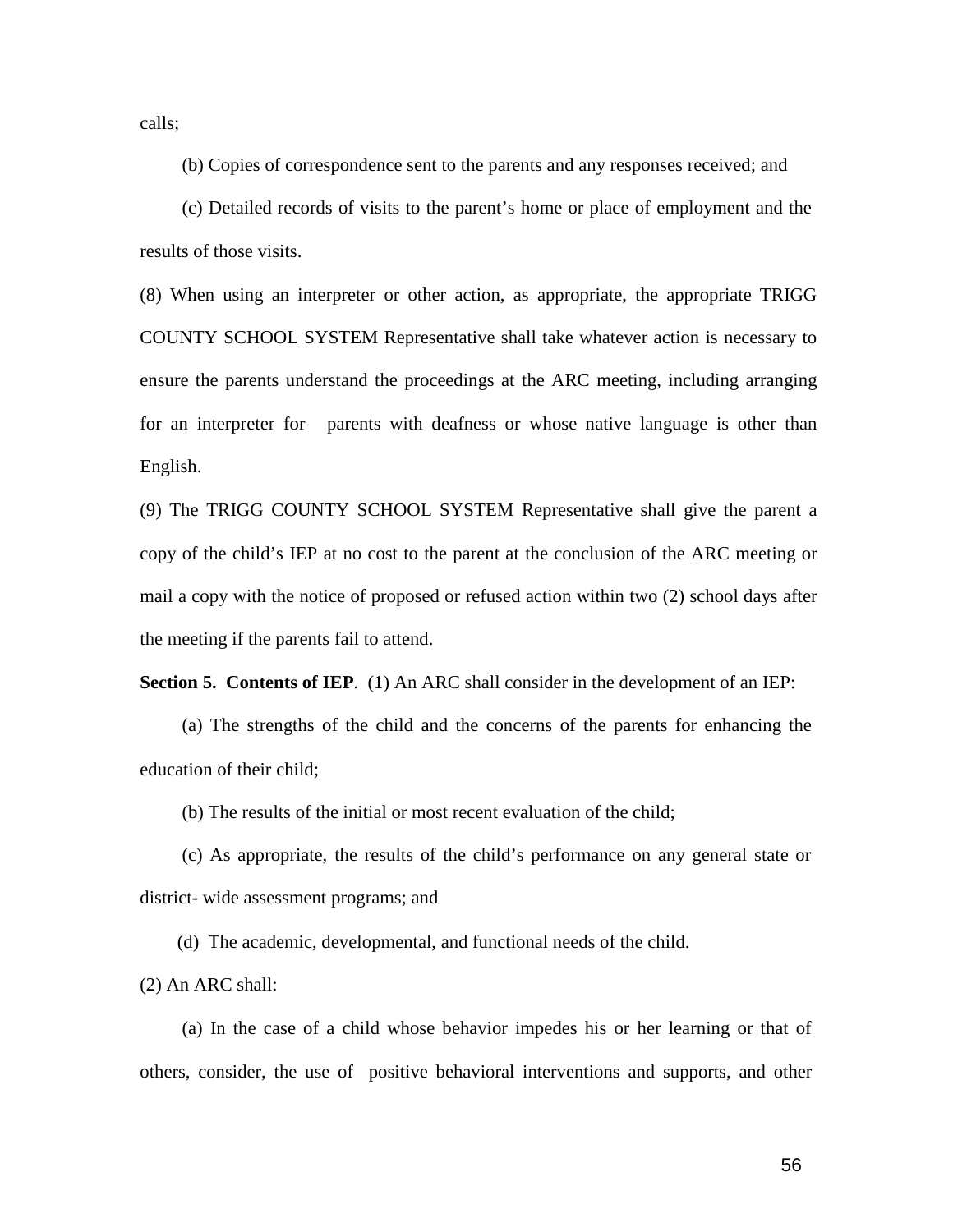strategies, to address that behavior;

(b) In the case of a child with limited English proficiency, consider the language needs of the child as those needs relate to the child's IEP;

(c) In the case of the child who is blind or visually impaired, provide for instruction in Braille and the use of Braille, unless the ARC determines, after an evaluation of the child's reading and writing skills, needs, and appropriate reading and writing media (including an evaluation of the child's future needs for instruction in Braille or the use of Braille), that instruction in Braille or the use of Braille is not appropriate for the child;

(d) Consider the communication needs of the child;

(e) In the case of a child who is deaf or hard of hearing, consider the child's language and communication needs, opportunities for direct communications with peers and professional personnel in the child's language and communication mode, academic level, and full range of needs, including opportunities for direct instruction in the child's language and communication mode; and

(f) Consider whether the child requires assistive technology devices or services.

(3) All the factors listed in this Section  $\frac{5}{9}$  shall be considered, as appropriate, in the review, and if necessary, revision of a child's IEP.

(4) Once the ARC has considered all the factors listed in this Section 5 the ARC shall include a statement on the IEP indicating the need for a particular device or service (including an intervention, accommodation, or other program modification), if any are needed, in order for the child to receive a free appropriate public education (FAPE).

(5) A regular education teacher of the child, as a member of the ARC, shall, to the extent appropriate, participate in the development, review, and revision of the child's IEP,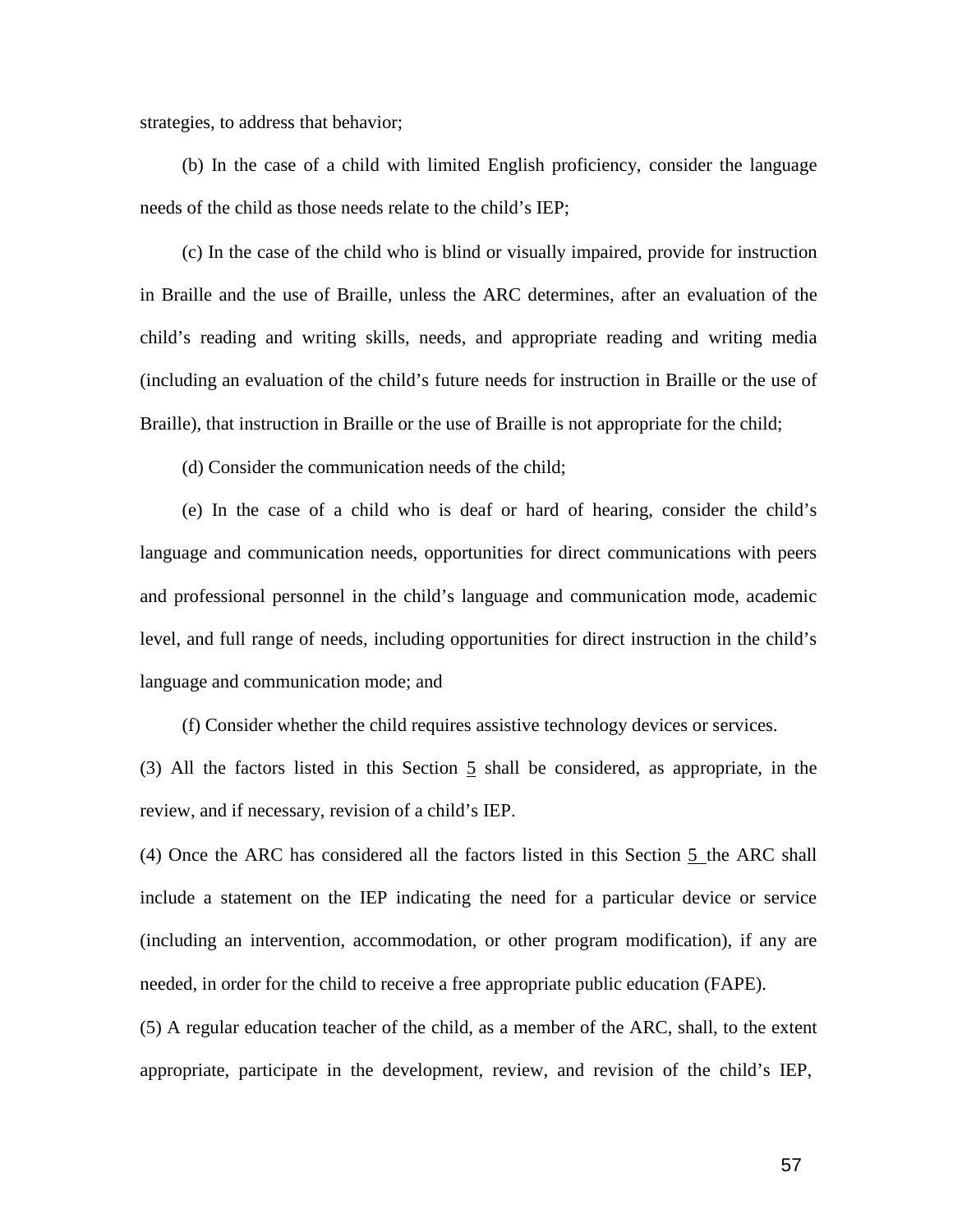including assisting in the determination of appropriate:

(a) Positive behavioral interventions, strategies, and supports for the child;

(b) Supplementary aids and services; and

(c) Program modifications or supports for school personnel that will be provided for the child.

(6) An ARC shall not be required to include information under one component of a child's IEP that is already contained under another component of the child's IEP.

(7) The IEP for each child shall include:

(a) A statement of the child's present levels of academic achievement and functional performance, including how the child's disability affects the child's involvement and progress in the general curriculum as provided in the Kentucky Program of Studies, 704 KAR 3:303, or for preschool children, as appropriate, how the disability affects the child's participation in appropriate activities; and

(b) A statement of measurable annual goals, including academic and functional goals, designed to:

i. Meet the child's needs that result from the disability to enable the child to be involved in and progress in the general education curriculum as provided in the Kentucky Program of Studies, 704 KAR 3:303, or for preschool children, as appropriate, to participate in appropriate activities, and

ii. Meet the child's other educational needs that result from the disability.

(8) The TRIGG COUNTY SCHOOL SYSTEM does not require the use of benchmarks or short-term objectives for a child's IEP, except for students with disabilities participating in the Alternate Assessment Program which is aligned to alternate achievement standards. 34 CFR Section 300.320(a)(2)(ii).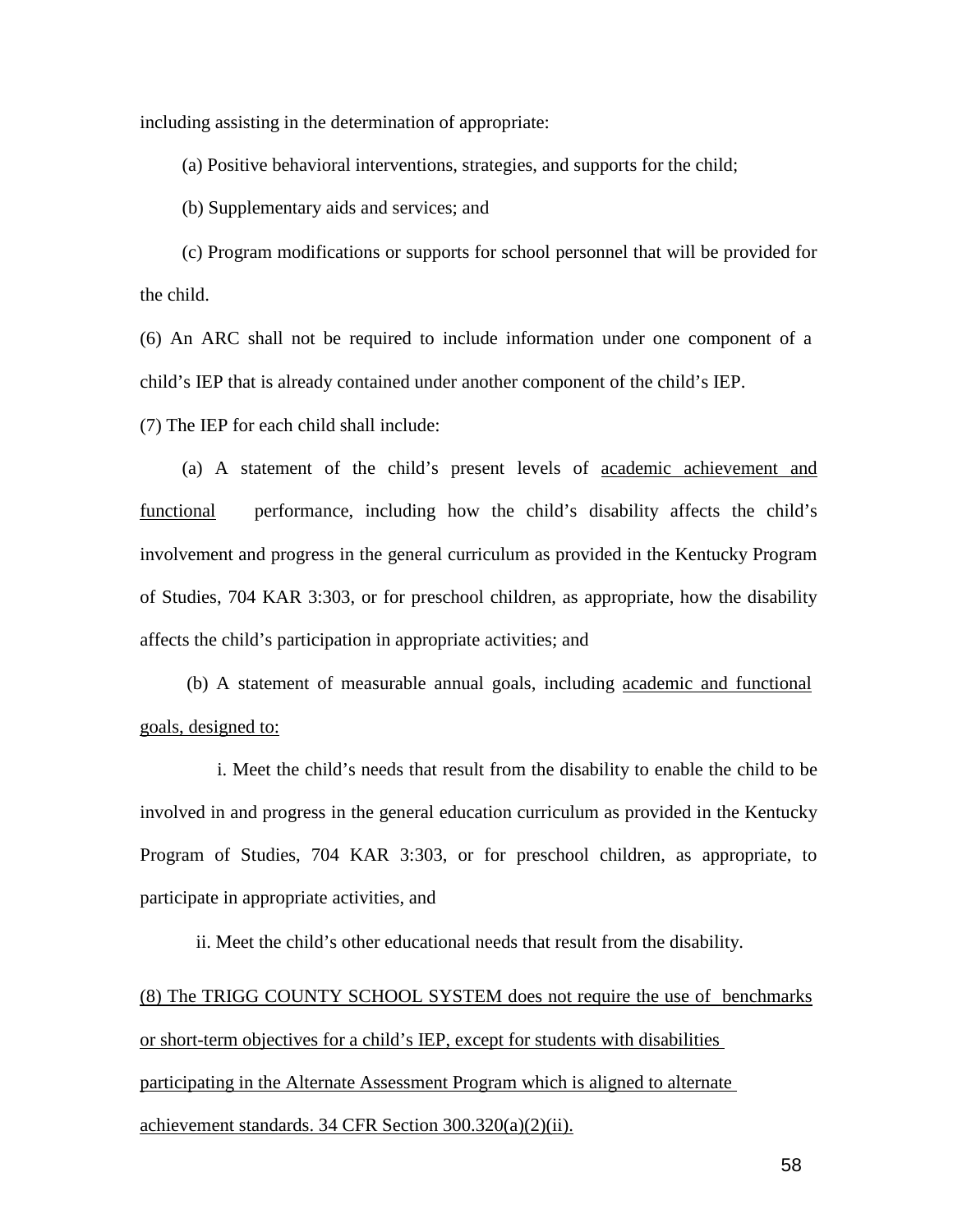(9) An IEP shall include a statement of the specially designed instruction and related services and supplementary aids and services, based on peer-reviewed research to the extent practicable, to be provided to the child, or on behalf of the child. There shall also be a statement of the program modifications and supports for school personnel that will be provided for the child to:

(a) Advance appropriately toward attaining the annual goals;

(b) Be involved and make progress in the general education curriculum;

(c) Participate in extracurricular and other nonacademic activities; and

(d) Be educated and participate with other children with and without disabilities.

(10) An IEP shall contain an explanation of the extent, if any, to which the child will not participate with non-disabled children in regular classes and in extracurricular and nonacademic activities.

(11) An IEP shall contain a statement of any individual appropriate accommodations that are necessary to measure the academic achievement and functional performance of the child on State and district wide assessments. These accommodations shall be based on the requirements contained in 703 KAR 5:070, Inclusion of special populations in the state-required assessment and accountability programs.

(12) If the ARC determines the child meets the criteria for participation in the alternate portfolio, as provided in 703 KAR 5:070, it shall provide a statement of its decision and the reasons for the decision.

(13) An IEP shall include the projected date of the beginning of the services and modifications listed on the IEP and the anticipated frequency, location (whether regular or special education), and duration of those services and modifications.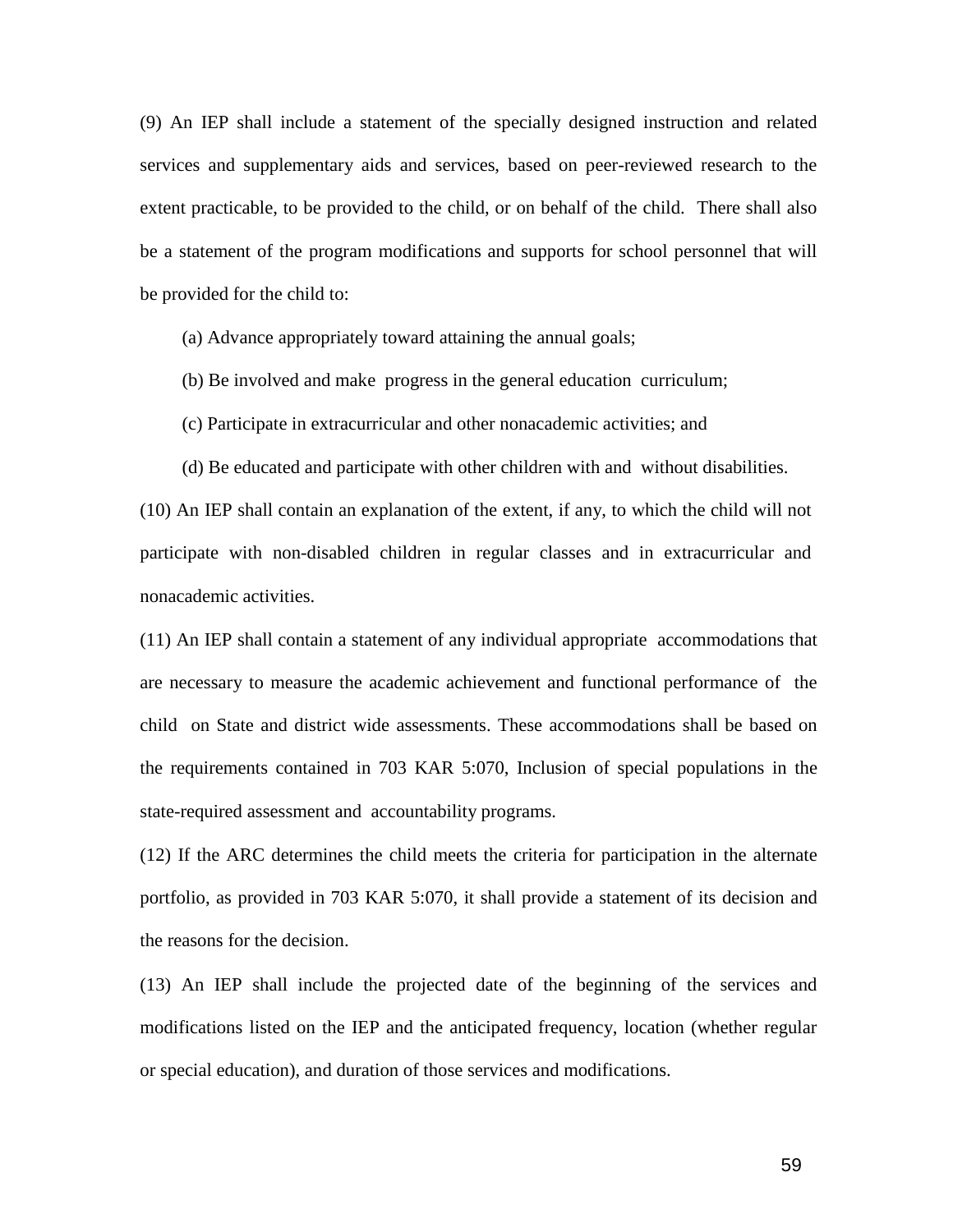(14) An IEP shall include a statement of:

(a) How the child's progress toward meeting the annual goals will be measured; and

(b) When periodic reports on the progress the child is making toward meeting the annual goals, (which may include the use of quarterly or other periodic reports concurrent with the issuance of report cards) will be provided.

15. The IEP shall also include the requirements for transition services for eligible students as detailed in Section 7 of 707 KAR 1:320.

**Section 6. Transition Services.** (1) In the child's eighth grade year or when the child has reached the age of fourteen (14) years, and in alignment with the child's Individual Learning Plan (as required by 704 KAR 3:305), or earlier if determined appropriate by the ARC, the IEP for a child with a disability shall include a statement of the transition service needs of the child under the applicable components of the child's IEP that focus on the child's course of study. This

statement shall be updated annually.

(2) By the child's 16th birthday, the IEP shall include:

(a) Appropriate measurable postsecondary goals based upon age-appropriate transition assessments, related to training, education, employment, and, where appropriate, independent living skills; and

(b) The transition services (including the course of study) needed to assist the child in reaching these goals. This statement shall be updated annually.

(3) Transition services for children with disabilities may be special education, if provided as specially designed instruction or related services, and if required to assist a child with a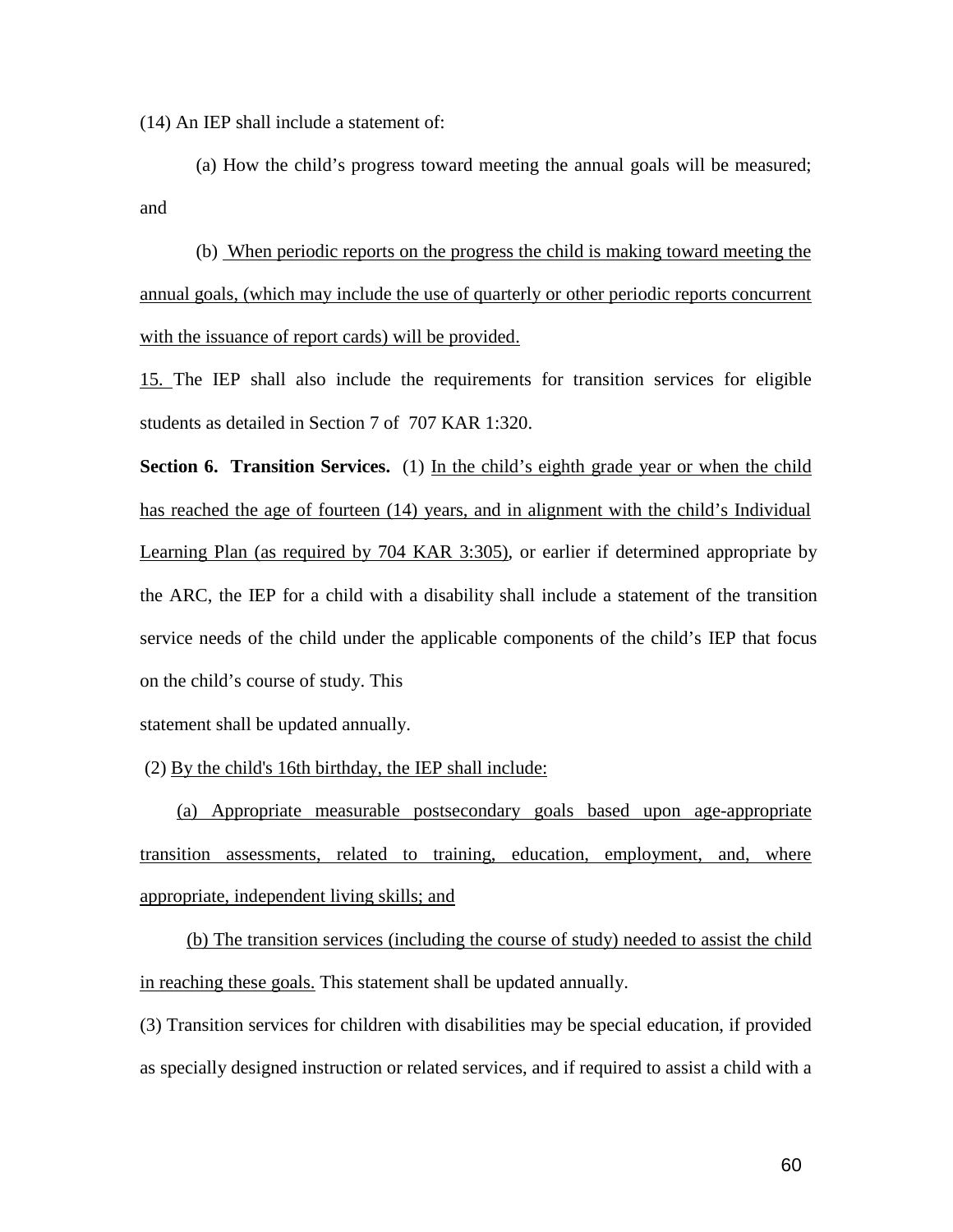disability to benefit from special education.

(4) At least one (1) year prior to the child reaching the age of majority, the IEP shall include a statement that the child has been informed of his rights under 707 KAR Chapter 1 and that the rights will transfer to the child upon reaching the age of majority.

(5) If an agency, other than the TRIGG COUNTY SCHOOL SYSTEM, (or state agency responsible for developing the child's IEP) fails to provide the transition services described in the IEP, the TRIGG COUNTY SCHOOL SYSTEM (or the state agency responsible for developing the child's IEP) shall reconvene the ARC to identify alternative strategies to meet the child's transition objectives set out in the IEP.

(6) A participating agency shall not be relieved of the responsibility under IDEA to provide or pay for any transition service that the agency would otherwise provide to children with disabilities who meet the eligibility criteria of the agency.

**Section 7. Private School Placements by the TRIGG COUNTY SCHOOL SYSTEM.** (1) Prior to placing a child with a disability in, or referring a child to, a private school or facility, the TRIGG COUNTY SCHOOL SYSTEM shall initiate and conduct an ARC meeting to develop an IEP for the child.

(2) The appropriate TRIGG COUNTY SCHOOL SYSTEM Representative shall ensure a representative of the private school or facility attends the meeting. If the representative cannot attend, the appropriate TRIGG COUNTY SCHOOL SYSTEM Representative shall use other methods to ensure participation by the private school or facility, including individual or conference telephone calls.

(3) After a child with a disability is placed in a private school or facility, any meetings to review and revise the child's IEP may be initiated and conducted by the private school or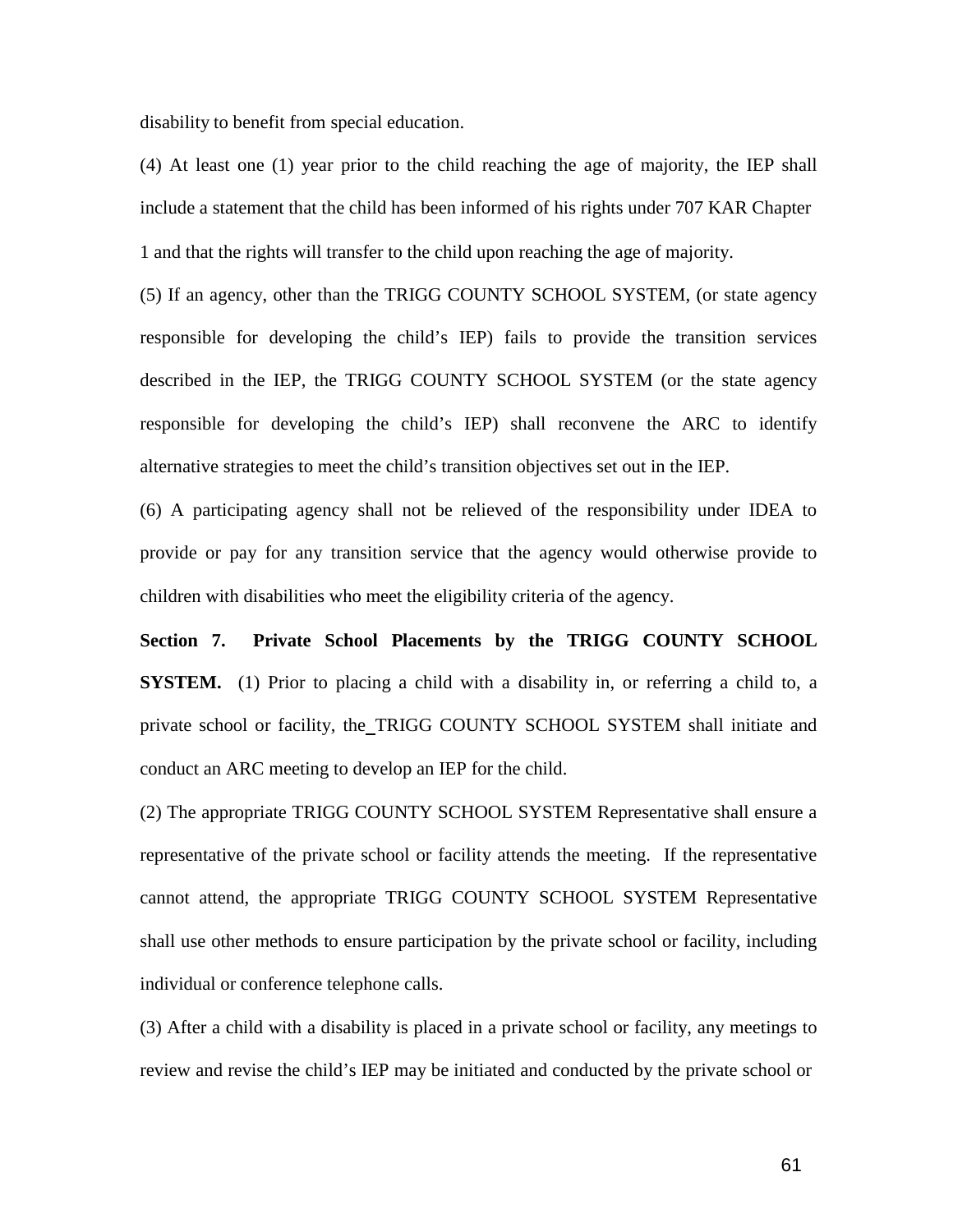facility, at the discretion of the TRIGG COUNTY SCHOOL SYSTEM.

(4) If a private school or facility initiates the meetings, the TRIGG COUNTY SCHOOL SYSTEM shall ensure that the parents and TRIGG COUNTY SCHOOL SYSTEM staff are involved in any decision about the child's IEP and agree to any proposed changes in the IEP before those changes are implemented. If a child with a disability is placed by the TRIGG COUNTY SCHOOL SYSTEM in a private school or facility, the TRIGG COUNTY SCHOOL SYSTEM shall remain responsible for compliance with 707 KAR Chapter 1.

(5) If the TRIGG COUNTY SCHOOL SYSTEM places a child with a disability in, or refers a child with a disability to, a private school, it shall ensure that the child:

(a) Is provided specially designed instruction and related services in conformance with an IEP that meets the standards of 707 KAR 1:340, and at no cost to the parents;

(b) Is provided an education that meets the standards of the TRIGG COUNTY SCHOOL SYSTEM, including general education curriculum standards; and

(c) Has all the rights of any child with a disability served by the TRIGG COUNTY SCHOOL SYSTEM.

**Section 8. IEP Accountability**. (1) The TRIGG COUNTY SCHOOL SYSTEM shall provide specially designed instruction and related services to each child with a disability in accordance with his IEP and shall make a good faith effort to assist the child in achieving the goals, objectives, or benchmarks listed in the IEP.

(2) The TRIGG COUNTY SCHOOL SYSTEM shall be responsible for including children with disabilities in the state-wide assessment as provided in 703 KAR 5:070.

(3) The provisions of this administrative regulation shall not limit the parents' right to ask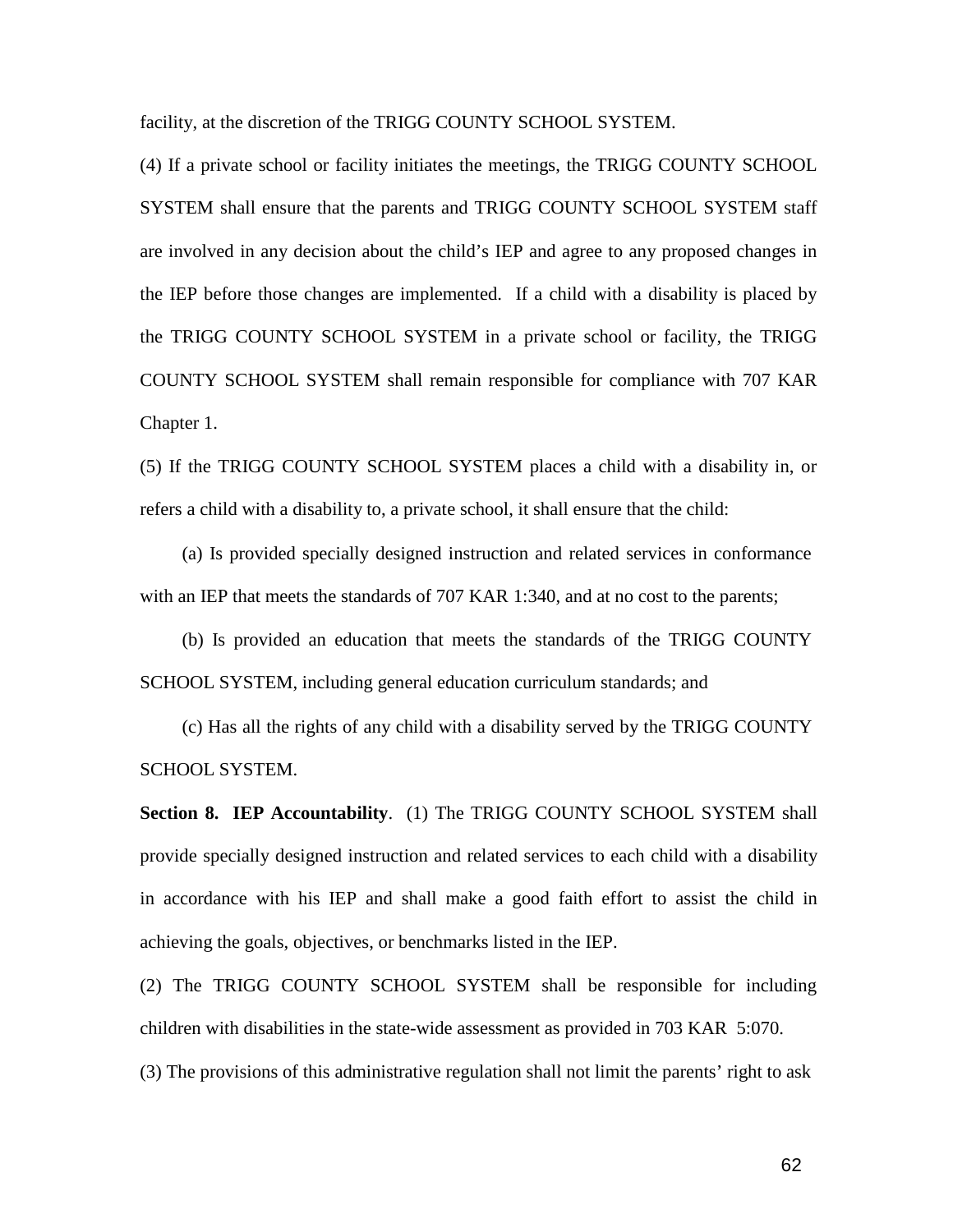for revision of the child's IEP or to invoke due process procedures if the parents feel good faith efforts are not being made.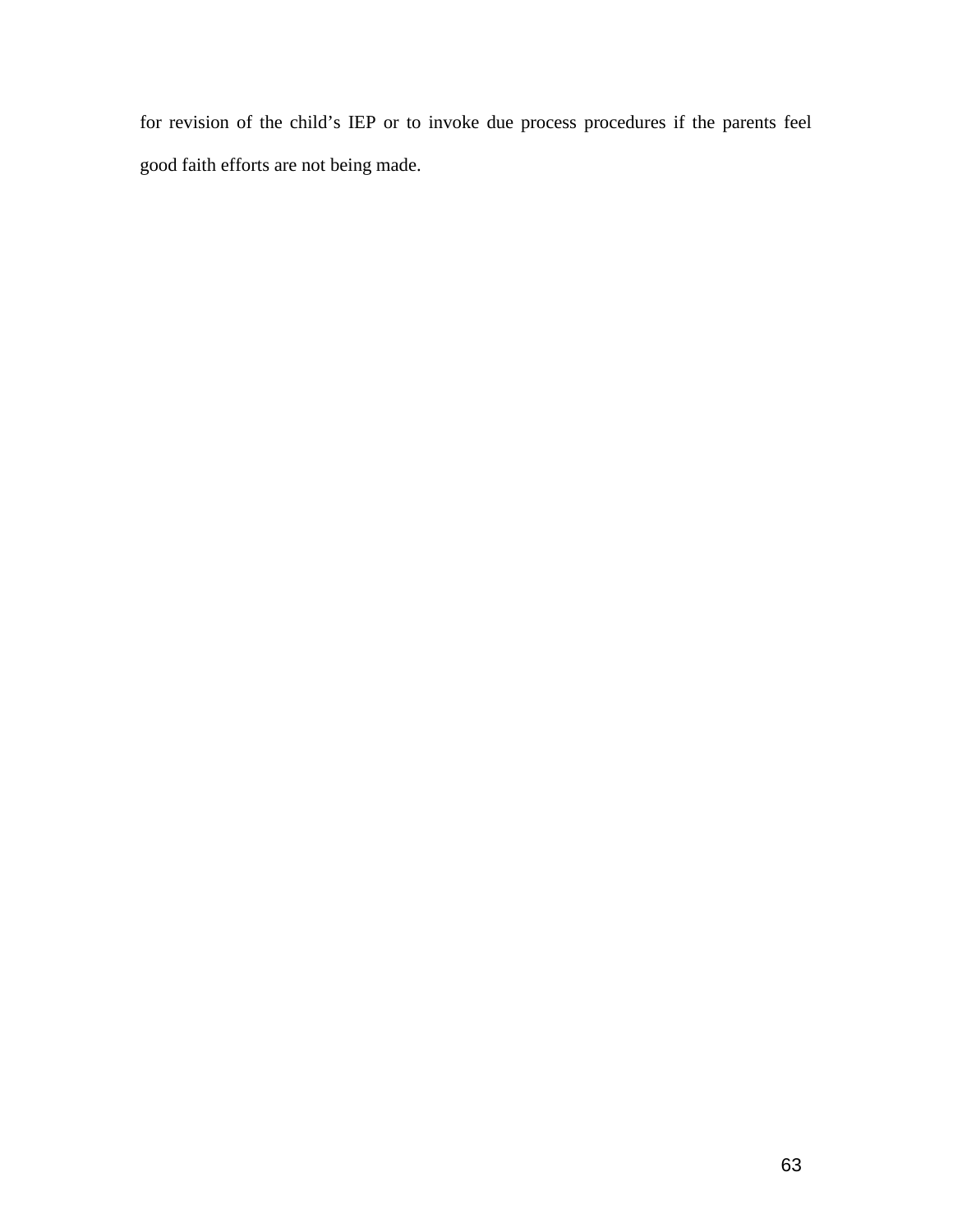#### **Chaper VI -- Procedural Safeguards and State Complaint Procedures**

**Section 1. Parent Participation in Meetings.** (1) A parent of a child with a disability shall be afforded an opportunity to:

(a) Inspect and review all education records with respect to identification, evaluation, and educational placement of the child and the provision of FAPE to the child; and

(b) Parent participation in meetings-- (1) The parents of a child with a disability must be afforded an opportunity to participate in meetings with respect to—

(i) The identification, evaluation, and educational placement of the child; and

(ii) The provision of FAPE to the child.

(2) The TRIGG COUNTY SCHOOL SYSTEM must provide notice consistent with these procedures to ensure parents of children with disabilities have the opportunity to participate in meetings described in paragraph (b)(i) of this section.

(3) The TRIGG COUNTY SCHOOL SYSTEM may conduct an ARC meeting without a parent in attendance if it is unable to convince the parent to attend. The TRIGG COUNTY SCHOOL SYSTEM shall keep a record of its attempts to arrange a mutually agreed on time and place. These records may include:

(a) Detailed records of telephone calls made or attempted and the results of those calls;

(b) Copies of correspondence sent to the parents and any responses received; or

(c) Detailed records of visits made to the parent's home or place of employment and the results of those visits.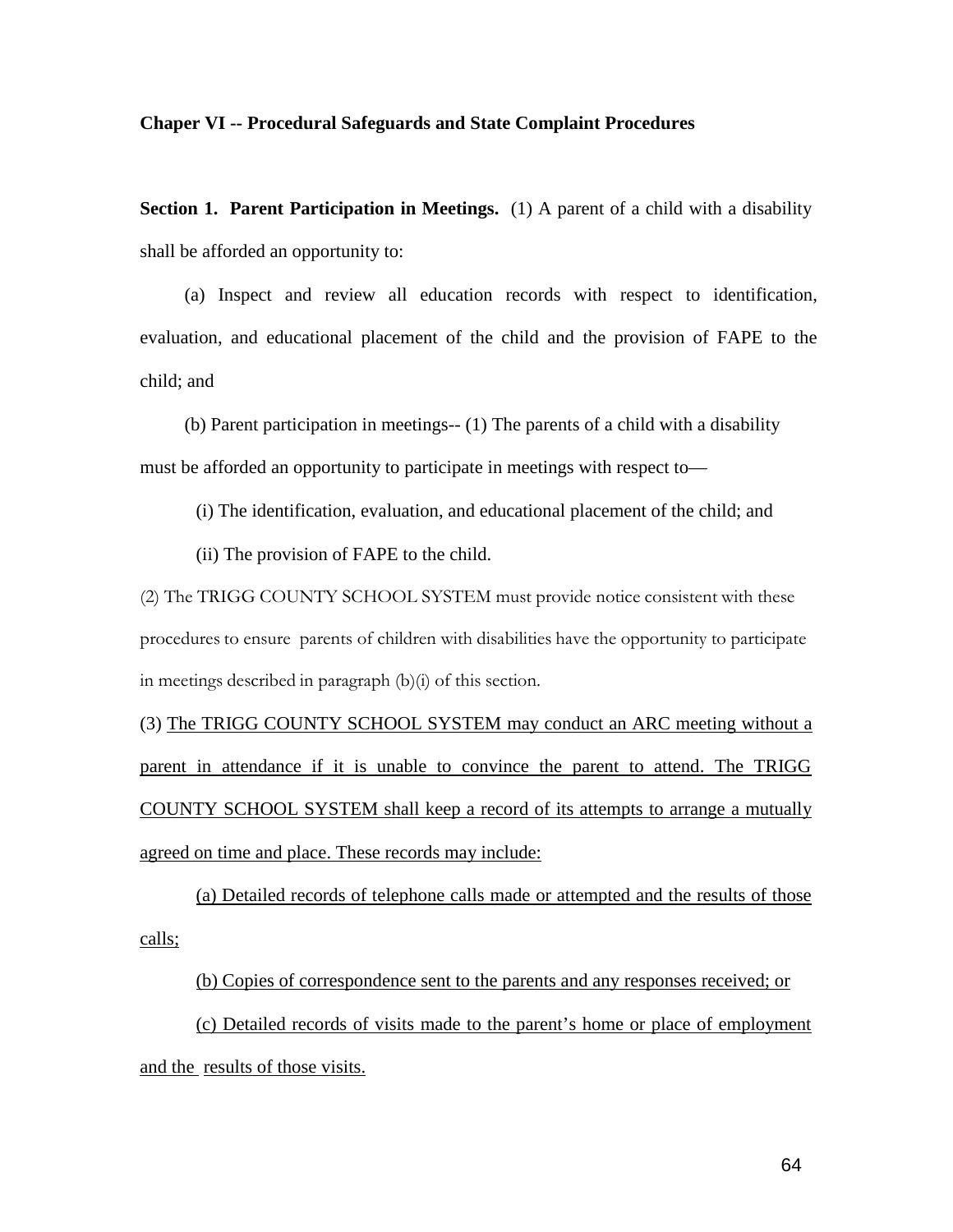(4) TRIGG COUNTY SCHOOL SYSTEM staff shall not be limited by 707 KAR Chapter 1, from having informal, or unscheduled conversations on issues which may include:

(a) Teaching methodology ;

(b) Lesson plans;;

(c) Coordination of service provision, or

(d) Preparatory activities that LEA personnel engage in to develop a proposal or response to a parent proposal that will be discussed at a later meeting.

#### **Section 2**. **Independent Educational Evaluation.**

(1) A parent of a child with a disability shall have a right to obtain an independent educational evaluation of the child.

**(2)** If a parent requests an independent educational evaluation, the TRIGG COUNTY SCHOOL SYSTEM shall provide information to the parent about where an independent educational evaluation may be obtained and the TRIGG COUNTY SCHOOL SYSTEM's applicable criteria for independent educational evaluations.

3) If a parent requests an independent educational evaluation at public expense because the parent disagrees with an evaluation obtained by the TRIGG COUNTY SCHOOL SYSTEM, the TRIGG COUNTY SCHOOL SYSTEM shall, without unnecessary delay:

a. Initiate a due process hearing to show that its evaluation is appropriate; or

b. Ensure that an independent educational evaluation is provided at public expense unless the TRIGG COUNTY SCHOOL SYSTEM demonstrates in a due process hearing that the evaluation obtained by the parent did not meet its criteria;

(4) The TRIGG COUNTY SCHOOL SYSTEM may ask for the parent's reasons why he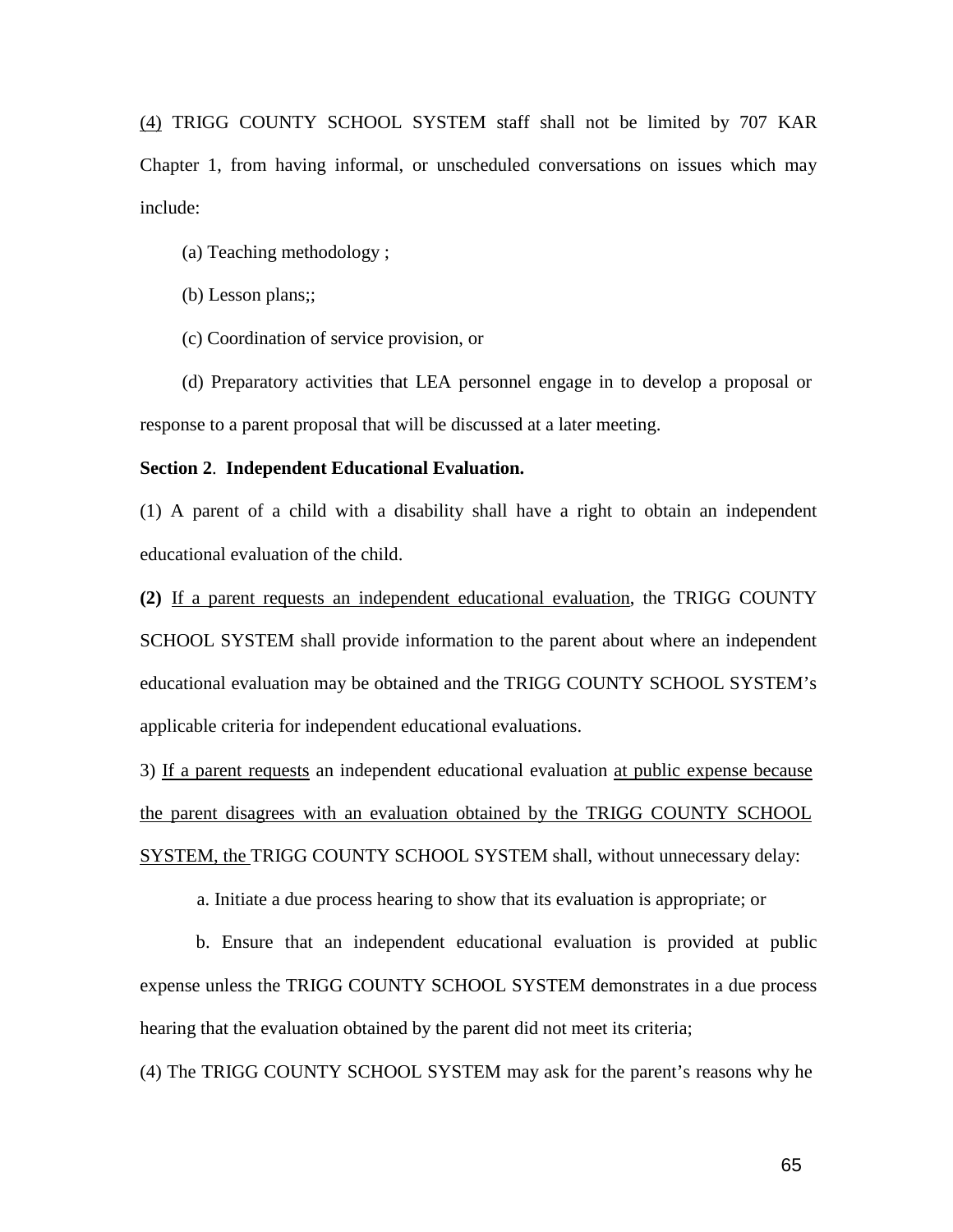objects to its evaluation; however, the parent shall not be required to respond and the TRIGG COUNTY SCHOOL SYSTEM shall not delay its action under subsection three (3) of this section while waiting for a response from a parent; and

(5) If an independent educational evaluation is at public expense, the criteria under which the evaluation is obtained, including the location of the evaluation and the qualifications of the examiner, shall be the same as the criteria the TRIGG COUNTY SCHOOL SYSTEM uses when it initiates an evaluation. Aside from these criteria, the TRIGG COUNTY SCHOOL SYSTEM shall not impose any other conditions or timelines relating to obtaining an independent educational evaluation at public expense. The DoSE shall provide these criteria to the TRIGG COUNTY SCHOOL SYSTEM Representative. (6) A parent is entitled to only one (1) independent educational evaluation at public expense each time the TRIGG COUNTY SCHOOL SYSTEM conducts an evaluation with which the parent disagrees.

(7) If the TRIGG COUNTY SCHOOL SYSTEM initiates a due process hearing after receiving a request for an independent educational evaluation, and the final decision is that the TRIGG COUNTY SCHOOL SYSTEM's evaluation is appropriate, the parent still shall have the right to an independent educational evaluation, but not at public expense.

(8) If the parent obtains an independent educational evaluation at public or private expense and it meets the agency criteria, the results of the evaluation shall be considered by the TRIGG COUNTY SCHOOL SYSTEM in any decision made with respect to the provision of a free appropriate public education (FAPE) to the child.

(9) If a due process hearing officer, as part of a hearing, requests an independent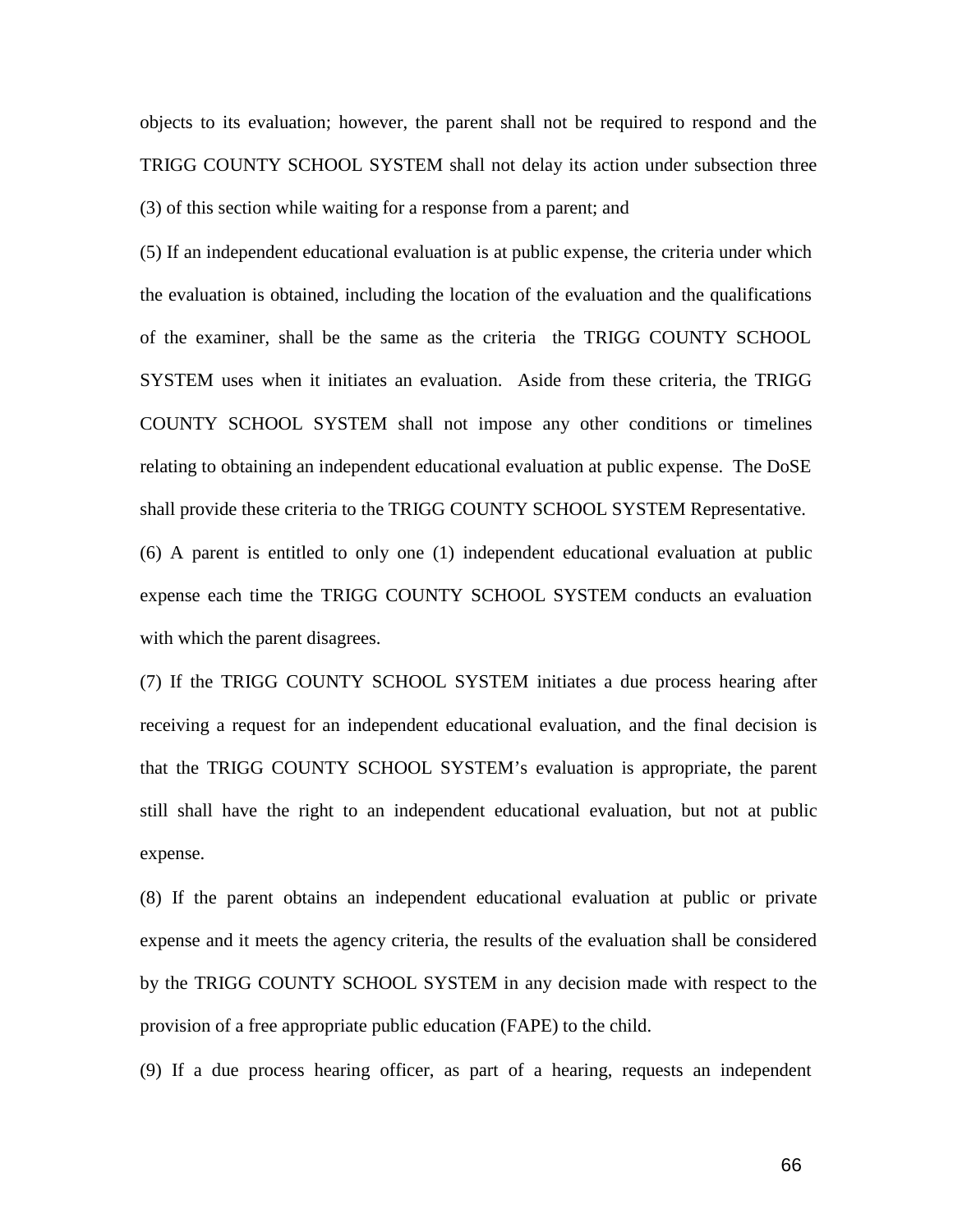educational evaluation, the cost of the evaluation shall be at public expense.

**Section 3. Notice to Parents.** (1) The appropriate TRIGG COUNTY SCHOOL SYSTEM Representative shall provide written notice, which may be by email if the parent and the TRIGG COUNTY SCHOOL SYSTEM agree (parent agreement shall be documented by the appropriate TRIGG COUNTY SCHOOL SYSTEM representative, or designee) to the parents of a child with a disability.

(2) Except for meetings concerning a disciplinary change in placement or a safety issue, the TRIGG COUNTY SCHOOL SYSTEM representative shall provide written notice to the parents of a child with a disability at least seven (7) days before an ARC meeting in which the TRIGG COUNTY SCHOOL SYSTEM:

(a) Proposes to initiate or change the identification, evaluation, or educational placement of the child or the provision of FAPE to the child; or

(b) Refuses to initiate or change the identification, evaluation, or educational placement of the child or the provision of FAPE to the child.

(3) The appropriate TRIGG COUNTY SCHOOL SYSTEM representative shall provide written notice to the parents of a child with a disability at least twenty-four (24) hours before an ARC meeting concerning a safety issue or a change in placement due to a violation of a code of student conduct.

(4) This notice shall include:

(a) A description of the action proposed or refused by the TRIGG COUNTY SCHOOL SYSTEM;

(b) An explanation of why the TRIGG COUNTY SCHOOL SYSTEM proposes or refuses to take the action;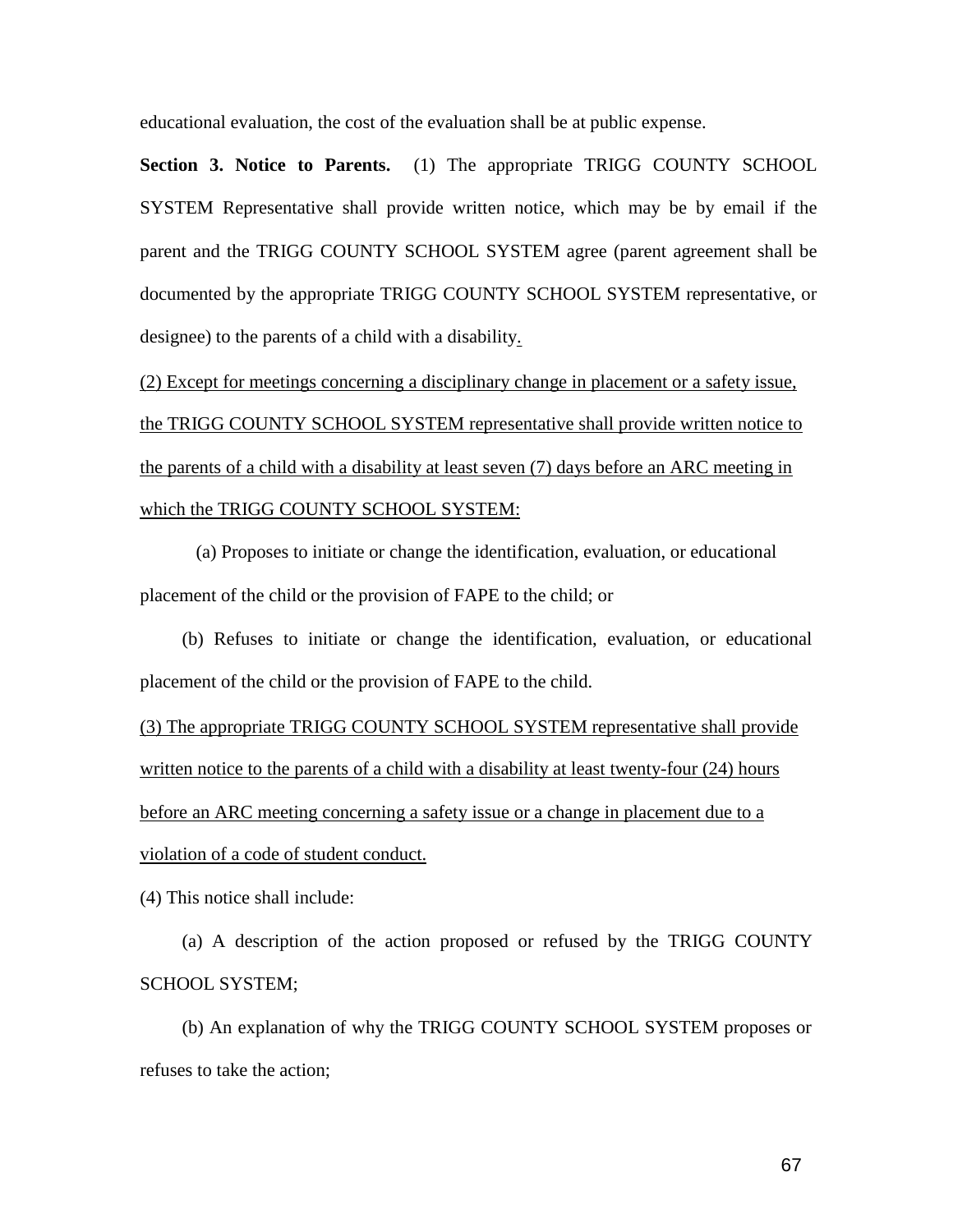(c) A description of any other options that the TRIGG COUNTY SCHOOL SYSTEM considered and the reasons why those options were rejected;

(d) A description of each evaluation procedure, test, assessment, record, or report the TRIGG COUNTY SCHOOL SYSTEM used as a basis for the proposed or refused action;

(e) A description of any other factors that are relevant to the TRIGG COUNTY SCHOOL SYSTEM's proposal or refusal;

(f) A statement that the parents of a child with a disability have protection under the procedural safeguards in 707 KAR Chapter 1 and 34 CFR Section 300.504 and IDEA, including the time period in which to file a complaint or due process hearing, the opportunity for the TRIGG COUNTY SCHOOL SYSTEM to resolve the complaint or hearing issue(s), the time period in which to file civil actions, and if this notice is not an initial referral for evaluation, the means by which a copy of the procedural safeguards can be obtained; and

(g) Sources for the parents to contact to obtain assistance in understanding the provisions of this section.

(5) The TRIGG COUNTY SCHOOL SYSTEM Representative shall give notice of proposed or refused action to the parents at the end of the meeting if a parent attends, or by mailing the notice (which may consist of the meeting summary) to parents who did not attend the meeting within two (2) school days after the meeting. The proposed action may be implemented immediately if parents received notice in the meeting and within five (5) school days after the meeting if no parent attended the meeting, and if no due process hearing has been requested challenging the proposed or refused action.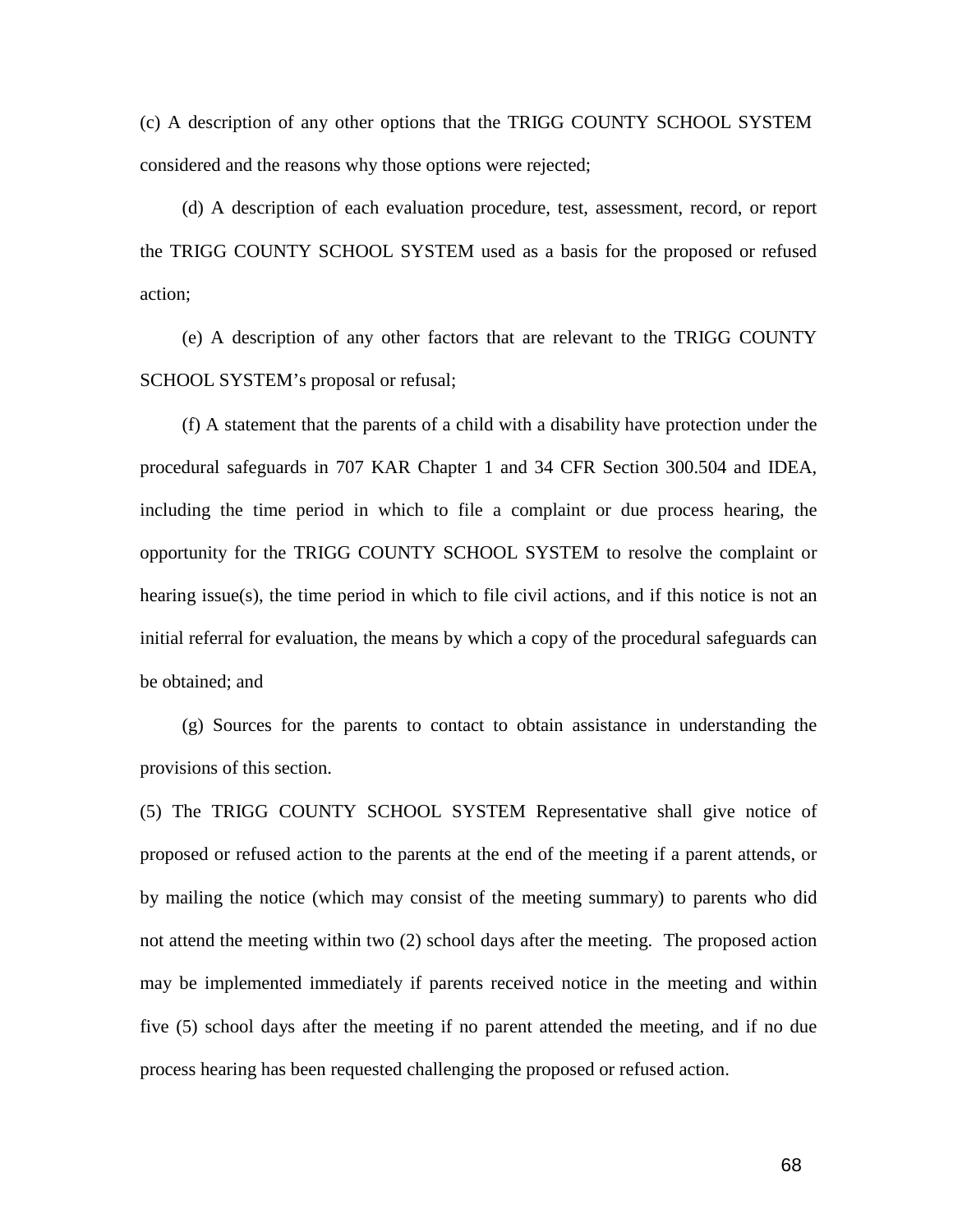(6) The notice shall be written in language understandable to the general public and provided in the native language or other mode of communication of the parent unless it is clearly not feasible to do so. If the native language of the parent is not a written language, the TRIGG COUNTY SCHOOL SYSTEM shall take steps to ensure:

(a) that the notice is translated orally or by other means to the parent in his or her native language or other mode of communication;

(b) that the parent understands the content of the notice: and

(c) that there is written evidence that the requirements of (a) and (b) in this subsection have been met . The native language of the parent of a child is the definition of native language used

in 707 KAR1:280.

(7) The appropriate TRIGG COUNTY SCHOOL SYSTEM Representative, after consulting with the DoSE, obtains the necessary translation or interpretation, if feasible. The TRIGG COUNTY SCHOOL SYSTEM Representative keeps copies of all correspondence involved in securing the necessary interpretation or translation in his/her administrative files.

Section 4. Procedural Safeguards Notice. A copy of the Procedural Safeguards Notice including parent's rights provided by the TRIGG COUNTY SCHOOL SYSTEM's DoSE must be given to the parents of a child with a disability one (1) time a school year. A copy also must be given to the parents—

(a) Upon initial referral or parent request for evaluation or reevaluation;

( b) Upon receipt of the first State written complaint under §§ 300.151 through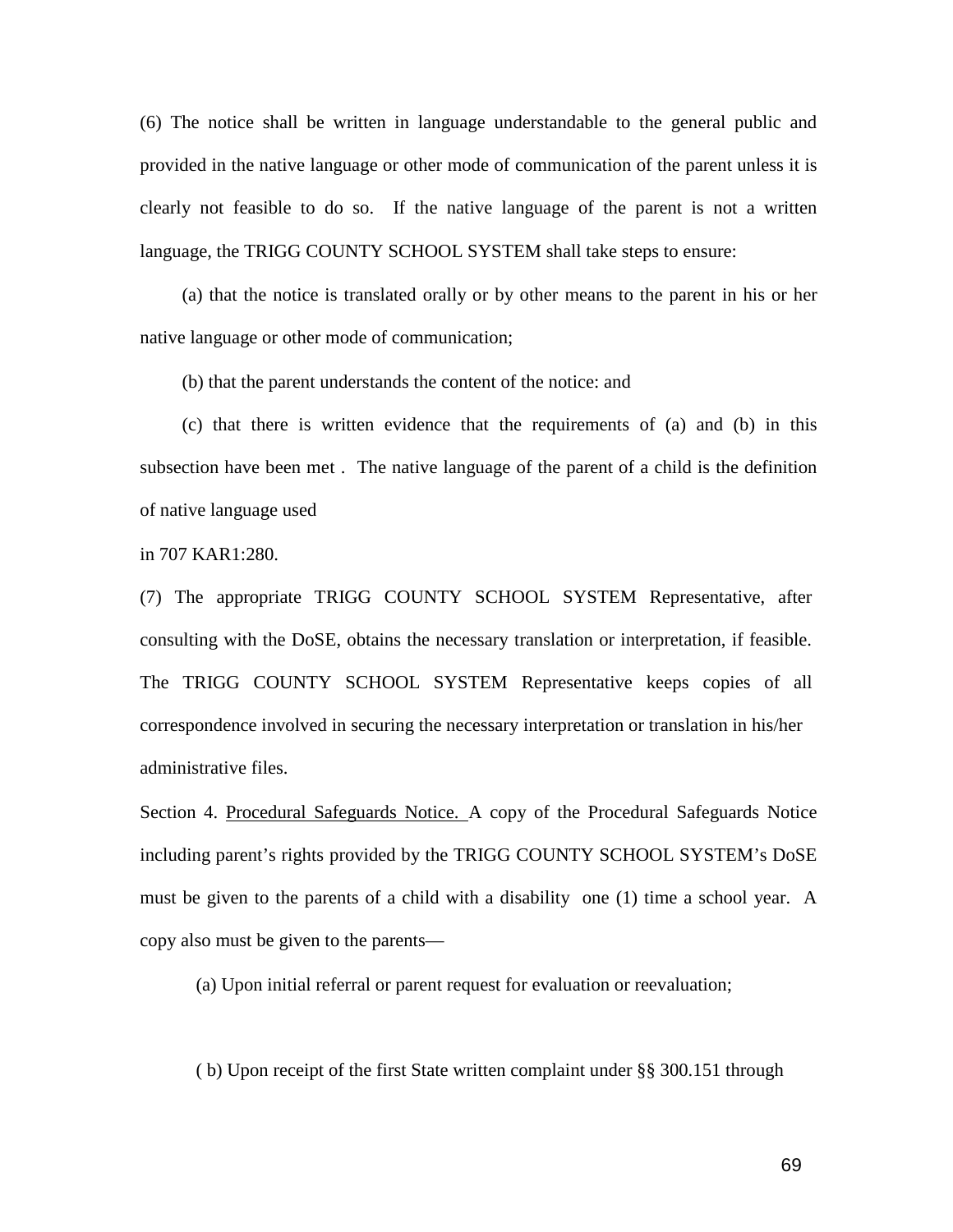300.153 in a school year;

(c) Upon receipt of the first filing of a due process hearing request under § 300.507 in a school year;

(d) In accordance with the discipline procedures in 34 CFR § 300.530(h),i.e., in accordance with the notice requirements when a decision is made to remove a student which constitutes a change in placement because of a violation of the code of student conduct; and

(e) Upon request by a parent.

(5) The procedural safeguards notice shall include a full explanation of all the procedural safeguards available under 707 KAR Chapter 1; 34 CFR 300.504; and IDEA, and be written in the native language of the parents (unless it clearly is not feasible to do so) and written in a manner easily understandable to the general public.

(6) Alternative Means of Meeting Participation -- When conducting ARC meetings and placement meetings, and carrying out administrative matters under Section 615 of the IDEA such as scheduling, exchange of witness lists, and status conferences, the parent of a child with a disability and the TRIGG COUNTY SCHOOL SYSTEM may agree to use alternative means of meeting participation, such as video conferences and conference calls.(Parent agreement shall be documented by the appropriate TRIGG COUNTY SCHOOL SYSTEM representative, or designee).

**Section 5. Parental Consent.** . (1) The appropriate TRIGG COUNTY SCHOOL SYSTEM Representative shall obtain informed, written parental consent before conducting an initial evaluation or reevaluation and before the initial provision of specially designed instruction and related services. Parental consent for evaluation shall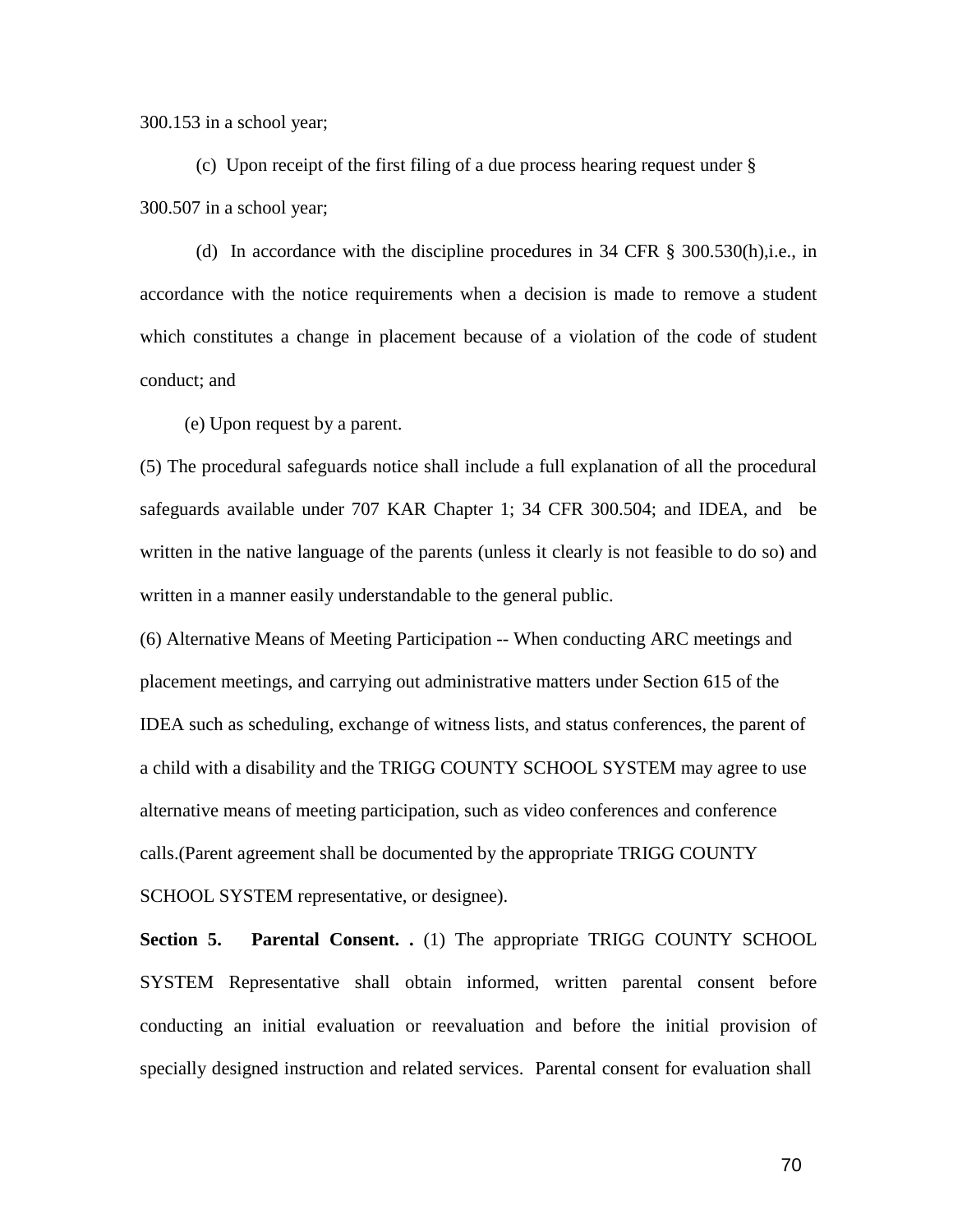not be construed as consent for placement for receipt of special education and related services. The TRIGG COUNTY SCHOOL SYSTEM must make reasonable efforts to obtain these consents. To show the reasonable efforts made, the TRIGG COUNTY SCHOOL SYSTEM shall keep documentation, which may include:

(a) Detailed records of the telephone calls made or attempted and the results of those calls;

(b) Copies of correspondence sent to the parents and any responses received; and

(c) Detailed records of the visits made to the parent's home or place of employment and the results of those visits. The appropriate TRIGG COUNTY SCHOOL SYSTEM Representative shall document attempts to obtain parental consent, which may include attempts to obtain parental consent through any of the means described in a, b, or c above. The TRIGG COUNTY SCHOOL SYSTEM Representative maintains documentation of these attempts in the child's special education records.

(2) If the child is a foster child, or is in the custody of a public child welfare agency, and is not residing with the parent, but parental rights have not been terminated, the TRIGG COUNTY SCHOOL SYSTEM shall make reasonable efforts to obtain informed consent from the parent for any consent required under IDEA, including consent for an initial evaluation. A judge may order that someone other than the parents may give consent for initial evaluation.

(3) If the parent of a child with a disability refuses to consent to the initial evaluation or fails to respond to a request to provide consent, the TRIGG COUNTY SCHOOL SYSTEM may pursue the initial evaluation by using the procedures in 707 KAR 1:340 for mediation, dispute resolution meeting, or a due process hearing. However, the TRIGG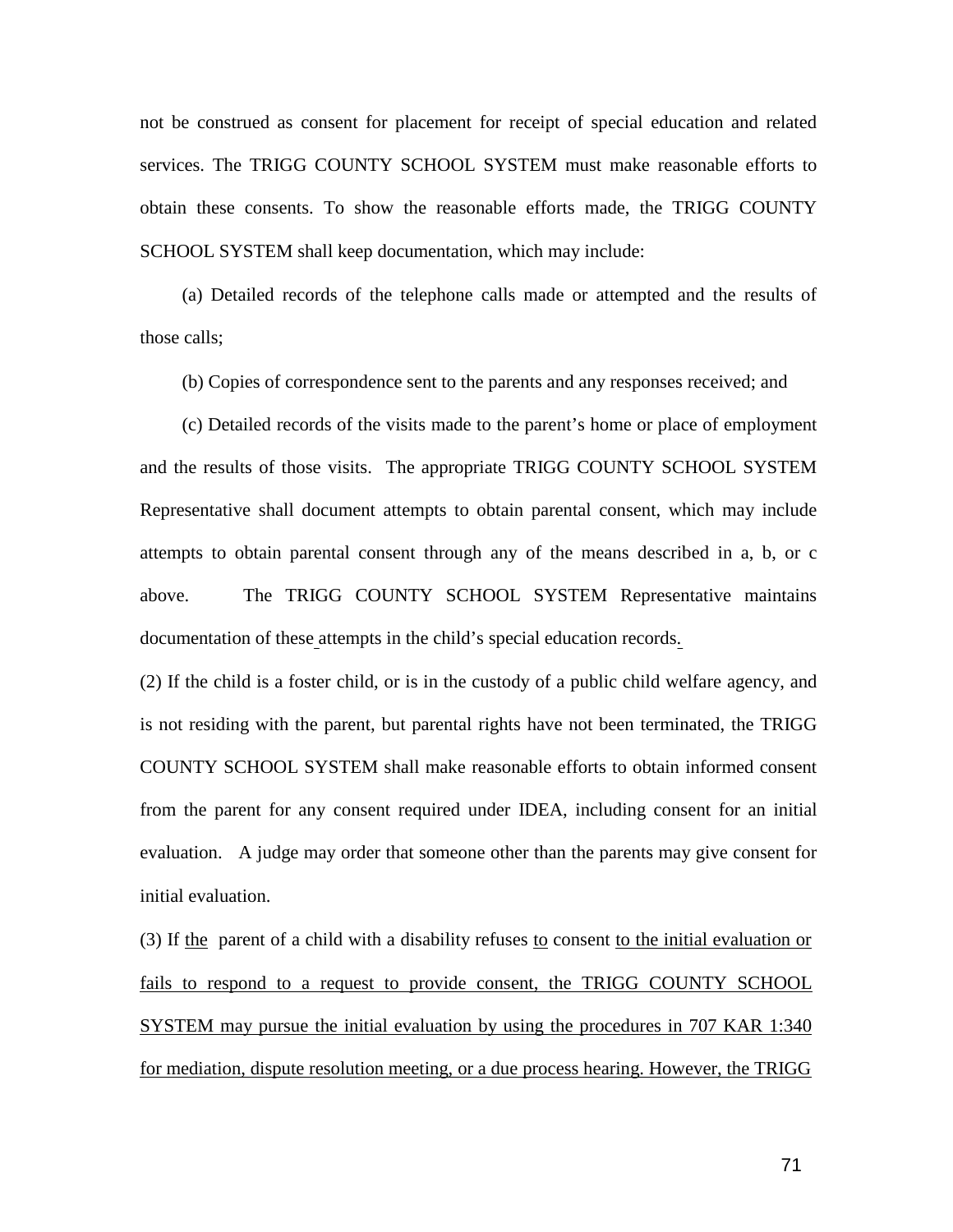COUNTY SCHOOL SYSTEM shall still be considered to be in compliance with 707 KAR 1:300, Section 4, and 707 KAR 1:310 if it declines to pursue the evaluation. Determinations as to filing for due process hearings or appeals on behalf of the district shall be made by the Board of Education, except that the Superintendent, or designee, may request due process hearings and extensions due to substantial likelihood of harm/danger by a student to himself or others. Determinations as to filing for mediation on behalf of the district shall be made by the Superintendent, or designee.

(4) If the child is in the custody of the state and is not residing with the child's parent, the TRIGG COUNTY SCHOOL SYSTEM is not required to obtain consent from the parent for initial evaluations to determine the eligibility of the child if:

(a) Despite reasonable efforts, the TRIGG COUNTY SCHOOL SYSTEM cannot discover the whereabouts of the parent(s);

(b) The rights of the parent(s) have been terminated by a court of competent jurisdiction; or

(c) The rights of the parent(s) to make educational decisions have been subrogated by a court of competent jurisdiction and an individual appointed by the court to represent the child has given consent to the initial evaluation.

(5) In order to document the reasonable efforts taken by the TRIGG COUNTY SCHOOL SYSTEM to discover the whereabouts of the parent(s), the TRIGG COUNTY SCHOOL SYSTEM shall keep a record of its attempts which may include:

(a) Detailed records of telephone calls made or attempted and the results of those calls;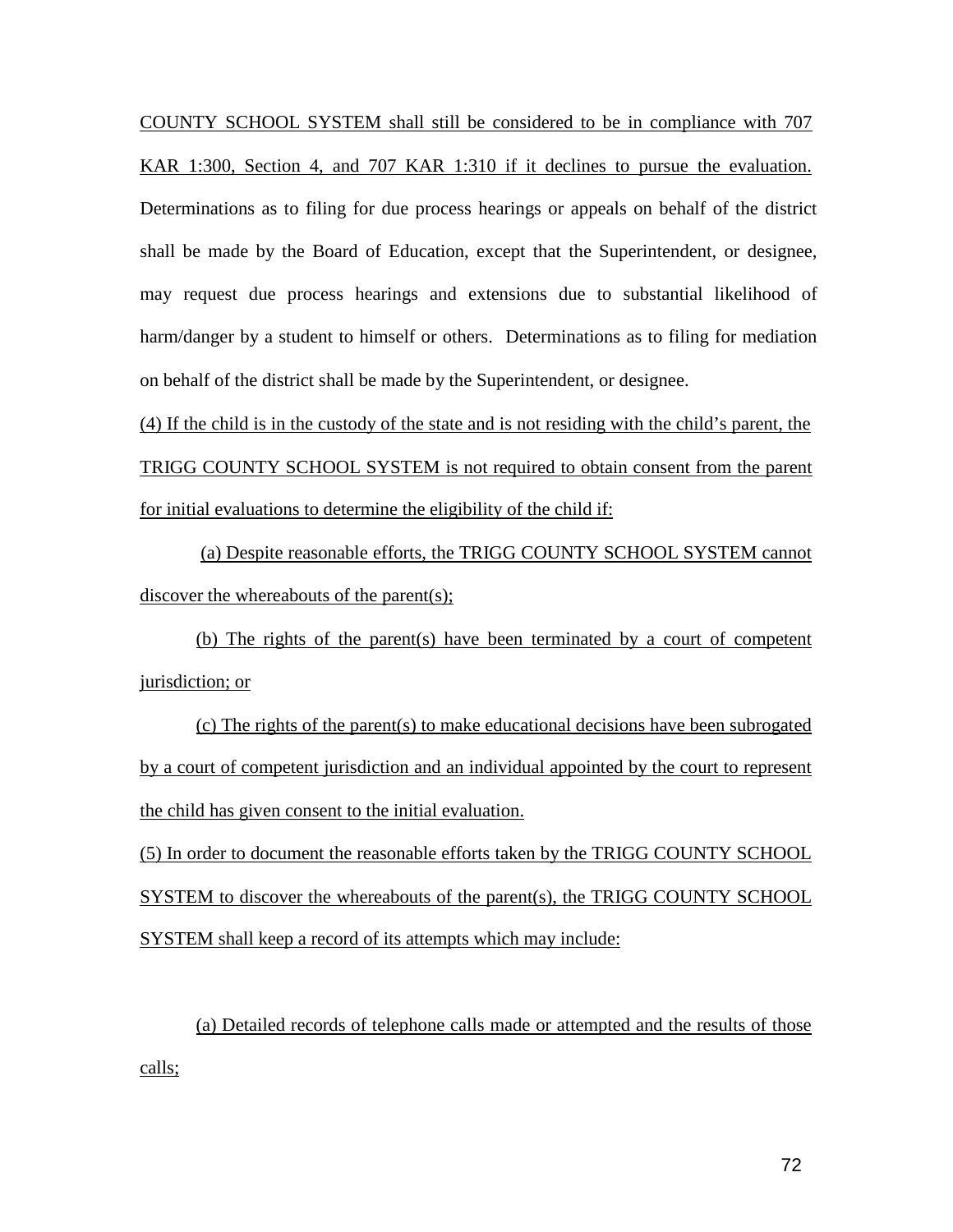(b) Copies of correspondence sent to the parents and any responses received; and

(c) Detailed records of visits made to the parent's home or place of employment and the results of those visits.

(6) If the parent of a child refuses to give consent for the provision of initial specially designed instruction and related services or fails to respond to a request for consent, the TRIGG COUNTY SCHOOL SYSTEM shall not provide such services and shall not use a due process hearing or mediation procedures in order to obtain agreement or a ruling that the services may be provided to the child.

(7) The TRIGG COUNTY SCHOOL SYSTEM shall obtain consent before conducting a reevaluation of a child with a disability. If the parent refuses to consent, the TRIGG COUNTY SCHOOL SYSTEM may pursue the reevaluation by using the procedures in 707 KAR 1:340 for mediation, dispute resolution meeting, or a due process hearing.

(8) Parental consent for reevaluation shall not be required if the TRIGG COUNTY SCHOOL SYSTEM can demonstrate that:

(a) It made reasonable efforts to obtain such consent and followed the procedures in subsection 5 of this section to document those efforts; and

(b) The parent failed to respond.

(9) Parental consent shall not be required before:

(a) Reviewing existing data as part of an evaluation or reevaluation; or

(b) Administering a test or other evaluation that is administered to all children unless consent is required of all parents before the administration of the test or evaluation.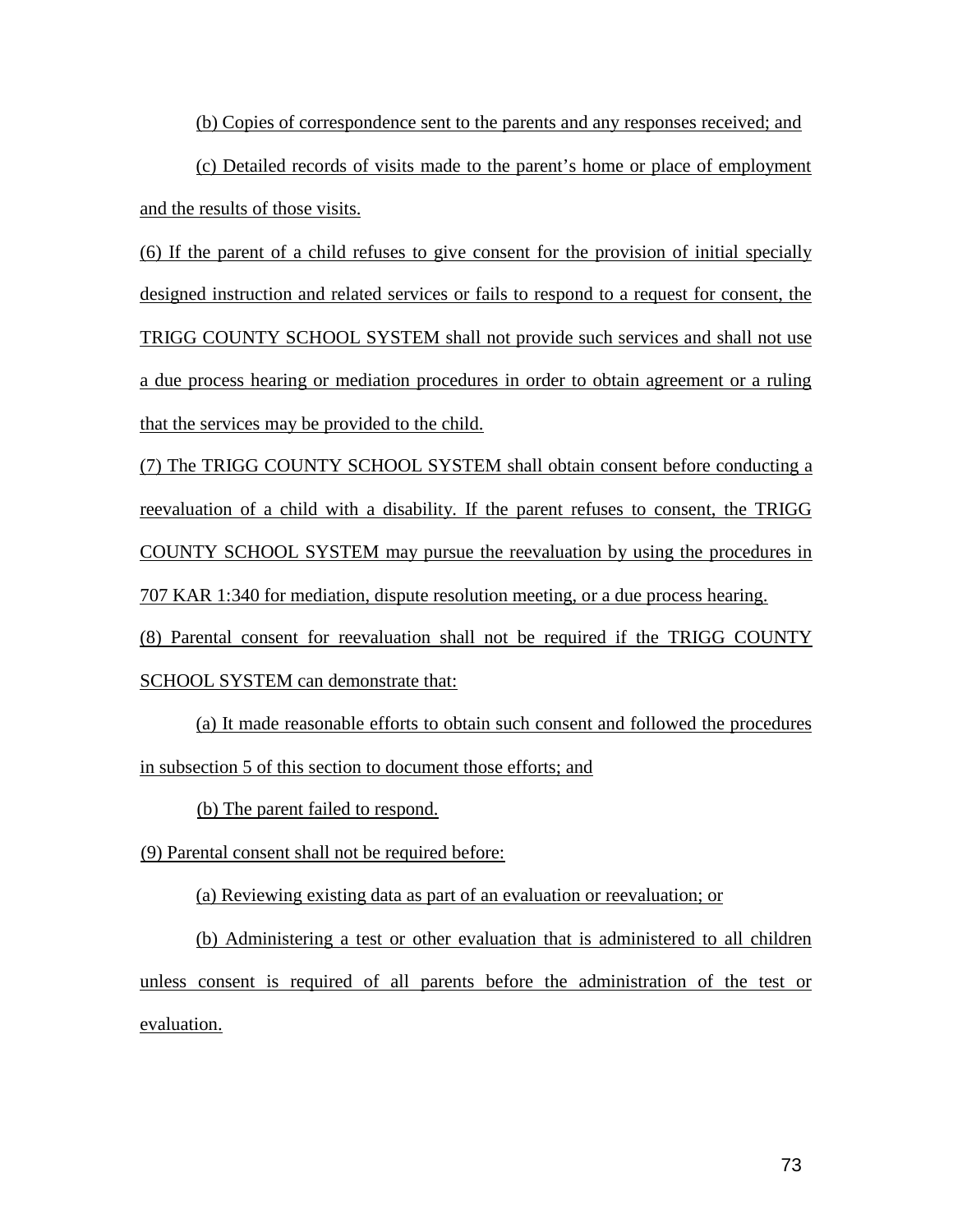**(**10) The TRIGG COUNTY SCHOOL SYSTEM shall not be considered to be in violation of the requirements to make a free appropriate public education available to the child if the school district decides not to pursue the consent through due process procedures set out in Sections 9 and 11 of 707 KAR 1:340 and the TRIGG COUNTY SCHOOL SYSTEM shall not be required to convene an ARC meeting or develop an IEP if the parent of the child:

(a) Fails to respond or refuses to consent to a request for evaluation;

(b) Fails to respond or refuses to consent to a request for services; or

(c) Refuses to consent to a reevaluation

11) The appropriate TRIGG COUNTY SCHOOL SYSTEM Representative shall document the parent refusal or failure to respond.

(**12)** If a parent of a child who is home schooled or placed in a private school by the parents at their own expense does not provide consent for the initial evaluation or the reevaluation, or the parent fails to respond to a request to provide consent --

(a) the TRIGG COUNTY SCHOOL SYSTEM may not use the consent override procedures of the law in an attempt to force the evaluation, and

(b) The TRIGG COUNTY SCHOOL SYSTEM is not required to consider the child as eligible for services under 34 CFR. §§ 300.132 through 300.144.

**Section 6. Representation of Children**. (1) If the child is a foster child and does not reside with the child's parents, the TRIGG COUNTY SCHOOL SYSTEM shall make reasonable efforts to obtain the informed consent of the parent for an initial evaluation. The TRIGG COUNTY SCHOOL SYSTEM shall not be required to obtain this consent if: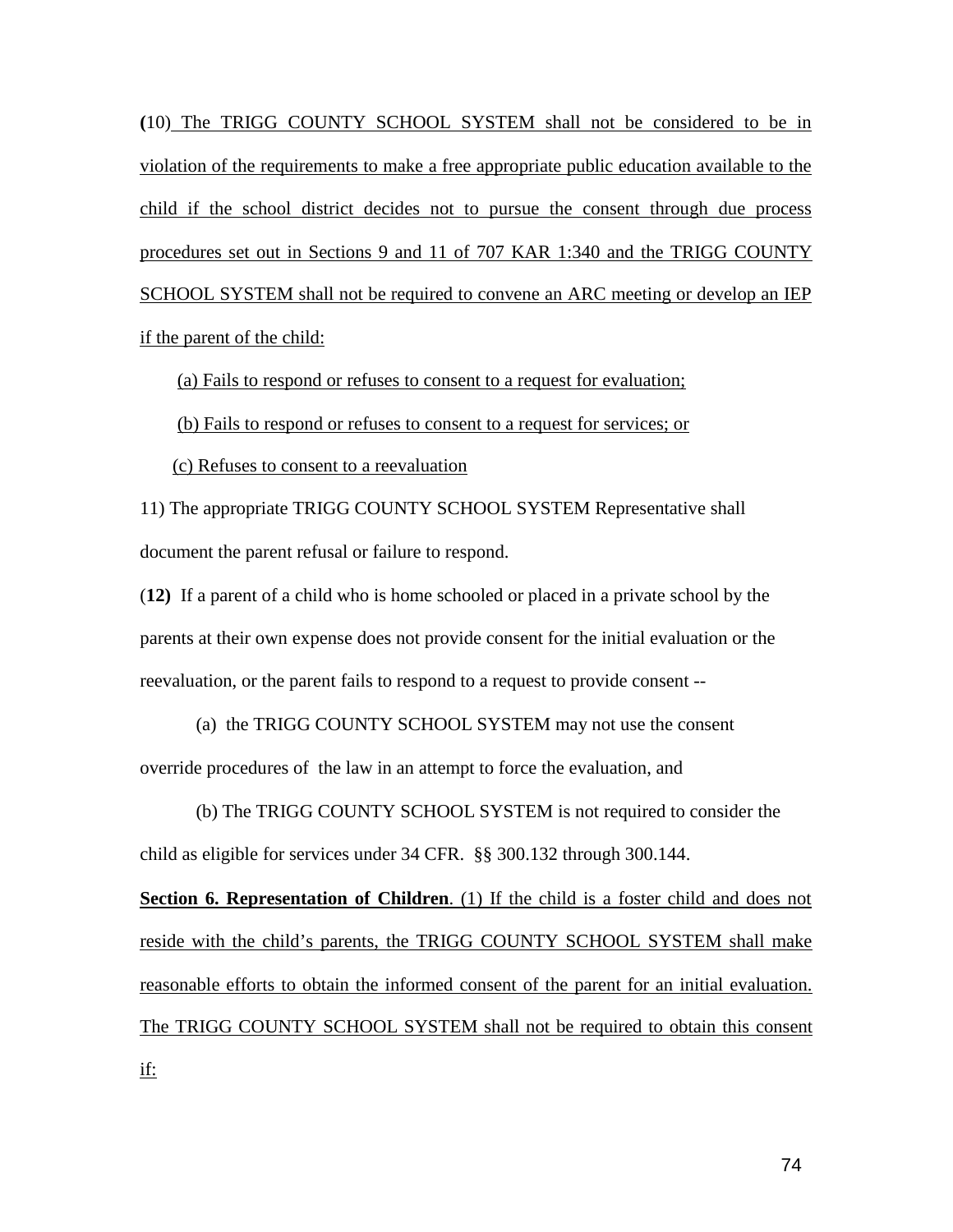(a) Despite reasonable efforts, the TRIGG COUNTY SCHOOL SYSTEM cannot discover the whereabouts of the parents;

(b) The rights of the parents have been terminated in accordance with state law; or

(c) The rights of the parents to make educational decisions have been subrogated by a court in accordance with state law and the consent for initial evaluation has been given by someone appointed by the judge to represent the child.

(2) The biological or adoptive parent, when attempting to act as the parent and when more than one (1) party meets the definition of parent under 707 KAR 1:280, shall be presumed to be the parent for purposes of 707 KAR Chapter 1, unless the biological or adoptive parent does not have the legal authority to make educational decisions for the child. If there is a judicial order that identifies a specific person or persons under 707 KAR  $1:280(43)(a)-(d)$  to act as the parent of a child or to make educational decisions on behalf of a child, the order shall prevail.

(3) The TRIGG COUNTY SCHOOL SYSTEM shall ensure the rights of a child are protected by determining a legally appropriate educational representative for the child. The TRIGG COUNTY SCHOOL SYSTEM shall appoint a surrogate parent to make educational decisions for the child if:

(a) No parent as defined in 707 KAR 1:280 can be identified;

(b) The TRIGG COUNTY SCHOOL SYSTEM, after reasonable efforts, cannot discover the whereabouts of the parents;

(c) The child is a ward of the state as defined in 707 KAR 1:280; or

(d) The child is an unaccompanied homeless youth as defined in the McKinney-Vento Homeless Assistance Act, 42 U.S.C. 11431.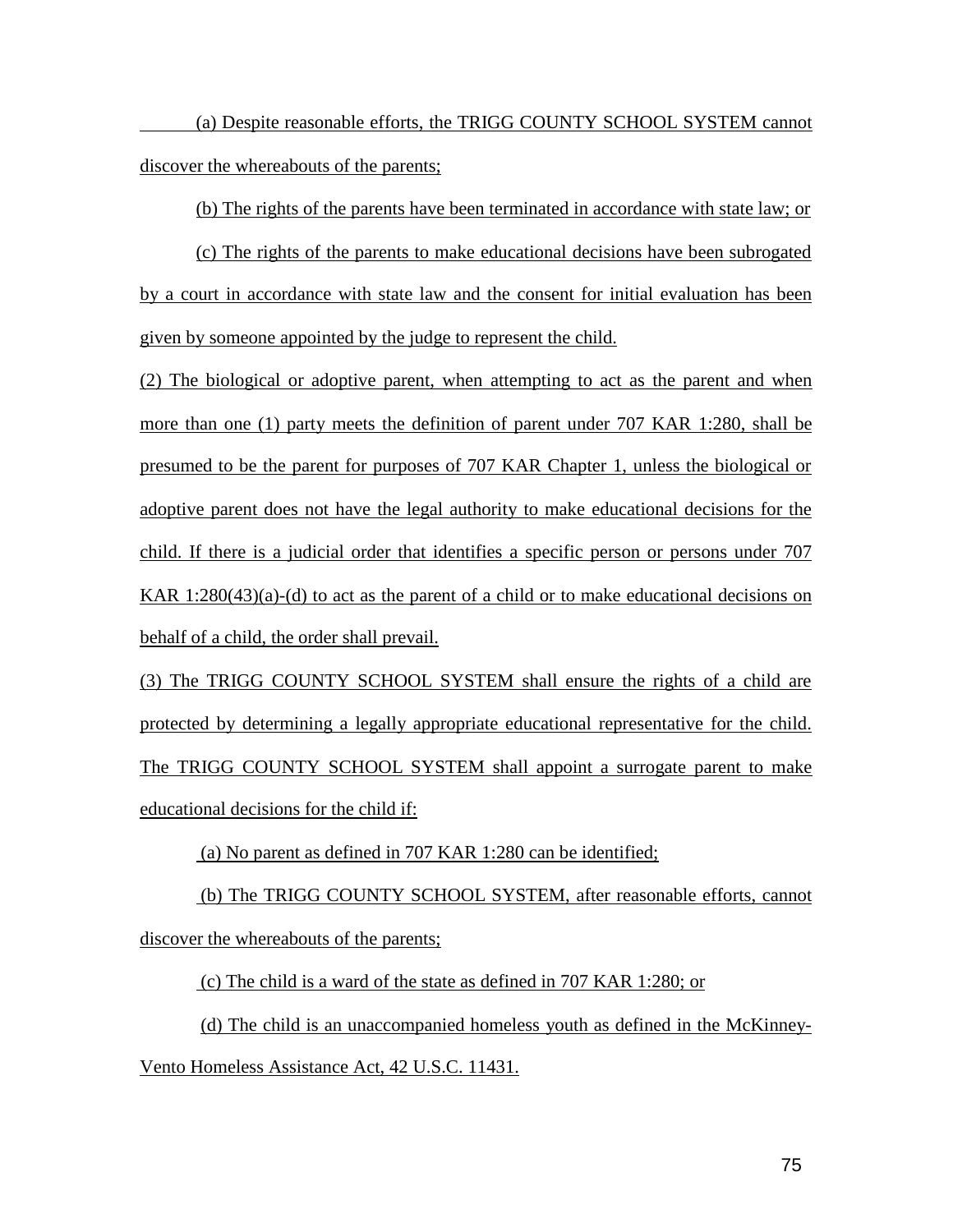(4) The TRIGG COUNTY SCHOOL SYSTEM shall keep a record of the reasonable efforts it made to discover the whereabouts of the parents, such as:

(a) Detailed records of the telephone calls made or attempted and the results of those calls;

(b) Copies of correspondence sent to the parents and any responses received; and

(c) Detailed records of visits made to the parent's home or place of employment and the results of those visits.

(5) The TRIGG COUNTY SCHOOL SYSTEM shall have a procedure for determining whether a child needs a surrogate parent and assigning a surrogate parent to the child. The surrogate parent of the child shall have all the rights afforded parents under Part B of IDEA, 34 C.F.R. Part 300, and 707 KAR Chapter 1, to make decisions about educational issues for a child.

(6) The TRIGG COUNTY SCHOOL SYSTEM shall have a procedure for selecting surrogates. A surrogate:

(a) Shall not be an employee of KDE, the TRIGG COUNTY SCHOOL SYSTEM, or any other agency that is involved in the education or care of the child;

(b) Shall not have any personal or professional interest that conflicts with the interests of the child; and

(c) Shall have knowledge and skills that ensure adequate representation of the child.

(7) A person who is otherwise qualified to be a surrogate parent shall not be considered an employee of the TRIGG COUNTY SCHOOL SYSTEM solely because he or she is paid by the TRIGG COUNTY SCHOOL SYSTEM to serve as a surrogate parent.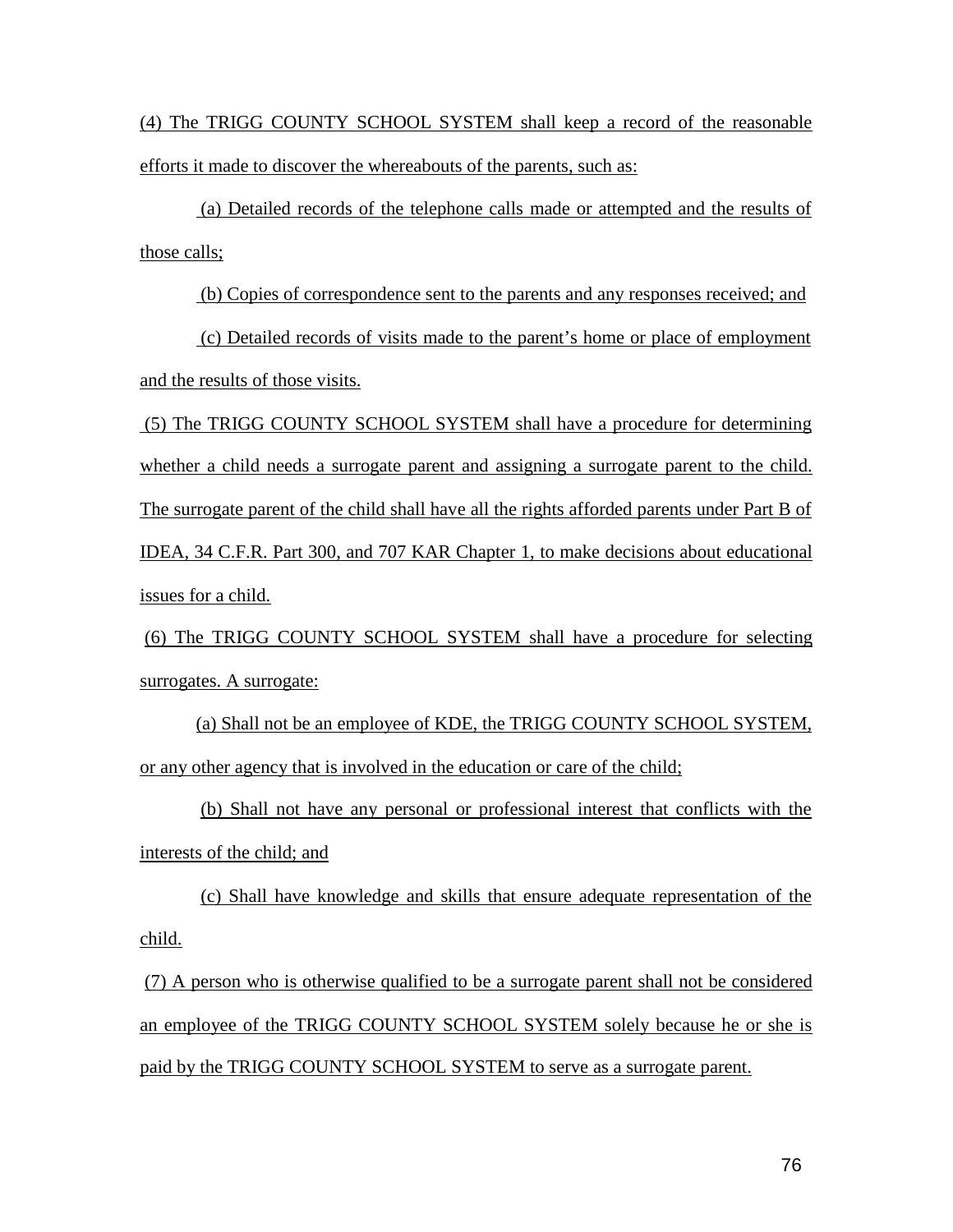(8) In the case of a child who is an unaccompanied homeless youth, appropriate staff of emergency shelters, transitional shelters, independent living programs, and street outreach programs may be appointed as temporary surrogate parents without regard to the criteria listed in subsection (6) of this section until a surrogate parent can be appointed that meets all the requirements of this section.

(9) The appropriate TRIGG COUNTY SCHOOL SYSTEM Representative reviews appropriate records and may contact appropriate state agencies to assist with the determination of the need for a surrogate parent.

(10) The TRIGG COUNTY SCHOOL SYSTEM Representative assures that each child is represented by an appropriate educational representative at all decision-making points in the process of identification, evaluation, placement and provision of a free and appropriate public education.

(11) As soon as possible after the referral is completed, the TRIGG COUNTY SCHOOL SYSTEM Representative determines if the child is emancipated, and therefore represents himself in educational decision-making or must be represented by an adult, such as a biological or adoptive parent, legal guardian, person acting as a parent, or surrogate parent.

(12) If the TRIGG COUNTY SCHOOL SYSTEM Representative determines the child is to be represented by a legal guardian, or is emancipated by court order or marriage, the TRIGG COUNTY SCHOOL SYSTEM Representative contacts the DPP, who is responsible for obtaining an official copy of the court order, appointing the guardian, or emancipating the student, or official proof of the marriage. The official copy of the court order or proof of marriage document is placed in the educational records of the child.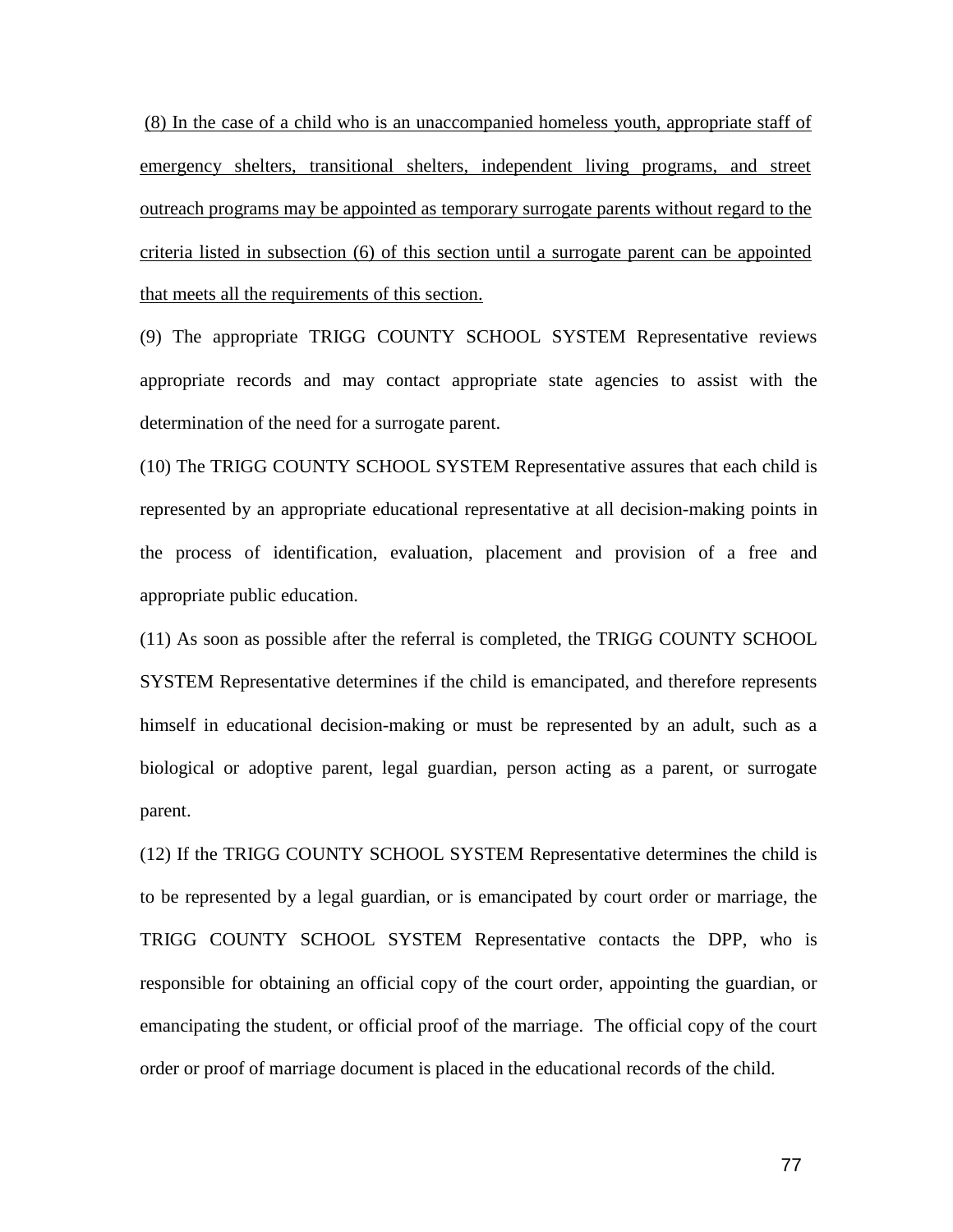(13) The DoSE, or designee, develops a pool of potential surrogate parents. The DoSE maintains a file of eligible surrogate parent applications, including the names, addresses, phone numbers and training status of the individuals who have agreed to serve as surrogate parents.

(14) The DoSE, or designee, makes arrangements for training persons selected as surrogate parents to assist them with acquiring knowledge and skills to effectively represent the children.

(15) If a surrogate is assigned because the parents cannot be located, the DoSE, or designee, sends a notice of intent to assign a surrogate parent to the last known address of the child's biological or adoptive parents or legal guardians. If the whereabouts of the biological or adoptive parents or legal guardians become known, future notices of meetings must be sent to, and required signatures must be obtained from, a biological or adoptive parent or legal guardian of the child.

(16) The DoSE, or designee, notifies the surrogate in writing of termination of the need for the surrogate parent due to expiration of the assignment period; if the whereabouts of the biological or adoptive parents or legal guardians become known; upon emancipation of the child; or if the surrogate no longer meets the qualifications and criteria to serve as a surrogate parent.

(17) The DoSE maintains written documentation relative to any disagreement regarding the choice of a surrogate in his/her administrative files

(18) The TRIGG COUNTY SCHOOL SYSTEM shall make reasonable efforts to ensure the assignment of a surrogate not more than thirty (30) days after there is a determination by the TRIGG COUNTY SCHOOL SYSTEM that the child needs a surrogate.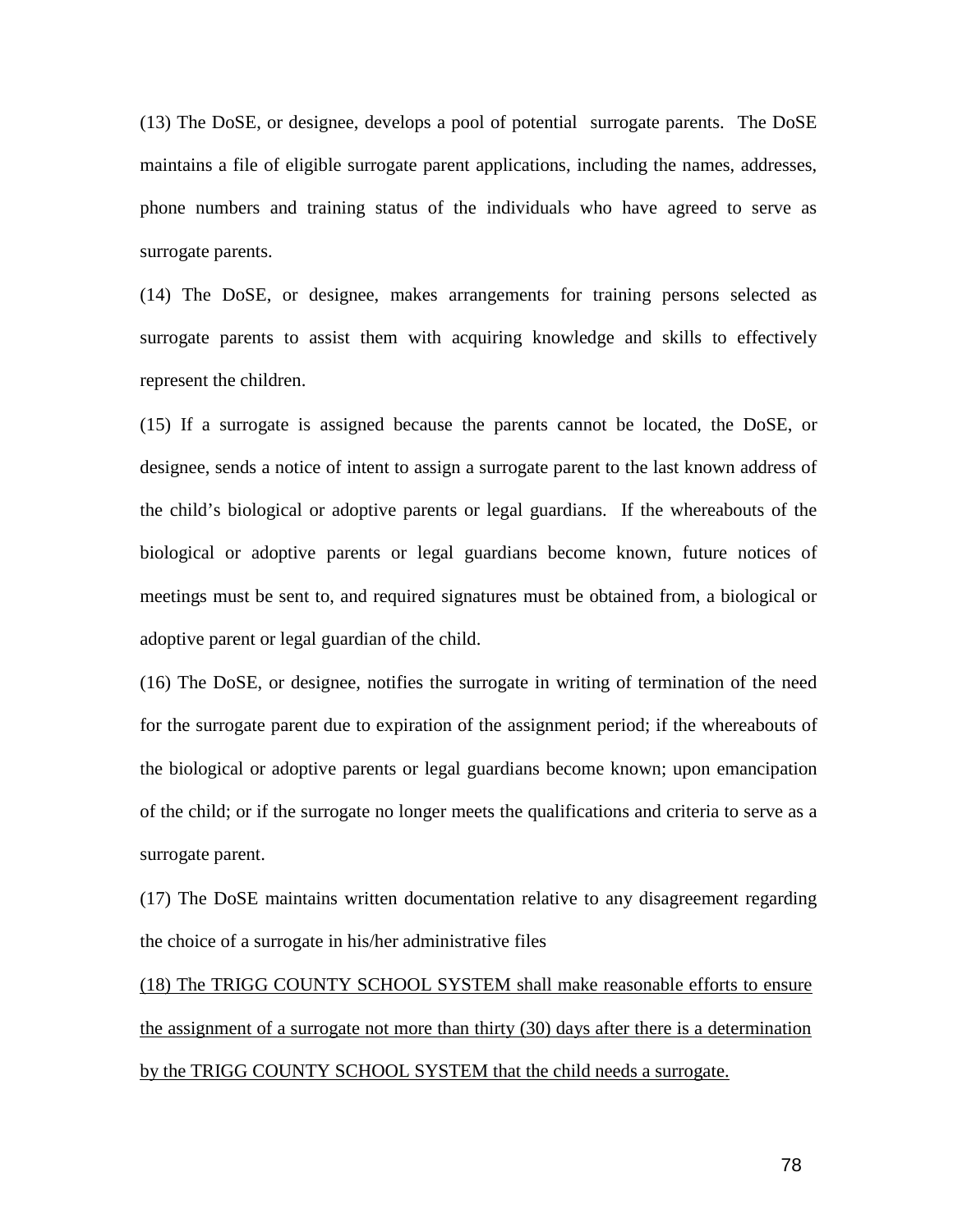(19) The surrogate parent may represent the child in all matters relating to the identification, evaluation, and educational placement of the child and the provision of FAPE to the child.

(20) When a child with a disability reaches the age of majority, all rights under 707 KAR Chapter 1 shall transfer from the parents to the child, unless the child has been declared incompetent under KRS Chapter 387 in a court of law. The TRIGG COUNTY SCHOOL SYSTEM shall notify the child with a disability and the parents of the transfer of the rights.

**Section 7. State Complaint Procedures**. See Appendix for the Kentucky regulation. Refer to the KDE Special Education Procedures Manual (State Plan) for other provisions regulating the complaint process.

**Section 8. Right to Mediation and Due Process Hearings**. The TRIGG COUNTY SCHOOL SYSTEM and parent of a child with a disability shall have the right to request mediation from KDE to resolve any disputes that

may arise under 707 KAR Chapter 1

(2) Except for initial placement, a parent or the TRIGG COUNTY SCHOOL

SYSTEM may initiate a due process hearing on any of the matters described in the written notice relating to identification, evaluation or educational placement of a child with a disability or the provision of FAPE to the child or the refusal to initiate or change the identification, evaluation, or educational placement of the child

(a) Exception: If the parent refuses consent for provision of initial services, the TRIGG COUNTY SCHOOL SYSTEM shall not provide special education and related services to the child by utilizing a due process hearing.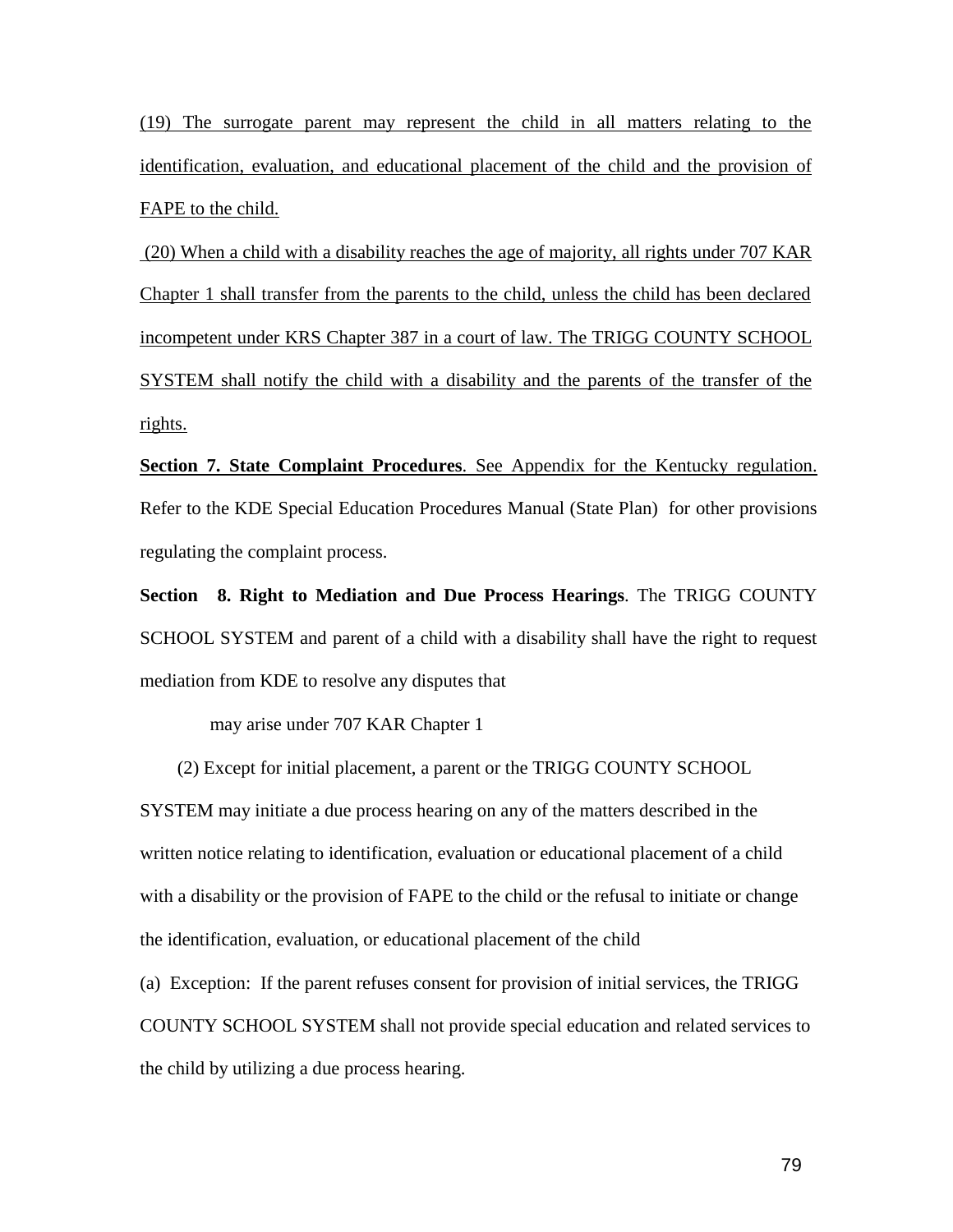(3) When a hearing is initiated, the appropriate TRIGG COUNTY SCHOOL SYSTEM Representative shall inform the parent of the availability of mediation to resolve the dispute.

(4) The appropriate TRIGG COUNTY SCHOOL SYSTEM Representative shall inform the parent of any free or low-cost legal and other relevant services available in the area if the parent requests the information or if a parent or the TRIGG COUNTY SCHOOL SYSTEM initiates a hearing. The DoSE shall provide the TRIGG COUNTY SCHOOL SYSTEM Representative with a list of these legal or other relevant services.

**Section 9. Mediation Rights.** (1). The TRIGG COUNTY SCHOOL SYSTEM must ensure that procedures are established and implemented to allow parties to disputes involving any matter under this part, including matters arising prior to the filing of a due process complaint, to resolve disputes through a mediation process. See Appendix for the Kentucky regulation.

**Section 10. Dispute Resolution Meetings.** See Appendix for the Kentucky regulation.

**Section 11. Hearing Rights**. See Appendix for the Kentucky regulation

**Section 12. Appeal of Decision (includes Stay Put)**. See Appendix for the Kentucky regulation

**Section 13. Discipline Procedures**, (1) The ARC may consider any circumstances on a case-by-case basis when determining whether to order a change in placement for a child with a disability who violates a code of student conduct. (2) School personnel may remove a student with a disability who violates a code of student conduct from the student's placement to an appropriate interim alternative education setting, another setting, or suspension, for not more than ten (10) consecutive school days (to the extent those alternatives are applied to children without disabilities).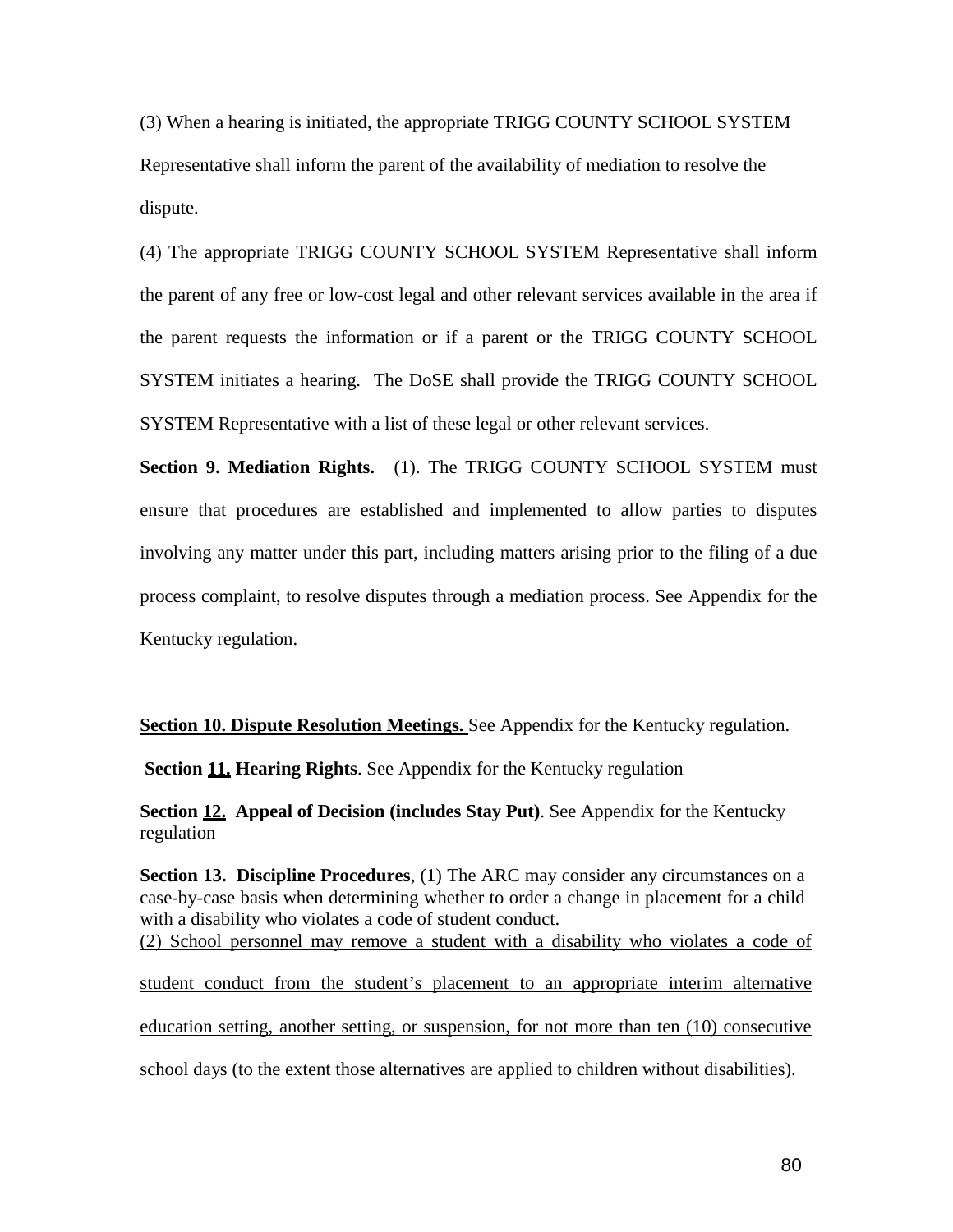(3) School personnel may remove a student with a disability from the student's current placement for additional periods of time of not more than ten (10) consecutive school days in the same school year for separate incidents of misconduct, as long as those removals do not constitute a change in placement because of disciplinary removals.

(4) After a child with a disability has been removed from the child's current placement for ten (10) school days in the same school year, educational services as described in subsection (5) (a) and (b) below shall be provided during any subsequent days of removal.

(5) A child with a disability who is removed from the child's current placement for more than ten (10) consecutive school days, including an IAES placement, shall:

(a) Continue to receive a free, appropriate public education so as to enable the child to continue to participate in the general curriculum, although in another setting, and to progress toward meeting the goals set out in the child's IEP; and

(b) Receive, as appropriate, a functional behavioral assessment, and behavioral intervention services, and modifications, that are designed to address the behavior violation so that it does not recur.

(6) The services described in subsection (5) of this section may be provided in an interim alternative educational setting.

(7) The TRIGG COUNTY SCHOOL SYSTEM shall provide educational services to a child with a disability during periods of removal of ten (10) or less school days in the same school year if it provides services to children without disabilities who are similarly removed.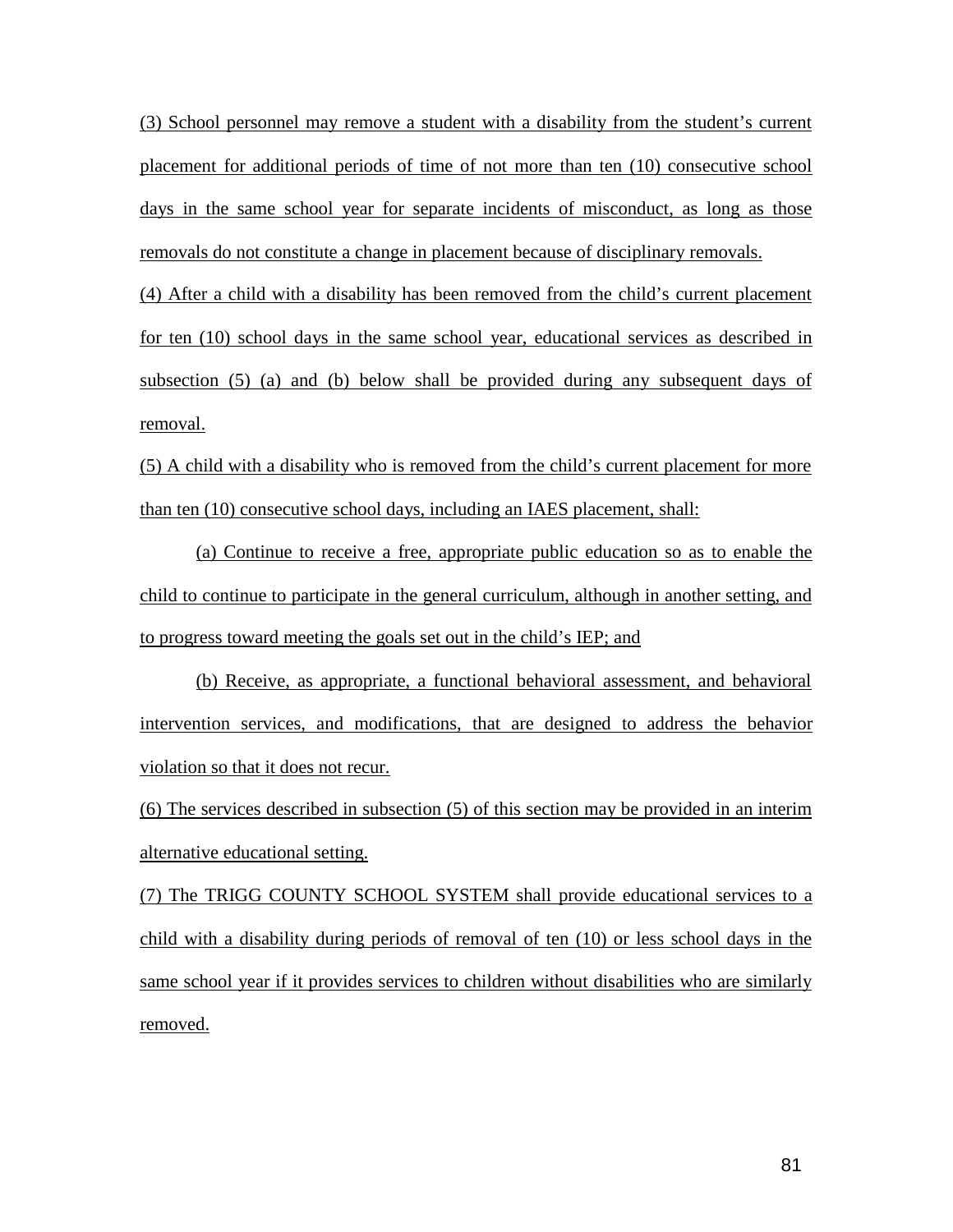(8) After a child with a disability has been removed from the child's current placement for ten (10) school days in the same school year, and the current removal is for not more than ten (10) consecutive school days and is not a change in placement because of disciplinary removals, school personnel, in consultation with at least one (1) of the child's teachers, shall determine the extent to which educational services explained in subsection (5) of this section are needed.

(9)  $11<sup>th</sup>$  Day and Subsequent Removal Periods Determination of Change of Placement --Before the child is removed for the  $11<sup>th</sup>$  day in any school year and before any subsequent removals during the same school year, the building principal, and the DoSE, or designee, determine if the removal constitutes a change in educational placement. They must be in agreement that the removal is not an educational change in placement. If they do not so agree, the removal is treated as a change in educational placement

(10) If a removal is a change in placement because of disciplinary removals, the child's ARC shall convene within ten (10) school days after the change of placement is made and shall determine the appropriate educational services for the child. If the student has been placed in an interim alternative educational setting, the TRIGG COUNTY SCHOOL SYSTEM shall invite staff from that alternative setting to the ARC meeting.

**Section 14. Manifestation Determination and Interim Alternative Educational Setting (IAES).** (1) Within ten (10) school days of any decision to change the placement (including an IAES) of a child with a disability because of a violation of a code of student conduct, the relevant members of the child's ARC, as determined by the TRIGG COUNTY SCHOOL SYSTEM and the parent, shall convene a meeting to review all relevant information in the student's file, including the child's IEP, any teacher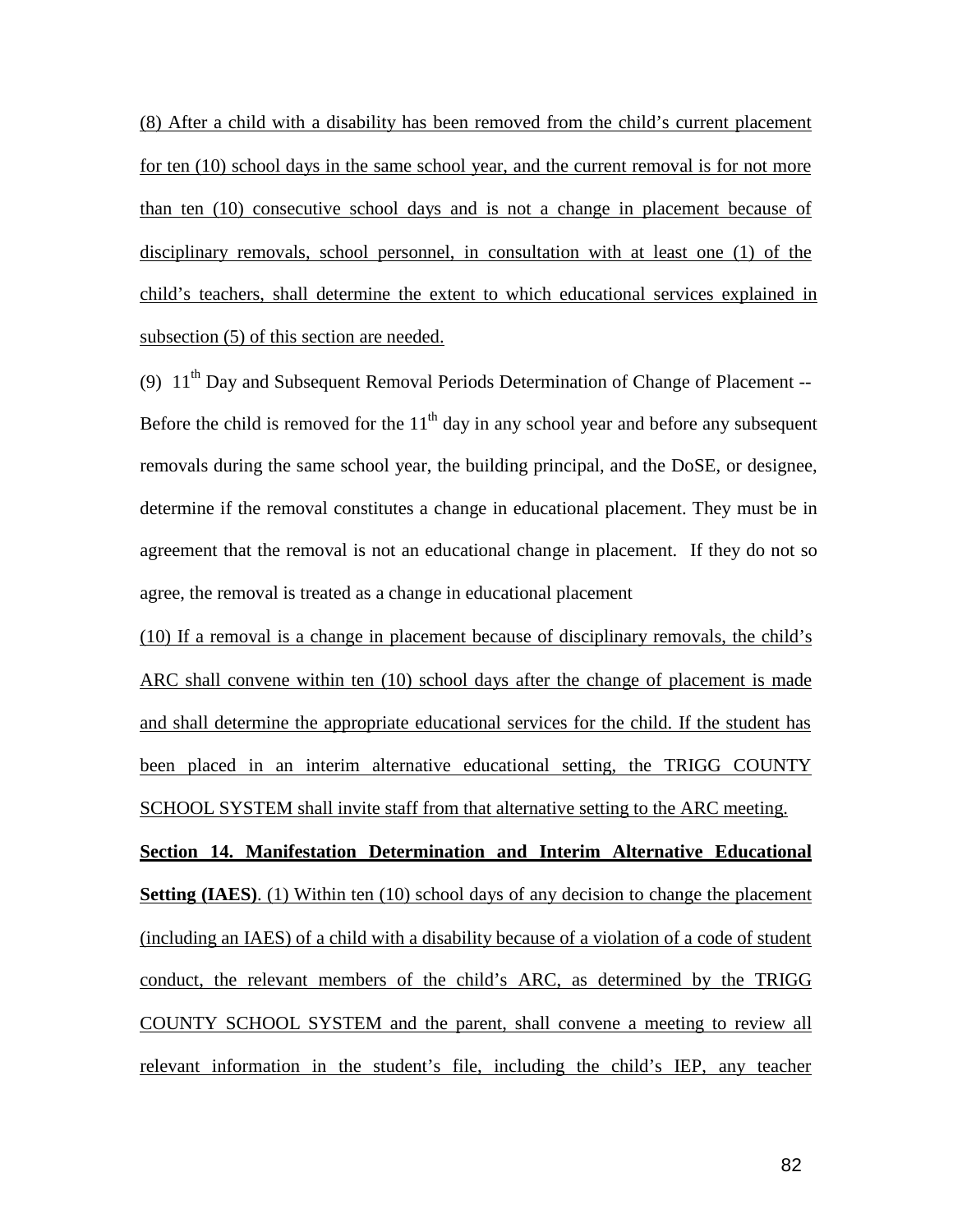observations, teacher-collected data, and any relevant information provided by the parents to determine:

(a) If the conduct in question was caused by, or had a direct and substantial relationship to the child's disability; or

(b) If the conduct in question was the direct result of the LEA's failure to implement the IEP.

2) The conduct shall be determined to be a manifestation of the child's disability if the ARC determines that either of the conditions in subsection (1)(a) or (b) of this section was met.

(3) If the ARC determines the condition described in subsection (1)(b) of this section was met, the TRIGG COUNTY SCHOOL SYSTEM shall take immediate steps to remedy those deficiencies.

(4) If the ARC determines the conduct was a manifestation of the child's disability, the ARC shall:

(a)(i) Conduct/provide for a functional behavioral assessment, unless the LEA had conducted a functional behavioral assessment before the behavior that resulted in the change of placement occurred and had implemented a behavioral intervention plan for the child; or

(ii) Review the behavioral intervention plan, (if one has already been developed) and modify it, as necessary, to address the behavior; and

(b) Return the child to the placement from which the child was removed unless the TRIGG COUNTY SCHOOL SYSTEM and the parent agree to a change of placement as part of modification of the behavioral intervention plan or because of the special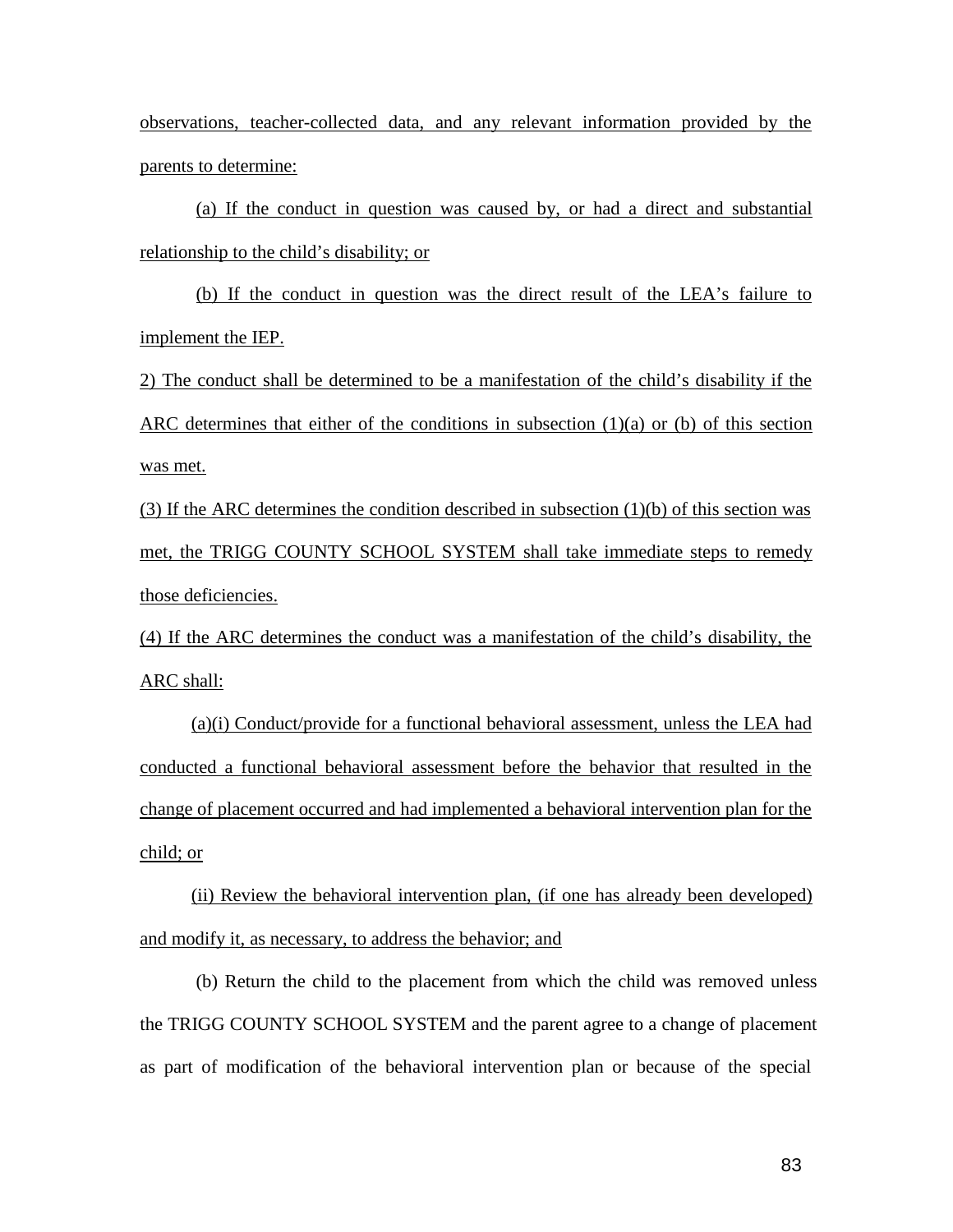circumstances (interim alternative educational setting) explained in subsection (5) of 707 KAR 1:340.

5) School personnel may remove a child with a disability to an interim alternative educational setting for not more than forty-five (45) school days without regard to whether the behavior is a manifestation of the child's disability if the child:

(a) Carries a weapon to, or possesses a weapon at, school, on school premises, or to, or at, a school function under the jurisdiction of KDE or the TRIGG COUNTY SCHOOL SYSTEM;

(b) Knowingly possesses or uses illegal drugs, or sells or solicits the sale of a controlled substance while at school, on school premises, or at a school function under the jurisdiction of the KDE or the TRIGG COUNTY SCHOOL SYSTEM; or

(c) Has inflicted serious bodily injury upon another person while at school, on school premises, or at a school function under the jurisdiction of KDE or the TRIGG COUNTY SCHOOL SYSTEM.

(6) If the behavior that gave rise to the violation of the school code is determined not to be a manifestation of the child's disability, school personnel may apply the relevant disciplinary procedures to children with disabilities in the same manner and for the same duration as the procedures would be applied to children without disabilities for removals that would exceed ten (10) consecutive school days. If the ARC determines the behavior is not related to the disability of the child, the summary recorder documents the ARC's decision on the district form including:

(a) The decision of the ARC;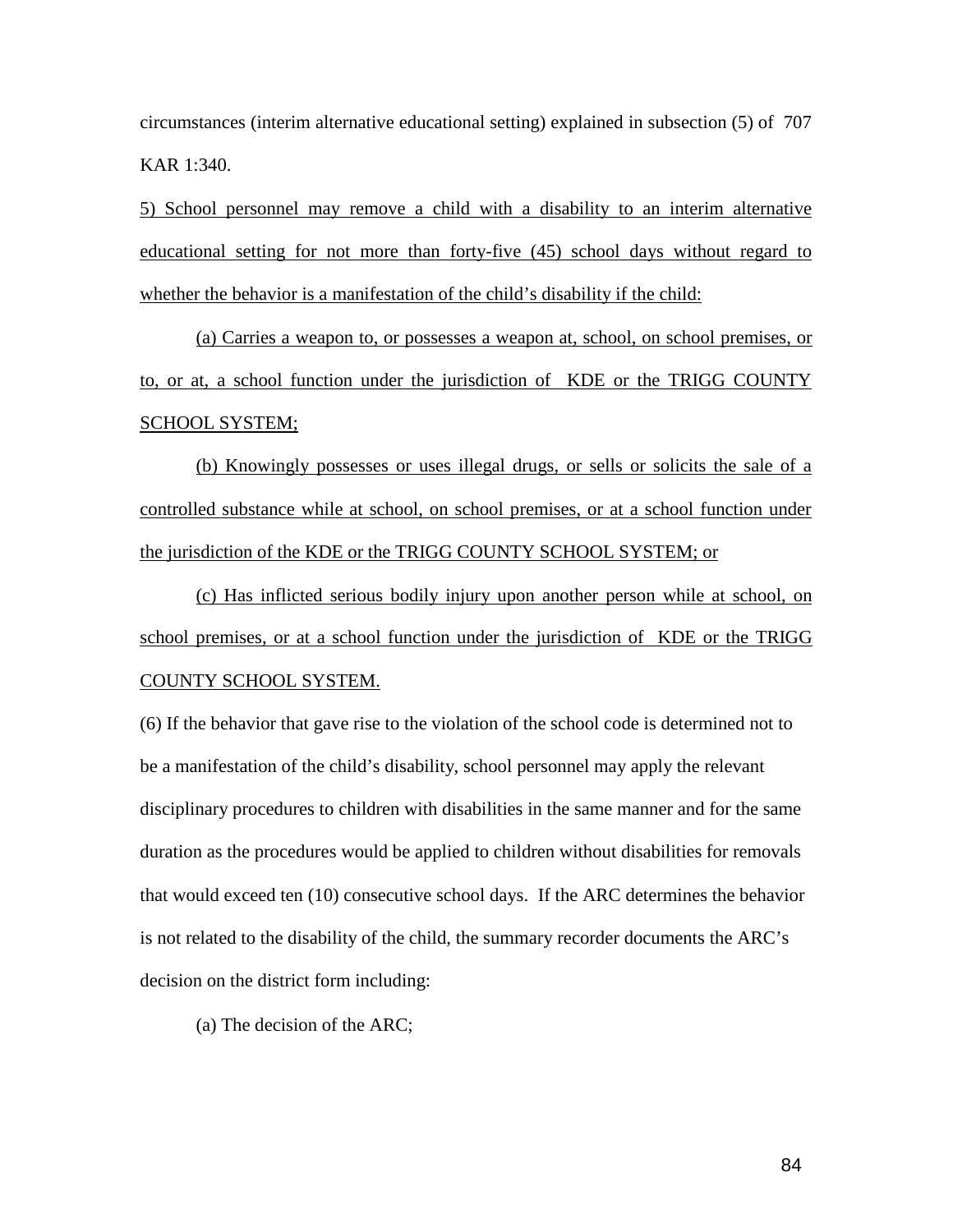(b) A description of any evaluation procedure, test, record, or report the ARC used to reach its decision; and

(c) Any other factors relevant to the ARC's decision.

(7) If the Superintendent did not serve as the TRIGG COUNTY SCHOOL SYSTEM Representative, within 2 days of the ARC's determination that the behavior is not related to the disability of the child, the TRIGG COUNTY SCHOOL SYSTEM Representative informs the Superintendent of the ARC's decision. If this determination is made, the Superintendent may recommend expulsion to the TRIGG COUNTY SCHOOL SYSTEM Board of Education according to the TRIGG COUNTY SCHOOL SYSTEM's regular policies and procedures for expulsion.

(8) On the date on which a decision is made to make a removal that constitutes a change of placement of a child with a disability because of a violation of the code of student conduct, the TRIGG COUNTY SCHOOL SYSTEM shall notify the parents of the decision and provide the parents with a copy of the procedural safeguards including parent's rights in accordance with Section 4 of 707 KAR 1:340.

(9) The ARC of the child shall determine the interim alternative educational setting and the services for any child removed under Sections 13(4), 13(10) and 14(5) of 707 KAR 1:340.

## **Section 15. Appeals from Placement Decisions and Expedited Due Process Hearings**. (1) The parent of a child with a disability who disagrees with any decision regarding placement under Section 13 or 14 of 707 KAR 1:340 or the manifestation determination, or an LEA that believes that maintaining the current placement of the child is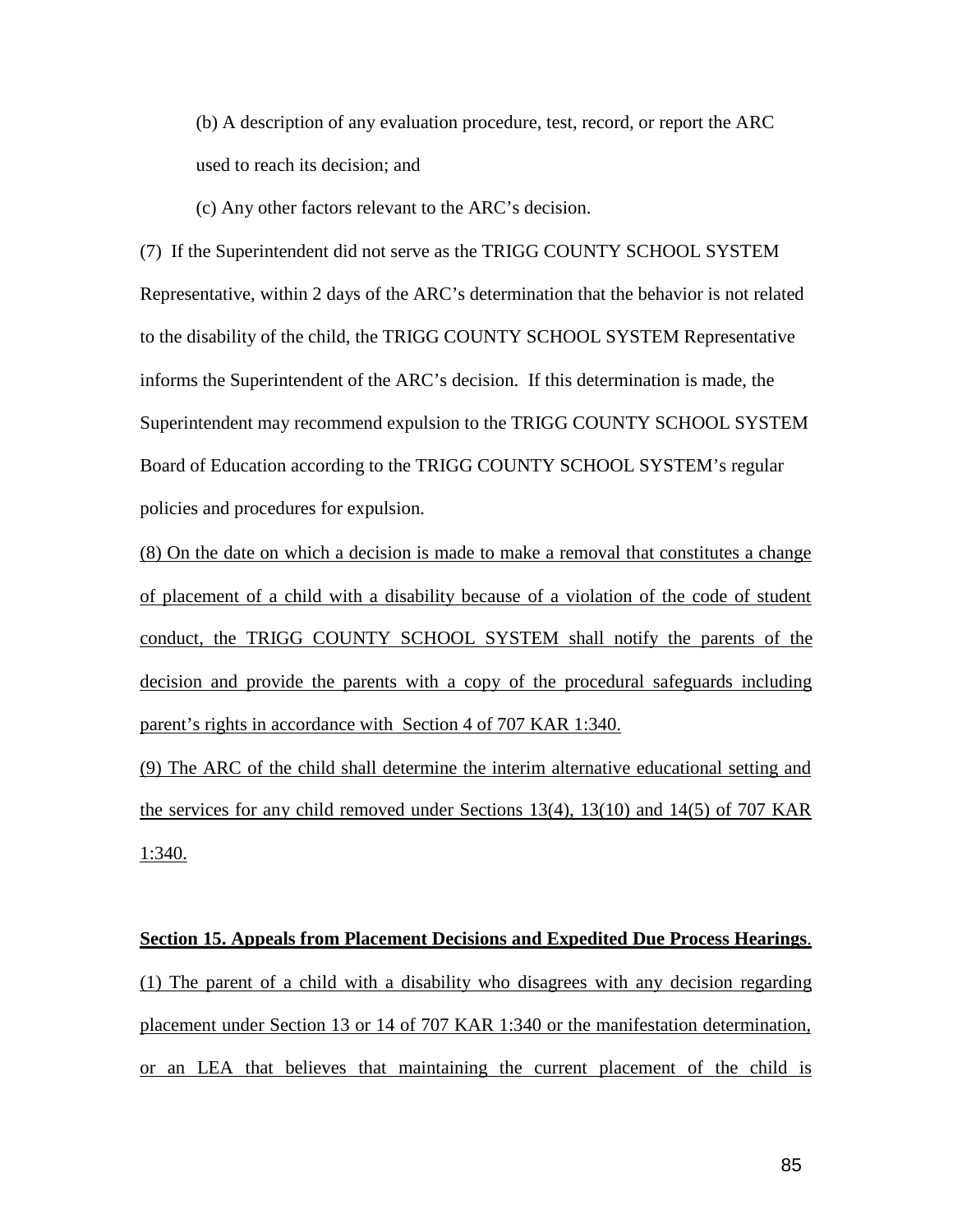substantially likely to result in injury to the child or to others may request a hearing by filing using the procedures contained in Sections 8 and 11 of 707 KAR 1:340.

(2) Before imposing, or applying to a hearing officer or judge for, an interim alternative educational setting placement the ARC shall attempt to obtain parental agreement to the proposed change of placement

(3) A hearing officer shall hear and make a determination regarding an appeal requested pursuant to subsection (1) of this section.

(4) In making a determination, the hearing officer may order a change in placement of a child with a disability. The hearing officer may:

(a) Return the child to the placement from which the child was removed; or

(b) Order a change in placement of the child to an appropriate interim alternative educational setting for not more than forty-five (45) school days if the hearing officer determines that maintaining the current placement is substantially likely to result in injury to the child or others.

(5) When an appeal under this section has been requested, the child shall remain in the interim alternative educational setting pending the decision of the hearing officer, or until the expiration of the time provided for in subsection 15(3)(b) of 707 KAR 1:340, whichever occurs first, unless the parent and the TRIGG COUNTY SCHOOL SYSTEM agree otherwise.

(6) An appeal under this section shall:

(a) Be conducted in an expedited manner;

(b) Shall occur within twenty (20) school days from the date the request is filed; and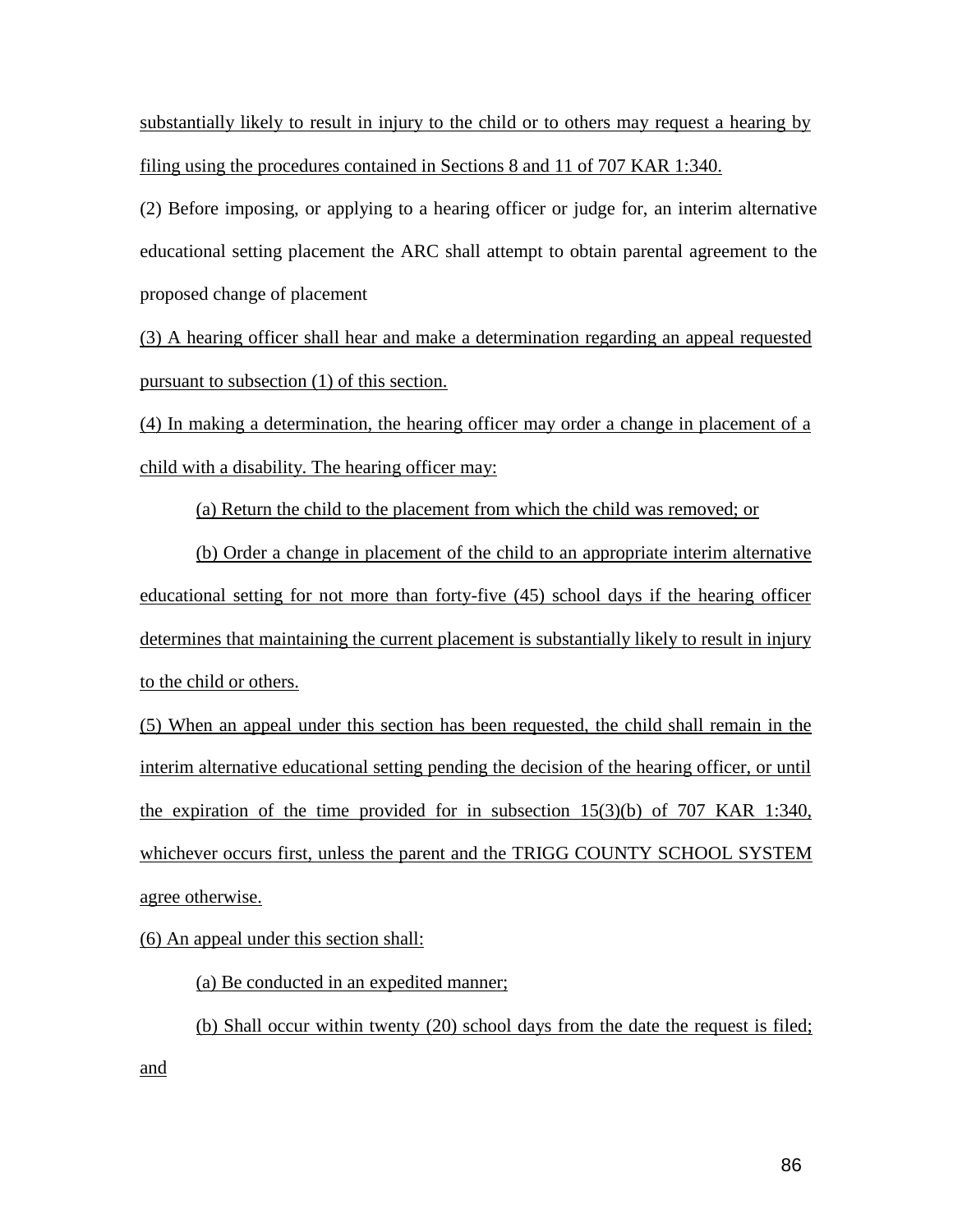(c) Shall result in a determination within ten (10) school days after the hearing. **(7) The Superintendent, or designee, may apply to an appropriate court for injunctive relief under KRS 158.150 or federal IDEA provisions if the parent and the other members of the ARC cannot agree upon a placement and the current placement will likely result in injury to the student or others.**

**Section 16**. **Protections for Children not Determined Eligible for Special Education Services:** (1) A child who has not been determined to be eligible for special education and related services and who has engaged in behavior that violated a code of student conduct may assert any of the protections provided for students already eligible for special education services if the TRIGG COUNTY SCHOOL SYSTEM had knowledge that the child was a child with a disability before the behavior that precipitated the disciplinary action occurred.

**(2) Basis of Knowledge** -- The TRIGG COUNTY SCHOOL SYSTEM shall be deemed to have knowledge that a child is a child with a disability if, before the behavior that precipitated the disciplinary action occurred:

(a) The parent of the child has expressed concern in writing (or orally if the parent cannot express it in writing) to supervisory or administrative personnel of the appropriate LEA (the TRIGG COUNTY SCHOOL SYSTEM), or to a teacher of the child, that the child is in need of special education and related services;

(b) The parent of the child has requested an evaluation for special education services; or

(c) The teacher of the child, or other personnel of the TRIGG COUNTY SCHOOL SYSTEM, has expressed concern about a pattern of behavior or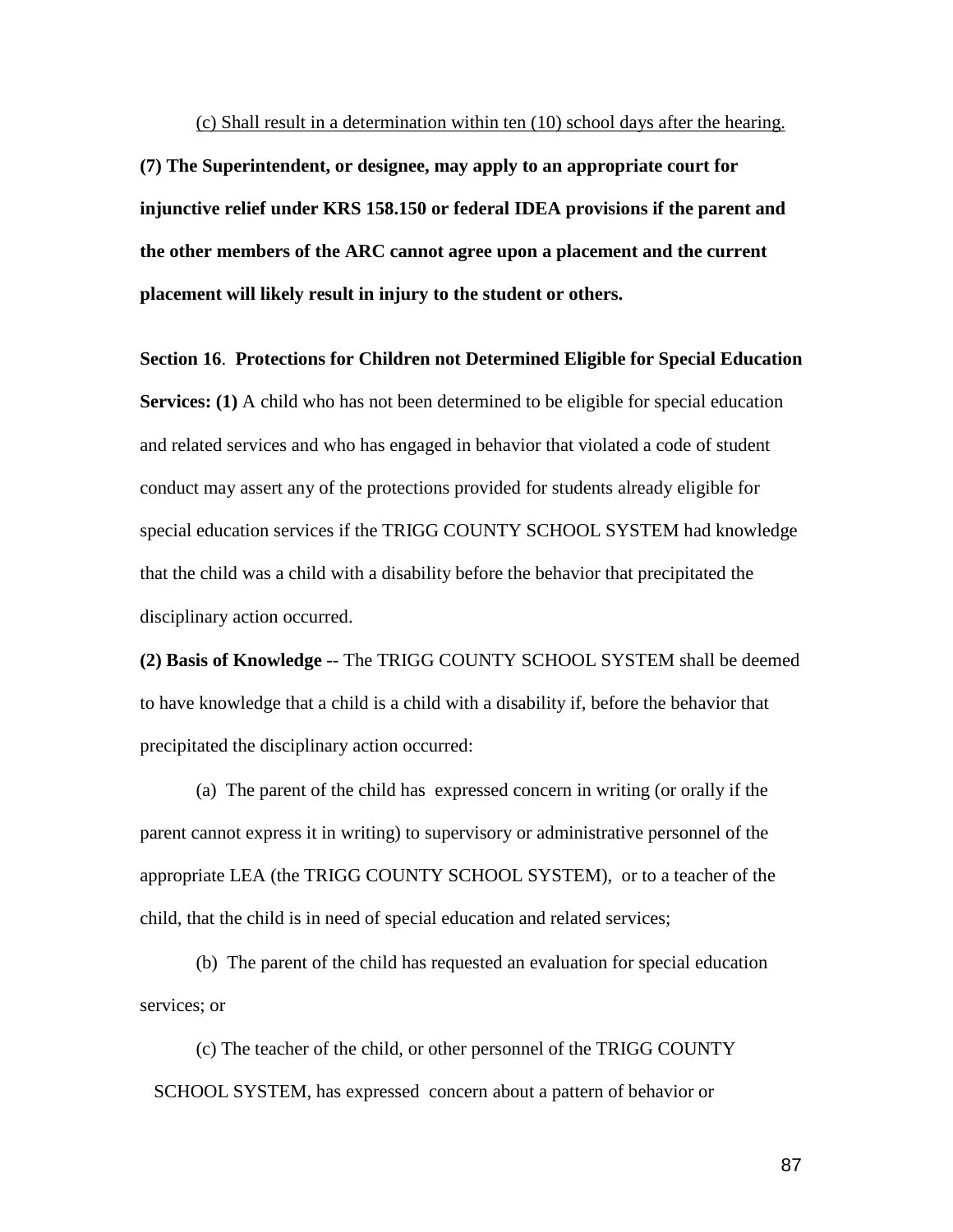performance demonstrated by the child directly to the TRIGG COUNTY SCHOOL SYSTEM Director of Special Education or to other supervisory personnel of the TRIGG COUNTY SCHOOL SYSTEM.

**(4)** The TRIGG COUNTY SCHOOL SYSTEM shall not be deemed to have knowledge that a child is a child with a disability if, after receiving information that the child may have a disability, the TRIGG COUNTY SCHOOL SYSTEM:

(a) Conducted an evaluation and determined the child was not a child with a disability;

(b) Determined an evaluation was not necessary and provided notice to the parents of these determinations; or

(c) The parents refused to consent to an evaluation or refused initial services. (5) Conditions that Apply if the TRIGG COUNTY SCHOOL SYSTEM does not have a Basis of Knowledge –

(a) If the TRIGG COUNTY SCHOOL SYSTEM does not have knowledge that a child is a child with a disability prior to taking disciplinary measures against the child, the child may be subjected to the same disciplinary measures applied to children without disabilities who engaged in comparable behaviors.

(b) If a request is made for an evaluation of a child during the time period in which the child is subjected to disciplinary measures, the evaluation shall be conducted in an expedited manner.

(c) Until the evaluation is completed, the child shall remain in the educational placement determined by school authorities, which may include suspension or expulsion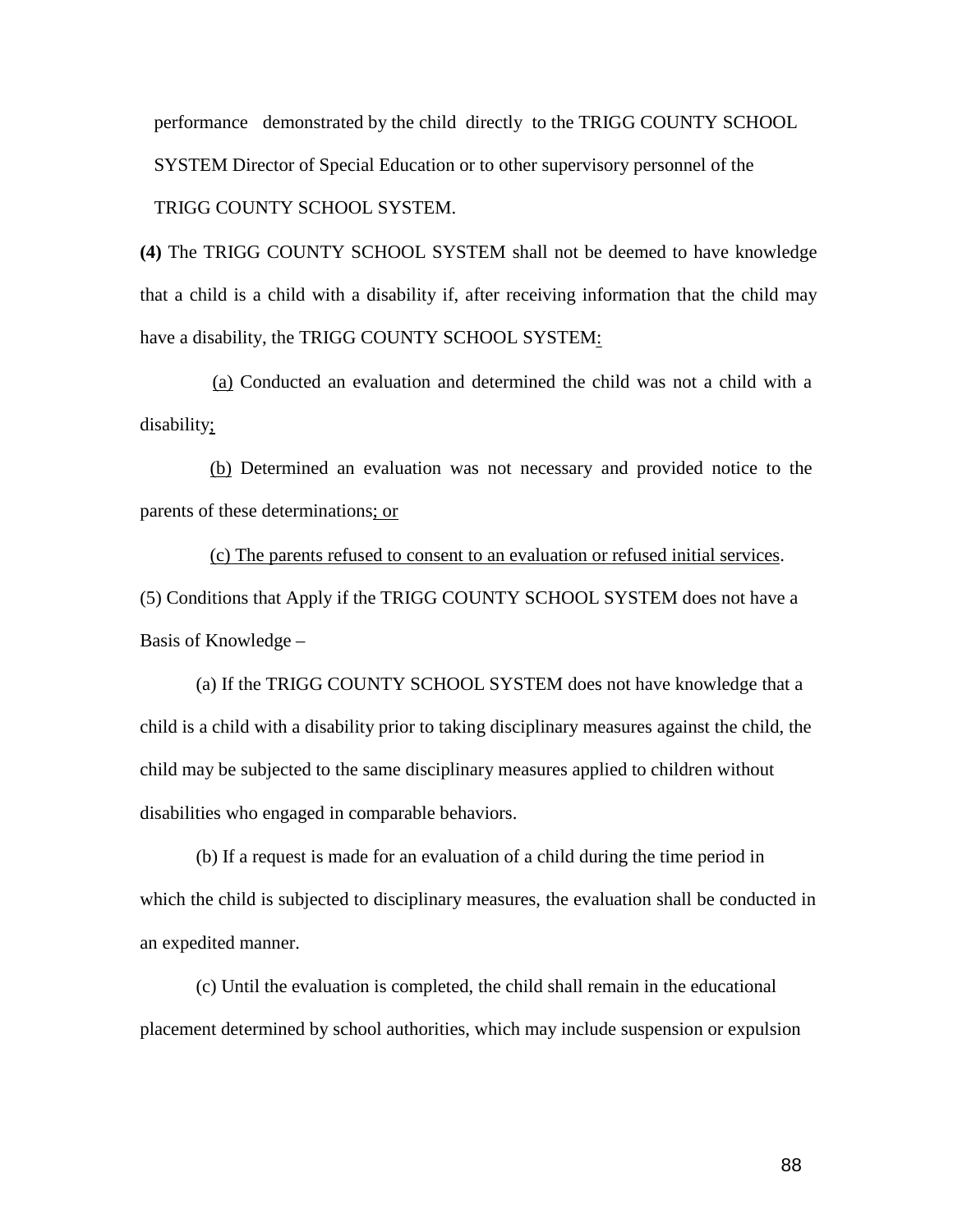without educational services unless educational services are required under some other provision of law.

(d**)** If the child is determined to be eligible for special education services, taking into consideration information from the evaluation conducted by the TRIGG COUNTY SCHOOL SYSTEM and information provided by the parents, the TRIGG COUNTY SCHOOL SYSTEM must provide special education and related services,

**Section 17. Reporting to Law Enforcement Agencies.** (1) Notwithstanding any provisions of 707 KAR Chapter 1, an agency may report a crime committed by a child with a disability to appropriate authorities.

(2) If the TRIGG COUNTY SCHOOL SYSTEM reports a crime committed by a child with a disability, the building principal, or designee, shall ensure that copies of the special education and disciplinary records of the child are transmitted for consideration by the appropriate authorities to the extent the transmission is permitted by the Family Educational Rights and Privacy Act, 20 USC Section 1232g.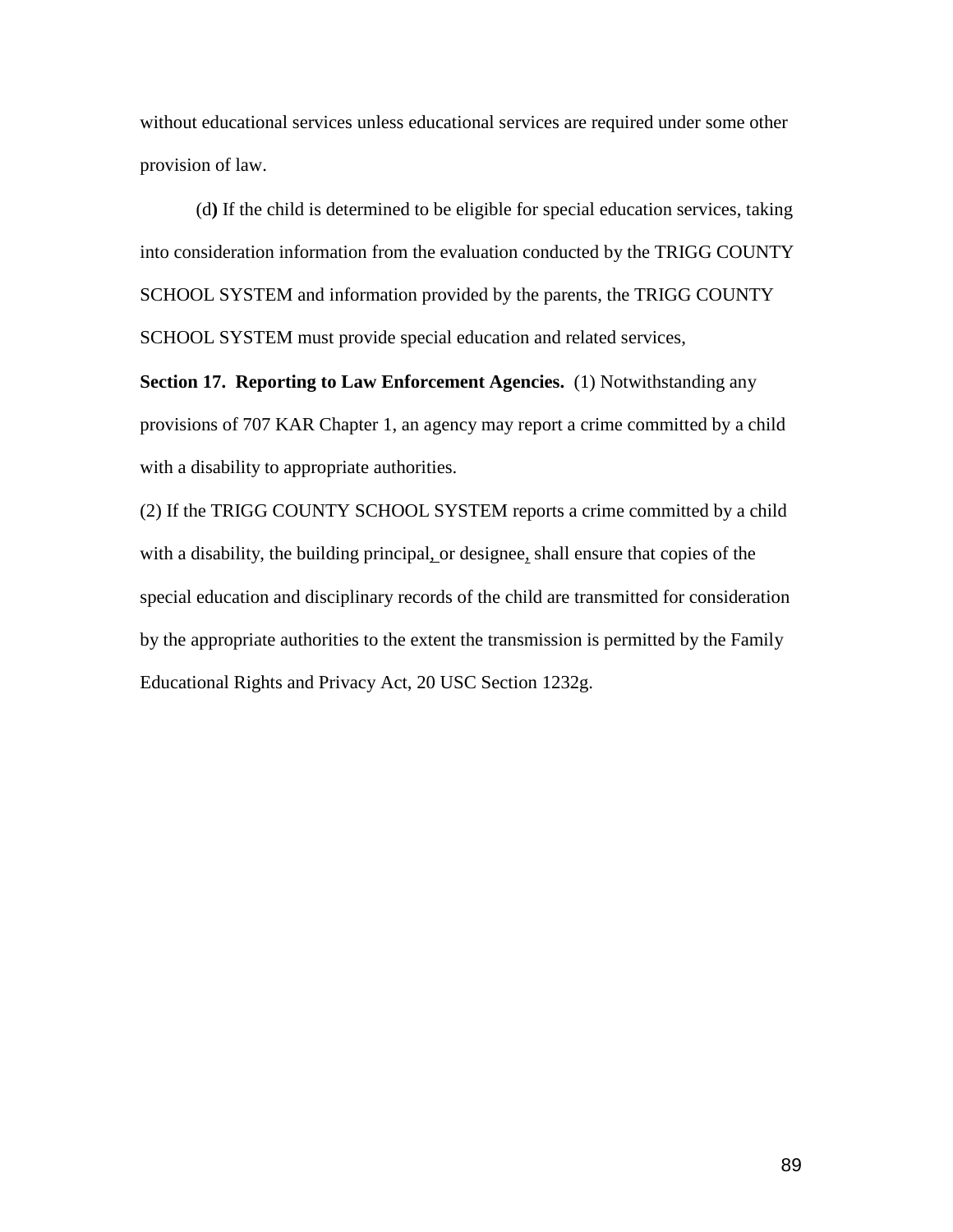## **Chapter VII -- Placement Decisions.**

**Section 1. Placement Decisions**. (1) The TRIGG COUNTY SCHOOL SYSTEM shall ensure that to the maximum extent appropriate, children with disabilities, including children placed by the TRIGG COUNTY SCHOOL SYSTEM in public or private institutions or other care facilities, are educated with children who are non-disabled. All services and educational placements are individually determined based on the child's unique abilities and needs. The TRIGG COUNTY SCHOOL SYSTEM shall ensure that special classes, separate schooling or other removal of children with disabilities from the regular educational environment occurs only if education in the regular education environment with the use of supplementary aids and services cannot be satisfactorily achieved due to the nature or severity of the disability.

(2) The TRIGG COUNTY SCHOOL SYSTEM shall ensure that a continuum of alternative placements is available to meet the needs of children with disabilities for special education and related services.

(3) The continuum shall include the alternative placements of:

- (a) Instruction in regular classes;
- (b) Special classes;
- (c) Special schools;
- (d) Home instruction; and
- (e) Instruction in hospitals and institutions.

(4) The TRIGG COUNTY SCHOOL SYSTEM shall make provision for supplementary services to be provided in conjunction with regular class placement if/as determined needed by the ARC for each individual child with a disability.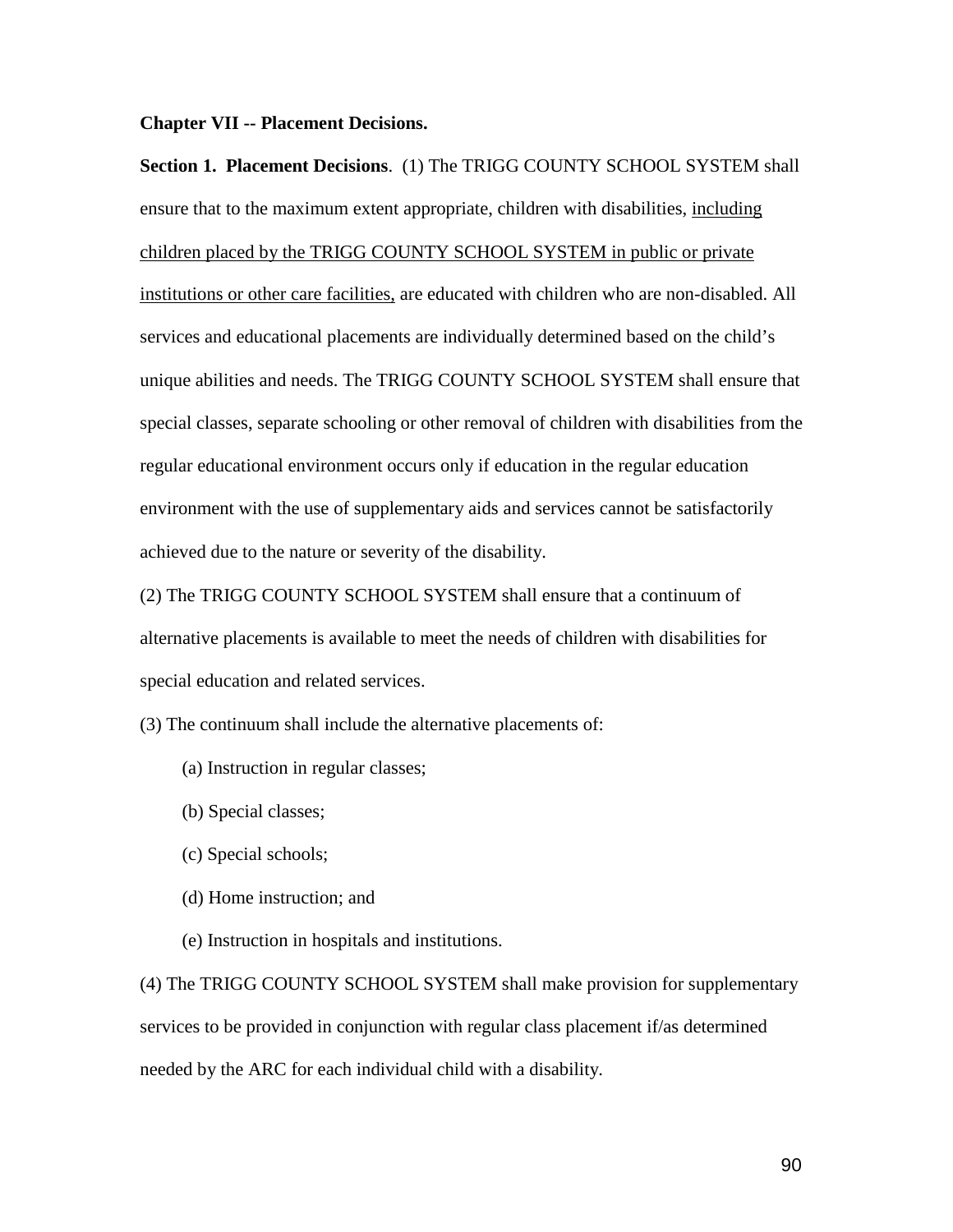(5) In determining the educational placement of a child with a disability, the TRIGG COUNTY SCHOOL SYSTEM shall ensure that the placement decision is made by the ARC in conformity with the least restrictive environment provisions.

(6) A child's placement shall be:

- (a) Determined at least annually;
- (b) Based on the child's IEP; and
- (c) As close as possible to the child's home.

(7) Unless the IEP of a child with a disability requires some other arrangement, the child shall be educated in the school that he would attend if non-disabled.

(8) In selecting the least restrictive environment, consideration shall be given to any potential harmful effects on the child or on the quality of services that he needs.

(9) A child with a disability shall not be removed from education in age-appropriate regular classrooms solely because of needed modifications in the general education curriculum.

(10) In providing or arranging for the provision of nonacademic and extracurricular services and activities, the TRIGG COUNTY SCHOOL SYSTEM shall ensure that a child with a disability participates with non-disabled children in those services and activities to the maximum extent appropriate to the needs of the child.

(11) The appropriate TRIGG COUNTY SCHOOL SYSTEM Representative obtains written parental consent for initial services.

(12) If the parent does not attend the ARC meeting, the appropriate TRIGG COUNTY SCHOOL SYSTEM Representative sends notice of proposed or refused action to the parent with a request for written consent for initial services, if appropriate.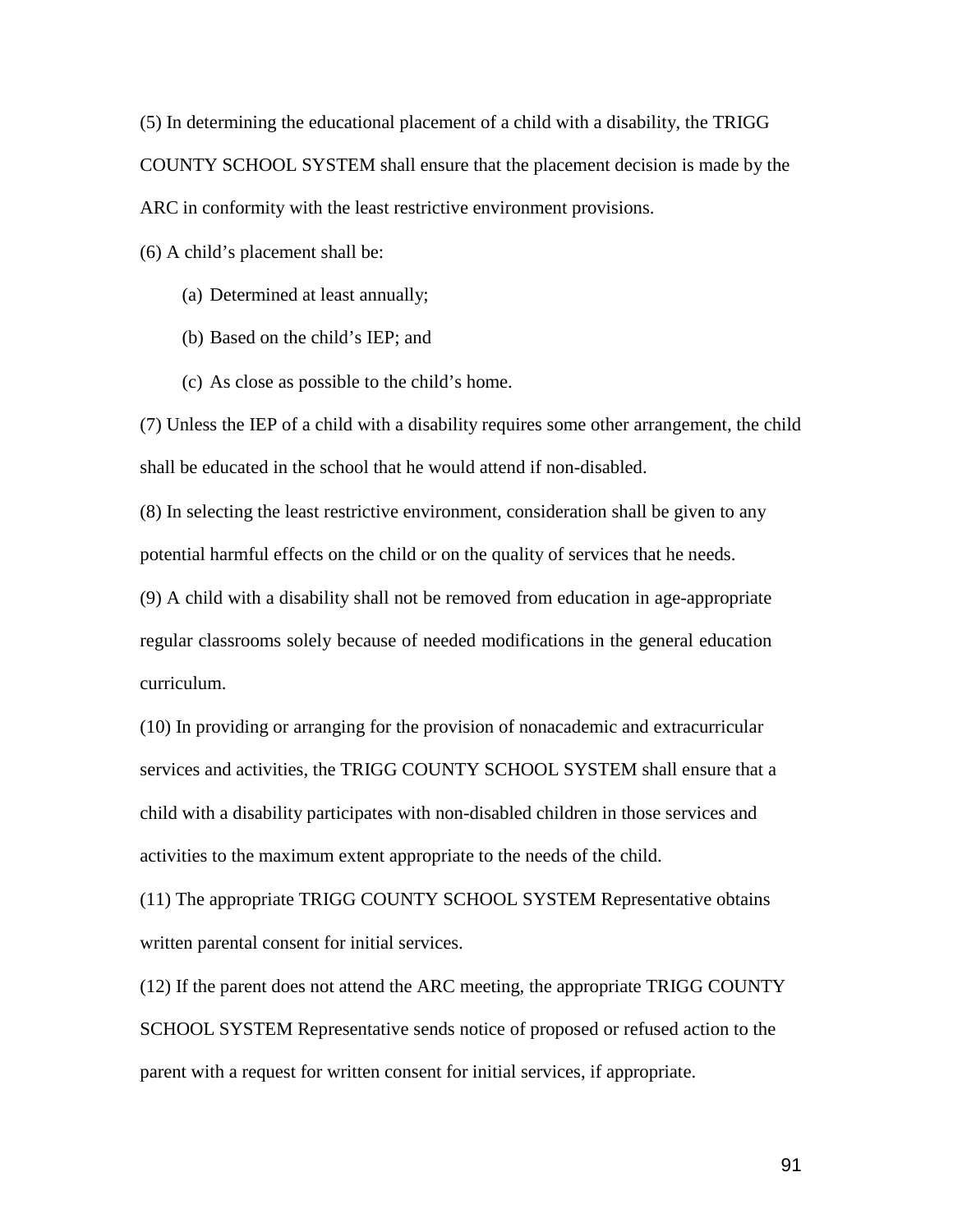(13) An ARC considers/determines all changes of placement/services based on the above procedures and on placement in the least restrictive environment. Changes in placement may include, among others, the following:

> a) Initiation of, or changes in, specially designed instruction and related services;

b) Changes in specially designed instructional setting (e.g., regular class to resource class; resource to special class, shortened school day);

c) Return to full-time regular education services due to concluding specially designed instruction and related services;

d) Disciplinary removals as defined in 707 KAR 1: 280;

e) Receipt of a regular high school diploma;

f) Aging out of eligibility.

(14) For a child whose eligibility terminates under subsection 13) (e) or (f) immediately above, the TRIGG COUNTY SCHOOL SYSTEM shall provide the child with a summary of his/her academic achievement and functional performance, which shall include recommendations on how to assist the child in meeting his/her postsecondary goals

(15) The ARC determines any variation of the length of the school day for a student with a disability by reviewing the IEP and other relevant data as required by KDE and makes decisions based on that review. The TRIGG COUNTY SCHOOL SYSTEM Representative must inform the DoSE if an ARC determines the condition of any child with a disability warrants less than a full day of attendance. The ARC and the DoSE follow KDE regulations and procedures and all local Board of Education policies and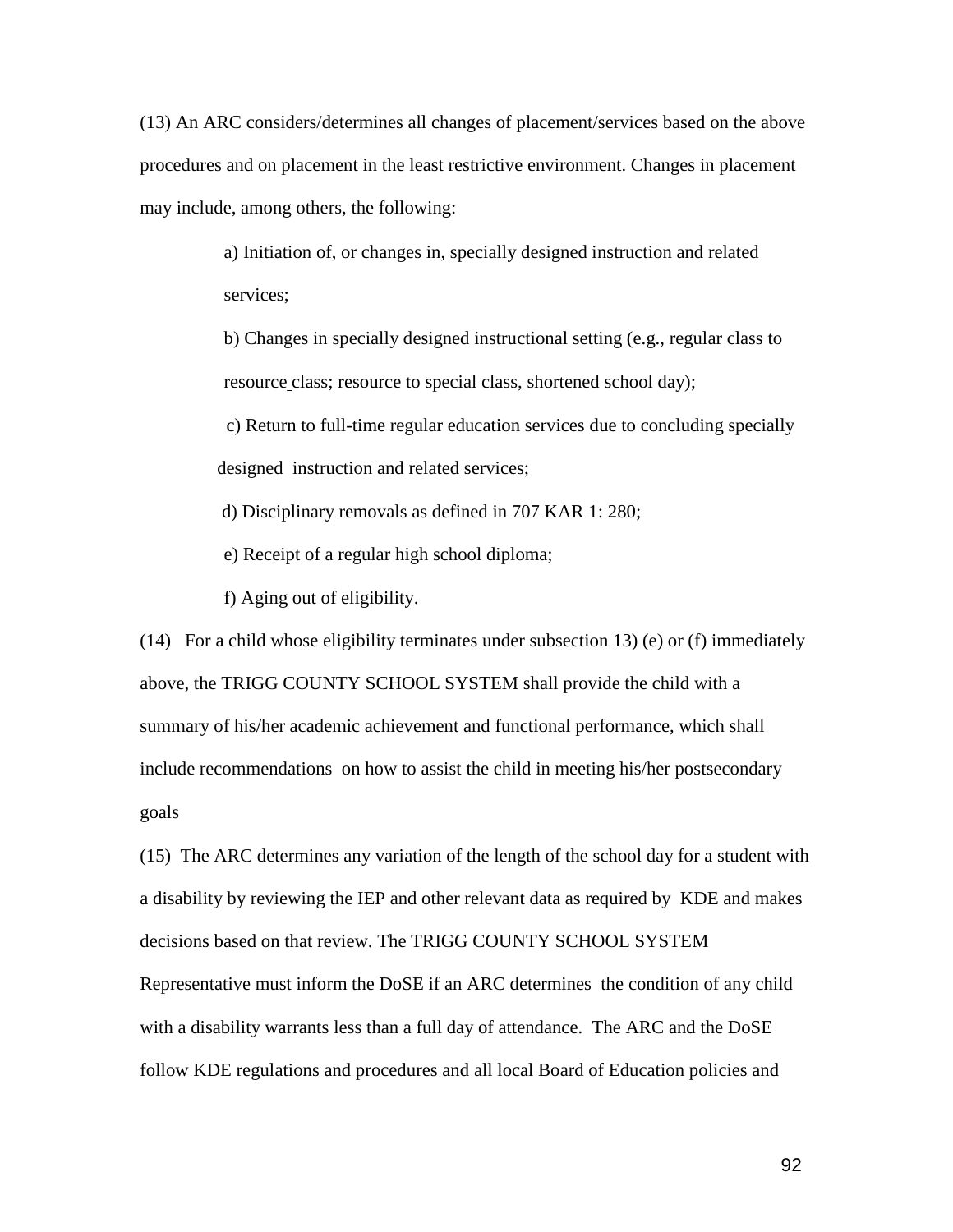procedures concerning a shortened school day.

**Section 2. Class Size.** (1) The TRIGG COUNTY SCHOOL SYSTEM shall provide special education for each child with a disability in accordance with the following maximum caseloads for special classes (as determined by KDE instructions for the December Child Count Forms) for each child with a disability as follows:

(a) Emotional-behavior disability is eight (8);

- (b) Functional mental disability is ten (10);
- (c) Hearing impairment is six (6);
- (d) Mild mental disability is fifteen (15);

(e) Multiple disabilities is ten (10);

(f) Orthopedic impairment is sixteen (16);

(g) Other health impairment is sixteen (16);

(h) Specific learning disability for primary is ten (10) and for secondary is fifteen (15); and

(i) Visual impairment is ten (10).

(2) The TRIGG COUNTY SCHOOL SYSTEM shall provide special education for each child with a disability in accordance with the following maximum caseloads for resource classes:

(a) Emotional-behavior disability is eight (8);

(b) Functional mental disability is eight (8);

- (c) Hearing impairment is eight (8);
- (d) Mild mental disability is ten (10);
- (e) Multiple disabilities is eight (8);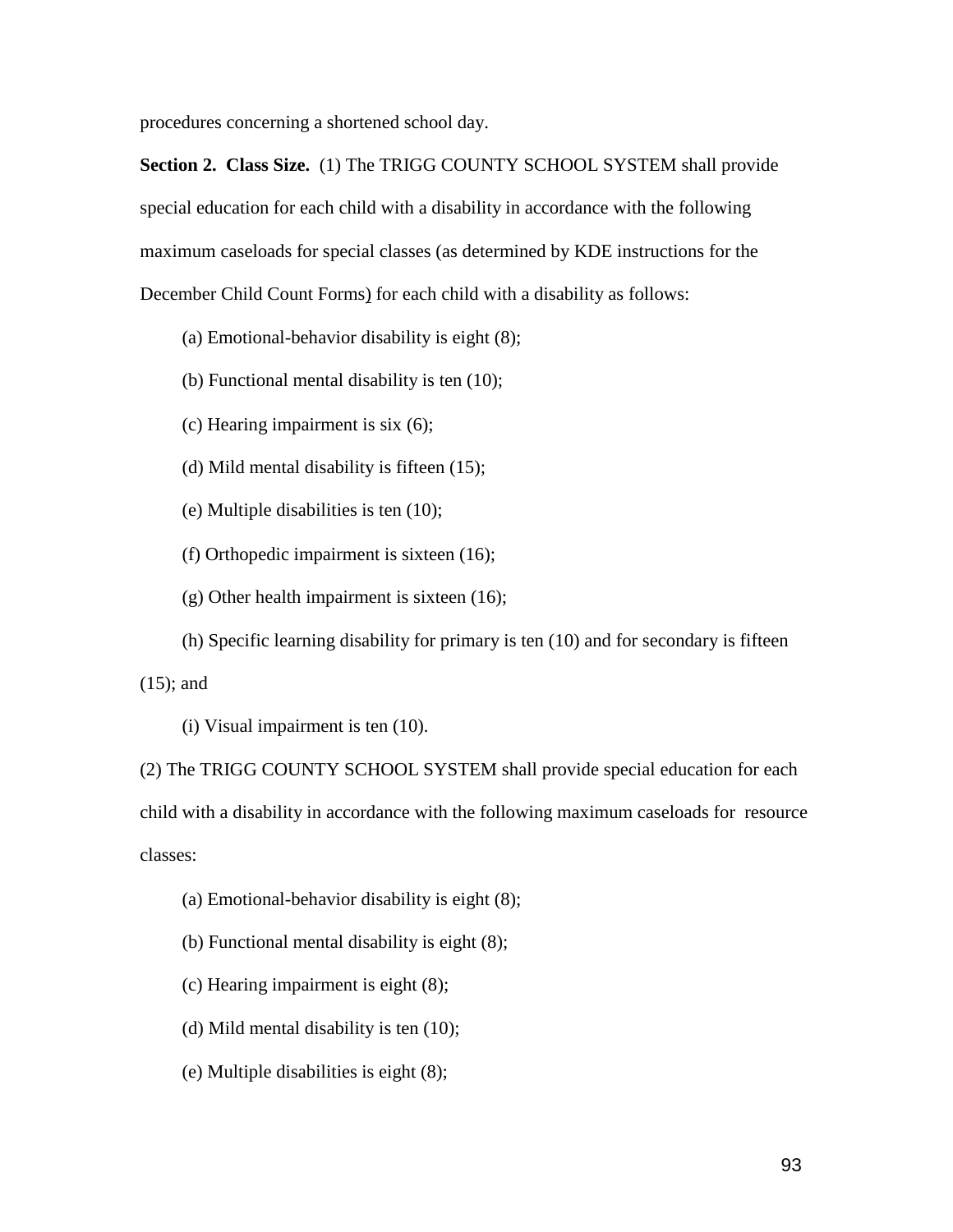(f) Orthopedic impairment is ten (10);

(g) Other health impairment is ten (10);

(h) Specific learning disability is ten (10); and

(i) Visual impairment is eight (8).

(3) Children with disabilities that meet the definition of autism; deaf-blindness; developmental delay for ages six (6), seven (7), and eight (8); and traumatic brain injury shall be served in regular classes, special classes, or resource classes as determined by the ARC.

(4) If a teacher of exceptional children provides services through the collaborative model, the maximum caseload shall not exceed twenty (20) children with disabilities for secondary, and fifteen (15) children with disabilities for primary.

(5) Pursuant to KRS 157.360, if caseload for special classes or class size for resource classes exceeds the maximum specified in this section for thirty (30) days, the TRIGG COUNTY SCHOOL SYSTEM shall submit a waiver request to KDE. The waiver request will be prepared by the DoSE on the form provided by KDE. The Superintendent shall submit the request according to the instructions from KDE.

**Section 3. Case Load for Resource Teachers.** Caseloads for resource teachers shall refer to the maximum number of student records a teacher may be assigned. The TRIGG COUNTY SCHOOL SYSTEM shall make those assignments based on the following:

(a)Emotional-behavioral disability is fifteen (15);

(b)Functional mental disability is ten (10);

(c) Hearing impairment is eight (8);

(d) Mild mental disability for primary is fifteen (15) and for secondary is twenty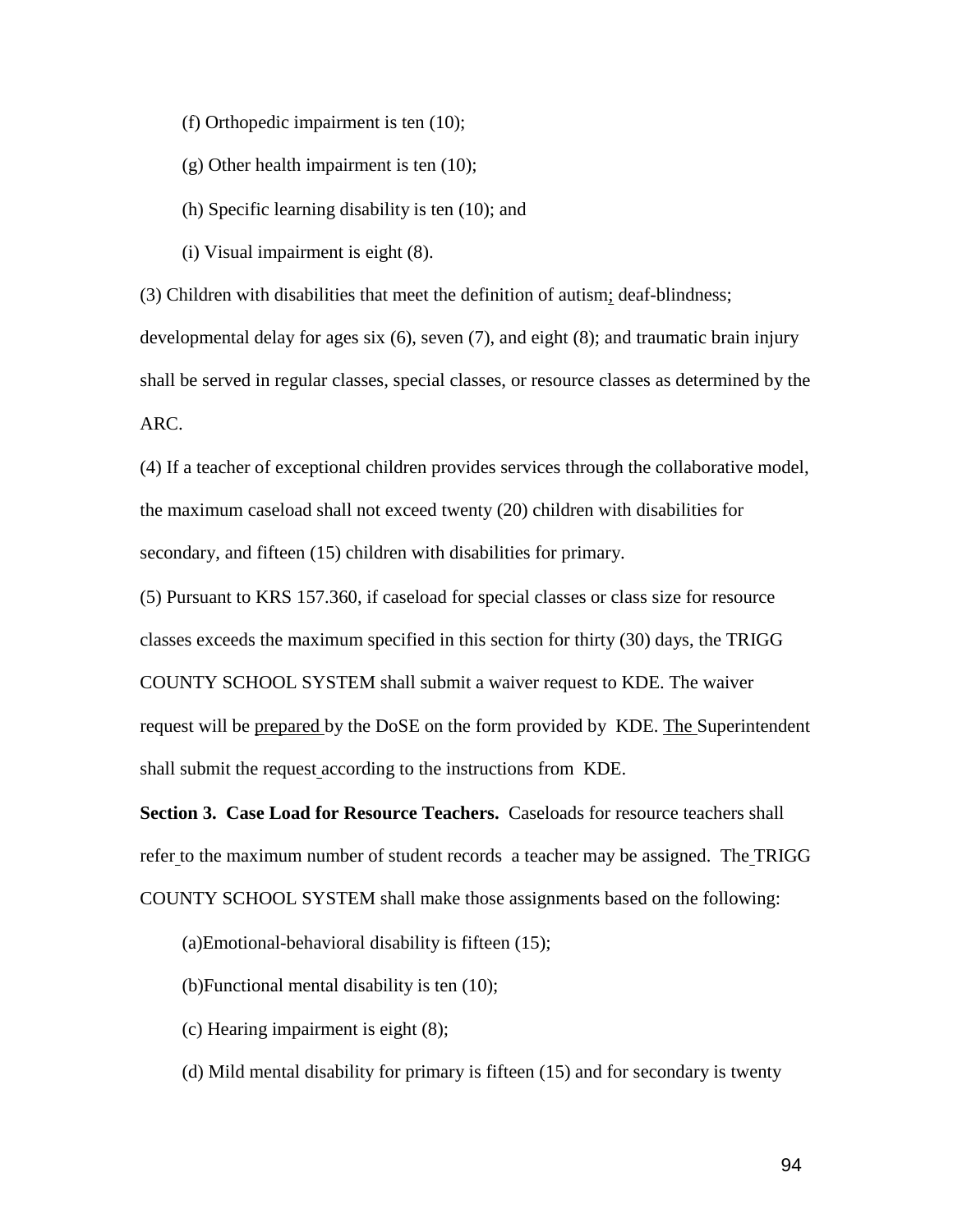$(20);$ 

- (e) Multiple disabilities is ten (10);
- (f) Orthopedic impairment is twenty (20);
- (g) Other health impairment is twenty (20);
- (h) Specific learning disability for primary is fifteen (15) and for secondary is

twenty (20);

(i)Visual impairment is ten  $(10)$ ; and

(j) Speech language pathologist caseload limits as contained in KRS 334A.190.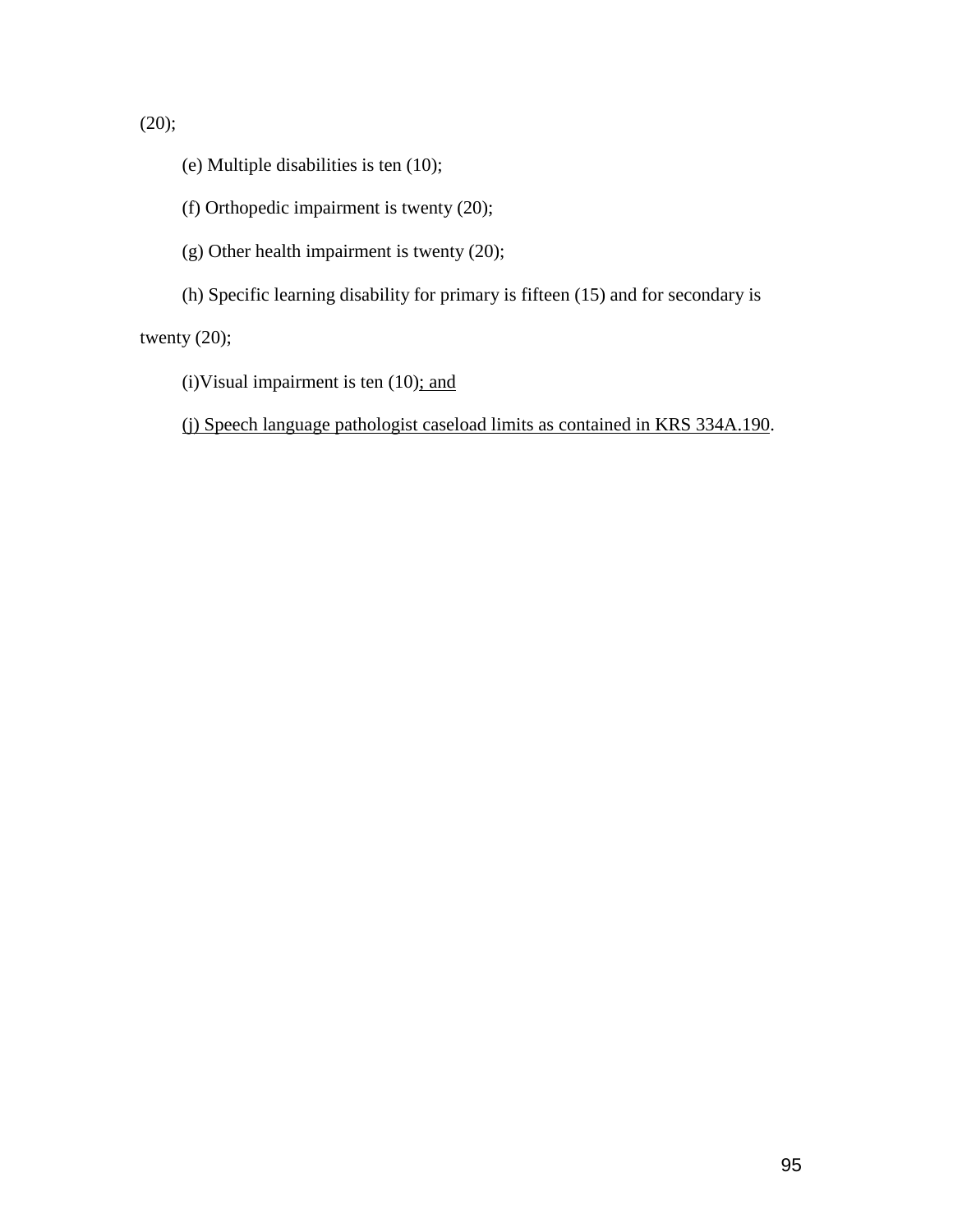## **Chapter VIII -- Confidentiality**

Refer to General Board of Education Policy 09.14 and Administrative Procedure(s) 09.14AP.1, 09.14AP.11, AND 09.14AP.111 for other provisions regarding confidentiality of records for all students.

**Section 1**. **Access Rights.** (1) The TRIGG COUNTY SCHOOL SYSTEM shall permit a parent to inspect and review any education records relating to his child that are collected, maintained, or used by the TRIGG COUNTY SCHOOL SYSTEM. The Director of Pupil Personnel(DPP), or designee, shall comply with a request without unnecessary delay and before any meeting regarding an IEP, including ARC meetings, mediations, due process hearings, and dispute resolution meetings, and in no case more than forty-five (45) days after the request has been made.

(2) The right to inspect and review education records under this administrative regulation shall include:

(a) The right to a response from the TRIGG COUNTY SCHOOL SYSTEM to reasonable requests for explanations and interpretations of the records; (i) The building principal, or designee, in conjunction with the DoSE, shall take steps to obtain translation, or other means, to provide explanations and interpretations to parents in an effective mode of communication in a timely manner.

(b) The right to request that the TRIGG COUNTY SCHOOL SYSTEM provide copies of the records containing the information if failure to provide those copies would effectively prevent the parent from exercising the right to inspect and review the records; and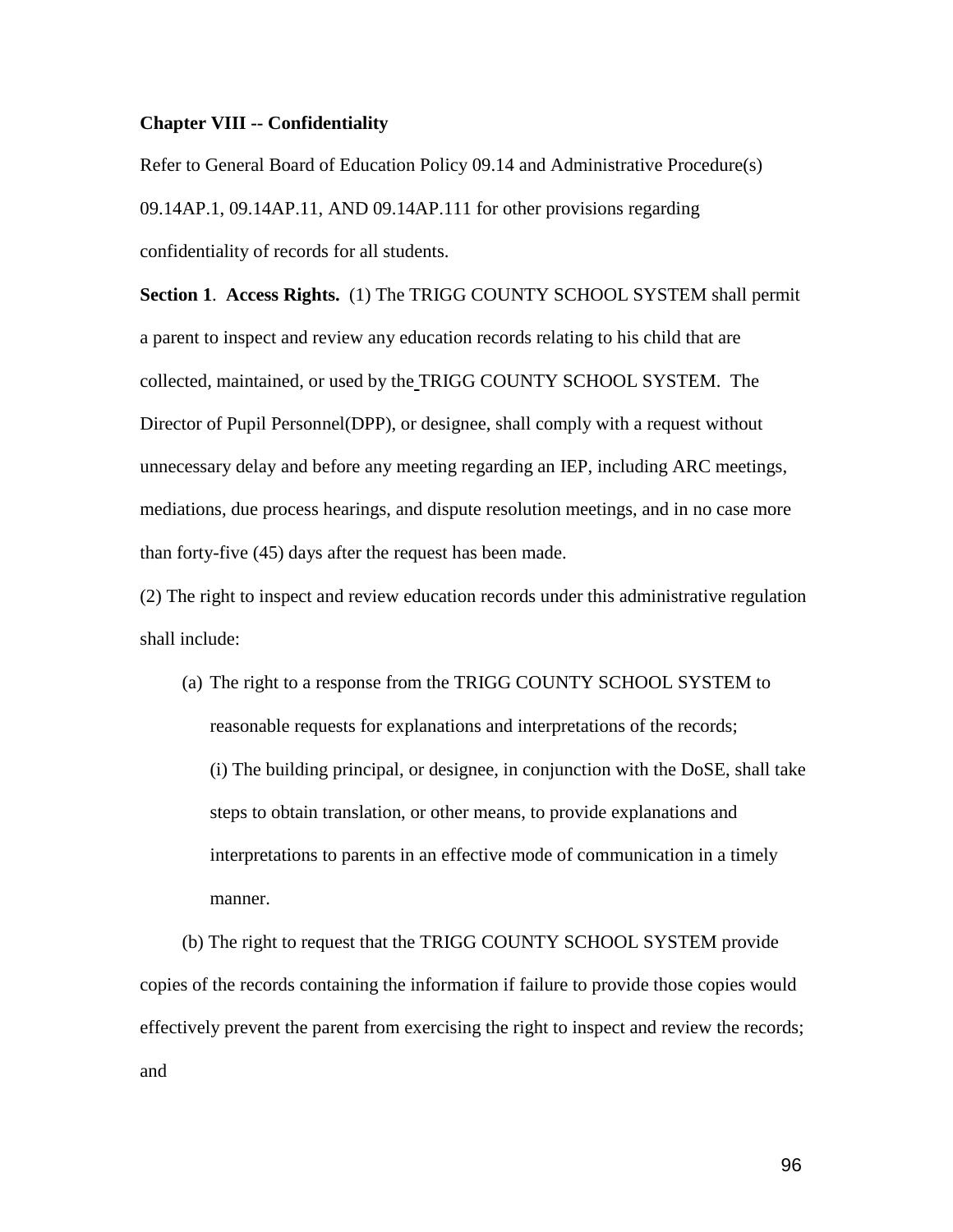(c) The right to have a representative of the parent inspect and review the records. (3) The TRIGG COUNTY SCHOOL SYSTEM may presume that a biological or adoptive parent has authority to inspect and review records relating to his child unless the TRIGG COUNTY SCHOOL SYSTEM has been advised under a court order that the parent does not have the authority.

**Section 2. Record of Access**. Each building principal, or designee, shall keep a record of parties obtaining access to education records collected, maintained, or used under 707 KAR Chapter 1 (except access by parents and authorized employees of the TRIGG COUNTY SCHOOL SYSTEM), including:

- (1) The name of the party;
- (2) The date access was given; and
- (3) The purpose for which the party is authorized to use the records.

**Section 3**. **Records on More Than One Child**. (1) If any education record includes information on more than one (1) child, the parents of those children shall have the right to inspect and review only the information relating to their child or to be informed of only that specific information.

(2) The TRIGG COUNTY SCHOOL SYSTEM provides information from records containing data on more than one child in such a way as to preserve the confidentiality of the other students. If a parent requests to review and inspect educational records that have information about more than one child (e.g., attendance rosters, child tracking systems, grade books, etc.), then the person responsible for the maintenance of those records makes a copy of the records requested. Before providing the parent access to the copy, the person responsible for the record removes any personally identifiable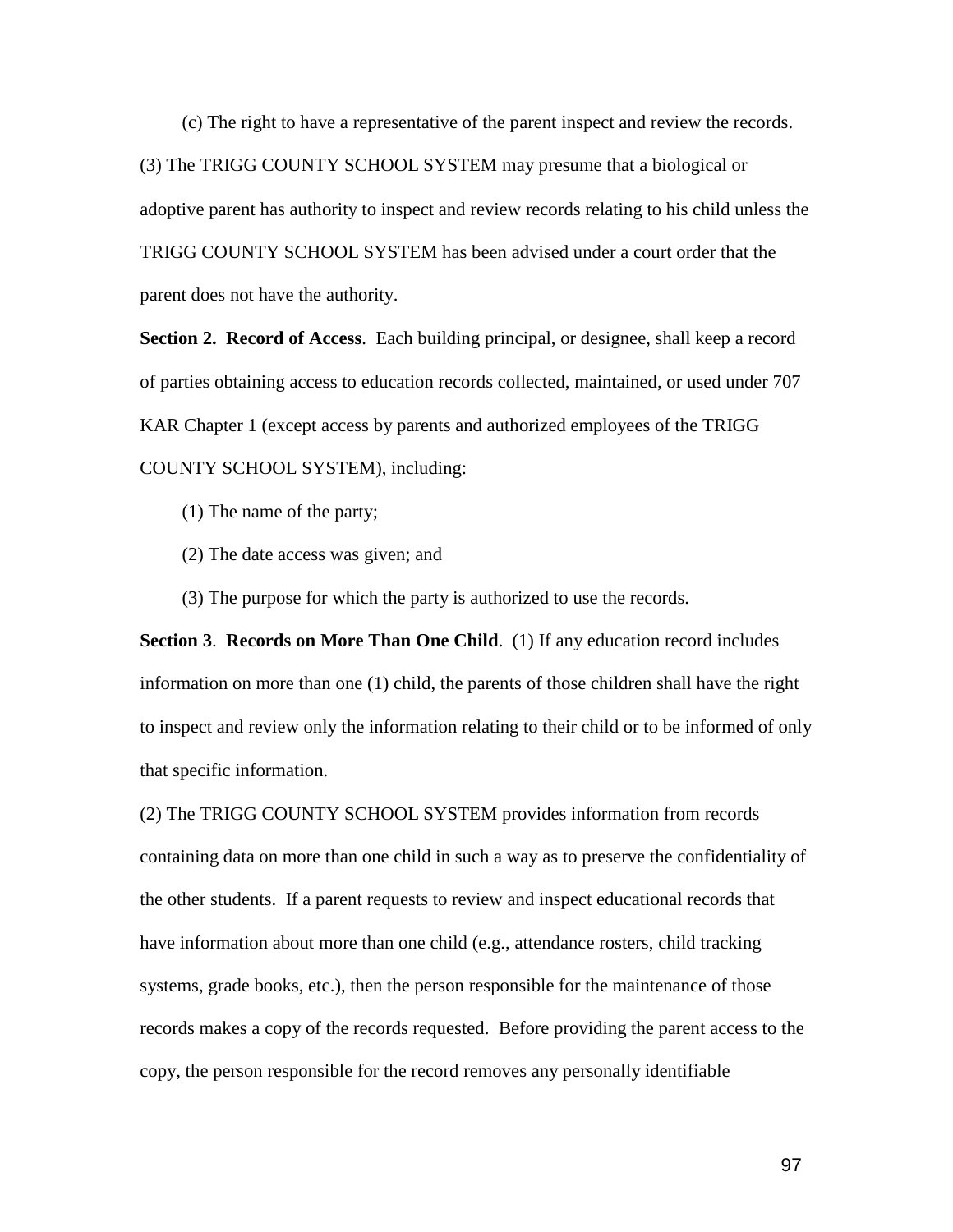information regarding other children. The TRIGG COUNTY SCHOOL SYSTEM does not maintain personally identifiable information about any child in the educational record of another child.

**Section 4. Types and Location of Information**. The building principal, or designee, shall provide parents, on request, a list of the types and location of education records regarding their child with disabilities that is collected, maintained, or used by the TRIGG COUNTY SCHOOL SYSTEM.

**Section 5**. **Fees.** (1) The TRIGG COUNTY SCHOOL SYSTEM may charge a fee for copies of records that are made for a parent under 707 KAR Chapter 1, if the fee does not effectively prevent the parent from exercising his right to inspect and review the records. Fees are determined by the TRIGG COUNTY SCHOOL SYSTEM Board of Education. See Board Policy 01.6 and Administrative Procedure(s)01.6AP2.

(2) The TRIGG COUNTY SCHOOL SYSTEM shall not charge a fee to search for or to retrieve information under 707 KAR Chapter 1.

**Section 6**. **Amendment of Records and Opportunity for Hearing**. (1) A parent who believes that information in the education records collected, maintained, or used under 707 KAR Chapter 1 is inaccurate, misleading, or violates the privacy or other rights of the child may request the TRIGG COUNTY SCHOOL SYSTEM to amend the information. Once a request is made by a parent for an amendment to be made to the child's record, the TRIGG COUNTY SCHOOL SYSTEM shall respond within ten (10) school days

(2) If a request to amend the information is made by a parent or legal guardian, the hearing procedures contained in 702 KAR 1: 140 shall apply. (Also, refer to Board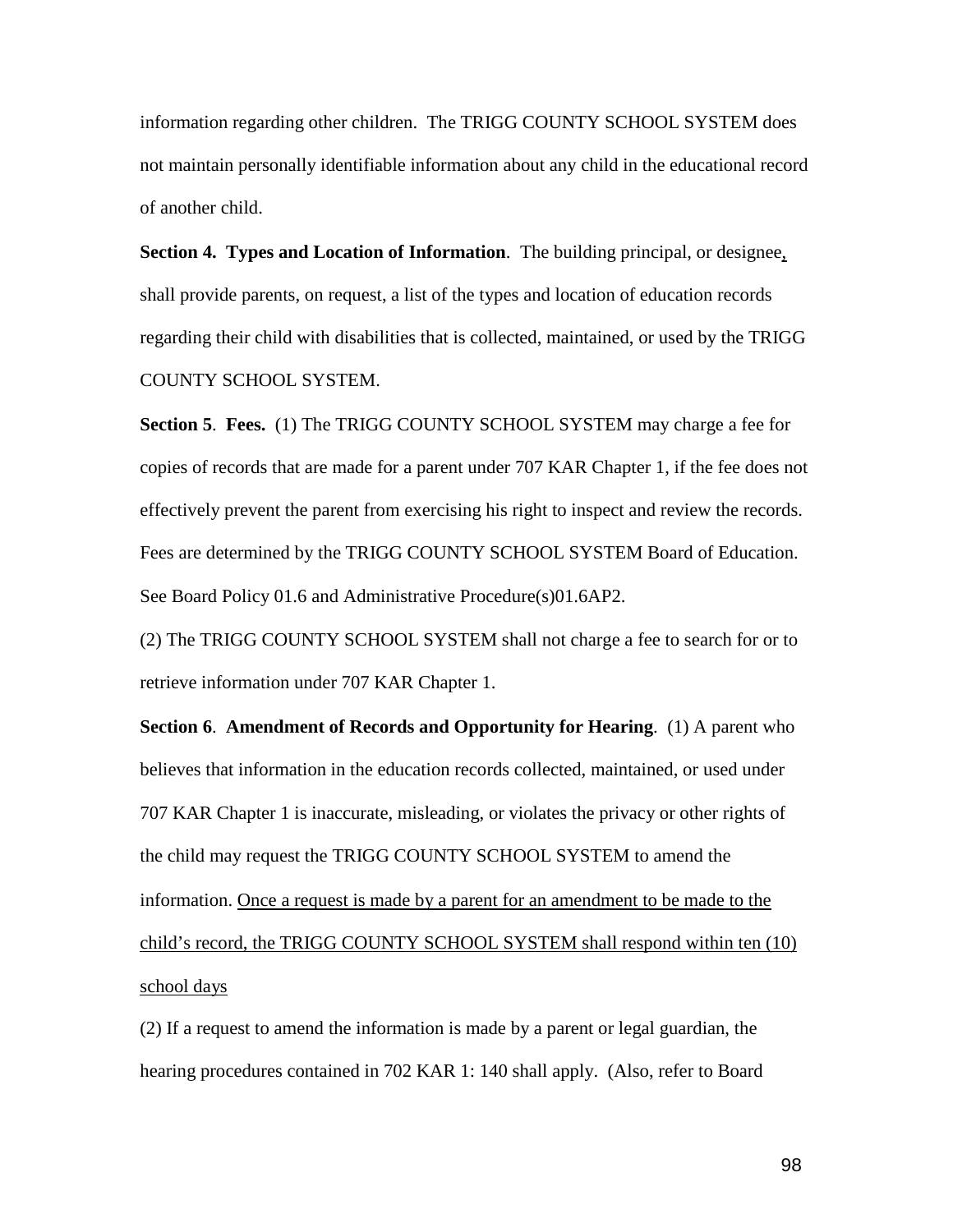Policy 09.14and Administrative Procedure (s)09.14AP.111 for TRIGG COUNTY SCHOOL SYSTEM policy(s)/procedure(s) governing such requests.)

**Section 7. Consent**. (1) Except as to disclosures to appropriate law enforcement agencies as referenced in 707 KAR 1:340, Section 17, signed and dated written parental consent shall be obtained before personally identifiable student information is:

(a) Disclosed to anyone other than officials of the participating agencies collecting or using the information under 707 KAR Chapter 1; or

(b) Used for any purpose other than meeting a requirement under 707 KAR Chapter (2) The TRIGG COUNTY SCHOOL SYSTEM shall not release information from education records to participating agencies without parental consent unless authorized to do so under the Family Educational Rights and Privacy Act (FERPA), 20 U.S.C. Section 1232g. For the Confidentiality Chapter of these procedures, participating agency means any agency or institution that collects, maintains, or uses personally identifiable information, or from which information is obtained, under Part B of the Act (IDEA). (3) Parental consent, or the consent of an eligible child under FERPA , must be obtained before personally identifiable information is released to officials of participating agencies providing or paying for transition services in accordance with 34 CFR § 300.321(b)(3). (4) In compliance with Board Policy 09.14 and Administrative Procedure(s)09.14AP.1, the TRIGG COUNTY SCHOOL SYSTEM obtains written consent from a parent or eligible student under FERPA, before disclosing personally identifiable information to an entity or individual not authorized to receive it under FERPA.

(5) If a parent or eligible student so requests, the TRIGG COUNTY SCHOOL SYSTEM shall provide him/her with a copy of the records disclosed. If a parent so requests, the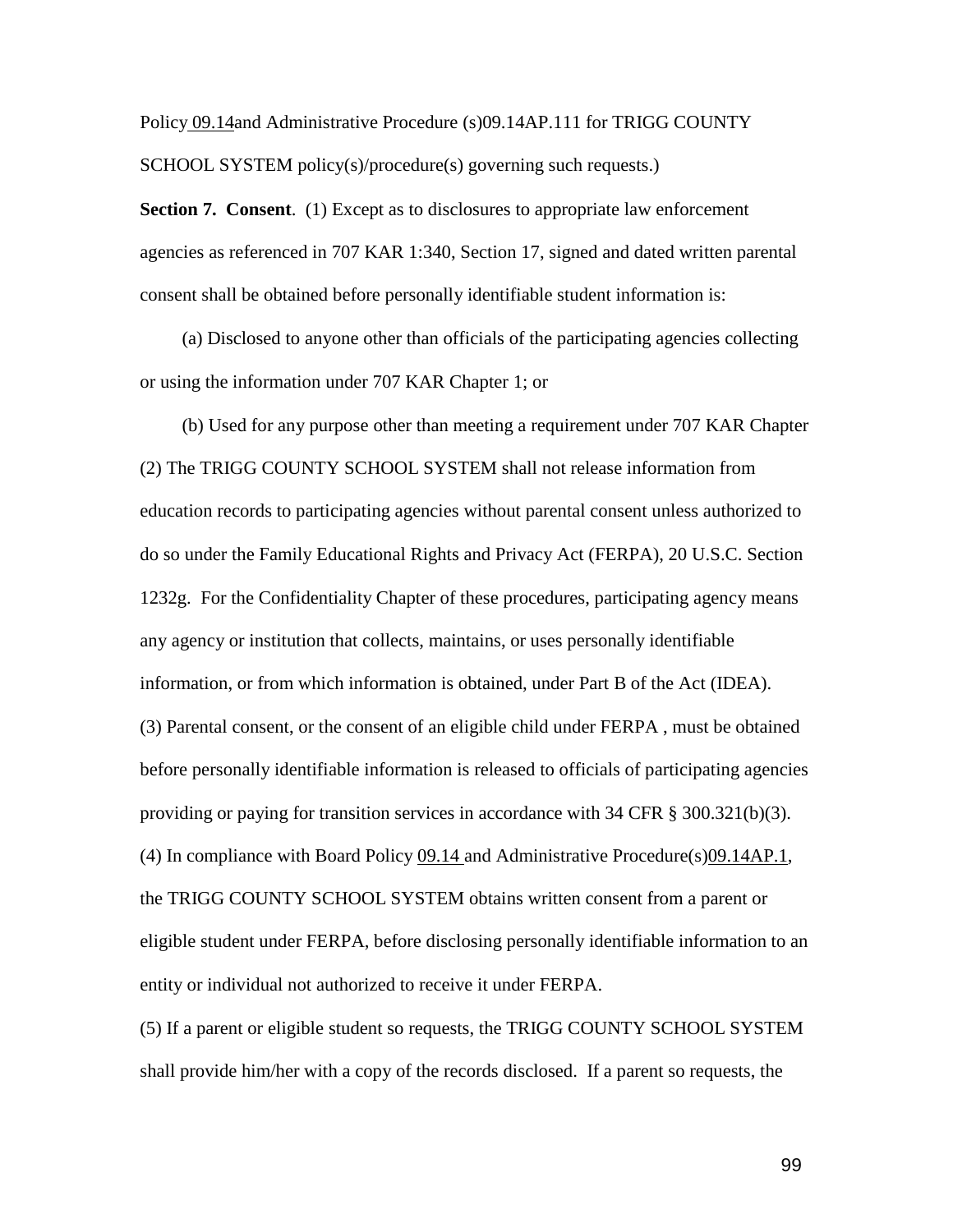TRIGG COUNTY SCHOOL SYSTEM shall provide a student who is not an eligible student with a copy of the records disclosed.

(6) If a parent refuses to provide consent for release of personally identifiable information, a party, including the TRIGG COUNTY SCHOOL SYSTEM, may request a due process hearing pursuant to 707 KAR 1:340 or comply with FERPA.

**Section 8. Safeguards.** (1) The TRIGG COUNTY SCHOOL SYSTEM shall protect the confidentiality of personally identifiable student information at collection, storage, disclosure, and destruction stages.

(2) The TRIGG COUNTY SCHOOL SYSTEM shall assign a staff member to assume responsibility for ensuring the confidentiality of any personally identifiable student information. The Driector of Pupil Personnel (DPP) is responsible for developing and implementing methods to safeguard personally identifiable student information for the TRIGG COUNTY SCHOOL SYSTEM.

(3) A TRIGG COUNTY SCHOOL SYSTEM employee collecting or using personally identifiable information shall receive training or instruction regarding the requirements of 707 KAR 1:360. The Director of Special Education or designee is responsible for assuring that this training is provided.

(4) The TRIGG COUNTY SCHOOL SYSTEM shall maintain, for public inspection, a current listing of the names and positions of employees within the TRIGG COUNTY SCHOOL SYSTEM who may have access to personally identifiable student information, i.e., Disclosure Without Consent list. This list may include those with whom the TRIGG COUNTY SCHOOL SYSTEM has contracted to perform a special task.

(5) Board Policy 09.14 and Administrative Procedure(s) 09.14AP.111 provide the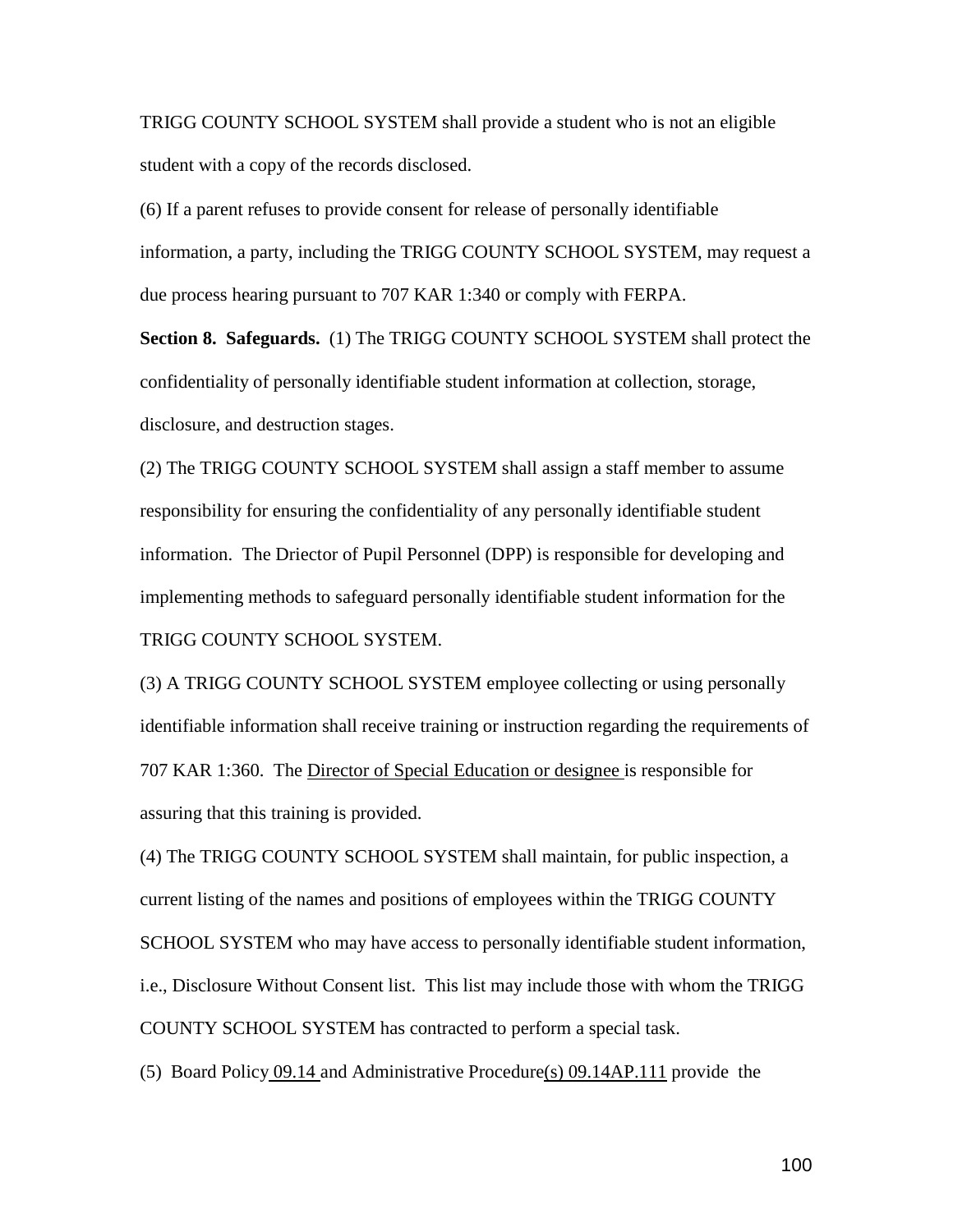TRIGG COUNTY SCHOOL SYSTEM shall annually notify parents of students currently in attendance, or eligible students currently in attendance, of their rights under FERPA and its implementing regulations.

**Section 9**. **Destruction of Information**. (1) The TRIGG COUNTY SCHOOL SYSTEM shall inform the parent when personally identifiable student information collected, maintained, or used under 707 KAR Chapter 1 is no longer needed to provide education services to a child. The information shall be destroyed at the request of a parent, subject to the following: The Director of Pupil Personnel, or designee, destroys records only in accordance with the law and as specified in the Kentucky Records Retention Schedule. Destruction means physical destruction or removal of personal identifiers from information so the information is no longer personally identifiable (2) However, a permanent record of a child's name, address, and phone number, his grades, attendance records, classes attended, grade level completed, and year completed may be maintained without time limitations.

**Section 10**. **Children's Rights.** The rights of parents regarding education records under FERPA and 707 KAR Chapter 1 shall be transferred to the child at age eighteen (18), unless the child has been declared incompetent under KRS Chapter 387 in a court of law.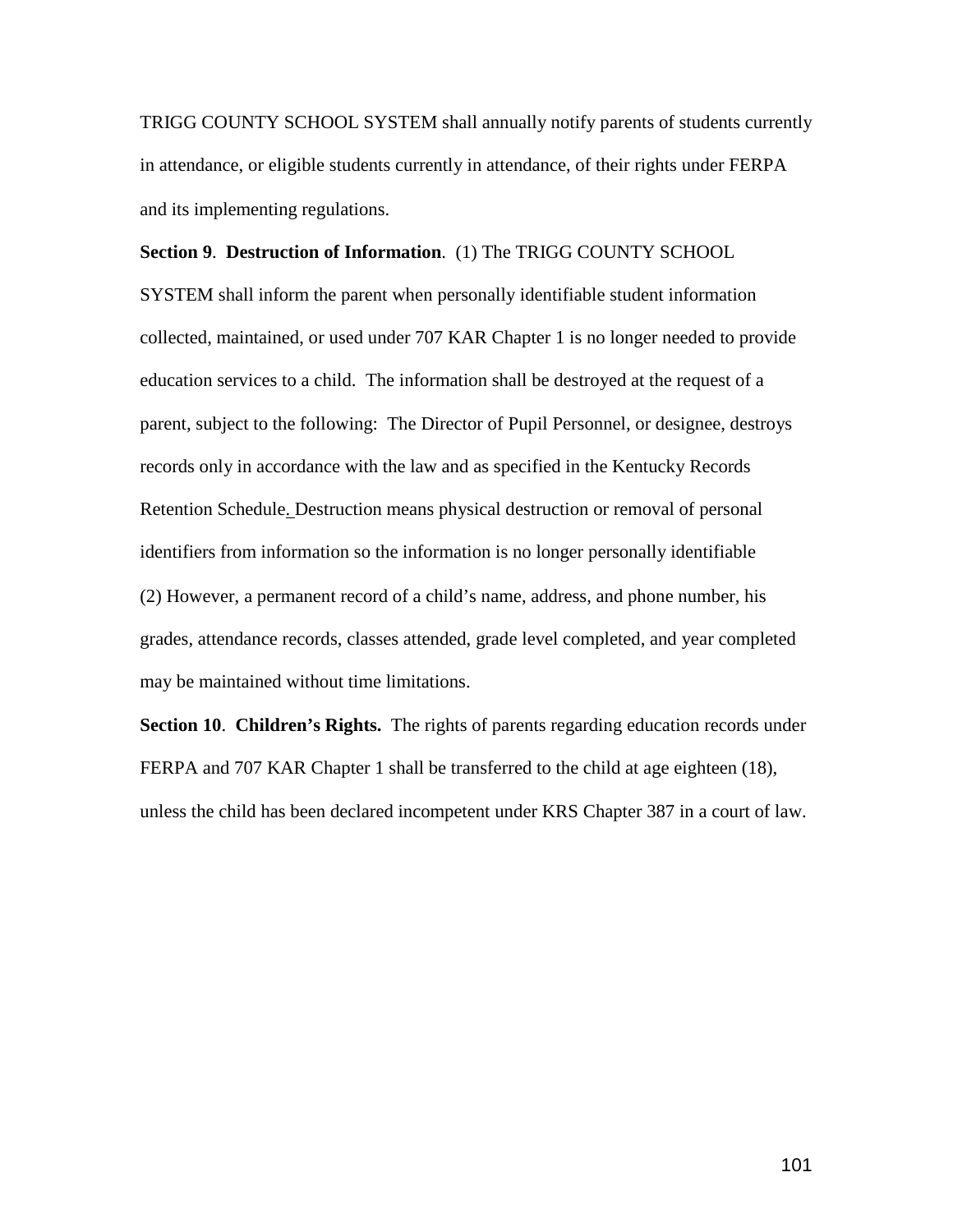Chapter IX -- **Children with Disabilities Enrolled in Private Schools.**

**Section 1. Children with disabilities enrolled in private schools by their parents when FAPE is at issue**. (1) The TRIGG COUNTY SCHOOL SYSTEM shall make FAPE available to each child with a disability. If a parent decides to place his child with a disability in a private school after the offer of FAPE, the TRIGG COUNTY SCHOOL SYSTEM shall not be required to pay for the cost of the private education.

Disagreements between a parent and the TRIGG COUNTY SCHOOL SYSTEM regarding the availability of a program appropriate for the student and financial responsibility shall be subject to the due process procedures in 707 KAR 1 :340. (2) If a parent of a child with a disability, who previously received special education and related services under the authority of the TRIGG COUNTY SCHOOL SYSTEM, enrolls the child in a private school without the consent of or referral by the TRIGG COUNTY SCHOOL SYSTEM, a hearing officer or a court may award financial reimbursement to the parent if it is determined the TRIGG COUNTY SCHOOL SYSTEM did not offer FAPE to the child in a timely manner and the private placement is appropriate. This may be awarded even if the parents did not receive consent from the TRIGG COUNTY SCHOOL SYSTEM for the private placement and the TRIGG COUNTY SCHOOL SYSTEM did not make a referral to the private school. A hearing officer or a court may determine a private school placement to be appropriate even though it does not meet state standards that apply to the TRIGG COUNTY SCHOOL SYSTEM.

(3) The amount of the financial reimbursement described in subsection (2) of this section may be reduced or denied if: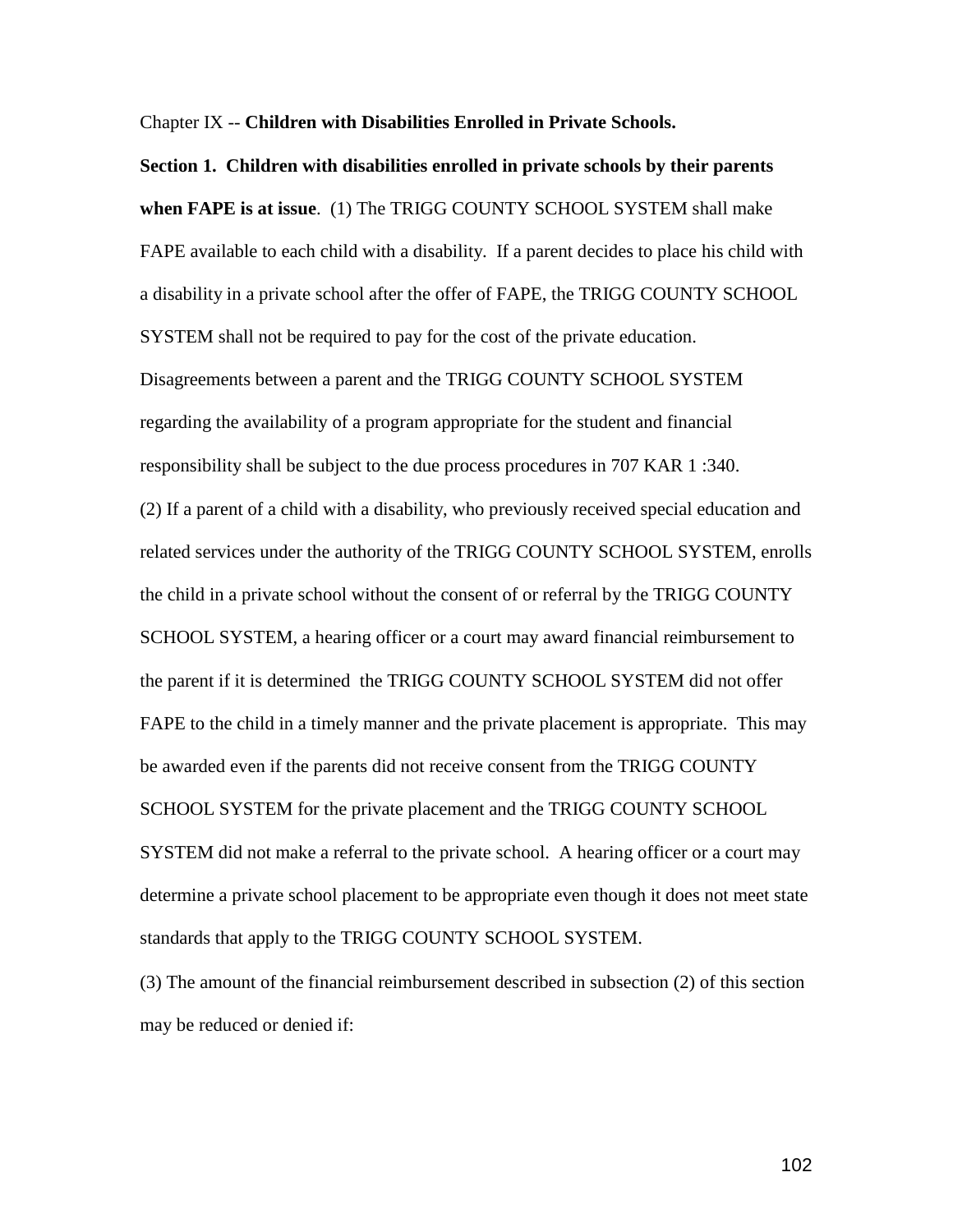(a) At the most recent ARC meeting prior to the removal by the parents of their child with a disability from the public school, the parents did not inform the TRIGG COUNTY SCHOOL SYSTEM that they were rejecting the proposed TRIGG COUNTY SCHOOL SYSTEM placement, including stating their concerns and their intent to enroll the child in a private school at public expense; or

(b) At least ten (10) business days (including any holidays that occur on a business day) prior to the removal of the child from the public school, the parents did not give written notice to the TRIGG COUNTY SCHOOL SYSTEM of the information described in paragraph (a) of this subsection;

(c) Prior to the parent's removal of the child, the TRIGG COUNTY SCHOOL SYSTEM informed the parents of its intent to evaluate the child (including a statement of the purpose of the evaluation that was appropriate and reasonable), but the parents did not make the child available for the evaluation; or

(d) There is a judicial finding that the actions taken by the parents were unreasonable.

(4) The amount of financial reimbursement shall not be reduced or denied for failure to provide the notice described above if:

(a) The parent is illiterate ;

(b) Compliance with the notice requirement would likely result in physical or serious emotional harm to the child;

(c) The school prevented the parent from providing the notice; or

(d) The parent had not received notice from the TRIGG COUNTY SCHOOL SYSTEM of his obligation to provide this notice.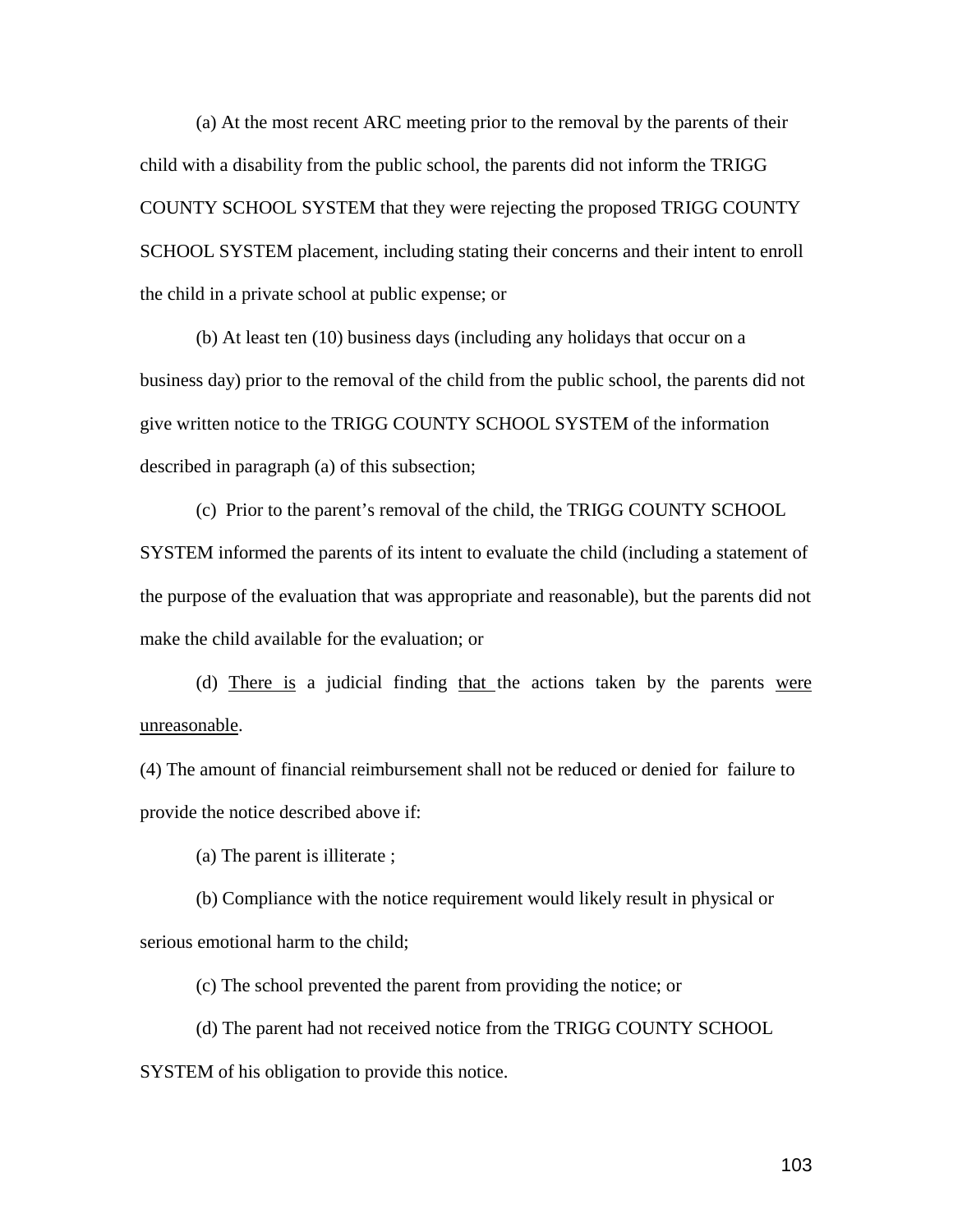**(5)** The TRIGG COUNTY SCHOOL SYSTEM provides notice of the parents'

responsibilities to give notice to the TRIGG COUNTY SCHOOL SYSTEM prior to removal of the child from the TRIGG COUNTY SCHOOL SYSTEM to private school through its Parents Procedural Safeguards (Parent's Rights) document provided to parents in accordance with the Procedural Safeguards and State Complaint Procedures Chapter of these procedures.

**Section 2.** Child Find for Children with Disabilities Enrolled by Their Parents in Private School.

(1) The TRIGG COUNTY SCHOOL SYSTEM shall locate, identify, and evaluate all private school children with disabilities, including school children attending private**,** religious schools within the boundaries of the TRIGG COUNTY SCHOOL SYSTEM. These activities shall be comparable to the activities to locate, identify, and evaluate children with disabilities in the public schools. An LEA in which private schools are located shall include parentally-placed private school children who attend those schools but reside in a state other than Kentucky in its child find activities.

(2) The TRIGG COUNTY SCHOOL SYSTEM shall maintain in its records and provide to KDE:

(a) The number of children evaluated under this section;

(b) The number of children determined to be children with disabilities under this section; and

(c) The number of children served under this section.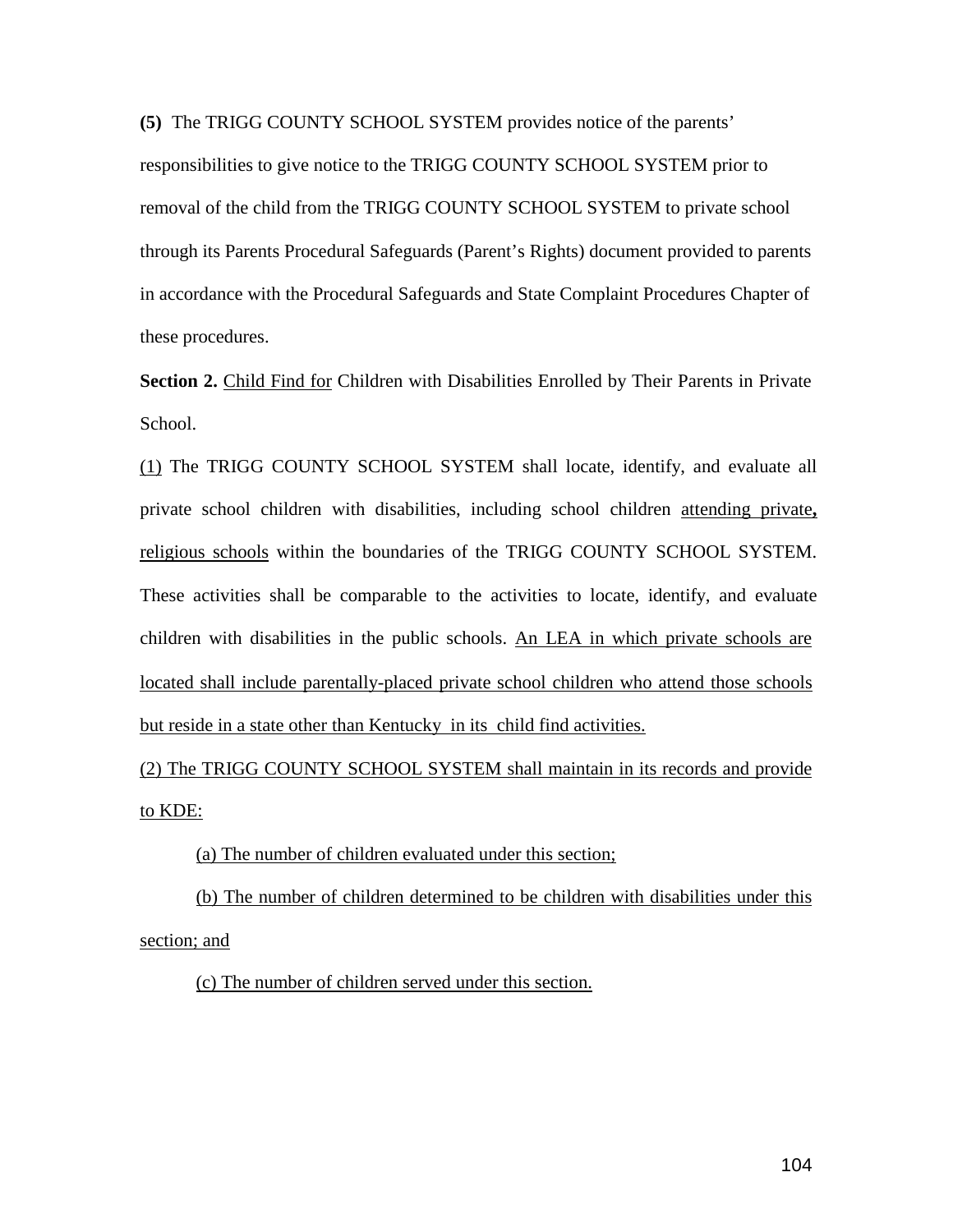(3) The TRIGG COUNTY SCHOOL SYSTEM shall consult with appropriate representatives of the private schools on how to carry out these activities.

(4) Child find design. The child find process must be designed to ensure—

(a) The equitable participation of parentally-placed private school children; and

(b) An accurate count of those children.

(5) Child find activities shall be completed in a time period comparable to that for students attending public school in the TRIGG COUNTY SCHOOL SYSTEM. The TRIGG COUNTY SCHOOL SYSTEM shall not consider the costs, including the cost of individual evaluations, incurred by its child find activities in meeting its obligation under Section 4**(3)** of 707 KAR 1:370.

(6) If a child is enrolled, or is going to enroll in a private school that is not located in the LEA of the parent's residence, parental consent must be obtained before any personally identifiable information about the child is released from officials in the LEA where the private school is located to officials in the LEA of the parent's residence.

**Section 3. Parental Consent**. (1) If a parent of a child who is parentally placed in a private school does not provide consent for the initial evaluation or the reevaluation or a parent fails to respond to such a request, the TRIGG COUNTY SCHOOL SYSTEM:

(a) Shall not use the procedures in 707 KAR 1:340 for mediation, dispute resolution meeting, or a due process hearing;

(b) Shall not be required to consider the child as eligible for services under 707 KAR 1:370; and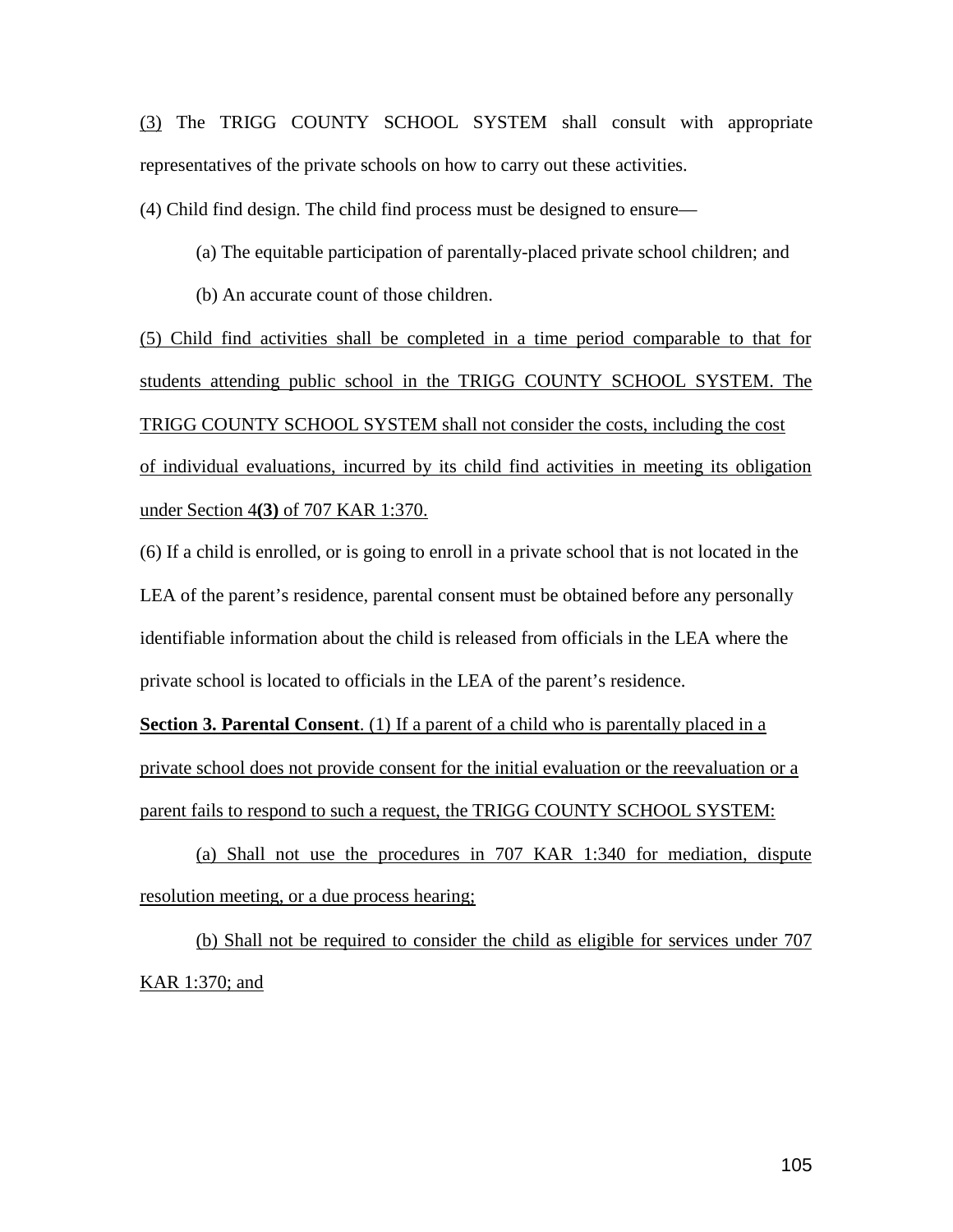(c) Shall document its attempts to obtain parental consent which may include records of telephone calls, copies of correspondence, records of home or place of employment visits, and the results of these efforts.

**Section 4. Basic Requirements**. (1) The TRIGG COUNTY SCHOOL SYSTEM shall provide special education and related services to parentally placed private school children with disabilities in accordance with the procedure found in Section 5 of 707 KAR 1:370, to the extent consistent with the number and location of these children enrolled in private schools located within the school district boundaries.

(2) A service plan shall be developed and implemented for each private school child with a disability who has been designated by the TRIGG COUNTY SCHOOL SYSTEM to receive special education and related services under Section 5 of 707 KAR 1:370.

(3) To meet this requirement, the TRIGG COUNTY SCHOOL SYSTEM shall spend a proportionate amount of the federal money it receives under the IDEA pursuant to 34 CFR 300.133. This amount shall be determined after the TRIGG COUNTY SCHOOL SYSTEM has completed its child find activities and submitted a child count figure to KDE. This child count shall be conducted on December 1 of each year.

**Section 5. Consultation**. Prior to the beginning of each school year, the DoSE shall consult, in a timely and meaningful fashion, with private school representatives and parents or representatives of parents of parentally-placed private school children with disabilities during the design and development of special education and related services regarding the following: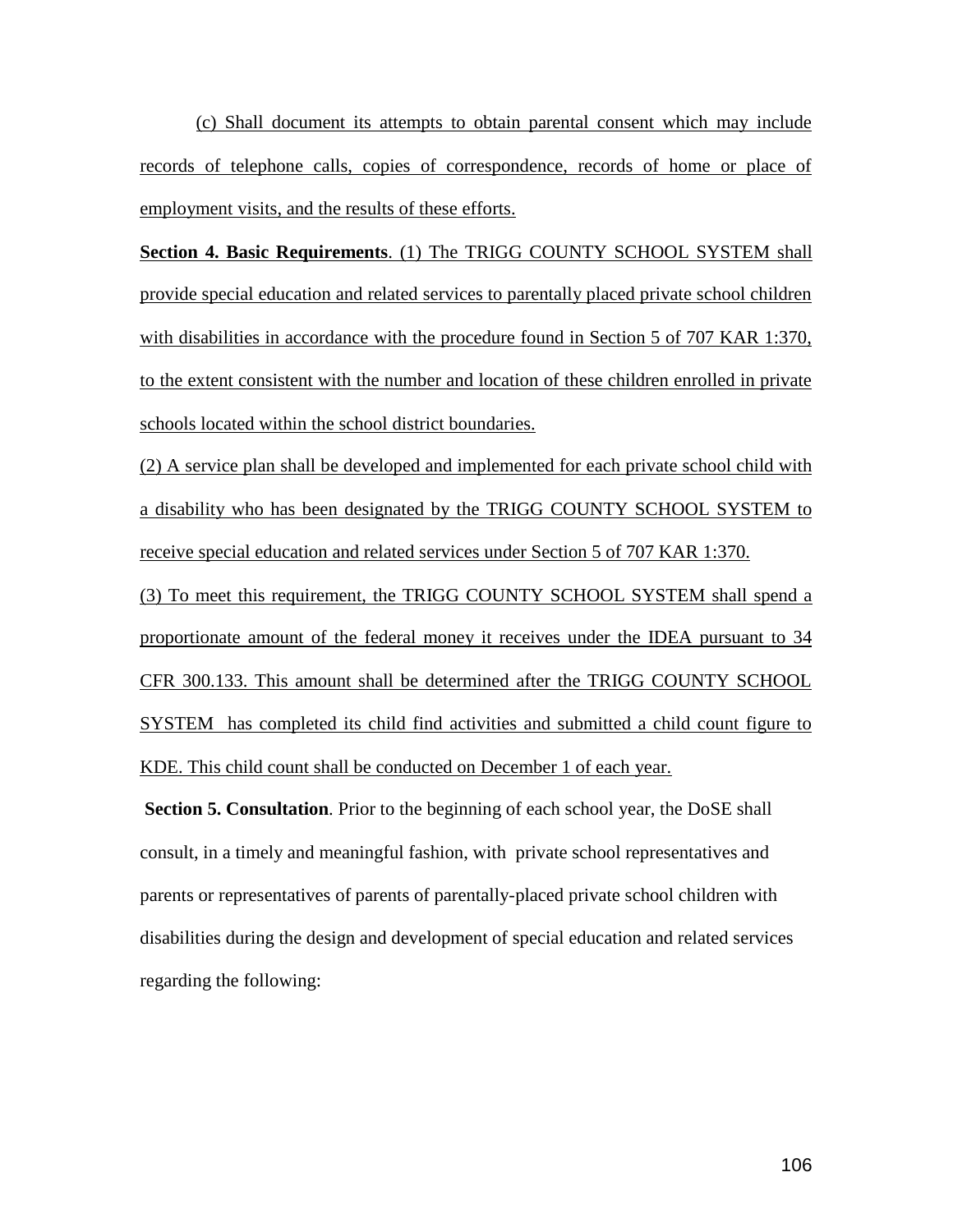(a) The child find process, including how children suspected of having a disability can participate equitably and how parents, teachers, and private school officials will be informed of the process;

(b) The determination of the proportionate share of federal funds, including how calculated;

(c) How the consultation process will operate throughout the school year to ensure that parentally-placed children with disabilities identified through the child find process can meaningfully participate in special education and related services;

(d) How, where, and by whom special education and related services will be provided including a discussion of:

> i. The types of services, including direct services and alternate service delivery methods;

> ii. How special education and related services will be apportioned if funds are not sufficient to serve all parentally placed private school students with disabilities;

and

iii. How and when those decisions will be made; and

(e) How the TRIGG COUNTY SCHOOL SYSTEM will provide a written explanation to the private school officials of the reasons why it chose not to provide services directly or through a contract, if the TRIGG COUNTY SCHOOL SYSTEM disagrees with the views of the private school representatives.

(2) When timely and meaningful consultation has occurred, the TRIGG COUNTY SCHOOL SYSTEM DoSE shall obtain a written affirmation signed by the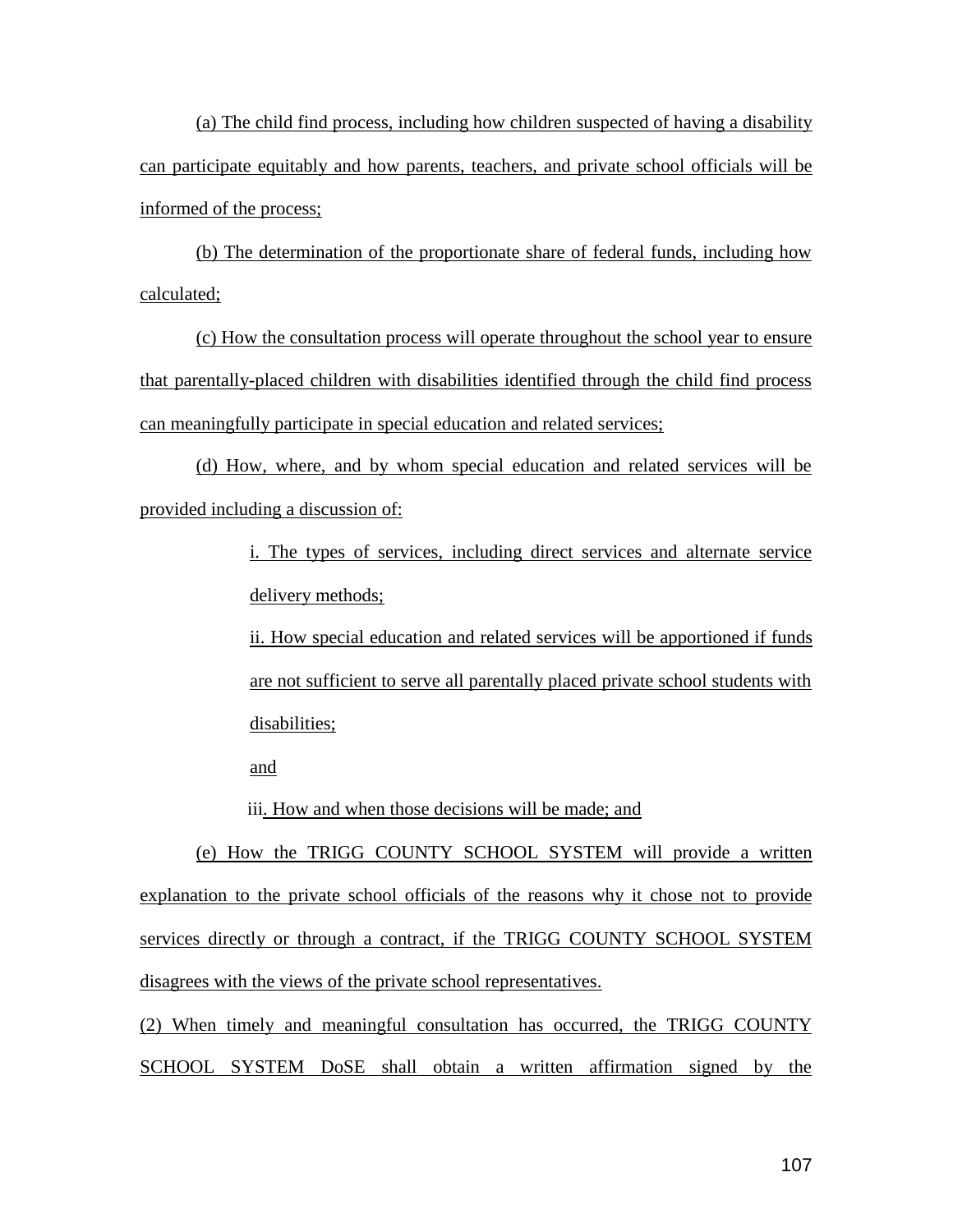representatives of the private schools. If a private school does not provide the affirmation within a reasonable period of time, the TRIGG COUNTY SCHOOL SYSTEM shall forward the documentation of the consultation process to the KDE.

**Section 6. Services Provided**. (1) The TRIGG COUNTY SCHOOL SYSTEM shall ensure that services provided under a services plan shall be provided by personnel meeting the same standards as personnel providing services in the public school, except private school teachers who provide services under a service plan shall not have to meet the highly-qualified special education teacher requirements of 20 U.S.C. 1401(10).

(2) Private school children with disabilities may receive a different amount of services than children with disabilities in public schools. There shall be no individual right to special education and related services, but the student shall receive the services provided in the service plan in light of the services the TRIGG COUNTY SCHOOL SYSTEM has determined to provide.

(3) A private school child with a disability who has been designated to receive services shall have a services plan that describes the specific special education or related services the TRIGG COUNTY SCHOOL SYSTEM will provide in light of the services the TRIGG COUNTY SCHOOL SYSTEM has determined to provide private school children with disabilities through the process in 707 KAR 1:370, Section 5.

(4) The services plan shall, to the extent appropriate:

a) Meet the requirements of an IEP under 707 KAR 1:320 with respect to the services provided; and

(b) Be developed, reviewed, and revised consistent with the requirements to develop, review, and revise IEPs.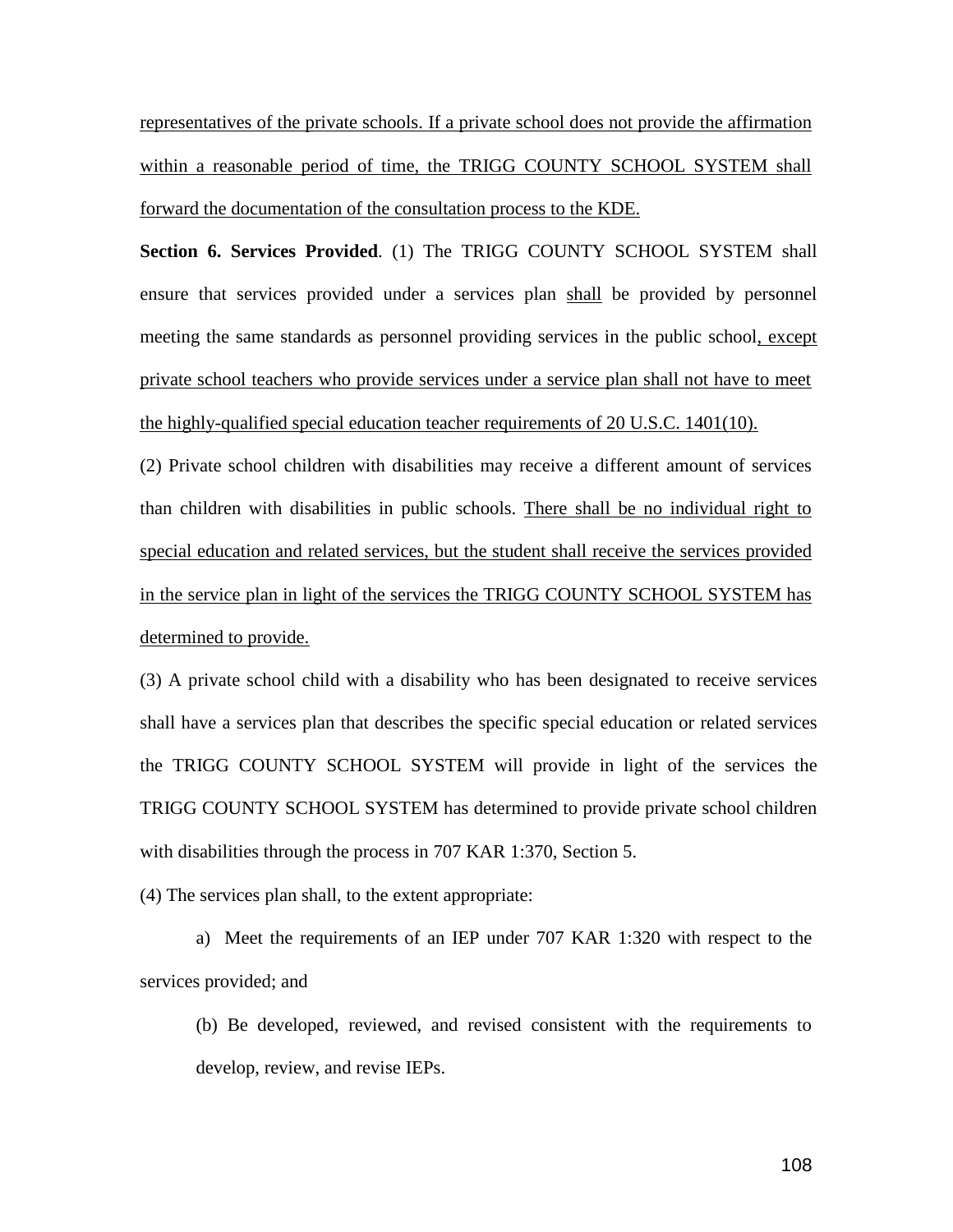(5) The TRIGG COUNTY SCHOOL SYSTEM shall ensure that a representative of the private school attends each ARC meeting. If the representative cannot attend, the appropriate TRIGG COUNTY SCHOOL SYSTEM Representative shall use other methods to ensure participation by the private school, including individual or conference telephone calls.

(6) Services delivered through a service plan shall be provided by:

(a) Employees of the TRIGG COUNTY SCHOOL SYSTEM; or

(b) Through a contract with the TRIGG COUNTY SCHOOL SYSTEM.

(7) Special education and related services provided through a service plan shall be secular, neutral, and nonideological.

**Section 7. Location of Services.** (1) A service to a private school child with a disability may be provided at a site determined by the TRIGG COUNTY SCHOOL SYSTEM and not otherwise prohibited by law. If necessary for the child to benefit from or participate in the services provided under a service plan, the private school child with a disability shall be provided transportation:

(a) From the child's school or the child's home to a site other than the private school; and

(b) From the service site to the private school, or to the child's home, depending on the timing of the services.

(2) The TRIGG COUNTY SCHOOL SYSTEM is not required to provide transportation from the child's home to the private school.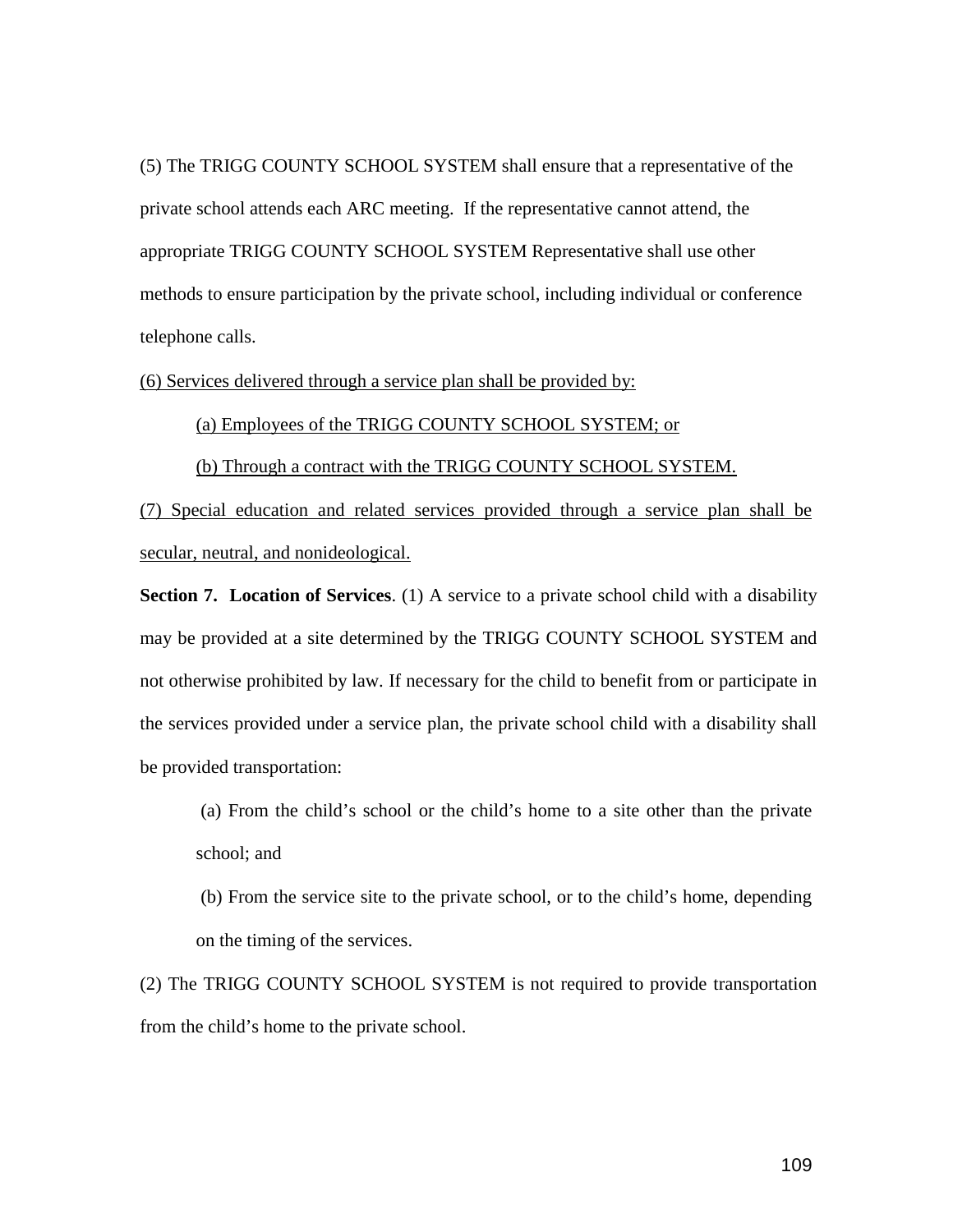(3) The cost of transportation may be included in calculating the amount to be expended on private school children with disabilities.

**Section 8. Due Process Procedures.** (1) The due process procedures afforded to parents and children with disabilities described in 707 KAR 1:340, Sections 4, 6, 8, 9, 10, 11, 12 shall not apply to complaints that the TRIGG COUNTY SCHOOL SYSTEM failed to meet the requirements of 707 KAR 1:370, including the provision of services indicated on a services plan. However, these requirements may be the basis for a written formal complaint under 707 KAR 1:340, Section 7. The due process procedures described in 707 KAR 1:340 shall apply to complaints that the TRIGG COUNTY SCHOOL SYSTEM failed to complete its responsibilities under child find for private school children with disabilities and its responsibilities to evaluate and determine eligibility for private school children with disabilities.

(2) A private school official has the right to submit a state written complaint to the TRIGG COUNTY SCHOOL SYSTEM and KDE as outlined in 707 KAR 1:340, Section 7, for allegations that the TRIGG COUNTY SCHOOL SYSTEM:

(a) Did not engage in timely and meaningful consultation; or

(b) Did not give due consideration to the views of the private school official.

(3) If the private school official submits a state written complaint, the official shall provide the basis of the alleged noncompliance by the TRIGG COUNTY SCHOOL SYSTEM.

(4) If the private school official is dissatisfied with the final decision of KDE, the official may submit a complaint to the Secretary of the United States Department of Education. If such a complaint is filed with the secretary, the KDE shall forward the appropriate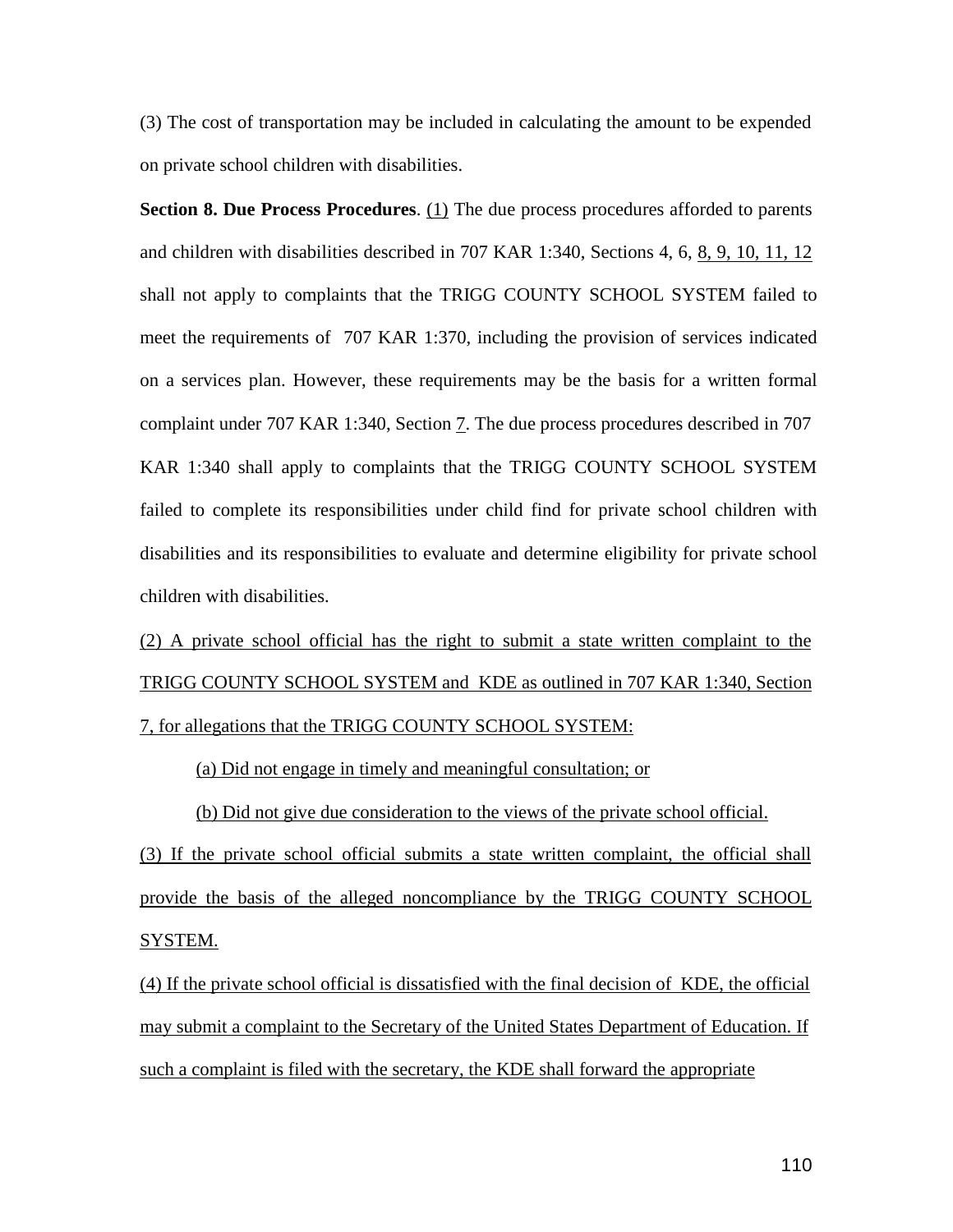documentation to the Secretary.

**Section 9. Restrictions on Serving Non-Public Students.** (1) The TRIGG COUNTY SCHOOL SYSTEM shall not use funds under Part B of IDEA to finance the existing level of instruction in a private school or to otherwise benefit the private school. The TRIGG COUNTY SCHOOL SYSTEM shall use the funds provided under IDEA to meet the special education and related services needs of private school children with disabilities but not for:

(a) The needs of a private school; or

(b) The general needs of the students enrolled in the private school.

(2) The TRIGG COUNTY SCHOOL SYSTEM may use funds under Part B of IDEA to make public school personnel available in private schools to the extent necessary to provide services under a services plan and if those services are not normally provided by the private school.

(3) The TRIGG COUNTY SCHOOL SYSTEM may use funds under Part B of IDEA to pay for the services of private school personnel to provide services under a services plan if the employee performs the services outside his regular hours of duty and the employee performs the services under the supervision and control of the TRIGG COUNTY SCHOOL SYSTEM.

(4) The TRIGG COUNTY SCHOOL SYSTEM shall keep title to and exercise continuing administrative control of all property, equipment, and supplies that the TRIGG COUNTY SCHOOL SYSTEM acquires with funds under Part B of IDEA and uses for the benefit of private school children with disabilities. The TRIGG COUNTY SCHOOL SYSTEM may

111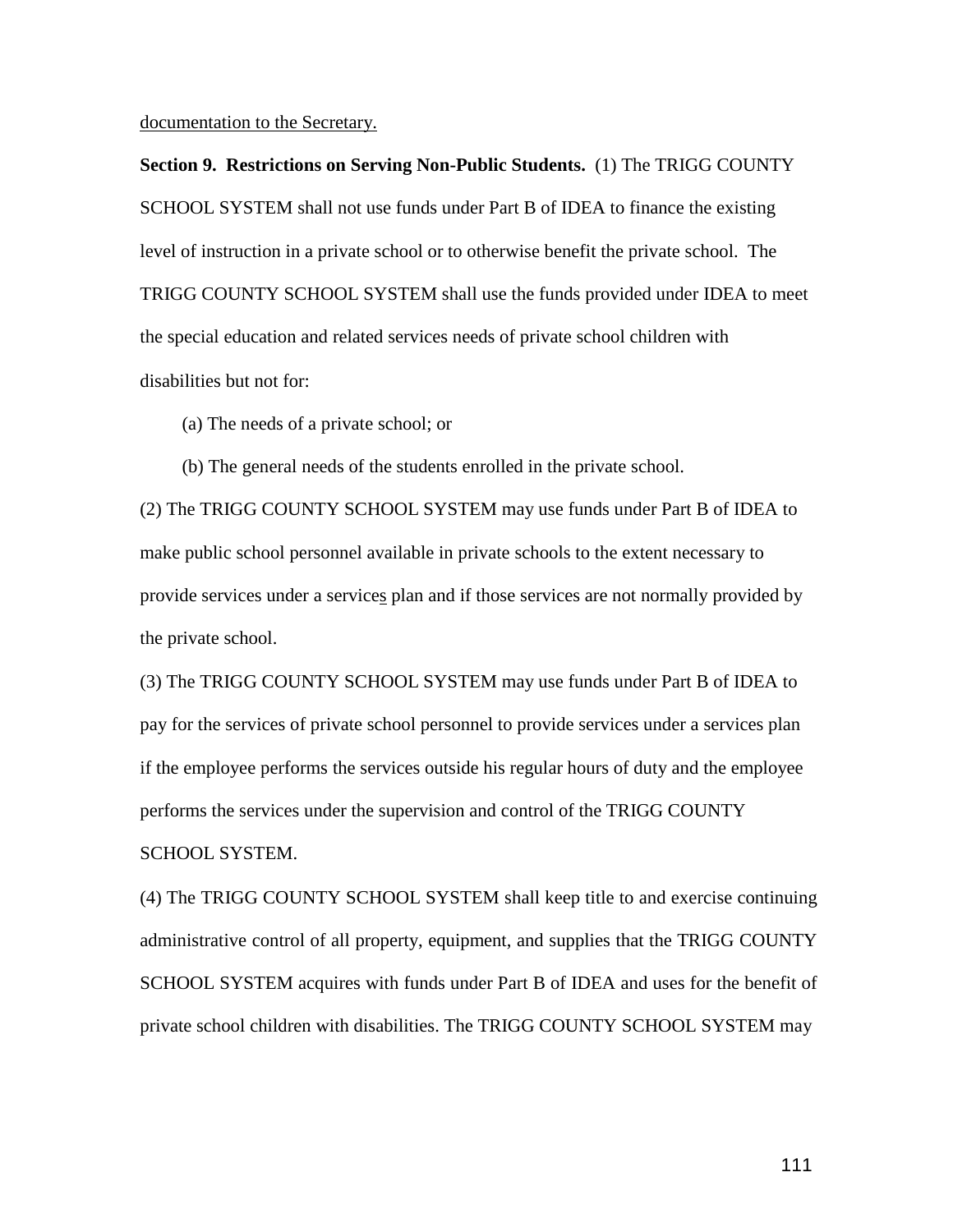place equipment and supplies in a private school for the period of time needed to provide the services.

(5) The TRIGG COUNTY SCHOOL SYSTEM shall ensure that the equipment and supplies placed in a private school are used only for Part B purposes and can be removed from the private school without remodeling the private school facility.

(6) The TRIGG COUNTY SCHOOL SYSTEM shall remove equipment and supplies from the private school if the equipment and supplies are no longer needed for Part B purposes, or if removal is necessary to avoid unauthorized use of the equipment and supplies.

(7) The TRIGG COUNTY SCHOOL SYSTEM shall not use any funds under Part B of IDEA for repairs, minor remodeling, or construction of private school facilities. (8) The DoSE shall monitor the use of Part B funds used to provide services to private school students to provide for legal compliance in the use of such funds.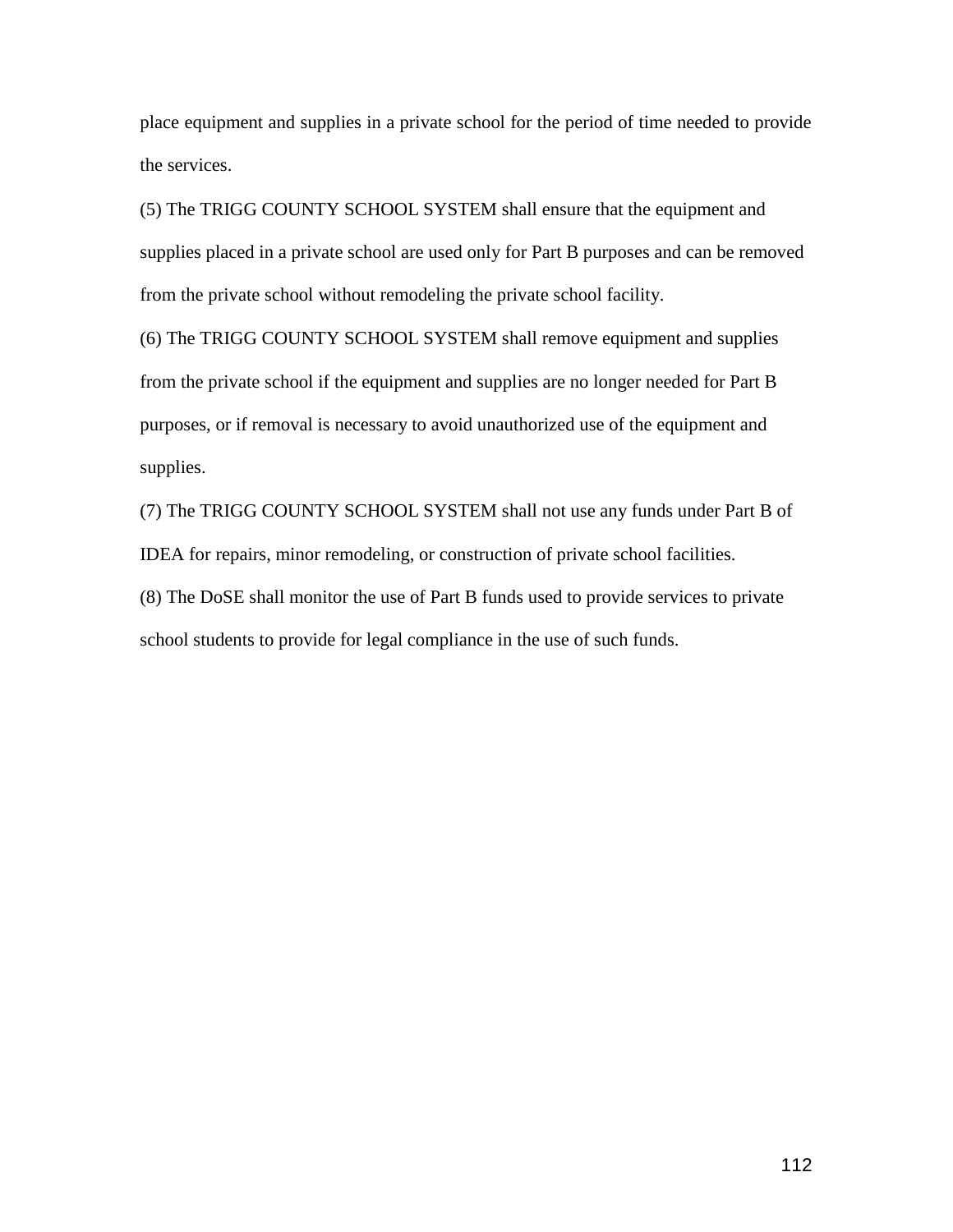## APPENDIX

## **Excerpts from 707 KAR 1:340. Procedural safeguards and state complaint procedures.**

Section 7. State Complaint Procedures. (1) The following procedures shall apply to the Kentucky Department of Education as to written complaints submitted pursuant to 34 C.F.R. 300.151 through 300.153:

(a) The Kentucky Department of Education shall have of sixty (60) days after a complaint is filed to carry out an independent investigation, if necessary;

(b) The complainant and the LEA shall each have an opportunity to submit additional information about any allegation in the complaint;

(c) The LEA shall have an opportunity to respond to the complaint including, at least:

1. A proposal to resolve the complaint; and

2. An opportunity for the parent who has filed the complaint and the LEA to voluntarily engage in mediation;

(d) The department shall review of all relevant information; and

(e) The department shall issue a written decision addressing each allegation in the complaint and containing the findings of fact and conclusions and the reasons for the final decision.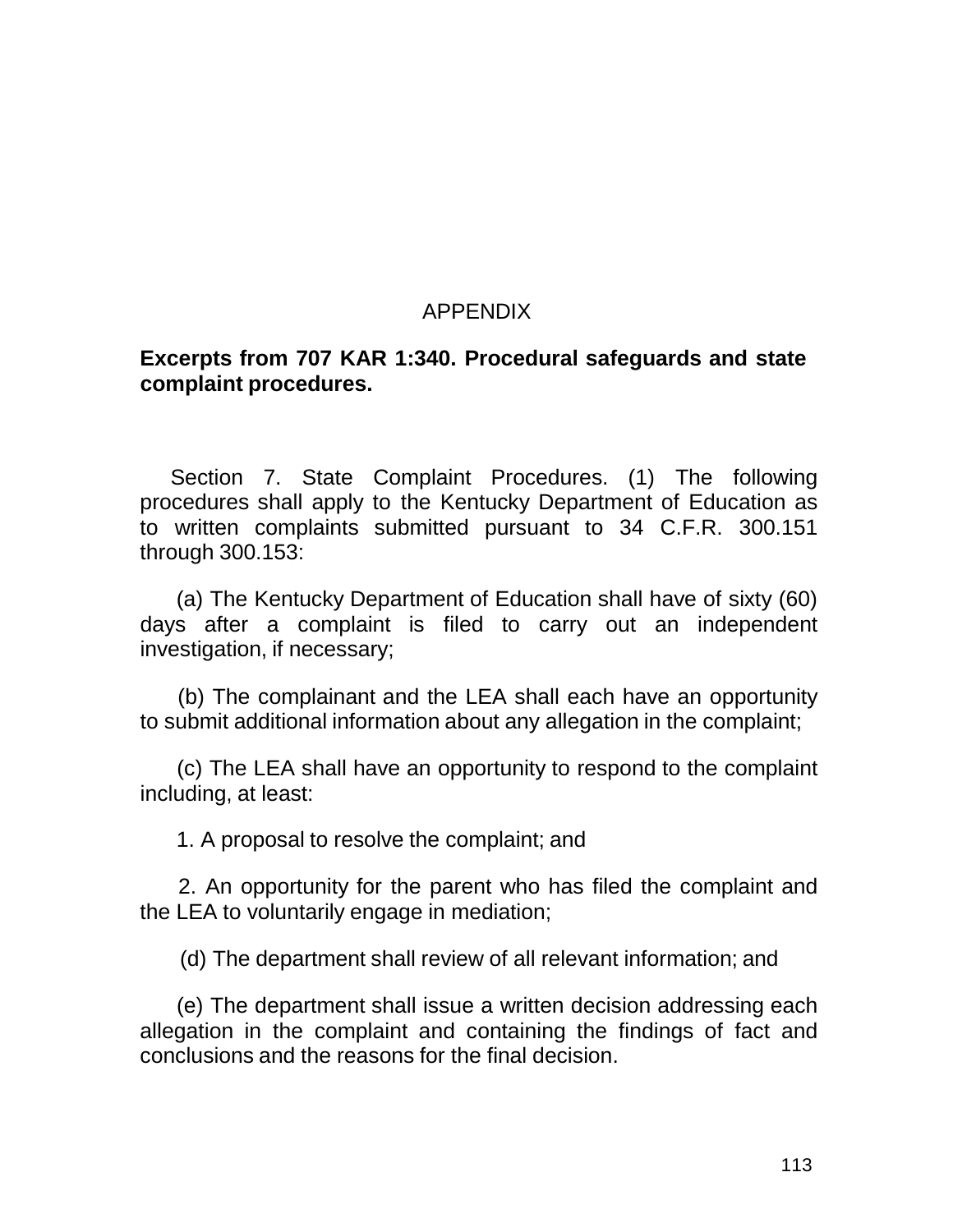(2) Any organization or individual including someone from outside the state may file a signed written complaint under this administrative regulation.

(3) The complaint shall include:

(a) A statement that the LEA or other public agency providing educational services to identified students has violated a requirement of 707 Chapter 1 or IDEA administrative regulations;

(b) The facts on which the statement is based;

(c) A signature and contact information for the complainant;

(d) Name and residence of the child, or contact information, if the child is homeless under the McKinney-Vento Homeless Assistance Act, 42 U.S.C. Section 11431;

(e) Name of the school the child is attending;

(f) A description of the nature of the problem, including facts related to the problem;

(g) A proposed resolution of the problem to the extent it is known and available to the complainant at the time of the filing; and

(h) Information indicating that the violation did not occur more than one (1) year prior to the date of the receipt of the complaint.

(4) The party filing the complaint shall forward a copy to the LEA.

(5) The complainant, parent, or the LEA shall have a right to appeal the written decision from a complaint to the Commissioner of the Kentucky Department of Education. This appeal shall be filed within fifteen (15) business days of the receipt of the decision.

(6) The Kentucky Department of Education shall allow an extension of the time limit under subsection (1)(a) of this section only if exceptional circumstances exist or if the parent and the LEA agree to extend the time line to engage in mediation or other alternative means of dispute resolution.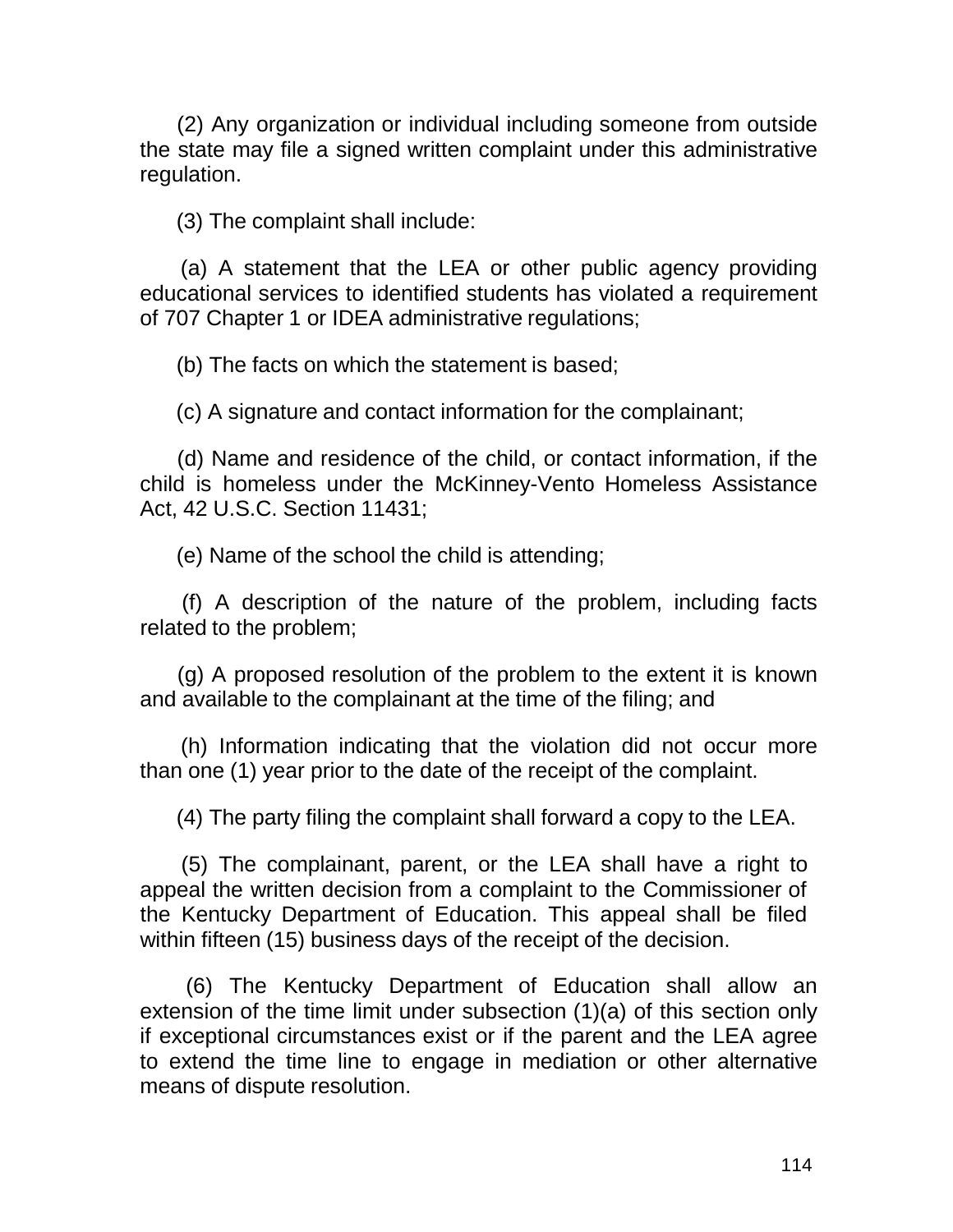(7) The Kentucky Department of Education shall ensure the final decision from a complaint shall be effectively implemented. To achieve compliance, the Department of Education may apply:

(a) Technical assistance activities;

(b) Negotiations; or

(c) Corrective actions. Right to Mediation and Due Process Hearings. (1) An LEA and parent of a child with a disability shall have the right to request mediation from the Kentucky Department of Education to resolve any disputes that may arise under 707 KAR Chapter 1.

(2) A parent or an LEA may initiate a due process hearing on any of the matters described in the written notice relating to identification, evaluation, or educational placement of a child with a disability or the provision of FAPE to the child or the refusal to initiate or change the identification, evaluation, or educational placement of the child.

(3) When a hearing is initiated, the LEA shall inform the parent of the availability of mediation to resolve the dispute.

(4) The LEA shall inform the parent of any free or low-cost legal and other relevant services available in the area if the parent requests the information or if a parent or LEA initiates a hearing.

Section 9. Mediation Rights. (1) The mediation process, if chosen, shall:

(a) Be voluntary;

(b) Not be used to deny or delay a parent's right to a due process hearing under Sections 8 and 11 of this administrative regulation or 34 C.F.R. 300.507, or to deny any other rights afforded under this administrative regulation or IDEA Subpart E; and

(c) Be conducted by a qualified and impartial mediator trained in effective mediation techniques.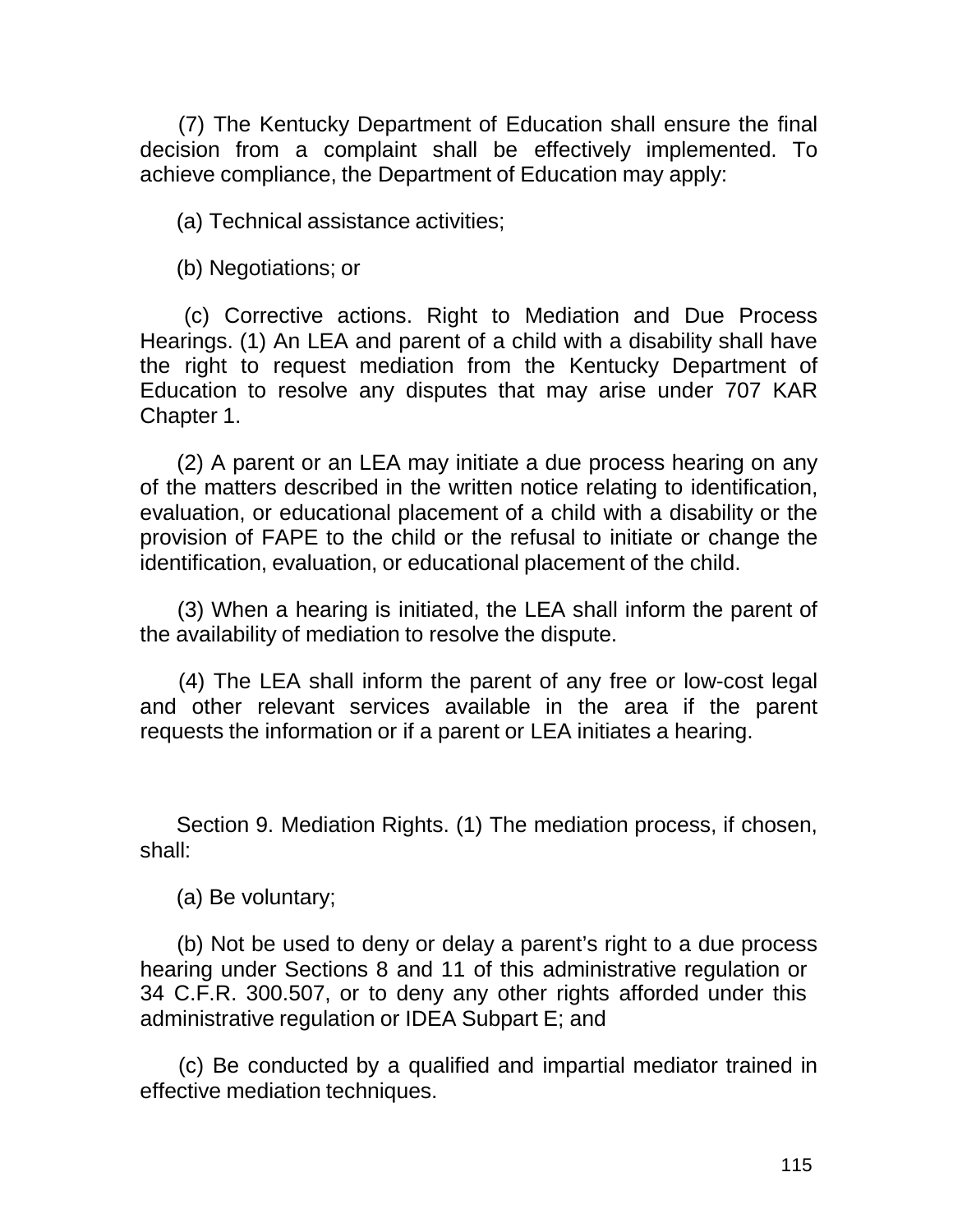(2) The Kentucky Department of Education shall maintain a list of qualified mediators who shall:

(a) Not be an employee of the Kentucky Department of Education or the LEA that is involved in the education or care of the child;

(b) Be chosen at random for the mediation process; and

(c) Not have a personal or professional conflict of interest.

(3) The Kentucky Department of Education shall bear the cost of the mediation process.

(4) The sessions in the mediation process shall be:

and (a) Scheduled in a timely manner not to exceed sixty (60) days;

(b) Held at a location that is convenient to both parties to the dispute.

(5) In a mediation session in which a resolution is reached by the parties, a legally-binding written agreement shall be executed that:

(a) Sets forth the resolution and a timeline in which it shall be implemented;

(b) States that all discussions that occurred in the mediation process shall be confidential; and

(c) May not be used as evidence in any subsequent due process hearing or civil proceeding.

(6) Both the parent and a representative of the LEA who has the authority to bind the LEA shall sign the agreement. The agreement shall be enforceable in any state court of competent jurisdiction or in a district court of the United States.

(7) Mediation may address issues surrounding the education of the child, including ongoing alleged violations of IDEA, compensatory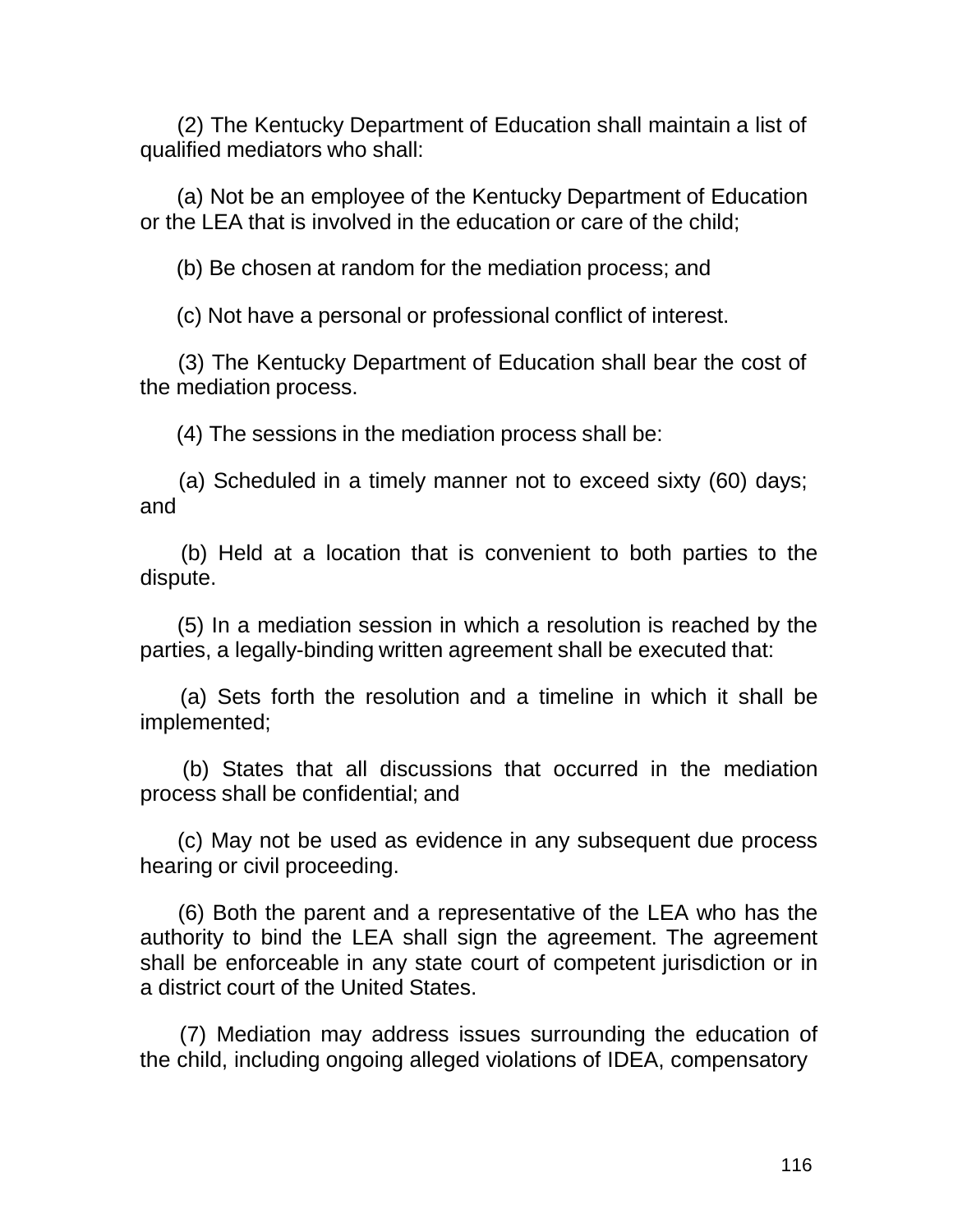education, or any other issue related to the child's enrollment in the school district.

Section 10. Dispute Resolution. (1) Within fifteen (15) days of receiving notice of parental request for a due process hearing, the LEA shall convene a meeting with the parent and the relevant member or members of the ARC who have specific knowledge of the facts identified in the due process hearing request. The parent and the LEA shall determine the relevant ARC members to attend the resolution session. A representative of the LEA who has decisionmaking authority on behalf of the LEA shall also attend this meeting. An attorney for the LEA shall not attend the meeting unless an attorney accompanies the parent.

(2) The purpose of this meeting is:

(a) To allow the parents to discuss their due process hearing request;

(b) To discuss the facts that formed the basis of the request; and

(c) To give the LEA an opportunity to resolve the complaint.

(3) This meeting shall not take place if the parents and the LEA agree in writing to waive the meeting or agree to use the mediation process.

(4) If the parties reach a resolution to the dispute, the parties shall execute a legally-binding agreement that is;

(a) Signed by both the parent and a representative of the LEA who has the authority to bind the LEA; and

(b) Is enforceable in any state court of competent jurisdiction or a district court of the United States.

(5) The dispute resolution agreement may be voided by either party within three (3) business days of the agreement's execution.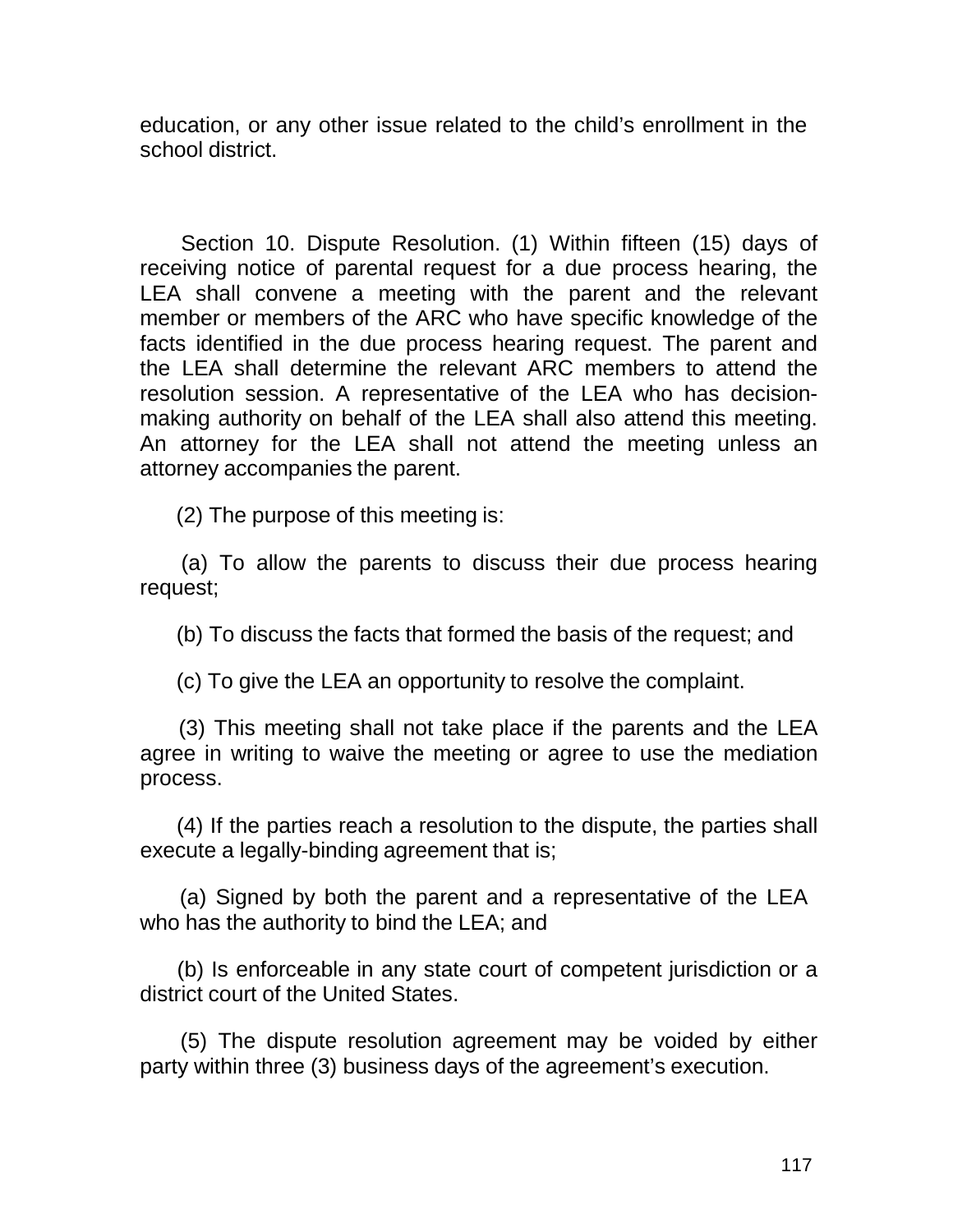(6) If the LEA has not resolved the complaint to the satisfaction of the parents within thirty (30) days of the receipt of the due process hearing request, the due process hearing may occur.

(7) The timeline for issuing a final decision pursuant to 34 C.F.R. 300.515 shall begin at the expiration of the thirty (30) day timeline referred to in subsection (6) of this section, except for adjustments allowed in subsections (11) and (12) of this section.

(8) The failure of the parent who filed the due process hearing request to participate in the resolution meeting shall delay the timelines for the resolution process and the due process hearing until the meeting is held unless the parties have jointly agreed to waive the resolution process or use mediation.

(9) If the LEA is unable to obtain the participation of the parent in the resolution meeting after reasonable efforts have been made and documented, the LEA may request, at the conclusion of the thirty (30) day period, that a hearing officer dismiss the parent's due process hearing request.

(10) The LEA shall keep a record of the reasonable efforts made to obtain the participation of the parents in the resolution meeting such as:

(a) Detailed records of telephone calls made or attempted and the results of those calls;

(b) Copies of correspondence sent to the parents and any responses received; and

(c) Detailed records of any visits made to the parent's home or place of employment and the results of those visits.

(11) If the LEA fails to hold the resolution meeting within fifteen (15) days of receiving the notice of a parent's due process hearing request or fails to participate in the resolution meeting, the parent may seek the intervention of a hearing officer to begin the forty-five (45) day due process hearing timeline in 34 C.F.R. 300.515.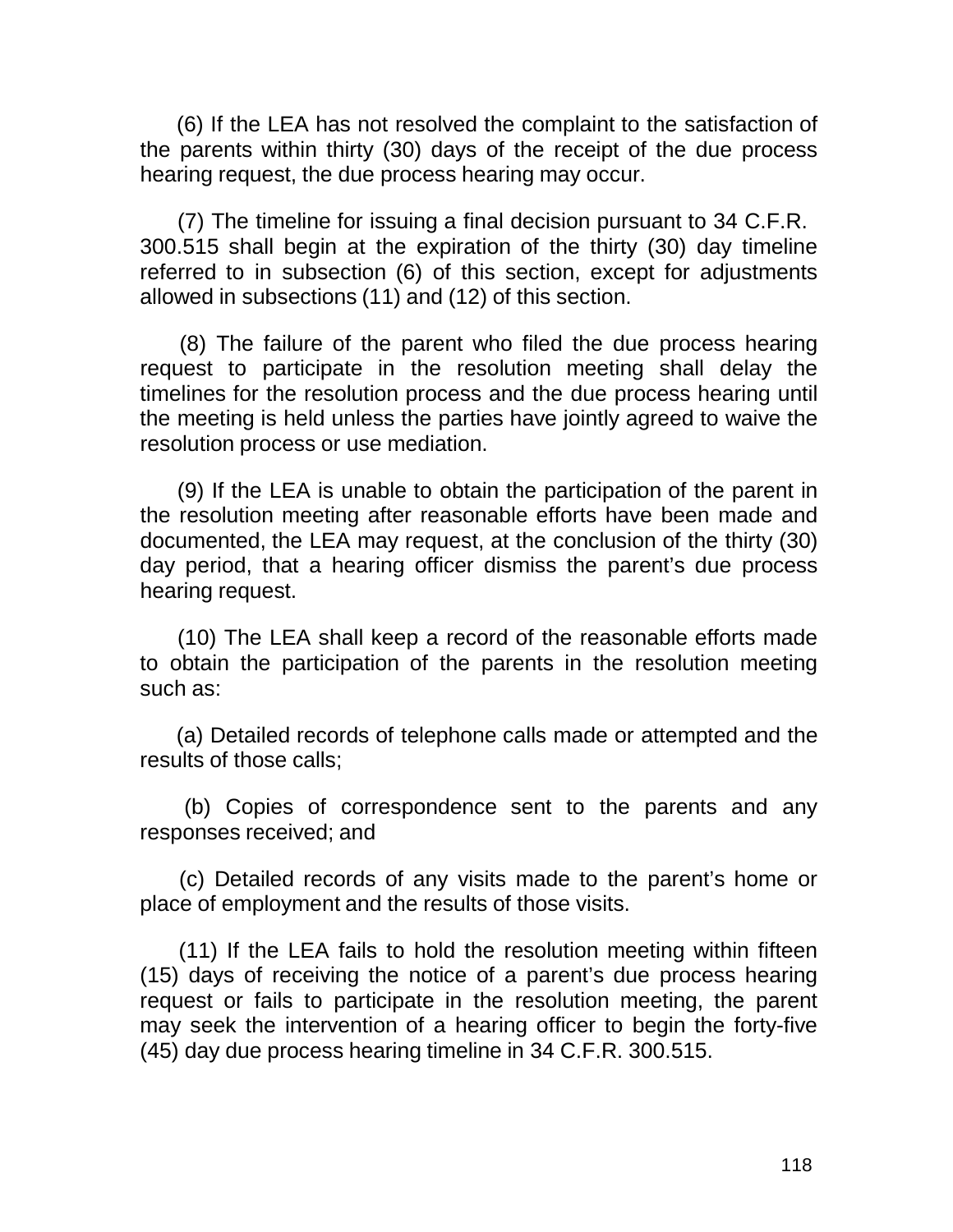(12) The forty-five (45) day timeline for the due process hearing in 34 C.F.R. 300.515 starts the day after one (1) of the following events:

(a) Both parties agree in writing to waive the resolution meeting;

(b) After either the mediation or resolution meeting starts but before the end of the thirty (30) day period, the parties agree in writing that no agreement is possible; or

(c) If both parties agree in writing to continue the mediation at the end of the thirty (30) day resolution period, but later the parent or the LEA withdraws from the mediation process.

Section 11. Hearing Rights. (1) The parent of a child with a disability or the attorney representing the child, or the LEA that files a request for a hearing shall provide notice to the Kentucky Department of Education, to request a hearing. The notice shall contain:

(a) The name of the child;

- (b) The address of the residence of the child;
- (c) The name of the school the child is attending;

(d) A description of the nature of the problem; and

(e) Facts relating to the problem and a proposed resolution to the extent known and available to the parents at the time.

(2) The Kentucky Department of Education shall provide a model form entitled "Request for a Due Process Hearing", that meets these requirements to assist parents in filing a request a due process hearing.

(3) A party shall not have a due process hearing until the party, or the attorney representing the party, files a notice that contains the information listed in subsection (1) of this section. This notice shall be provided to the other party and to the Kentucky Department of Education.